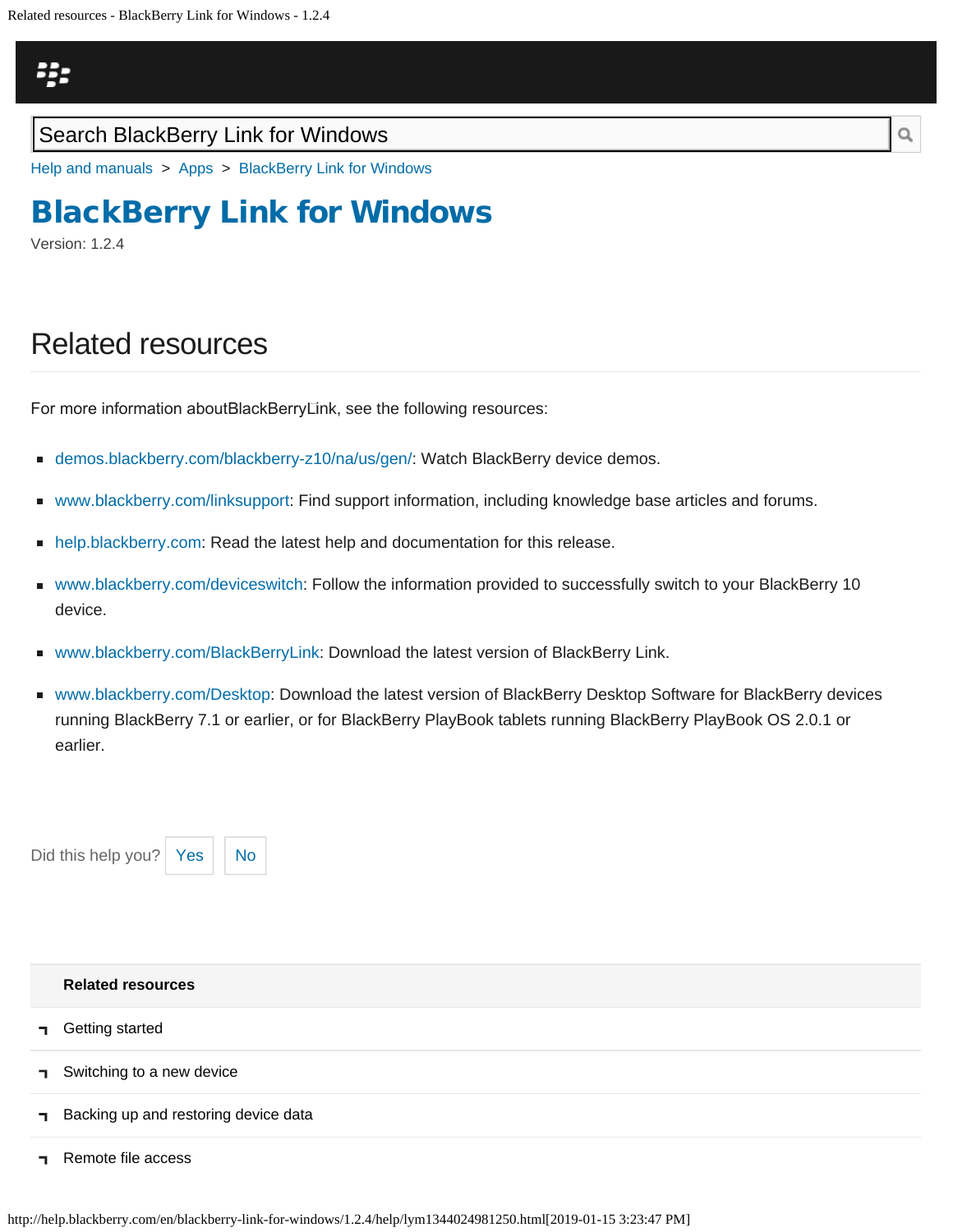- [Syncing content between your device and your computer](#page-12-0)
- **T** [Updating your device software](#page-14-0)

[System requirements: BlackBerry Link for Windows](#page-16-0)

Back to top  $\wedge$ 

| Other resources         | Follow us                        |
|-------------------------|----------------------------------|
| Knowledge Base          | <b>BlackBerry Help Blog</b>      |
| How To Demos            | YouTube                          |
| Training                | Facebook                         |
|                         | Twitter                          |
|                         |                                  |
|                         |                                  |
| <b>Customer Service</b> | Legal and safety                 |
| Contact Us              | Legal and Privacy                |
| Support                 | Safety Information               |
| Feedback                | <b>Declaration of Conformity</b> |
|                         | <b>Hearing Aid Compatibility</b> |

[English](http://help.blackberry.com/en/selectLang?prev=blackberry-link-for-windows/1.2.4/help/lym1344024981250.html) Copyright © BlackBerry. All rights reserved.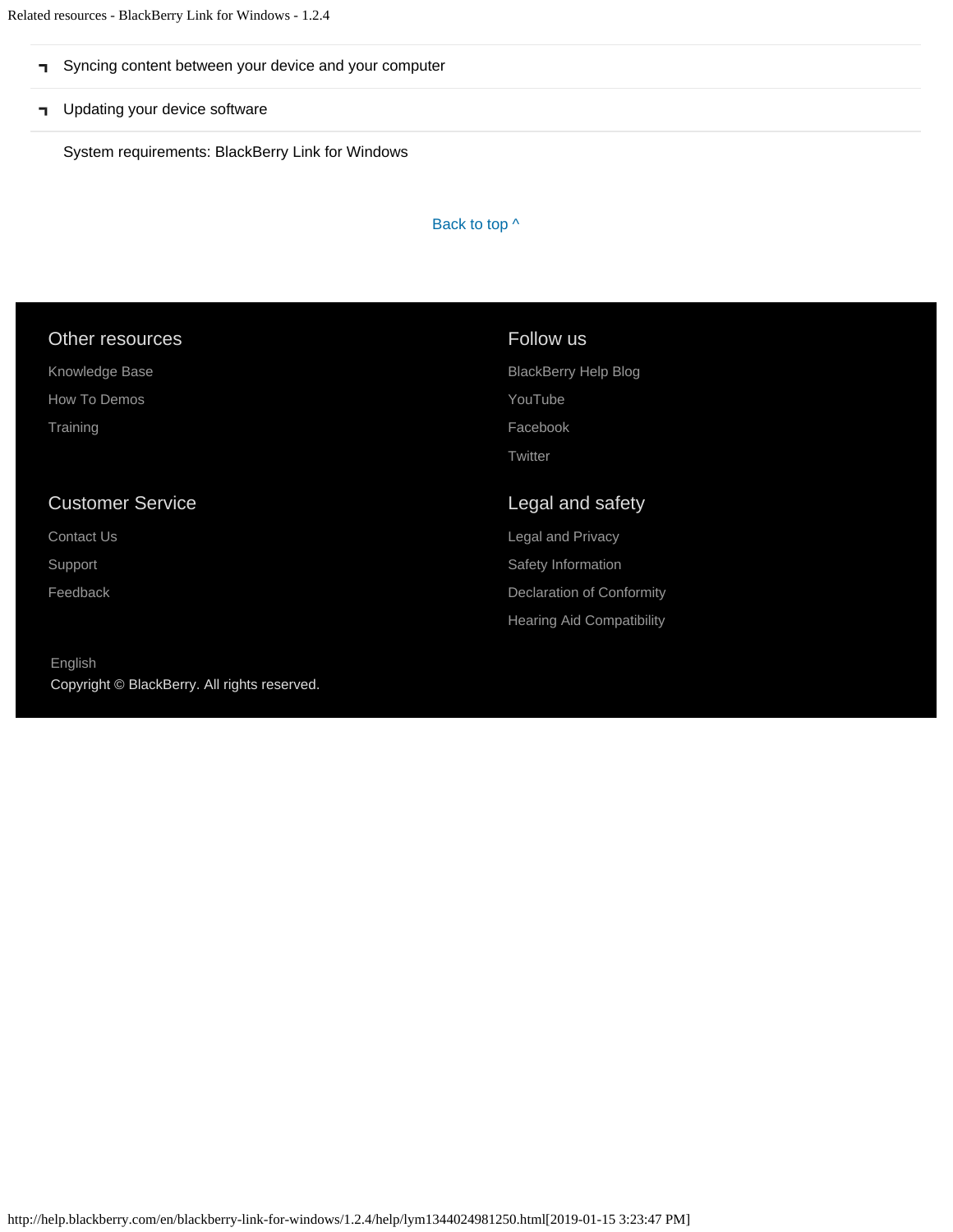## <span id="page-2-0"></span>Щ,

### Search BlackBerry Link for Windows

[Help and manuals](http://help.blackberry.com/en/) > [Apps](http://help.blackberry.com/en/category/apps/) > [BlackBerry Link for Windows](http://help.blackberry.com/en/blackberry-link-for-windows/1.2.4/)

# [BlackBerry Link for Windows](http://help.blackberry.com/en/blackberry-link-for-windows/1.2.4/)

Version: 1.2.4

# About BlackBerry Link

BlackBerry Link supports BlackBerry devices running BlackBerry 10 OS and BlackBerry PlayBook tablets running BlackBerry PlayBook OS 2.1.

You can use BlackBerry Link on a computer to:

- **Import contacts and calendar appointments from Microsoft Outlook to your BlackBerry device.**
- Sync music, pictures, videos, and documents between your BlackBerry device and your computer over a USB connection or a Wi-Fi connection.
- Back up and restore your device data.
- Transfer supported settings and data to your new device.
- Manage multiple devices that use the same or a different BlackBerry ID.
- **Update or reinstall your device software.**

If your device is running BlackBerry 10 OS version 10.1 or later, you can:

- Allow remote file access, so that your device can access files stored in the libraries on your computer.
- Sync contacts and calendar appointments between your device and your computer.

Did this help you?  $Yes \mid No$  $Yes \mid No$  $Yes \mid No$ 



#### [Related resources](#page-0-0)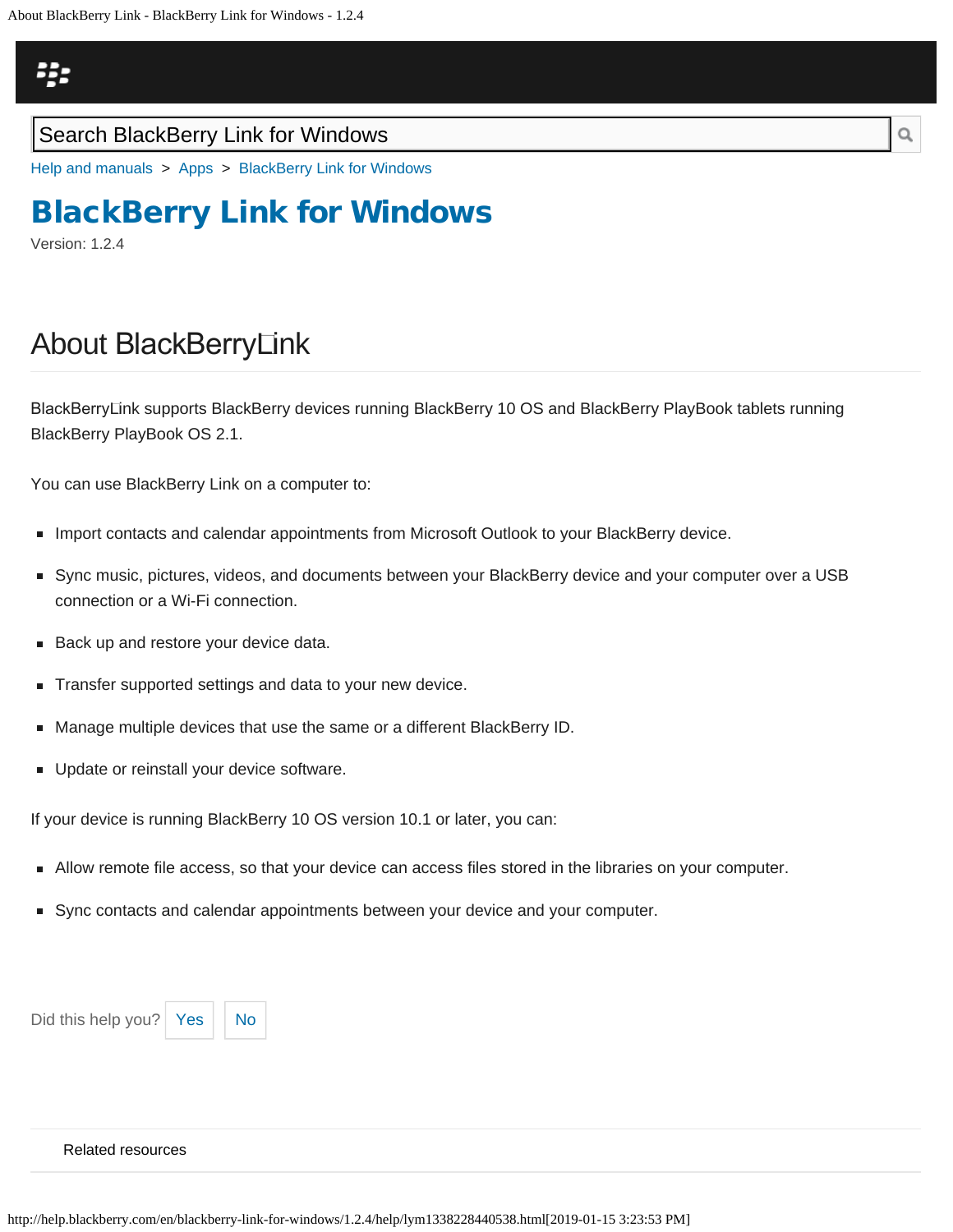About BlackBerry Link - BlackBerry Link for Windows - 1.2.4

**T** [Getting started](#page-2-0)

|    |   | <b>About BlackBerry Link</b>                          |
|----|---|-------------------------------------------------------|
|    |   | Getting to know BlackBerry Link                       |
|    |   | Connecting to BlackBerry Link                         |
|    |   | Set up your computer with BlackBerry Link             |
|    |   | Set up your device in BlackBerry Link                 |
|    | ┑ | About BlackBerry ID and BlackBerry Link               |
|    |   | Change the display name of your computer or device    |
|    |   | Set automatic processes for BlackBerry Link           |
|    |   | View information about your device                    |
|    |   | Remove your device from BlackBerry Link               |
|    | ٦ | Troubleshooting: Getting started                      |
| п. |   | Switching to a new device                             |
| п. |   | Backing up and restoring device data                  |
| ٦  |   | Remote file access                                    |
| п. |   | Syncing content between your device and your computer |
| п. |   | Updating your device software                         |

[System requirements: BlackBerry Link for Windows](#page-16-0)

Back to top  $\wedge$ 

| Other resources         | Follow us                   |
|-------------------------|-----------------------------|
| Knowledge Base          | <b>BlackBerry Help Blog</b> |
| How To Demos            | YouTube                     |
| Training                | Facebook                    |
|                         | Twitter                     |
| <b>Customer Service</b> | Legal and safety            |

http://help.blackberry.com/en/blackberry-link-for-windows/1.2.4/help/lym1338228440538.html[2019-01-15 3:23:53 PM]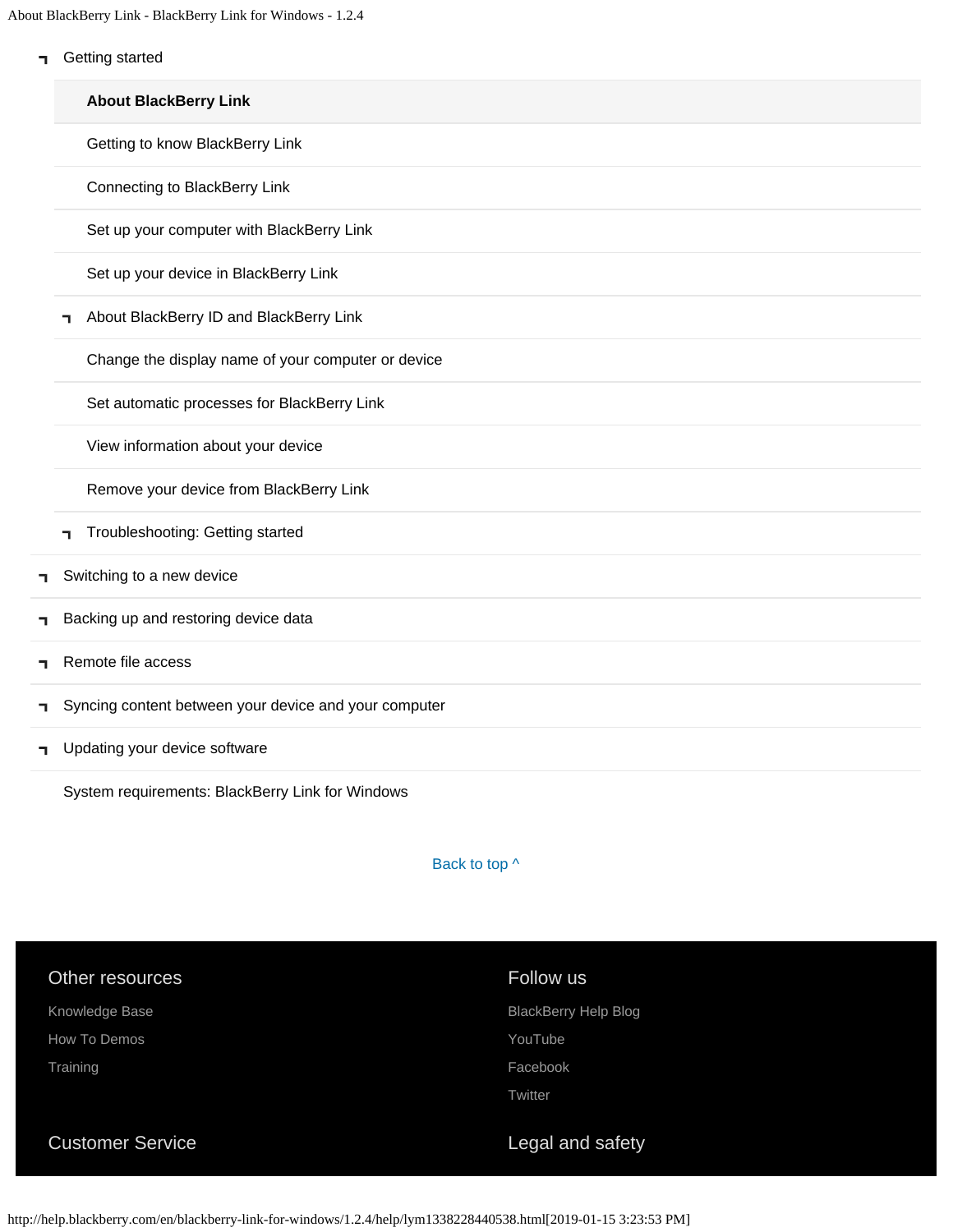#### About BlackBerry Link - BlackBerry Link for Windows - 1.2.4

[Contact Us](http://web.blackberry.com/customer-service/contact-us.html)

[Support](http://web.blackberry.com/support.html)

[Feedback](https://blackberry.icanmakeitbetter.com/?source=532c96c687167fb55f000067)

[English](http://help.blackberry.com/en/selectLang?prev=blackberry-link-for-windows/1.2.4/help/lym1338228440538.html) Copyright © BlackBerry. All rights reserved. [Legal and Privacy](http://blackberry.com/legal) [Safety Information](http://help.blackberry.com/en/content/sib/index.html) [Declaration of Conformity](http://help.blackberry.com/en/content/doc/index.html) [Hearing Aid Compatibility](http://help.blackberry.com/en/content/hac/index.html)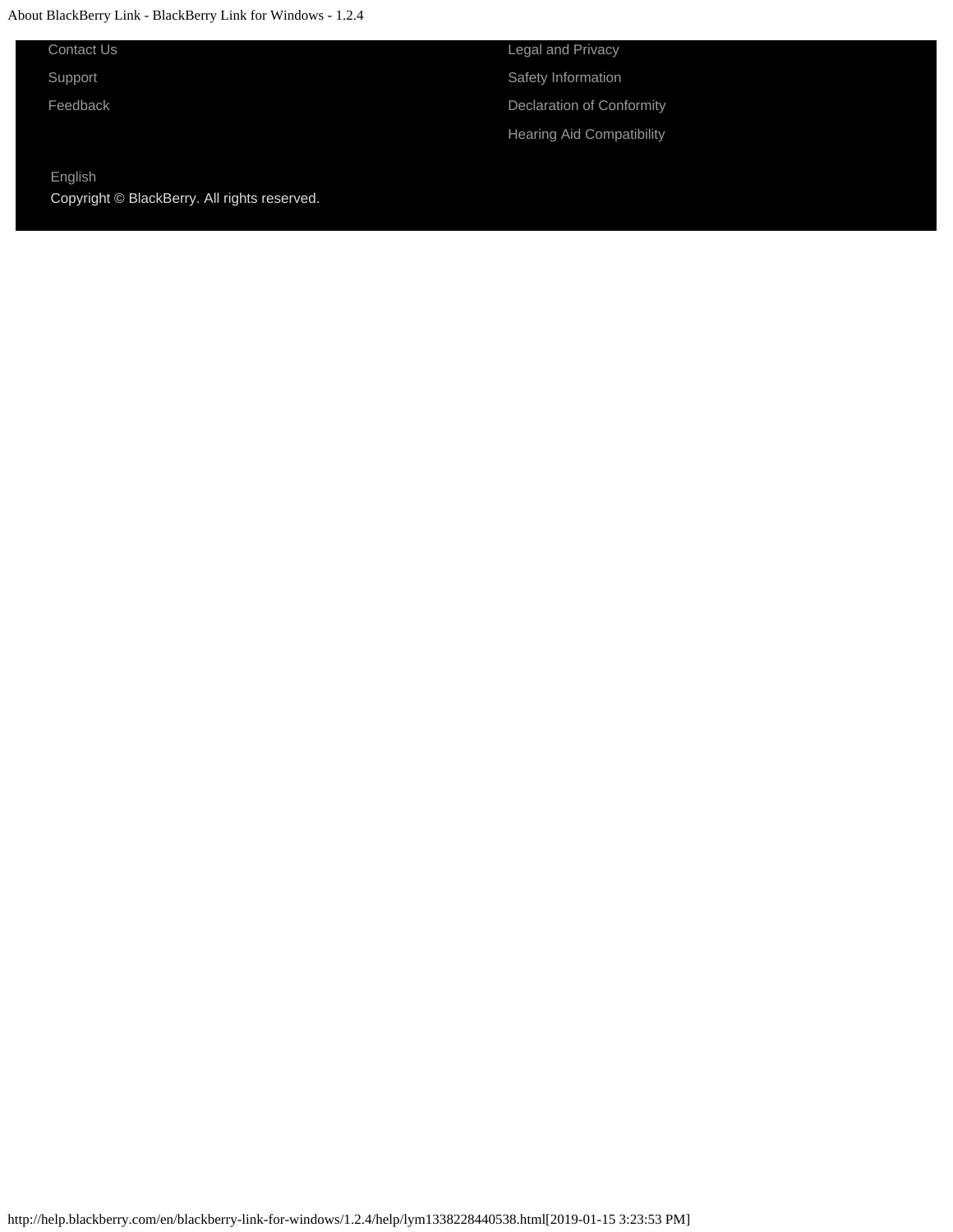## <span id="page-5-0"></span>ą,

### Search BlackBerry Link for Windows

[Help and manuals](http://help.blackberry.com/en/) > [Apps](http://help.blackberry.com/en/category/apps/) > [BlackBerry Link for Windows](http://help.blackberry.com/en/blackberry-link-for-windows/1.2.4/)

# [BlackBerry Link for Windows](http://help.blackberry.com/en/blackberry-link-for-windows/1.2.4/)

Version: 1.2.4

### About switching to a new device

There are several methods available to transfer from a BlackBerry device to a BlackBerry 10 device, depending on what types of data you want to transfer andwhich software version your old device is running. For more information about the diferent methods, go to [www.blackberry.com/deviceswitch](http://www.blackberry.com/deviceswitch).

You can use BlackBerryLink to transfer supported data to your new device from:

- A BlackBerry device running BlackBerry Device Software 5.0 or later
- Another BlackBerry 10 device

If you switch from a device running BlackBerry Device Software 5.0 or later, you can transfer:

- **Device settings**
- Phone history
- Music, pictures, and videos stored on the built-in media storage
- **BBM** contacts and groups (BBM 6.2 or earlier)
- Browser bookmarks
- Text messages
- Passwords
- Wi-Fi profiles
- Saved searches
- **Personal contacts and calendar appointments that are not synced with an online source such as Microsoft** Exchange, Gmail, or Yahoo! Mail

If you switch from another device running BlackBerry 10 OS, you can transfer:

http://help.blackberry.com/en/blackberry-link-for-windows/1.2.4/help/tom1377530675544.html[2019-01-15 3:23:58 PM]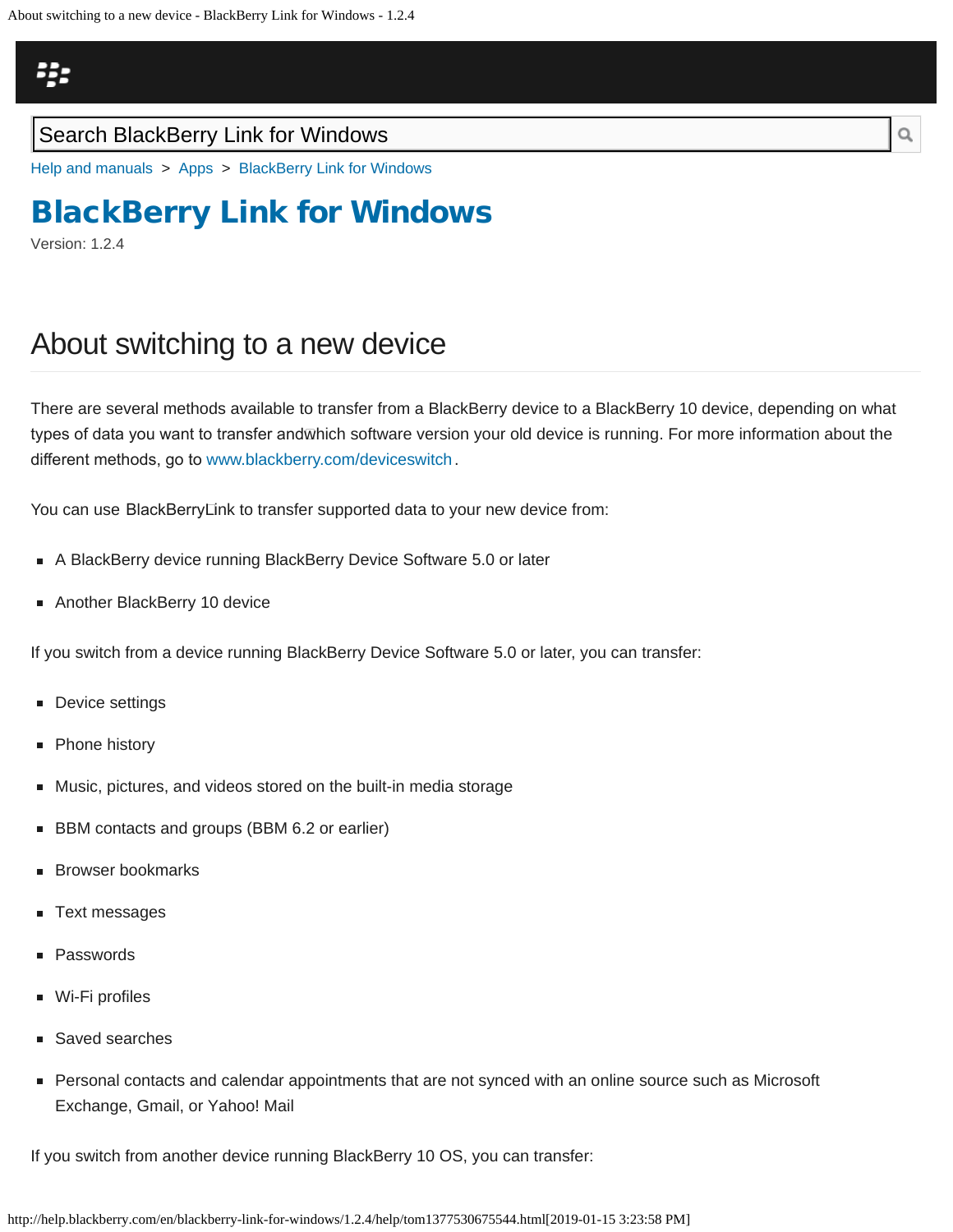- Settings
- **Application data**
- Media
- Work space data, depending on the options set by your administrator

*Note: Email accounts and unsupported applications aren't transferred to your new device. You can* set up your email accounts on your new device and visit the BlackBerry World storefront to *download applications that were not transferred to your new device.*

#### **Related links**

[Switch to a new device](#page-44-0)



#### [Related resources](#page-0-0)

- [Getting started](#page-2-0) E.
- [Switching to a new device](#page-5-0) п.

**[About switching to a new device](#page-5-0)**

[Switch to a new device](#page-44-0)

[Restore your device to its factory default settings](#page-47-0)

- [Troubleshooting: Device switch](#page-49-0)  $\blacksquare$
- [Backing up and restoring device data](#page-8-0) п,
- [Remote file access](#page-10-0) Ť.
- [Syncing content between your device and your computer](#page-12-0) ٦
- **T** [Updating your device software](#page-14-0)

[System requirements: BlackBerry Link for Windows](#page-16-0)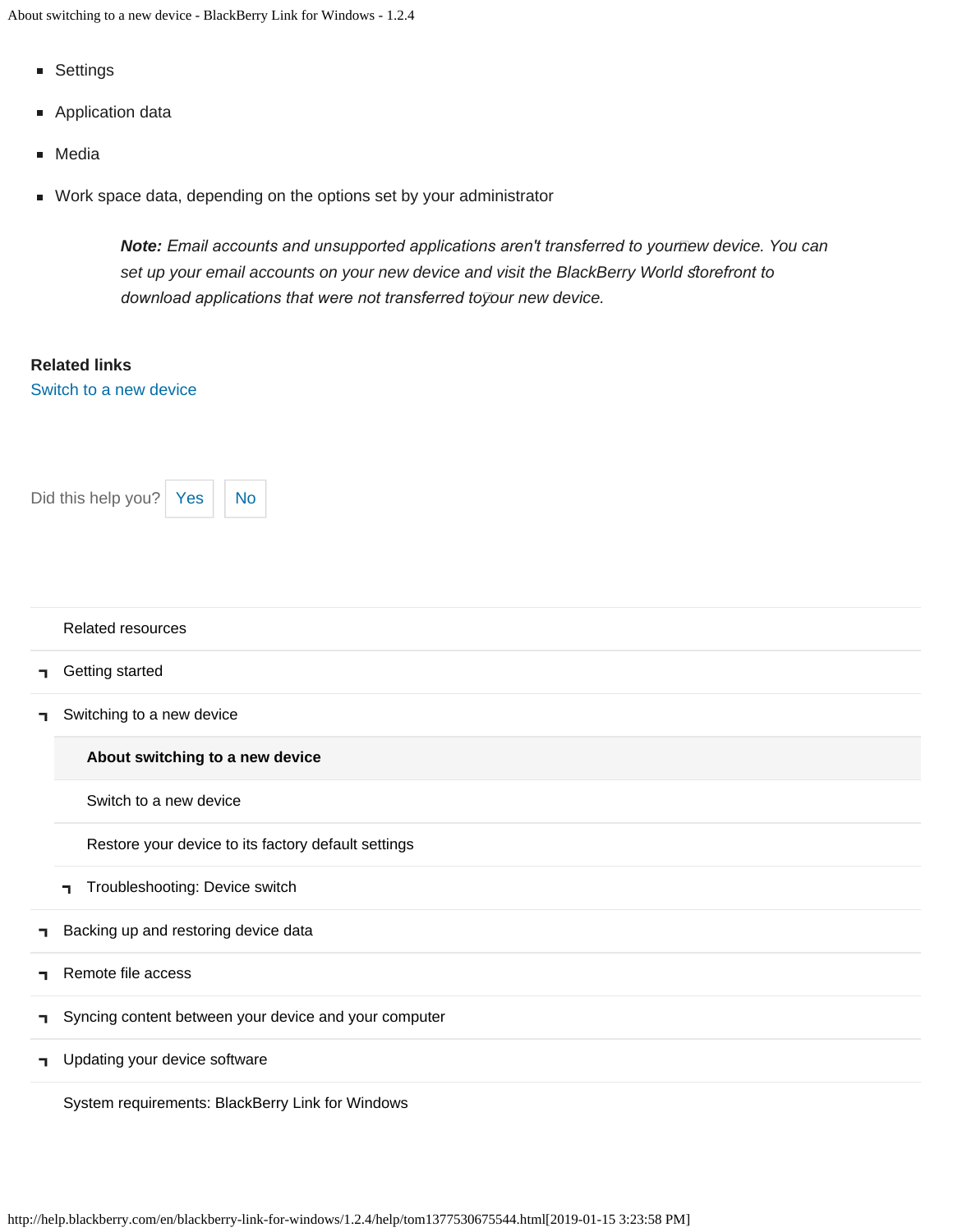#### Other resources

[Knowledge Base](http://support.blackberry.com/kb) [How To Demos](http://web.blackberry.com/support/blackberry-101.html) **[Training](http://blackberry.com/training)** 

### Customer Service

[Contact Us](http://web.blackberry.com/customer-service/contact-us.html)

[Support](http://web.blackberry.com/support.html)

[Feedback](https://blackberry.icanmakeitbetter.com/?source=532c96c687167fb55f000067)

[English](http://help.blackberry.com/en/selectLang?prev=blackberry-link-for-windows/1.2.4/help/tom1377530675544.html) Copyright © BlackBerry. All rights reserved.

### Follow us

[BlackBerry Help Blog](http://helpblog.blackberry.com/) [YouTube](https://www.youtube.com/user/blackberrysupport) [Facebook](https://facebook.com/BlackBerry) **[Twitter](https://twitter.com/blackberry)** 

### Legal and safety

[Legal and Privacy](http://blackberry.com/legal) [Safety Information](http://help.blackberry.com/en/content/sib/index.html) [Declaration of Conformity](http://help.blackberry.com/en/content/doc/index.html) [Hearing Aid Compatibility](http://help.blackberry.com/en/content/hac/index.html)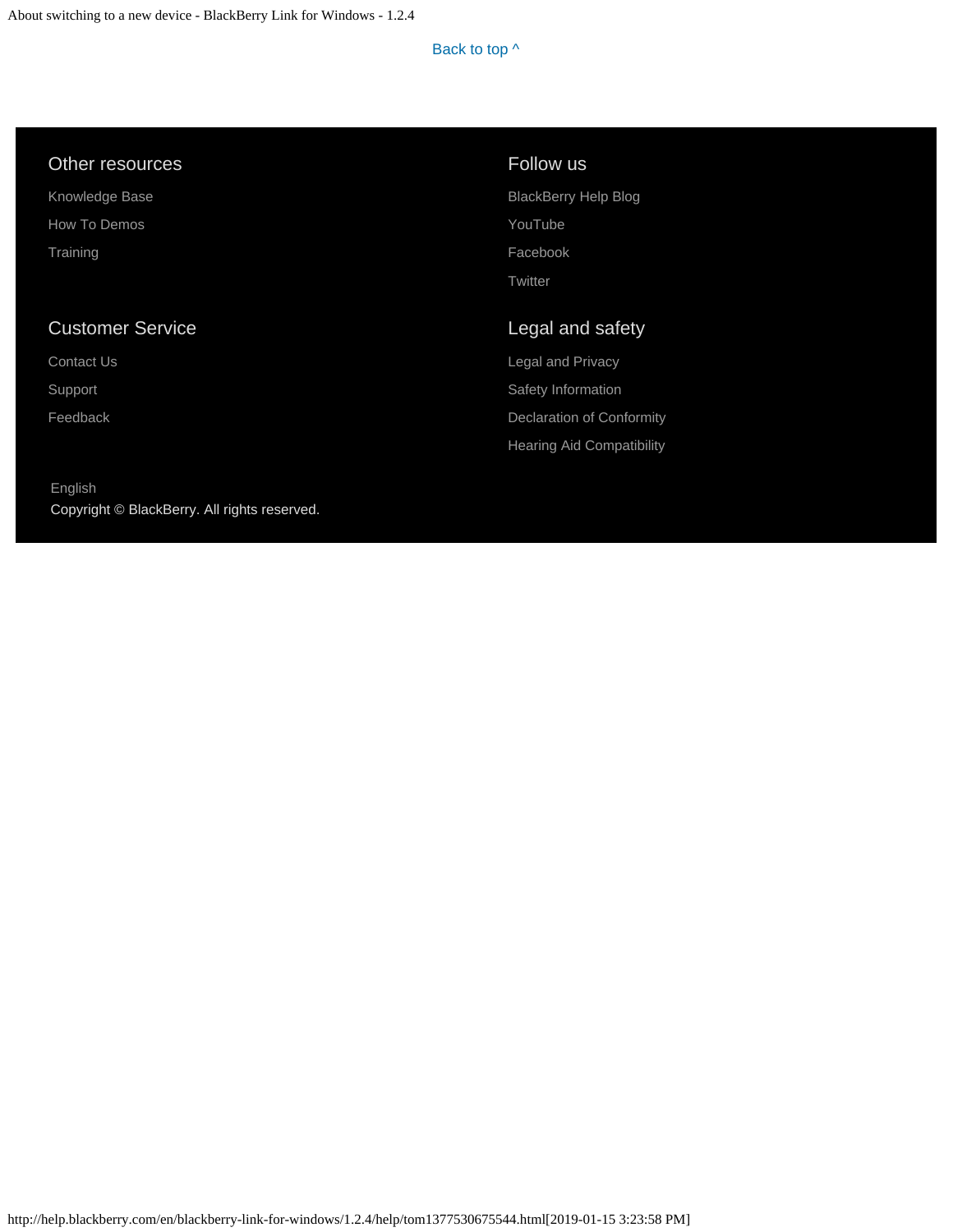<span id="page-8-0"></span>

### Search BlackBerry Link for Windows

[Help and manuals](http://help.blackberry.com/en/) > [Apps](http://help.blackberry.com/en/category/apps/) > [BlackBerry Link for Windows](http://help.blackberry.com/en/blackberry-link-for-windows/1.2.4/)

# [BlackBerry Link for Windows](http://help.blackberry.com/en/blackberry-link-for-windows/1.2.4/)

Version: 1.2.4

п

٦

٦

# About backing up and restoring data

Using BlackBerryLink, you can back up and restore most of the data on your BlackBerry device. You can back up your settings, phone history, fonts, saved $\bar{\text{s}}$ earches, messages, organizer data, browser bookmarks, and media files.

You should regularly create and save a backup file on your computer,ēspecially before you update any software. If your device is lost, stolen, or corruptedნy an unforeseen issue, maintaining a current backup file on your computer might allow you to recover device data.

> *Note: If your device is activated on BlackBerry Enterprise Service 10, contact your adminisrator to verify if you are able to back up and resore your device data.*

http://help.blackberry.com/en/blackberry-link-for-windows/1.2.4/help/lym1338229610679.html[2019-01-15 3:24:03 PM] Did this help you?  $Yes \mid No$  $Yes \mid No$  $Yes \mid No$ [Related resources](#page-0-0) [Getting started](#page-2-0) [Switching to a new device](#page-5-0) [Backing up and restoring device data](#page-8-0) **[About backing up and restoring data](#page-8-0)** [Set backup preferences](#page-51-0) [Back up your device data](#page-54-0) [Restore your device data](#page-56-0)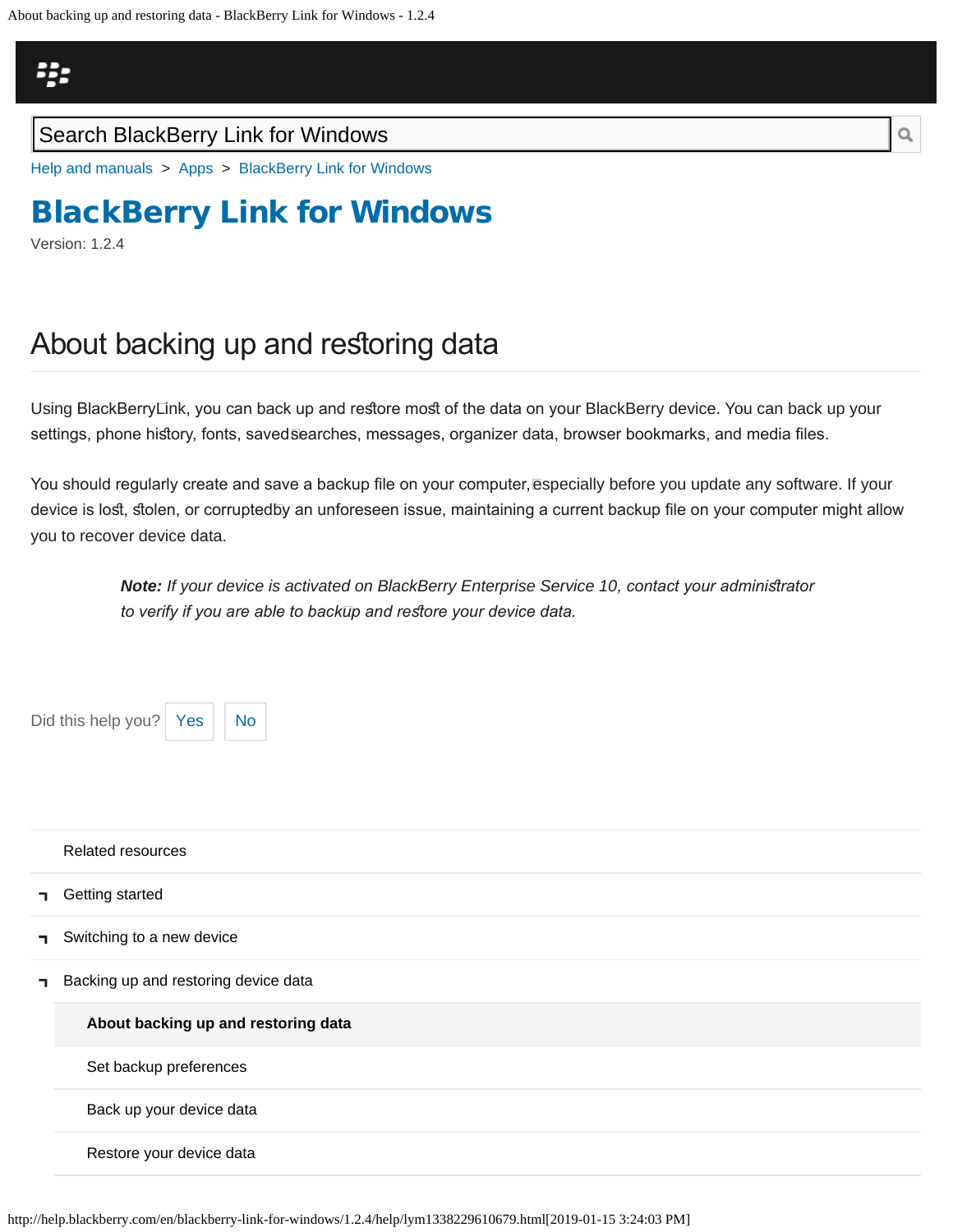About backing up and restoring data - BlackBerry Link for Windows - 1.2.4

- [Troubleshooting: Backing up and restoring device data](#page-58-0)
- [Remote file access](#page-10-0)

[English](http://help.blackberry.com/en/selectLang?prev=blackberry-link-for-windows/1.2.4/help/lym1338229610679.html)

Copyright © BlackBerry. All rights reserved.

- [Syncing content between your device and your computer](#page-12-0) F.
- **T** [Updating your device software](#page-14-0)

[System requirements: BlackBerry Link for Windows](#page-16-0)

#### Back to top  $\wedge$

| Other resources         | Follow us                        |
|-------------------------|----------------------------------|
| Knowledge Base          | <b>BlackBerry Help Blog</b>      |
| How To Demos            | YouTube                          |
| Training                | Facebook                         |
|                         | Twitter                          |
|                         |                                  |
| <b>Customer Service</b> | Legal and safety                 |
| Contact Us              | Legal and Privacy                |
| Support                 | Safety Information               |
| Feedback                | <b>Declaration of Conformity</b> |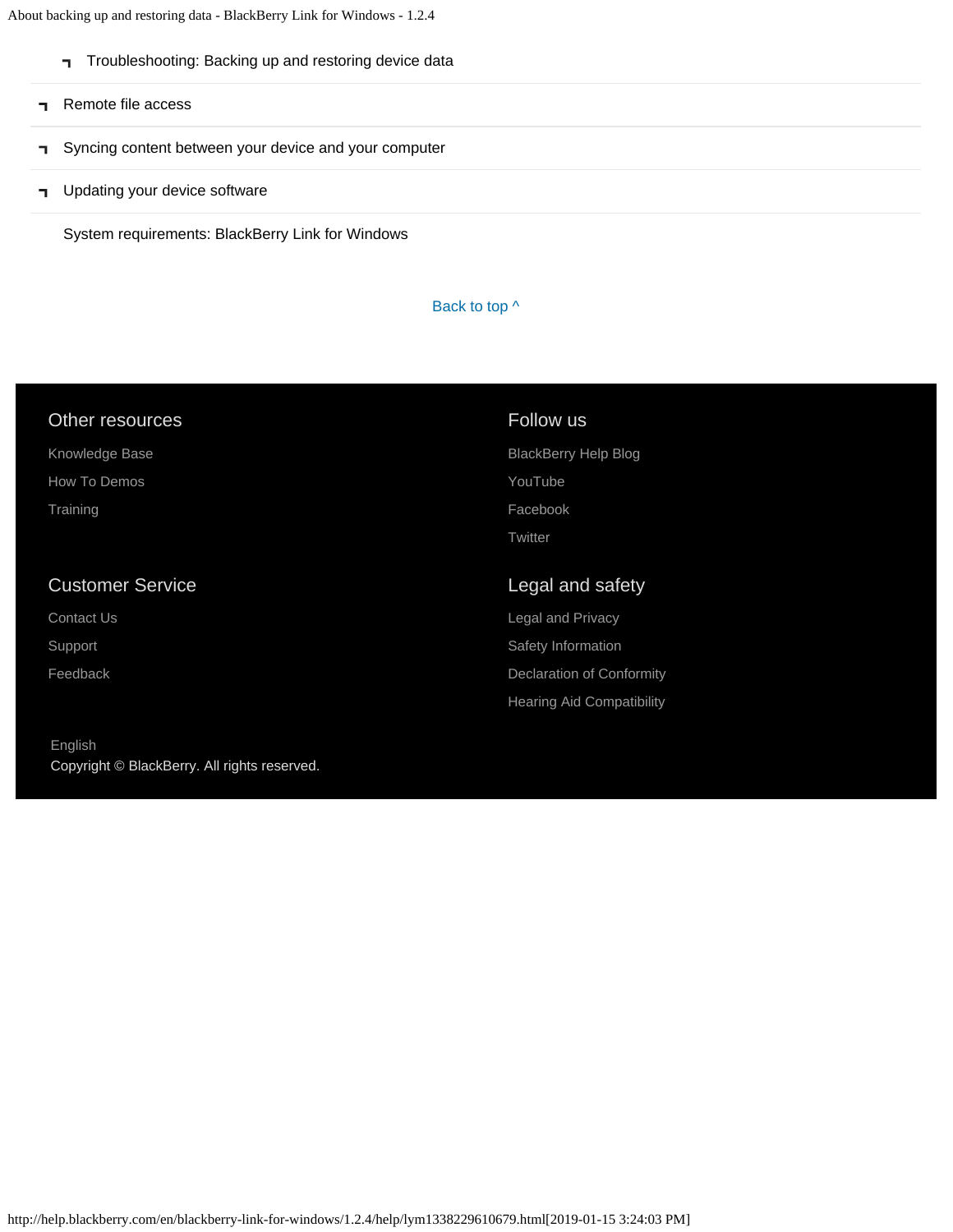<span id="page-10-0"></span>

### Search BlackBerry Link for Windows

[Help and manuals](http://help.blackberry.com/en/) > [Apps](http://help.blackberry.com/en/category/apps/) > [BlackBerry Link for Windows](http://help.blackberry.com/en/blackberry-link-for-windows/1.2.4/)

# [BlackBerry Link for Windows](http://help.blackberry.com/en/blackberry-link-for-windows/1.2.4/)

Version: 1.2.4

## About remote fle access

Imagine arriving at a meeting, only to discover that a document you need is on your computer. Remote fle access lets you use the File Manager app on your BlackBerry device to access and manage media and documents on the computer that BlackBerryLink is installed on. For information about how to use File Manager,tāp the **Help** app on the home screen of your device.

By default, devices that you add to BlackBerryLink can access the media and documents libraries on your computer iftħey are associated with the same BlackBerryID you use to sign in to BlackBerryLink. You can turn off remote access for specific devices.

#### **Related links**

[About BlackBerry ID and BlackBerry Link](#page-30-0) [About your media and documents libraries](#page-60-0)

Did this help you? | [Yes](#page-10-0)  $||$  [No](#page-10-0)



[Related resources](#page-0-0)

- [Getting started](#page-2-0) ┑
- [Switching to a new device](#page-5-0) ٦
- [Backing up and restoring device data](#page-8-0) п.
- [Remote file access](#page-10-0)

**[About remote file access](#page-10-0)**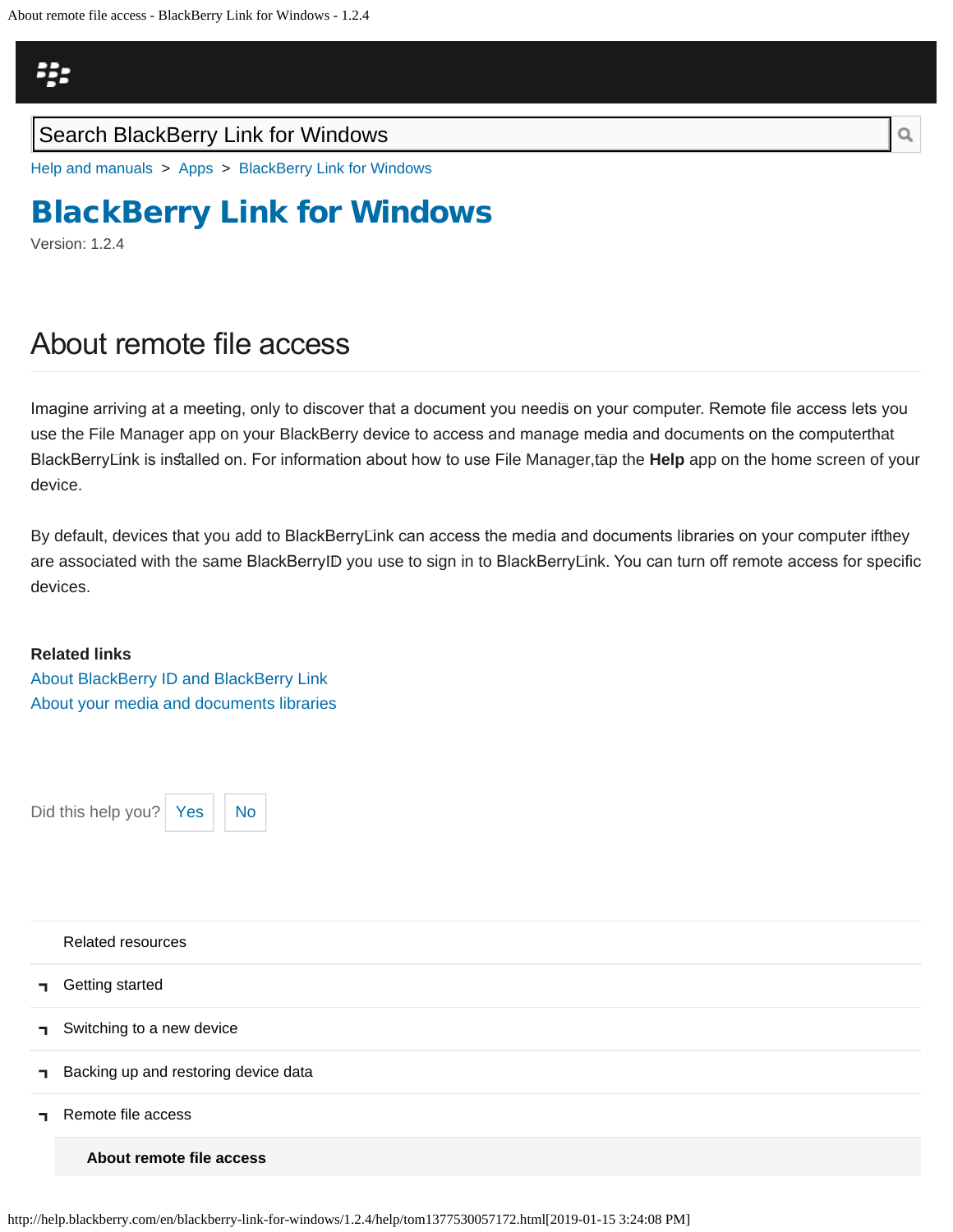About remote file access - BlackBerry Link for Windows - 1.2.4

- [Troubleshooting: Remote file access](#page-63-0)
- [Syncing content between your device and your computer](#page-12-0)
- **T** [Updating your device software](#page-14-0)

[System requirements: BlackBerry Link for Windows](#page-16-0)

#### Back to top  $\wedge$

| Other resources         | Follow us                   |
|-------------------------|-----------------------------|
| Knowledge Base          | <b>BlackBerry Help Blog</b> |
| How To Demos            | YouTube                     |
| Training                | Facebook                    |
|                         | Twitter                     |
|                         |                             |
| <b>Customer Service</b> | Legal and safety            |
| <b>Contact Us</b>       | <b>Legal and Privacy</b>    |
| Support                 | Safety Information          |
| Feedback                | Declaration of Conformity   |

[English](http://help.blackberry.com/en/selectLang?prev=blackberry-link-for-windows/1.2.4/help/tom1377530057172.html) Copyright © BlackBerry. All rights reserved.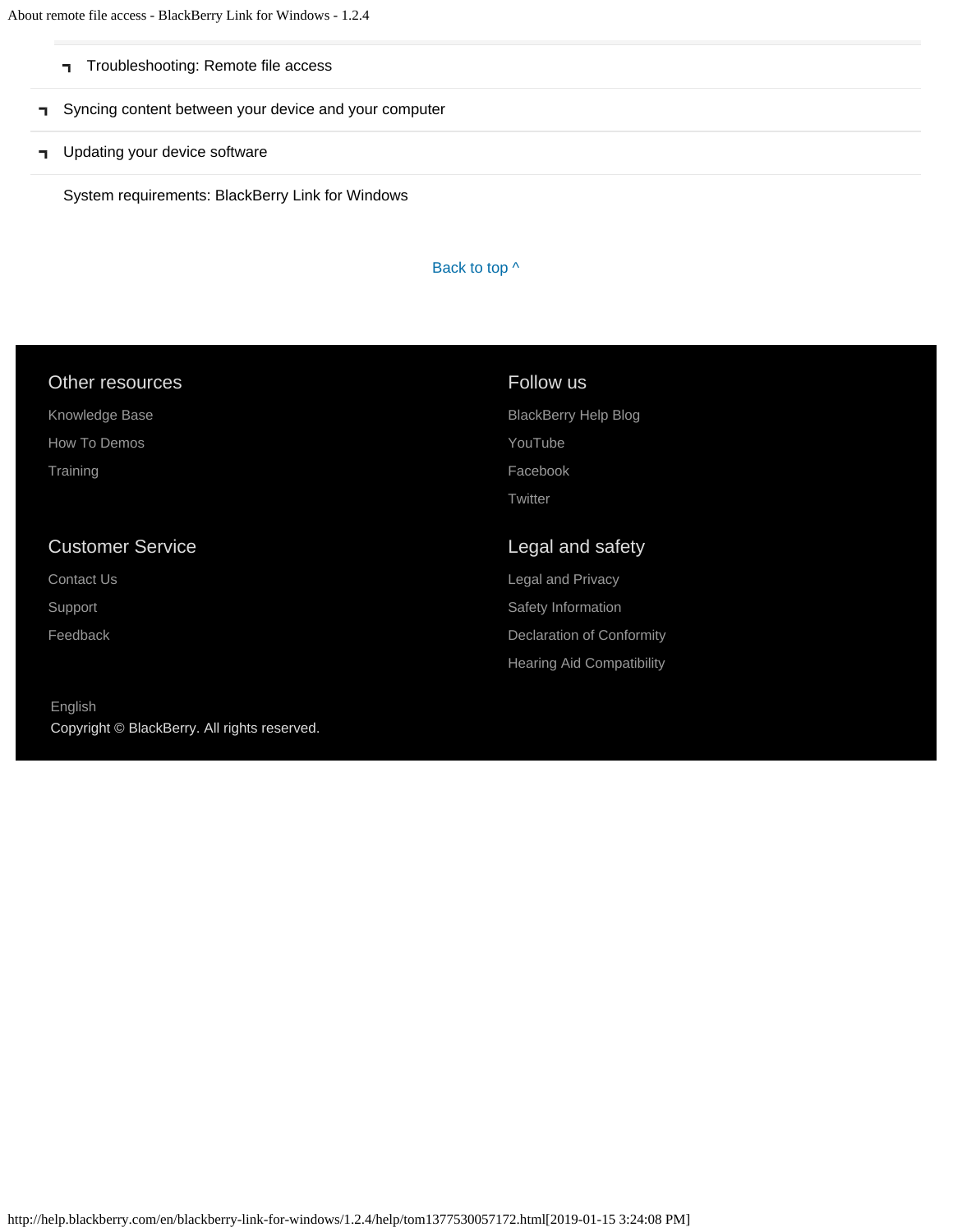## <span id="page-12-0"></span>23

### Search BlackBerry Link for Windows

[Help and manuals](http://help.blackberry.com/en/) > [Apps](http://help.blackberry.com/en/category/apps/) > [BlackBerry Link for Windows](http://help.blackberry.com/en/blackberry-link-for-windows/1.2.4/)

# [BlackBerry Link for Windows](http://help.blackberry.com/en/blackberry-link-for-windows/1.2.4/)

Version: 1.2.4

# About syncing music, pictures, videos, and documents

BlackBerry Link lets you keep the media fles and documents on your device and your computer in sync so that you can relive your memories or share them with friendsѿherever you are.

To turn on automatic syncing for media and documents, you must manuallyଛet the sync relationships. After a sync relationship is established, updatesāutomatically sync between your computer and your device for anything new that you add. If you don't want to set up automatic updates for some fles, you can manually drag and drop or copy collections of fles between your computer and your device.

If your device loses its connection to BlackBerryLink, your music, pictures, videos, and documents continue to sync or $\bar{c}$ opy when your connection is re-established.

> *Note: If you delete fles from your device, BlackBerry Link doesn't delete them from your computer. If you delete fles from your computer, BlackBerry Link doesn't delete the fles from your device.*

Did this help you?  $Yes \mid No$  $Yes \mid No$  $Yes \mid No$ 



| Related resources                    |
|--------------------------------------|
| <b>T</b> Getting started             |
| Switching to a new device            |
| Backing up and restoring device data |
| Remote file access                   |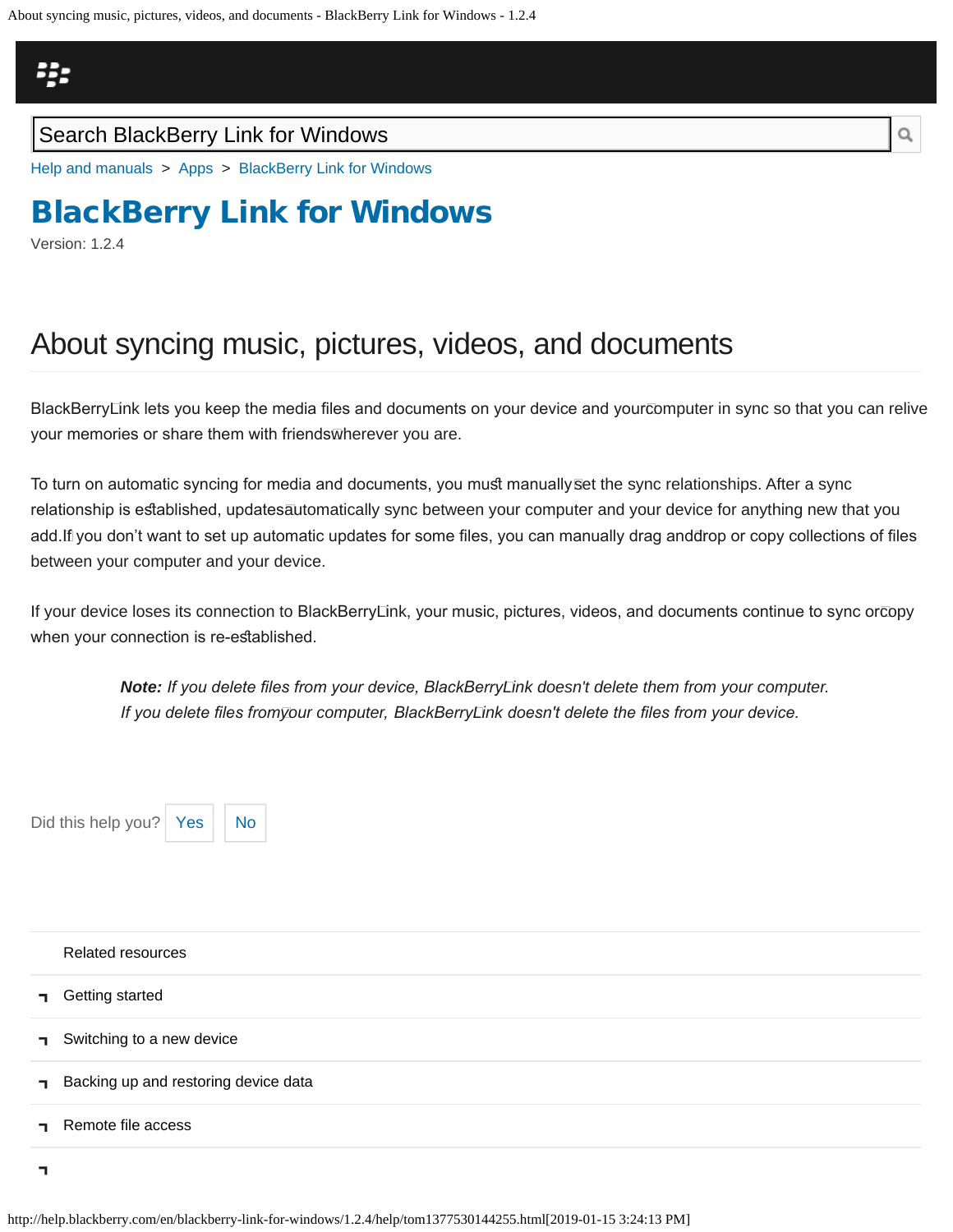About syncing music, pictures, videos, and documents - BlackBerry Link for Windows - 1.2.4

- [Syncing content between your device and your computer](#page-12-0)
	- [Syncing music, pictures, videos, and documents](#page-12-0)  $\blacksquare$

#### **[About syncing music, pictures, videos, and documents](#page-12-0)**

[Sync icons](#page-66-0)

[Manually sync or copy your music](#page-69-0)

[Manually sync or copy your pictures, videos, and documents](#page-72-0)

[Turn off and turn on syncing for media and documents](#page-75-0)

- [Changing your libraries](#page-60-0) ٦.
- [Supported file formats](#page-78-0) ٦.
- [Syncing contacts and calendars](#page-81-0) п.
- [Troubleshooting: Syncing](#page-83-0)
- [Updating your device software](#page-14-0) П

[System requirements: BlackBerry Link for Windows](#page-16-0)

#### Back to top  $\wedge$

| Other resources                                         | Follow us                        |
|---------------------------------------------------------|----------------------------------|
| Knowledge Base                                          | <b>BlackBerry Help Blog</b>      |
| How To Demos                                            | YouTube                          |
| Training                                                | Facebook                         |
|                                                         | Twitter                          |
| <b>Customer Service</b>                                 | Legal and safety                 |
| Contact Us                                              | Legal and Privacy                |
| Support                                                 | Safety Information               |
| Feedback                                                | Declaration of Conformity        |
|                                                         | <b>Hearing Aid Compatibility</b> |
| English<br>Copyright © BlackBerry. All rights reserved. |                                  |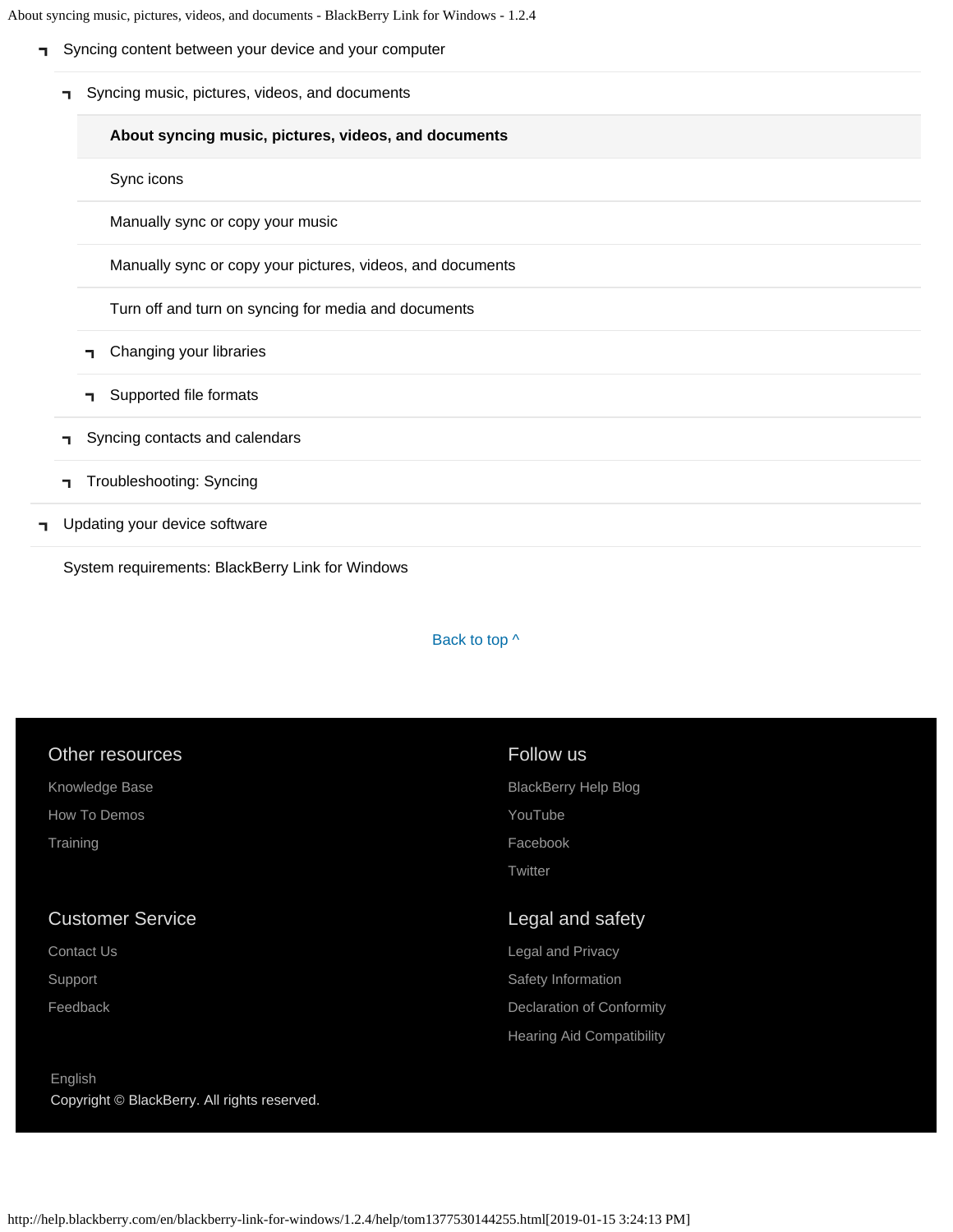## <span id="page-14-0"></span>Щ,

### Search BlackBerry Link for Windows

[Help and manuals](http://help.blackberry.com/en/) > [Apps](http://help.blackberry.com/en/category/apps/) > [BlackBerry Link for Windows](http://help.blackberry.com/en/blackberry-link-for-windows/1.2.4/)

# [BlackBerry Link for Windows](http://help.blackberry.com/en/blackberry-link-for-windows/1.2.4/)

Version: 1.2.4

# About updating your device software

You might want to update your device software for any of the following reasons:

- To access the latest apps and features
- To resolve a technical issue
- Your service provider requires that you update your device software

If a new version of device software is available, a notification appearsōn your computer in BlackBerry⊡nk. You can choose to automatically download device software updatesās well as updates to BlackBerryLink software. Your data and settings are automatically restored onyour device when the software update completes. It could take up to an hour to updatetħe device software. During that time, you can't disconnect your device from your computer.

Did this help you? [Yes](#page-14-0)

| h |
|---|

|    | Related resources                                     |
|----|-------------------------------------------------------|
| п. | Getting started                                       |
| п. | Switching to a new device                             |
| п. | Backing up and restoring device data                  |
|    | Remote file access                                    |
| п. | Syncing content between your device and your computer |

**T** [Updating your device software](#page-14-0)

http://help.blackberry.com/en/blackberry-link-for-windows/1.2.4/help/lym1340029366888.html[2019-01-15 3:24:20 PM]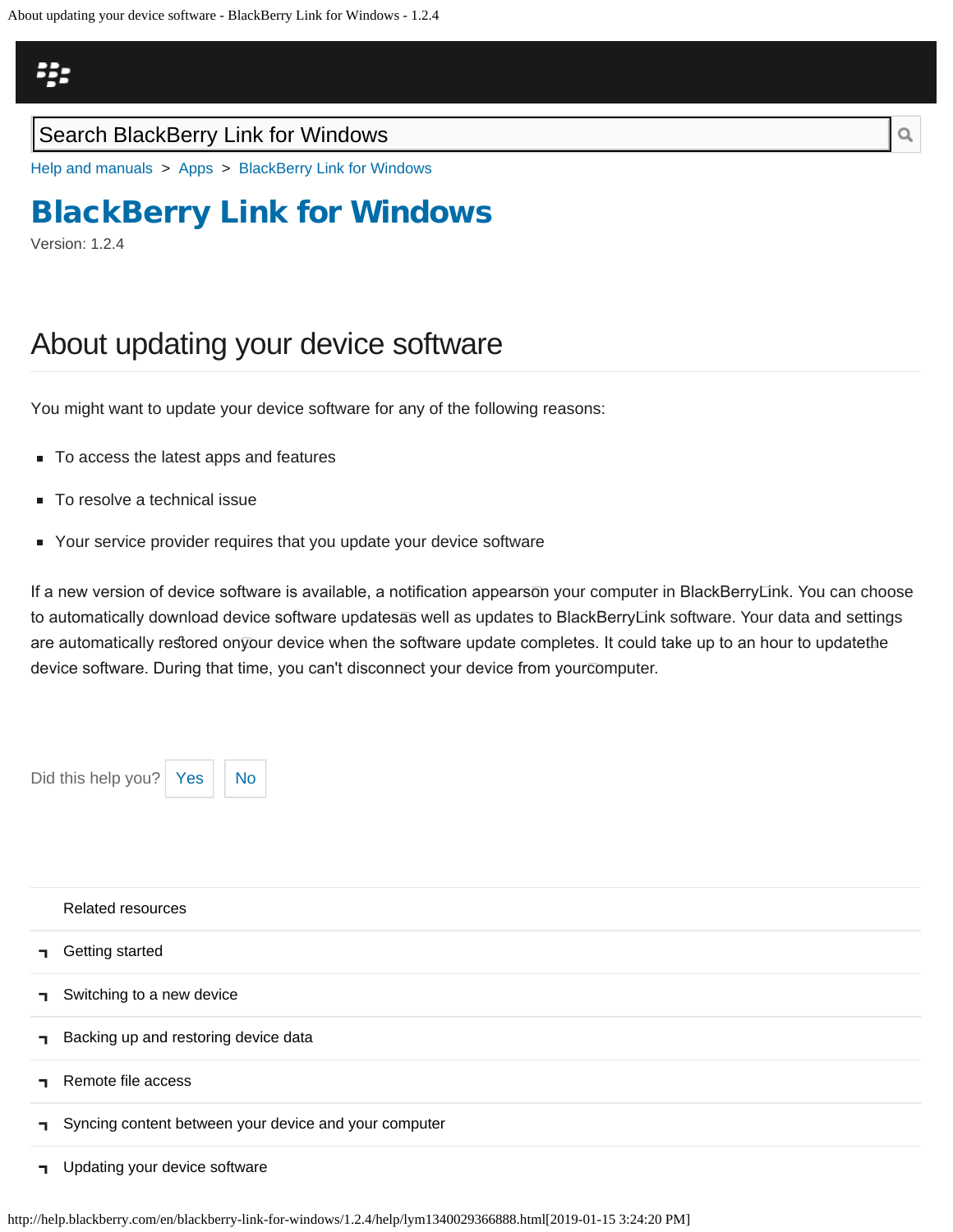#### **[About updating your device software](#page-14-0)**

[Update your device software](#page-86-0)

[System requirements: BlackBerry Link for Windows](#page-16-0)

Back to top  $\wedge$ 

| Follow us                        |
|----------------------------------|
| <b>BlackBerry Help Blog</b>      |
| YouTube                          |
| Facebook                         |
| Twitter                          |
| Legal and safety                 |
| Legal and Privacy                |
| Safety Information               |
| Declaration of Conformity        |
| <b>Hearing Aid Compatibility</b> |
|                                  |

[English](http://help.blackberry.com/en/selectLang?prev=blackberry-link-for-windows/1.2.4/help/lym1340029366888.html) Copyright © BlackBerry. All rights reserved.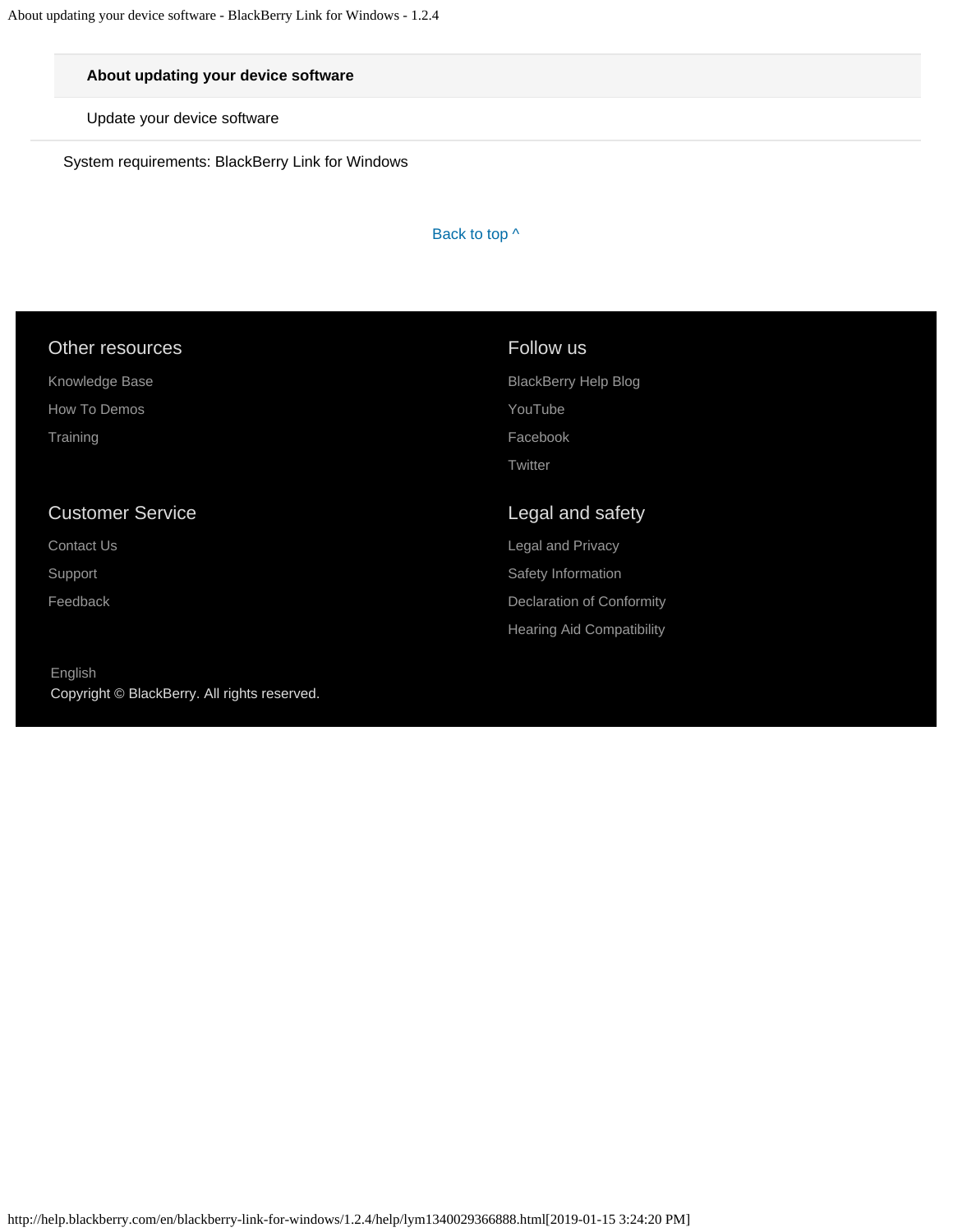## <span id="page-16-0"></span>非

### Search BlackBerry Link for Windows

[Help and manuals](http://help.blackberry.com/en/) > [Apps](http://help.blackberry.com/en/category/apps/) > [BlackBerry Link for Windows](http://help.blackberry.com/en/blackberry-link-for-windows/1.2.4/)

# [BlackBerry Link for Windows](http://help.blackberry.com/en/blackberry-link-for-windows/1.2.4/)

Version: 1.2.4

## System requirements: BlackBerryLink for Windows

| Hardware                  | Intel compatible 1GHz or higher processor<br>■ 512 MB of RAM<br>USB 1.1 or higher USB port<br>Screen resolution of 1024x768 or greater<br>■ 100 MB of free hard disk space for typical installation                                                                                                                                                                                                |
|---------------------------|----------------------------------------------------------------------------------------------------------------------------------------------------------------------------------------------------------------------------------------------------------------------------------------------------------------------------------------------------------------------------------------------------|
| Software                  | ■ Windows XP SP3 or later, Windows Vista, Windows 7, Windows 8<br>Microsoft .NET Framework 3.5 SP1 or an active Internet connection<br>٠<br>• iTunes 10.1 or later or Windows Media Player 11 or later for music<br>synchronization<br>Microsoft Outlook 2003, 2007, 2010 - 32 bit, 2010 - 64 bit, 2013 (to<br>٠<br>synchronize contacts and calendar with BlackBerry Link version 1.0.1 or later) |
| <b>BlackBerry devices</b> | A BlackBerry device running BlackBerry 10 OS<br>A BlackBerry PlayBook tablet running BlackBerry PlayBook OS 2.1<br>A media card (optional)                                                                                                                                                                                                                                                         |

 $\hbox{O}_\hbox{\scriptsize c}$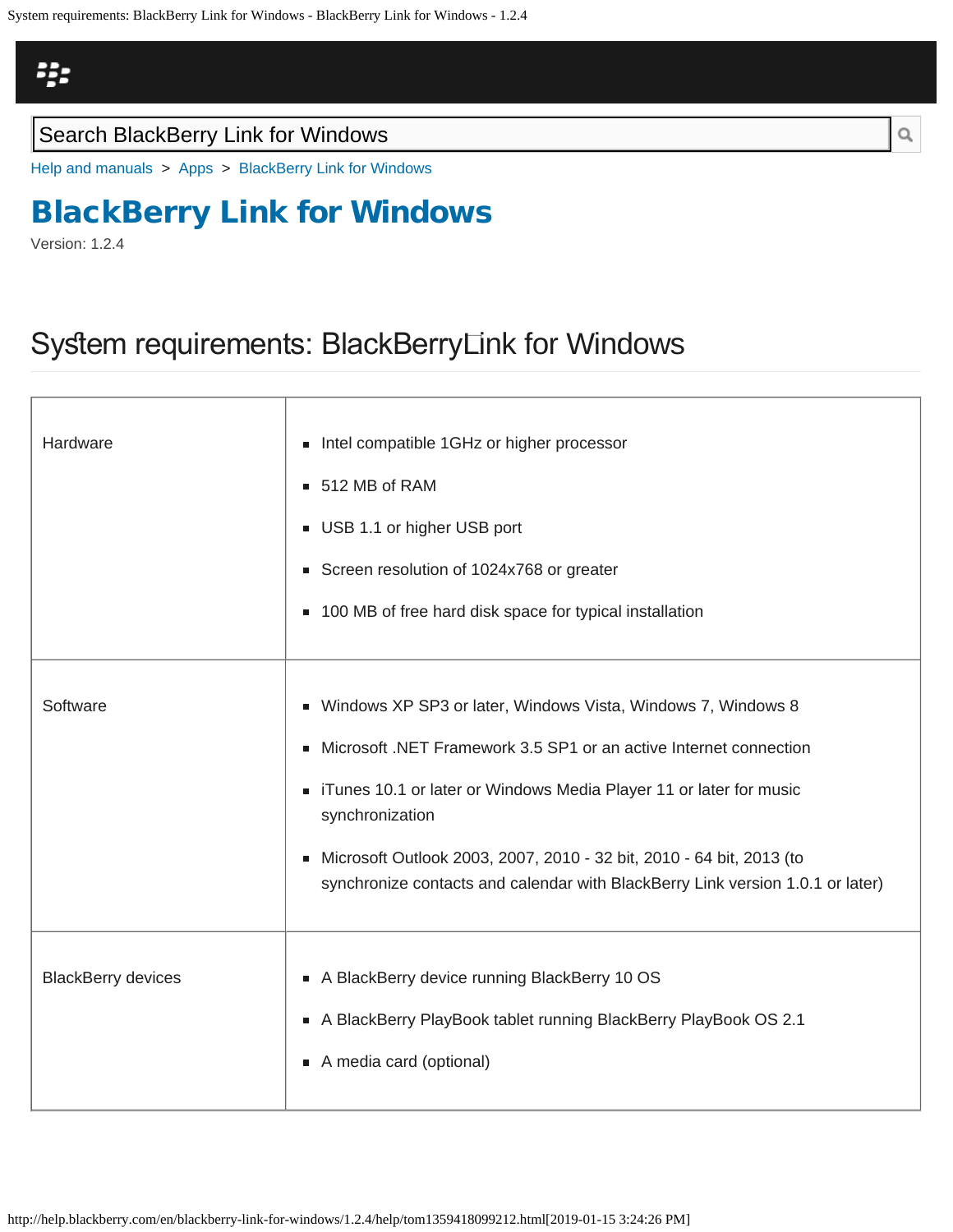| Did this help you?<br><b>No</b><br>Yes                      |
|-------------------------------------------------------------|
| Related resources                                           |
| Getting started<br>٦                                        |
| Switching to a new device<br>п                              |
| Backing up and restoring device data<br>п                   |
| Remote file access<br>п                                     |
| Syncing content between your device and your computer<br>п. |
| Updating your device software<br>п                          |
| System requirements: BlackBerry Link for Windows            |

#### Back to top  $\wedge$

[Hearing Aid Compatibility](http://help.blackberry.com/en/content/hac/index.html)

| Other resources         | Follow us                   |
|-------------------------|-----------------------------|
| Knowledge Base          | <b>BlackBerry Help Blog</b> |
| How To Demos            | YouTube                     |
| Training                | Facebook                    |
|                         | Twitter                     |
| <b>Customer Service</b> | Legal and safety            |
| Contact Us              | Legal and Privacy           |
| Support                 | Safety Information          |
| Feedback                | Declaration of Conformity   |
|                         |                             |

[English](http://help.blackberry.com/en/selectLang?prev=blackberry-link-for-windows/1.2.4/help/tom1359418099212.html) Copyright © BlackBerry. All rights reserved.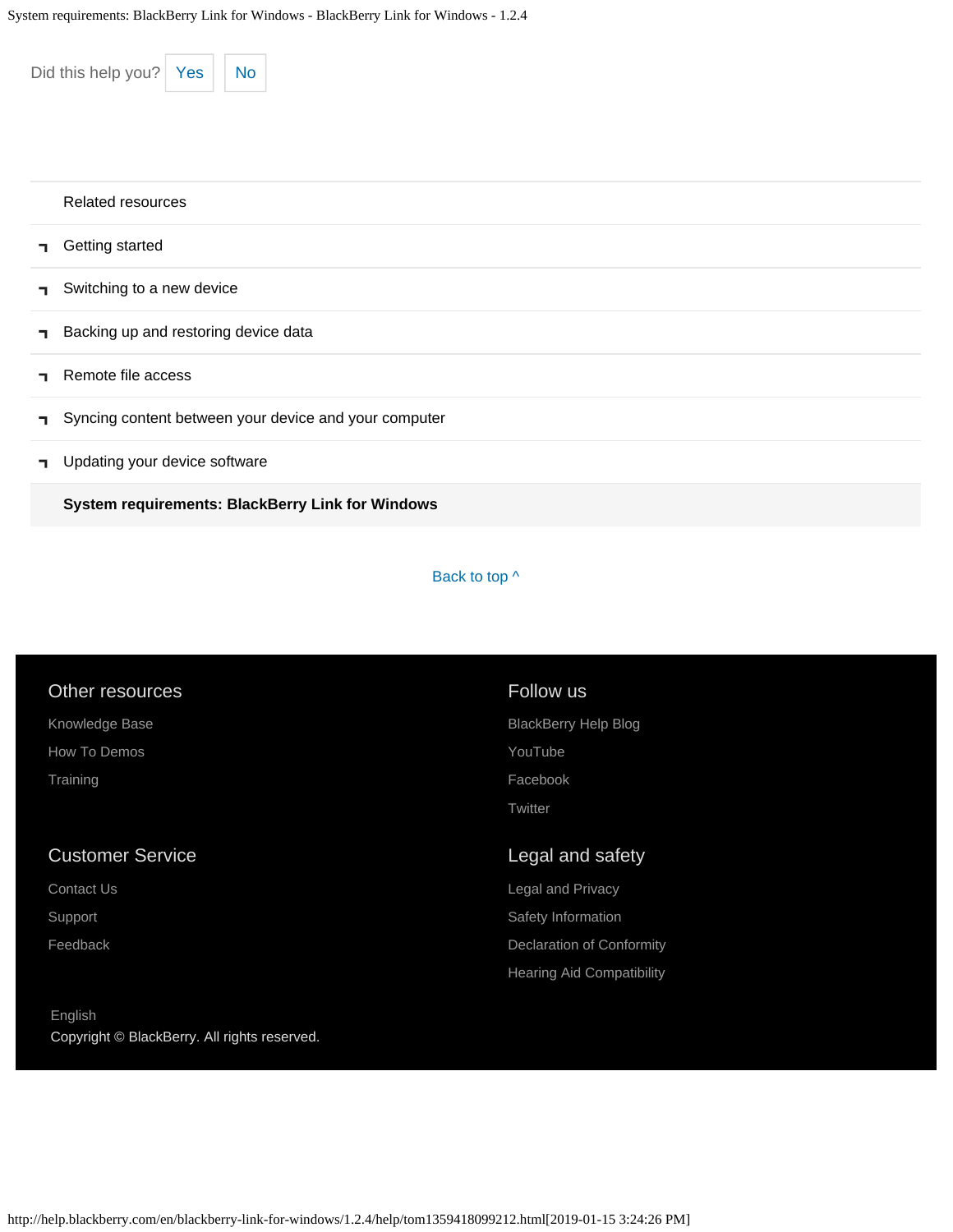## <span id="page-18-0"></span>43

### Search BlackBerry Link for Windows

[Help and manuals](http://help.blackberry.com/en/) > [Apps](http://help.blackberry.com/en/category/apps/) > [BlackBerry Link for Windows](http://help.blackberry.com/en/blackberry-link-for-windows/1.2.4/)

# [BlackBerry Link for Windows](http://help.blackberry.com/en/blackberry-link-for-windows/1.2.4/)

Version: 1.2.4

# Getting to know BlackBerry Link

BlackBerry⊡nk displays the BlackBerry devices and the computer you have set up at the side of thewindow. You can see the devices that are connected using a USB cable or over a Wi-Fi network. You can also see disconnected devices, but you can't manage or sync contentwhile a device is disconnected from your computer.

When a device is connected to BlackBerryLink, you see menu items under the device name. The menu item allows<u>⊽</u>ou to perform the following actions:

| <b>View</b>       | <b>Description</b>                                                                                                                                                                                                                                    |
|-------------------|-------------------------------------------------------------------------------------------------------------------------------------------------------------------------------------------------------------------------------------------------------|
| Home              | See your device name, model number, and software ⊽ersion. This view also<br>includes options to reset sync relationships and remove your device from<br>BlackBerryLink.                                                                               |
| Back Up & Restore | Back up and restore your device data, or reset yourdevice to its factory<br>settings. You can also set the location where⊽ou want your backup files to be<br>saved on your computer and choosehow frequently you want to back up your<br>device data. |
| Software Updates  | Check for updates to your device and BlackBerry Link software. You can also<br>set up the option to automatically install these updates.                                                                                                              |
| Contacts/Calendar | Set up sync preferences for your organizer data, suchas contacts and calendar<br>entries, and sync this data between yourdevice and your computer.                                                                                                    |
|                   |                                                                                                                                                                                                                                                       |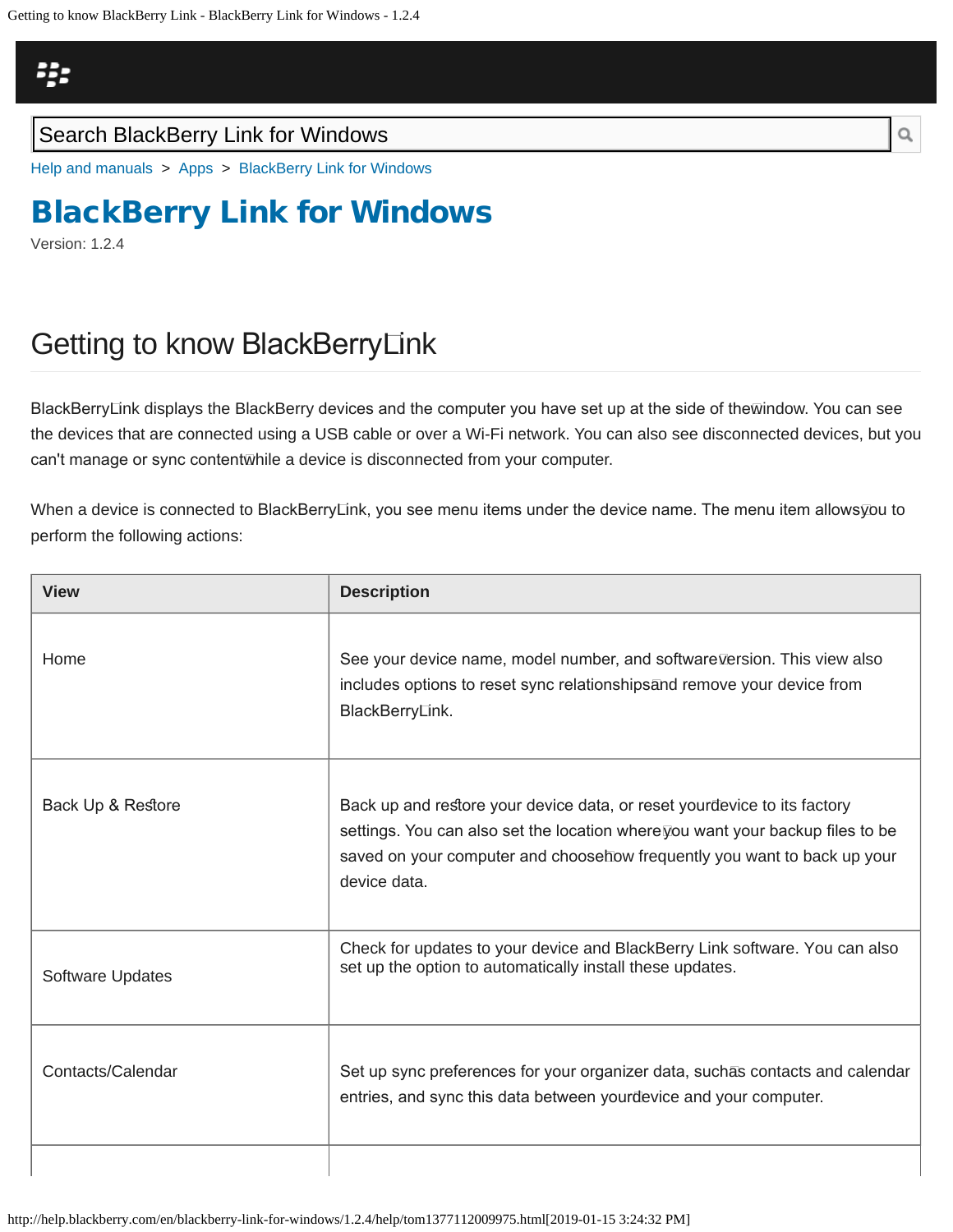| <b>Synced Media</b>          | See all media and documents folders that are syncing between yourdevice and<br>your computer. You can also cancel specific or all existing sync relationships. |
|------------------------------|----------------------------------------------------------------------------------------------------------------------------------------------------------------|
| Music, Pictures, Videos, and | See the media and documents on your device. Sync or copy collections of files                                                                                  |
| <b>Documents</b>             | between your device and your computer.                                                                                                                         |

Did this help you?  $Yes$  [No](#page-18-0)



#### [Related resources](#page-0-0)

#### [Getting started](#page-2-0) Ť.

[About BlackBerry Link](#page-2-0)

#### **[Getting to know BlackBerry Link](#page-18-0)**

[Connecting to BlackBerry Link](#page-21-0)

[Set up your computer with BlackBerry Link](#page-24-0)

[Set up your device in BlackBerry Link](#page-27-0)

[About BlackBerry ID and BlackBerry Link](#page-30-0)  $\blacksquare$ 

[Change the display name of your computer or device](#page-33-0)

[Set automatic processes for BlackBerry Link](#page-35-0)

[View information about your device](#page-37-0)

[Remove your device from BlackBerry Link](#page-39-0)

[Troubleshooting: Getting started](#page-41-0)

[Switching to a new device](#page-5-0) Ť.

[Backing up and restoring device data](#page-8-0) ٦

[Remote file access](#page-10-0)

 $\overline{\mathbf{1}}$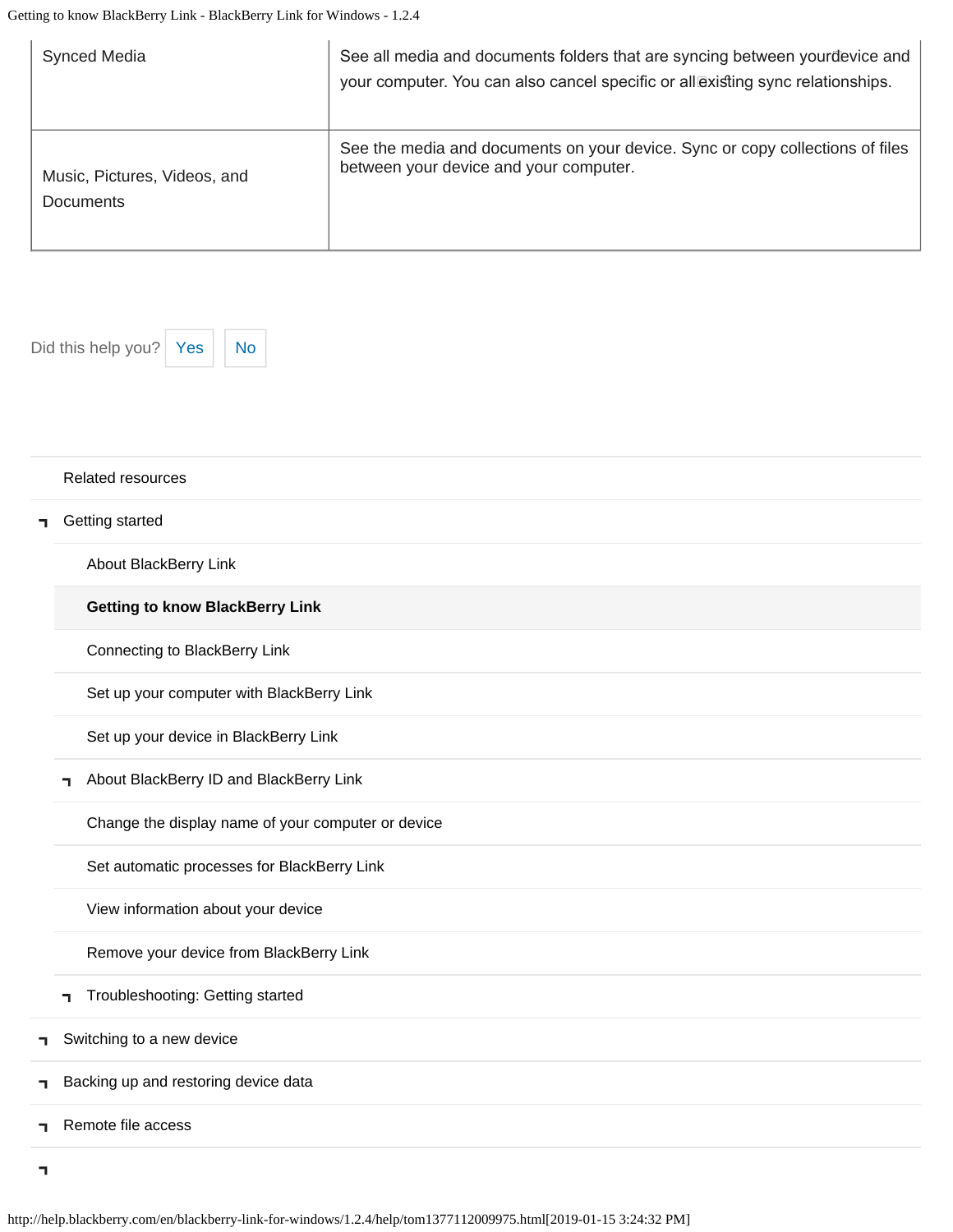Getting to know BlackBerry Link - BlackBerry Link for Windows - 1.2.4

- [Syncing content between your device and your computer](#page-12-0)
- **T** [Updating your device software](#page-14-0)

[System requirements: BlackBerry Link for Windows](#page-16-0)

Back to top  $\wedge$ 

#### Other resources

[Knowledge Base](http://support.blackberry.com/kb) [How To Demos](http://web.blackberry.com/support/blackberry-101.html)

**[Training](http://blackberry.com/training)** 

### Customer Service

[Contact Us](http://web.blackberry.com/customer-service/contact-us.html)

[Support](http://web.blackberry.com/support.html)

[Feedback](https://blackberry.icanmakeitbetter.com/?source=532c96c687167fb55f000067)

#### [English](http://help.blackberry.com/en/selectLang?prev=blackberry-link-for-windows/1.2.4/help/tom1377112009975.html) Copyright © BlackBerry. All rights reserved.

#### Follow us

[BlackBerry Help Blog](http://helpblog.blackberry.com/) [YouTube](https://www.youtube.com/user/blackberrysupport) [Facebook](https://facebook.com/BlackBerry) **[Twitter](https://twitter.com/blackberry)** 

### Legal and safety

[Legal and Privacy](http://blackberry.com/legal) [Safety Information](http://help.blackberry.com/en/content/sib/index.html) [Declaration of Conformity](http://help.blackberry.com/en/content/doc/index.html) [Hearing Aid Compatibility](http://help.blackberry.com/en/content/hac/index.html)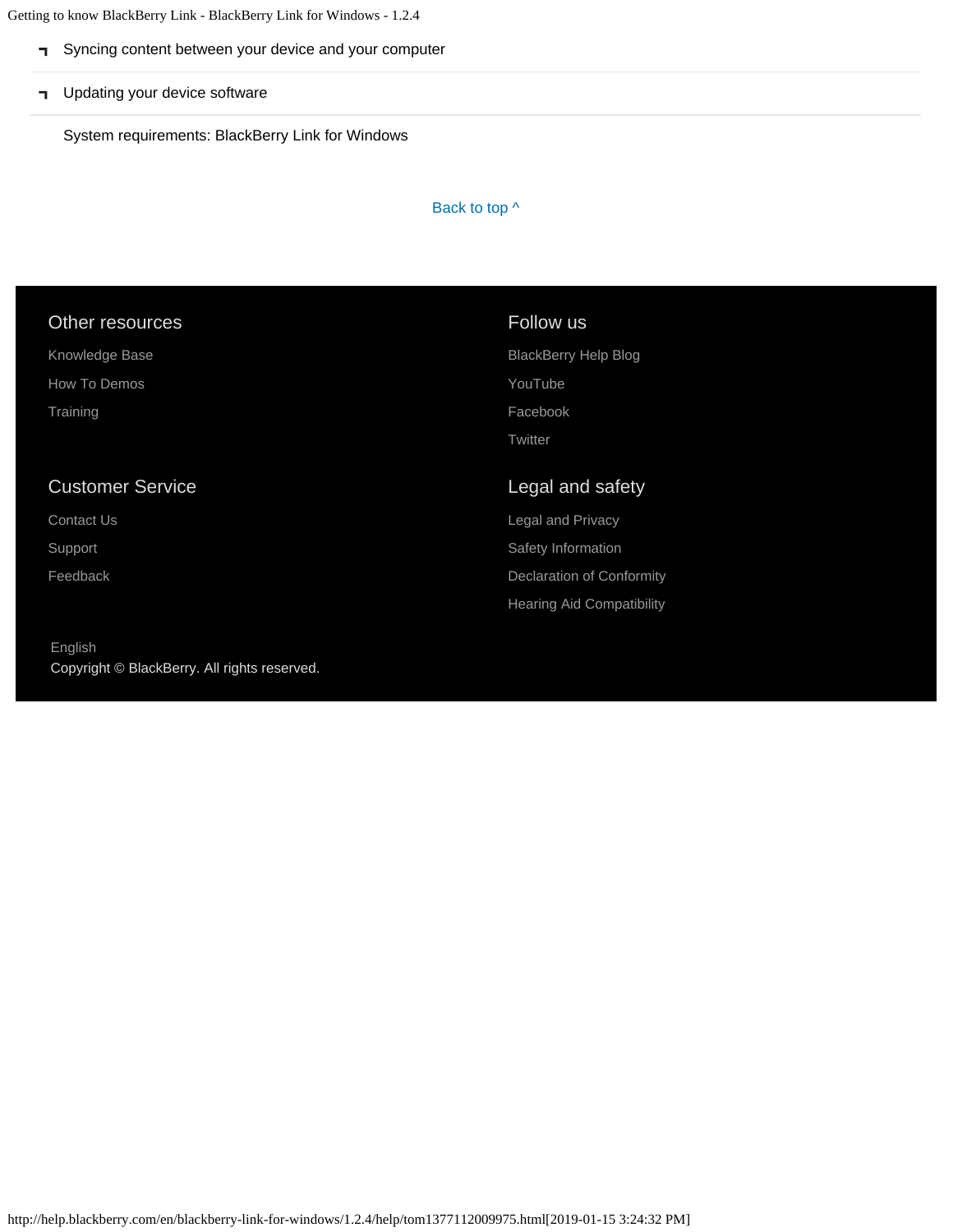<span id="page-21-0"></span>

### Search BlackBerry Link for Windows

[Help and manuals](http://help.blackberry.com/en/) > [Apps](http://help.blackberry.com/en/category/apps/) > [BlackBerry Link for Windows](http://help.blackberry.com/en/blackberry-link-for-windows/1.2.4/)

## [BlackBerry Link for Windows](http://help.blackberry.com/en/blackberry-link-for-windows/1.2.4/)

Version: 1.2.4

## Connecting to BlackBerry Link

*Learn about the diferent ways you can connect your BlackBerry device to BlackBerry Link.*

#### **About connecting to BlackBerry Link**

To connect your BlackBerry device to BlackBerry Link, you can use a USB cable or a Wi-Fi connection.

| <b>Connection method</b> | <b>Description</b>                                                                                                                                                                                                                                                                                                                                                                                                                                                                                                                            |
|--------------------------|-----------------------------------------------------------------------------------------------------------------------------------------------------------------------------------------------------------------------------------------------------------------------------------------------------------------------------------------------------------------------------------------------------------------------------------------------------------------------------------------------------------------------------------------------|
| USB cable                | When you use a USB cable to connect your device to your<br>computer, you can access all of the features in BlackBerry<br>Link. Certain actions, such as updating your device<br>software, backing up and restoring device data, and<br>syncing yourcontacts and calendar, can be completed only<br>when you connect yourdevice to your computer using a<br>USB cable.                                                                                                                                                                         |
| Wi-Fi network            | When your device is connected to the same Wi-Fi network<br>as your computer, you can sync yourmusic, pictures,<br>videos, and documents. You can also access yourfiles<br>from your device. For information about how to connect<br>yourdevice to a Wi-Fi network, tap the <b>Help</b> app on the<br>home screen of your device.<br>By default, BlackBerryLink allows Wi-Fi connections. If<br>your computer doesn't have aWi-Fi network or you don't<br>want to allow Wi-Fi connections to BlackBerryLink, you can<br>turn off this feature. |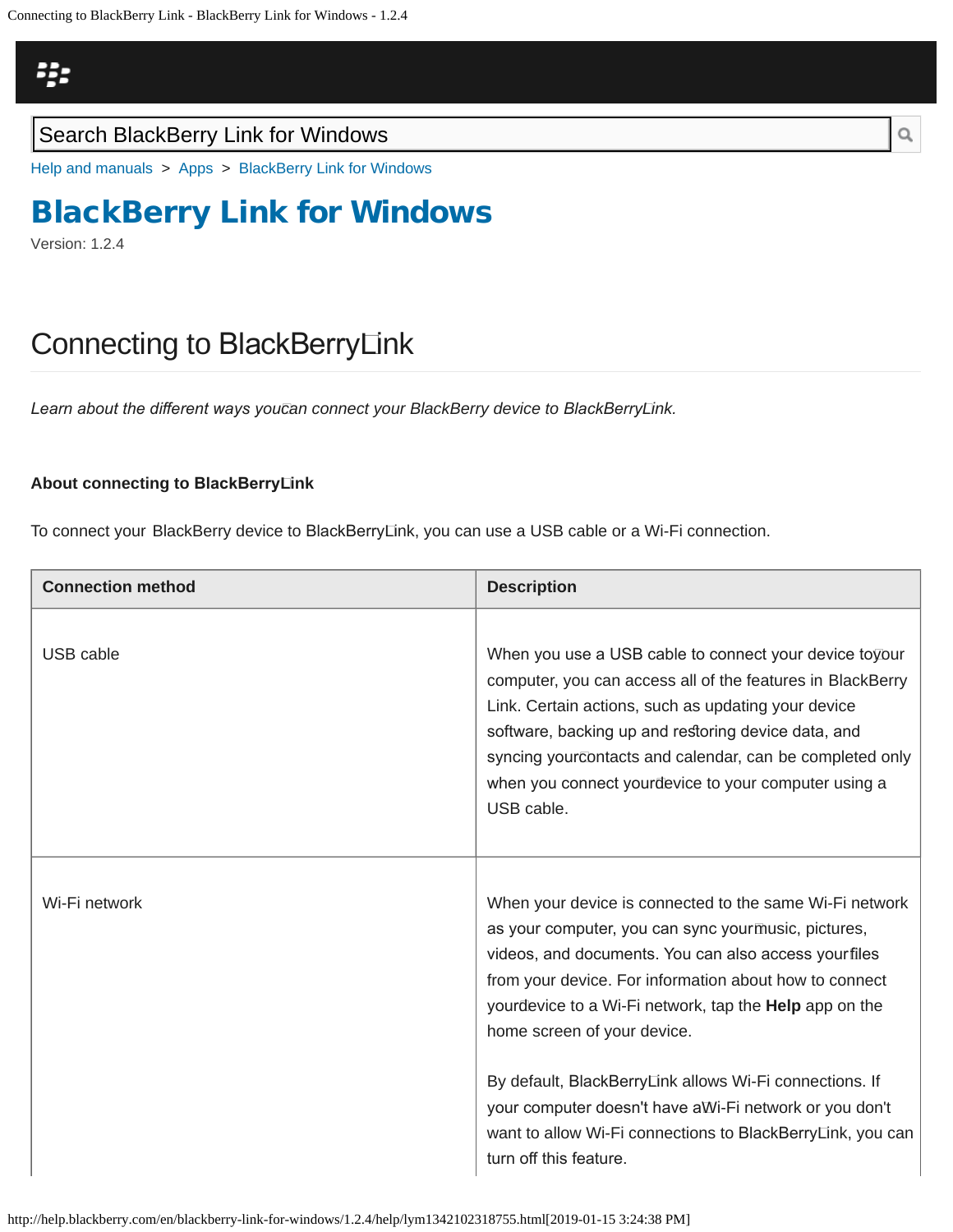#### **Turn of wireless connections to BlackBerry Link**

By default, the option toconnect your BlackBerry device to BlackBerryLink over a Wi-Fi network is turned on. Turning off Wi-Fi connectionsin BlackBerryLink doesn't turn off Wi-Fi on your device.

- 1. On your computer, open BlackBerry Link.
- 2. At the side of the BlackBerry Link window, click your device.
- 3. Click **Home**.
- 4. In the **Settings** section, clear the **Turn on wireless connections to my computer** checkbox.

To turn on wireless connections, select the **Turn on wireless connections to my computer** checkbox again.

| Did this help you?   Yes     No |  |  |
|---------------------------------|--|--|
|---------------------------------|--|--|

|    | <b>Related resources</b>                           |
|----|----------------------------------------------------|
| п. | Getting started                                    |
|    | About BlackBerry Link                              |
|    | Getting to know BlackBerry Link                    |
|    | <b>Connecting to BlackBerry Link</b>               |
|    | Set up your computer with BlackBerry Link          |
|    | Set up your device in BlackBerry Link              |
|    | About BlackBerry ID and BlackBerry Link<br>┑       |
|    | Change the display name of your computer or device |
|    | Set automatic processes for BlackBerry Link        |
|    | View information about your device                 |
|    | Remove your device from BlackBerry Link            |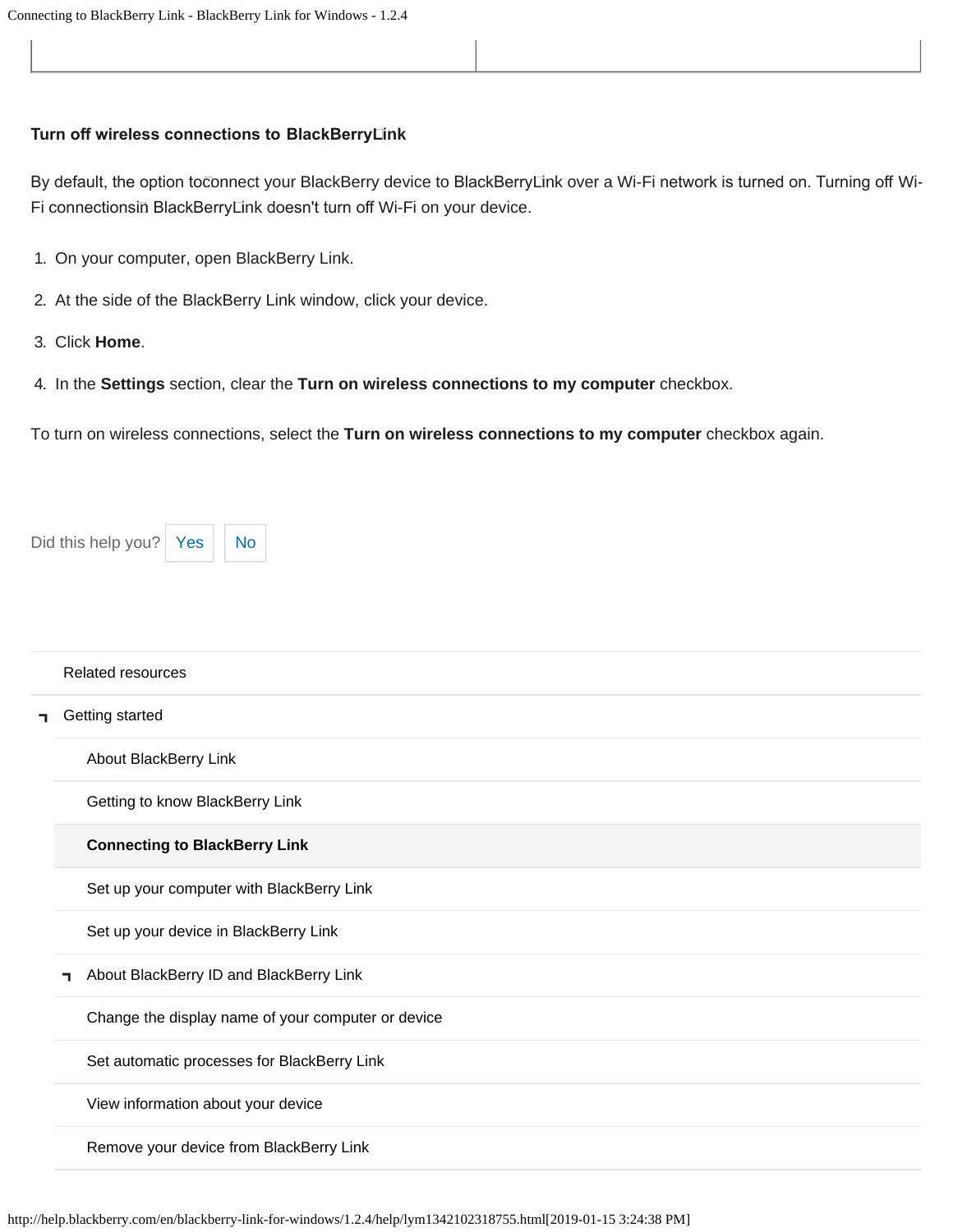Connecting to BlackBerry Link - BlackBerry Link for Windows - 1.2.4

- [Troubleshooting: Getting started](#page-41-0)
- [Switching to a new device](#page-5-0) п.
- [Backing up and restoring device data](#page-8-0)  $\blacksquare$
- [Remote file access](#page-10-0) п.
- [Syncing content between your device and your computer](#page-12-0) ٦
- **T** [Updating your device software](#page-14-0)

[System requirements: BlackBerry Link for Windows](#page-16-0)

#### Back to top  $\wedge$

### Other resources

[Knowledge Base](http://support.blackberry.com/kb)

[How To Demos](http://web.blackberry.com/support/blackberry-101.html)

**[Training](http://blackberry.com/training)** 

#### Customer Service

[Contact Us](http://web.blackberry.com/customer-service/contact-us.html)

[Support](http://web.blackberry.com/support.html)

[Feedback](https://blackberry.icanmakeitbetter.com/?source=532c96c687167fb55f000067)

[English](http://help.blackberry.com/en/selectLang?prev=blackberry-link-for-windows/1.2.4/help/lym1342102318755.html) Copyright © BlackBerry. All rights reserved.

### Follow us [BlackBerry Help Blog](http://helpblog.blackberry.com/) [YouTube](https://www.youtube.com/user/blackberrysupport) [Facebook](https://facebook.com/BlackBerry) **[Twitter](https://twitter.com/blackberry)**

#### Legal and safety

[Legal and Privacy](http://blackberry.com/legal) [Safety Information](http://help.blackberry.com/en/content/sib/index.html) [Declaration of Conformity](http://help.blackberry.com/en/content/doc/index.html) [Hearing Aid Compatibility](http://help.blackberry.com/en/content/hac/index.html)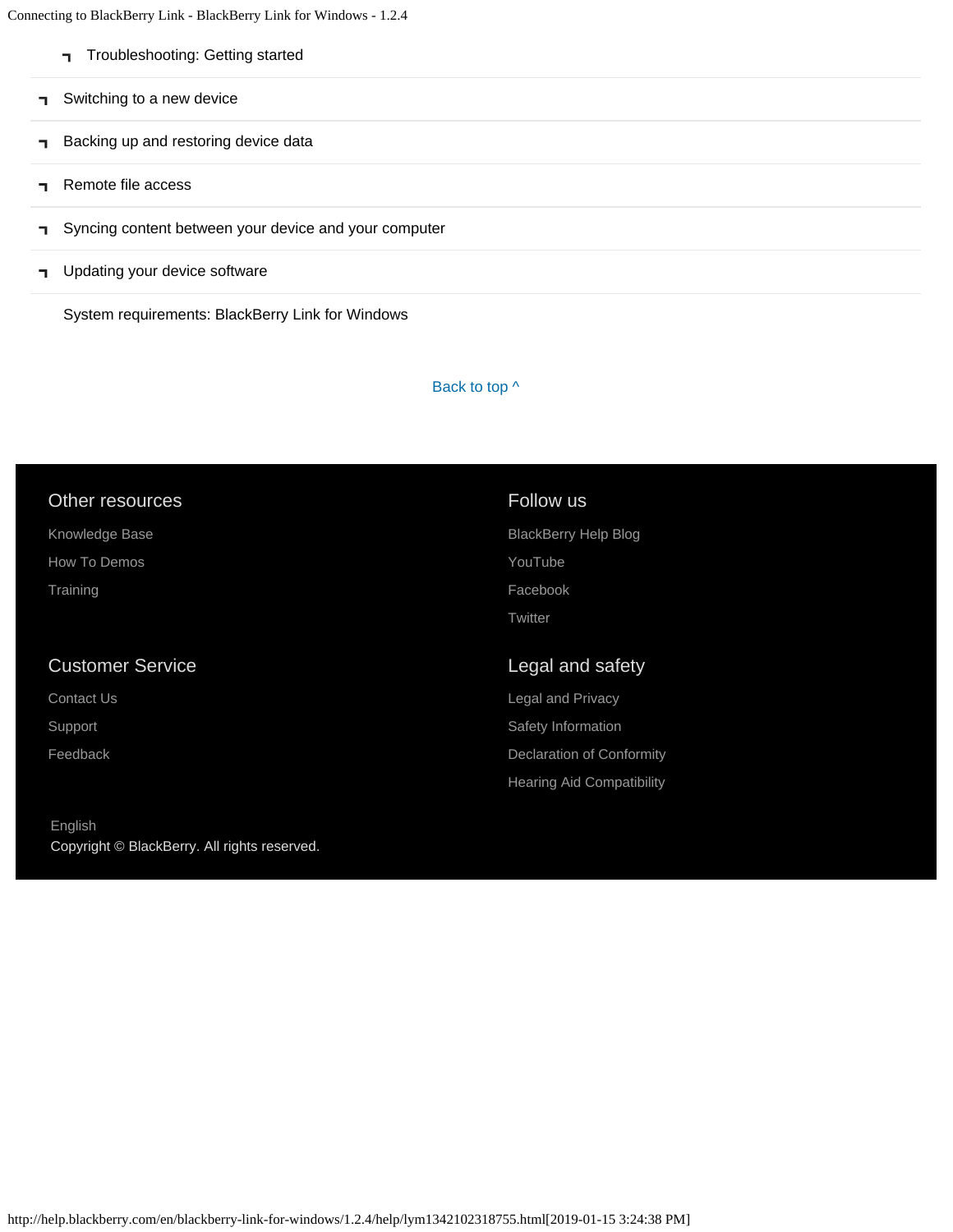<span id="page-24-0"></span>

### Search BlackBerry Link for Windows

[Help and manuals](http://help.blackberry.com/en/) > [Apps](http://help.blackberry.com/en/category/apps/) > [BlackBerry Link for Windows](http://help.blackberry.com/en/blackberry-link-for-windows/1.2.4/)

## [BlackBerry Link for Windows](http://help.blackberry.com/en/blackberry-link-for-windows/1.2.4/)

Version: 1.2.4

## Set up your computer with BlackBerryLink

The first time you open BlackBerryLink, you can give your computer a display name that identifies yourcomputer in BlackBerry⊡nk and on your BlackBerry device. BlackBerry⊡nk displays the default pictures, videos, and documentslibraries on your computer that you can sync with and access from your device. You can also select your music library.

**Before you begin:** To set up your BlackBerry ID with BlackBerry Link, make sure that your computer is connected to the Internet.

- 1. On your computer, open BlackBerry Link.
- 2. Type a display name for your computer. Click **Next**.
- 3. From the drop-down list, select the music source on your computer.
- 4. If you have an Internet connection, do one of the following:
	- **If you have a BlackBerry ID, type your BlackBerry ID login information. Click Sign In.**
	- If you don't have a BlackBerry ID but you want one, click **Create New**. Complete the instructions on the BlackBerry ID website. In BlackBerry Link, type your BlackBerry ID login information. Click **Sign In**.
- 5. Select the checkboxes beside the devices you want to grant remote file access to.
- 6. Click **Finish**.

#### **Related links**

[About syncing music, pictures, videos, and documents](#page-12-0) [About your media and documents libraries](#page-60-0) [Change the libraries on your computer](#page-88-0)

http://help.blackberry.com/en/blackberry-link-for-windows/1.2.4/help/tom1377719371762.html[2019-01-15 3:24:43 PM]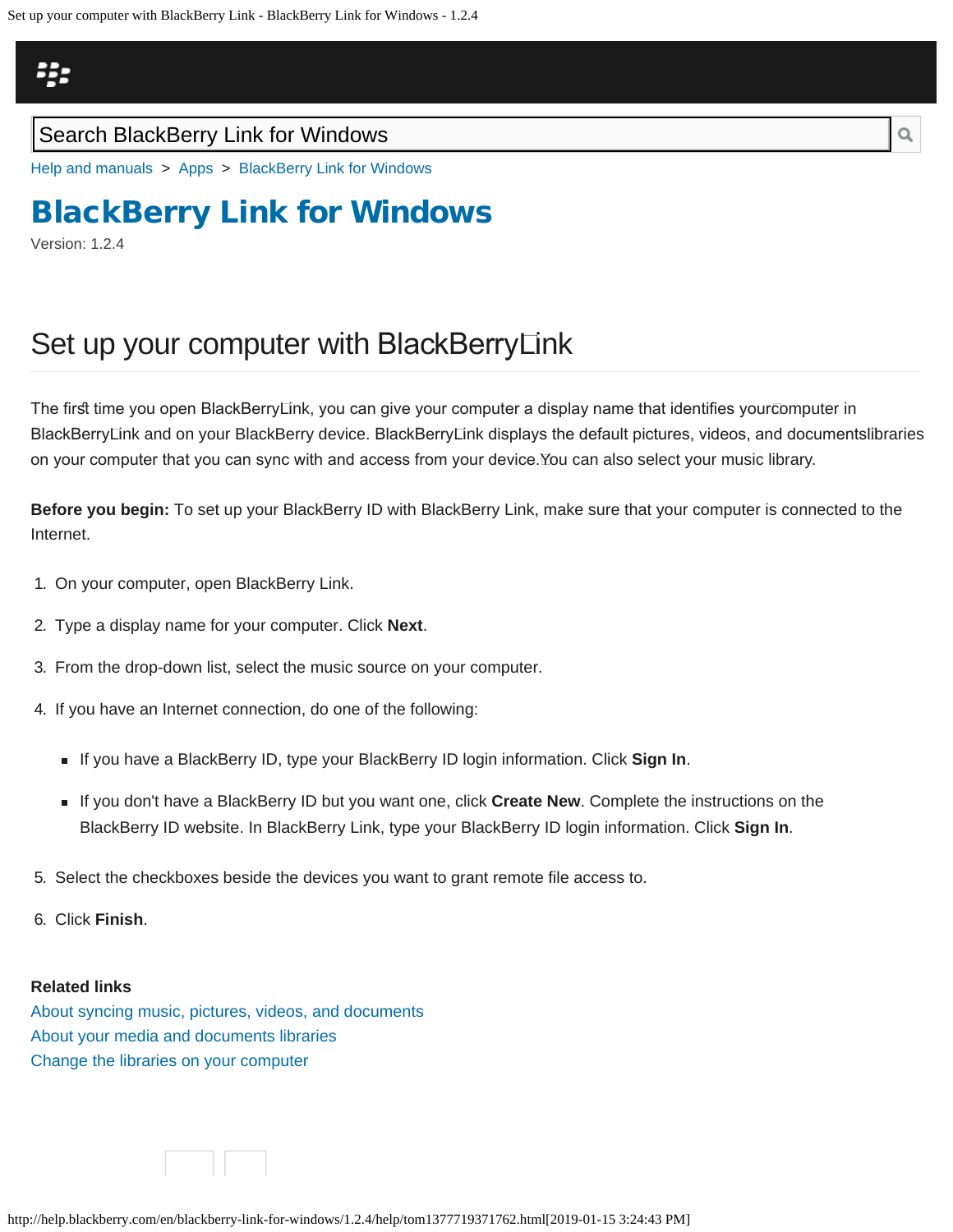Did this help you?  $Yes$  [No](#page-24-0)

## [Related resources](#page-0-0) [Getting started](#page-2-0) [About BlackBerry Link](#page-2-0) [Getting to know BlackBerry Link](#page-18-0) [Connecting to BlackBerry Link](#page-21-0) **[Set up your computer with BlackBerry Link](#page-24-0)** [Set up your device in BlackBerry Link](#page-27-0) [About BlackBerry ID and BlackBerry Link](#page-30-0) п. [Change the display name of your computer or device](#page-33-0) [Set automatic processes for BlackBerry Link](#page-35-0) [View information about your device](#page-37-0) [Remove your device from BlackBerry Link](#page-39-0) [Troubleshooting: Getting started](#page-41-0) [Switching to a new device](#page-5-0) ٦ [Backing up and restoring device data](#page-8-0) ٦ [Remote file access](#page-10-0) ٦ [Syncing content between your device and your computer](#page-12-0) ٦ [Updating your device software](#page-14-0) ٦

[System requirements: BlackBerry Link for Windows](#page-16-0)

Back to top  $\wedge$ 

Other resources extending the state of the Follow us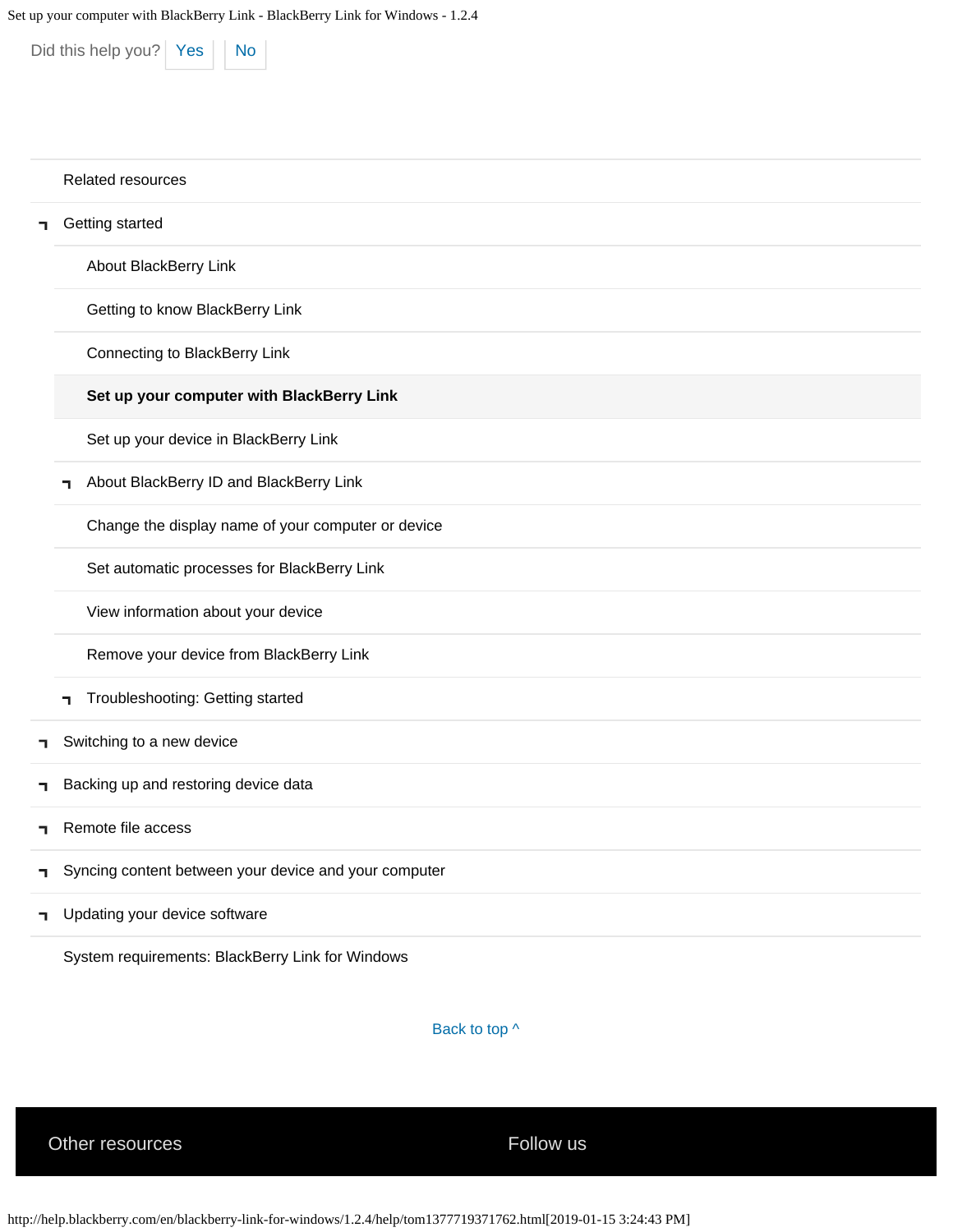Set up your computer with BlackBerry Link - BlackBerry Link for Windows - 1.2.4

[English](http://help.blackberry.com/en/selectLang?prev=blackberry-link-for-windows/1.2.4/help/tom1377719371762.html)

Copyright © BlackBerry. All rights reserved.

| Knowledge Base          | <b>BlackBerry Help Blog</b>      |
|-------------------------|----------------------------------|
| How To Demos            | YouTube                          |
| Training                | Facebook                         |
|                         | Twitter                          |
|                         |                                  |
|                         |                                  |
| <b>Customer Service</b> | Legal and safety                 |
| <b>Contact Us</b>       | Legal and Privacy                |
| Support                 | Safety Information               |
| Feedback                | Declaration of Conformity        |
|                         | <b>Hearing Aid Compatibility</b> |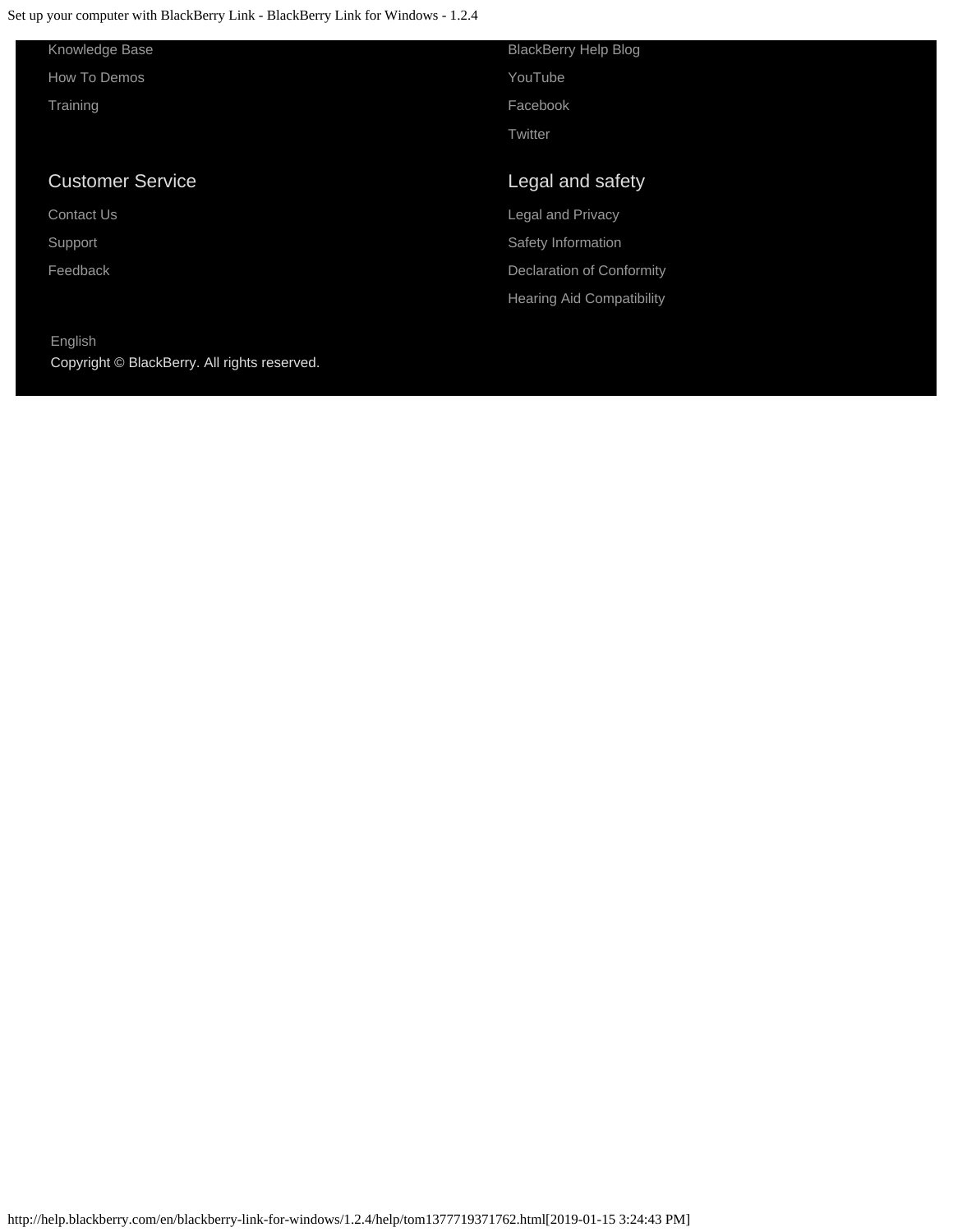## <span id="page-27-0"></span>23

### Search BlackBerry Link for Windows

[Help and manuals](http://help.blackberry.com/en/) > [Apps](http://help.blackberry.com/en/category/apps/) > [BlackBerry Link for Windows](http://help.blackberry.com/en/blackberry-link-for-windows/1.2.4/)

# [BlackBerry Link for Windows](http://help.blackberry.com/en/blackberry-link-for-windows/1.2.4/)

Version: 1.2.4

# Set up your device in BlackBerry Link

When you set up your BlackBerry device in BlackBerryLink, you can give your device a display name that identifies your device in BlackBerry Link and appears as the device name on your device.

- 1. On your computer, open BlackBerry Link.
- 2. Connect your device to your computer using a USB cable.
- 3. If necessary, type the password for your device.
- 4. At the side of the BlackBerry Link window, click your device.
- 5. Type a display name for your device.
- 6. Do one of the following:
	- To establish a permanent connection with your computer, select **Manage this device with BlackBerry Link**.
	- To establish a one-time connection with your computer, select **This is a one-time connection; do not manage this device with BlackBerry Link.**
- 7. Do one of the following:
	- To add your device to BlackBerry Link without transferring data from an old device or updating the device software, click **Start Using My Device**.
	- To transfer data before you add your device to BlackBerry Link, click **Switch Devices**. Follow the instructions on the screen. For more information, see [Switch to a new device](#page-44-0).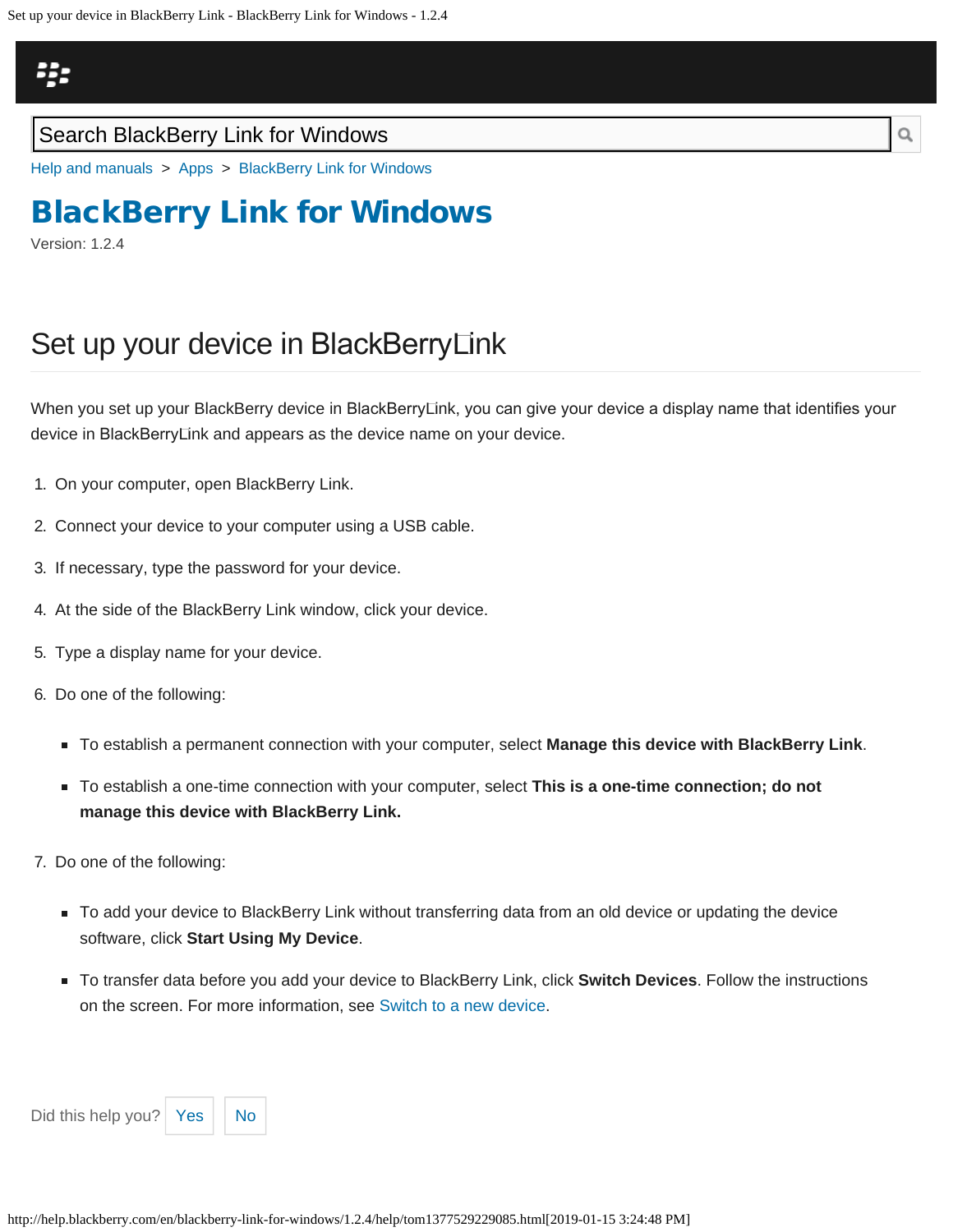|    |   | Related resources                                     |
|----|---|-------------------------------------------------------|
| ٦  |   | Getting started                                       |
|    |   | About BlackBerry Link                                 |
|    |   | Getting to know BlackBerry Link                       |
|    |   | Connecting to BlackBerry Link                         |
|    |   | Set up your computer with BlackBerry Link             |
|    |   | Set up your device in BlackBerry Link                 |
|    | ٦ | About BlackBerry ID and BlackBerry Link               |
|    |   | Change the display name of your computer or device    |
|    |   | Set automatic processes for BlackBerry Link           |
|    |   | View information about your device                    |
|    |   | Remove your device from BlackBerry Link               |
|    | ٦ | Troubleshooting: Getting started                      |
| п. |   | Switching to a new device                             |
| ٦  |   | Backing up and restoring device data                  |
| п. |   | Remote file access                                    |
| ٦  |   | Syncing content between your device and your computer |
| ٦. |   | Updating your device software                         |

[System requirements: BlackBerry Link for Windows](#page-16-0)

Back to top  $\wedge$ 

| Other resources | Follow us                   |
|-----------------|-----------------------------|
| Knowledge Base  | <b>BlackBerry Help Blog</b> |
| How To Demos    | YouTube                     |
| Training        | Facebook                    |
|                 |                             |

http://help.blackberry.com/en/blackberry-link-for-windows/1.2.4/help/tom1377529229085.html[2019-01-15 3:24:48 PM]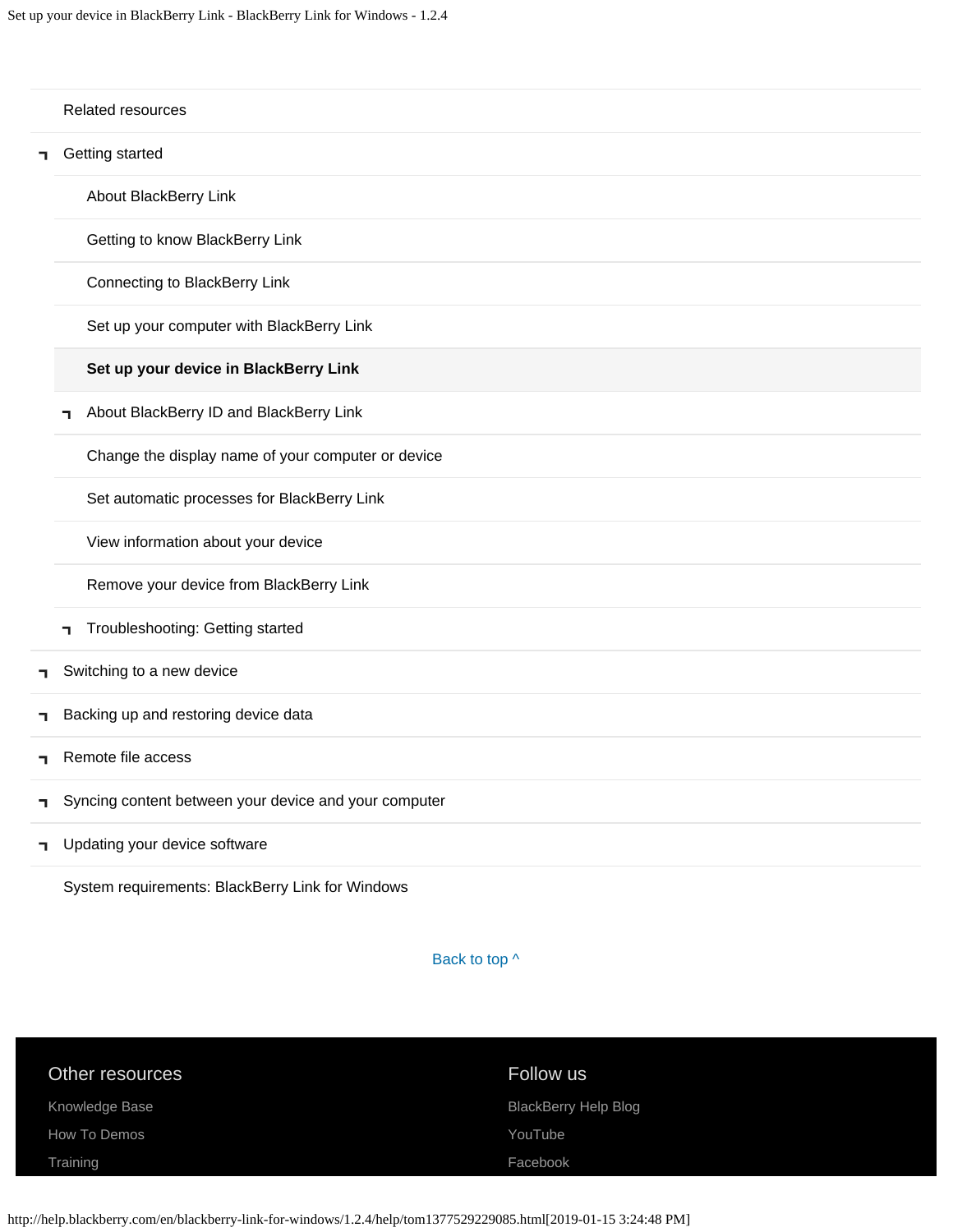|                                                         | Twitter                          |
|---------------------------------------------------------|----------------------------------|
| <b>Customer Service</b>                                 | Legal and safety                 |
| <b>Contact Us.</b>                                      | <b>Legal and Privacy</b>         |
| Support                                                 | Safety Information               |
| Feedback                                                | Declaration of Conformity        |
|                                                         | <b>Hearing Aid Compatibility</b> |
| English<br>Copyright © BlackBerry. All rights reserved. |                                  |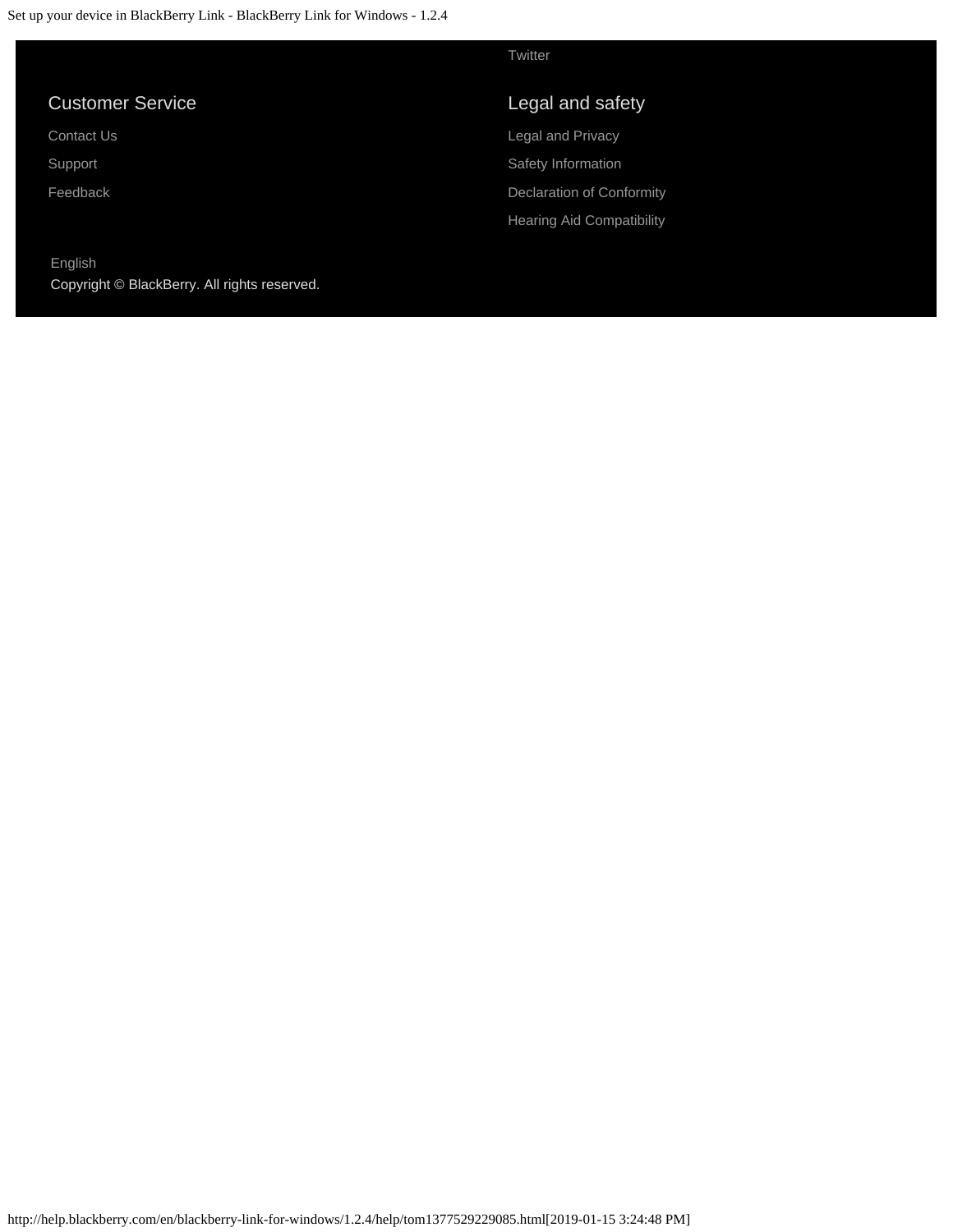## <span id="page-30-0"></span>23

### Search BlackBerry Link for Windows

[Help and manuals](http://help.blackberry.com/en/) > [Apps](http://help.blackberry.com/en/category/apps/) > [BlackBerry Link for Windows](http://help.blackberry.com/en/blackberry-link-for-windows/1.2.4/)

# [BlackBerry Link for Windows](http://help.blackberry.com/en/blackberry-link-for-windows/1.2.4/)

Version: 1.2.4

# About BlackBerry ID and BlackBerry Link

Your BlackBerry ID is a username (email address) and password used to access multiple BlackBerry products and services such as BBM and the BlackBerry World storefront. In many situations, your BlackBerryID allows BlackBerry products to work seamlessly without prompting you to enter your username and password.

If you don't have a BlackBerry ID and you want one, you can create it from BlackBerry Link.

When you sign in with your BlackBerryID in BlackBerryLink, your computer becomes another device that is associated with your BlackBerry ID. All of the devices associated with your BlackBerry ID appear in BlackBerry Link.

- [Sign in to a different BlackBerry ID](#page-91-0)
- **EX [Create and sign in with your BlackBerry ID](#page-94-0)**
- [Recover your BlackBerry ID password](#page-97-0)

Did this help you?  $\left| \right|$  [Yes](#page-30-0)  $\left| \right|$  [No](#page-30-0)

#### [Related resources](#page-0-0)

[Getting started](#page-2-0) 7

[About BlackBerry Link](#page-2-0)

[Getting to know BlackBerry Link](#page-18-0)

[Connecting to BlackBerry Link](#page-21-0)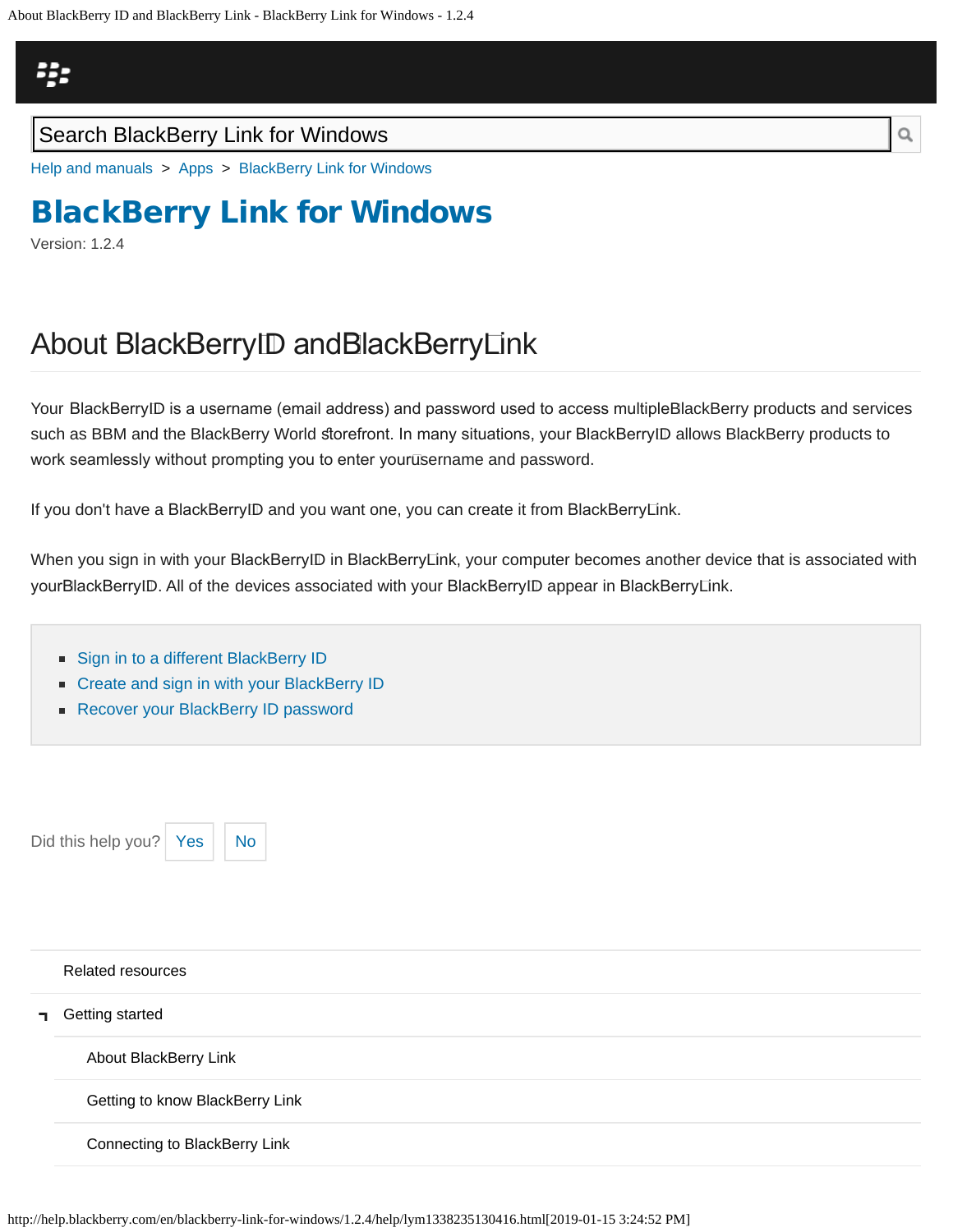[Set up your computer with BlackBerry Link](#page-24-0)

[Set up your device in BlackBerry Link](#page-27-0)

#### **[About BlackBerry ID and BlackBerry Link](#page-30-0)**

[Sign in to a different BlackBerry ID](#page-91-0)

[Create and sign in with your BlackBerry ID](#page-94-0)

[Recover your BlackBerry ID password](#page-97-0)

[Change the display name of your computer or device](#page-33-0)

[Set automatic processes for BlackBerry Link](#page-35-0)

[View information about your device](#page-37-0)

[Remove your device from BlackBerry Link](#page-39-0)

- [Troubleshooting: Getting started](#page-41-0)
- [Switching to a new device](#page-5-0) ٦
- [Backing up and restoring device data](#page-8-0) ٦
- [Remote file access](#page-10-0) ٦
- [Syncing content between your device and your computer](#page-12-0) ٦
- [Updating your device software](#page-14-0) п,

[System requirements: BlackBerry Link for Windows](#page-16-0)

Back to top  $\wedge$ 

| Other resources<br>Knowledge Base | Follow us<br><b>BlackBerry Help Blog</b> |
|-----------------------------------|------------------------------------------|
| How To Demos                      | YouTube                                  |
| Training                          | Facebook<br>Twitter                      |
|                                   |                                          |
| <b>Customer Service</b>           | Legal and safety                         |
| Contact Us                        | Legal and Privacy                        |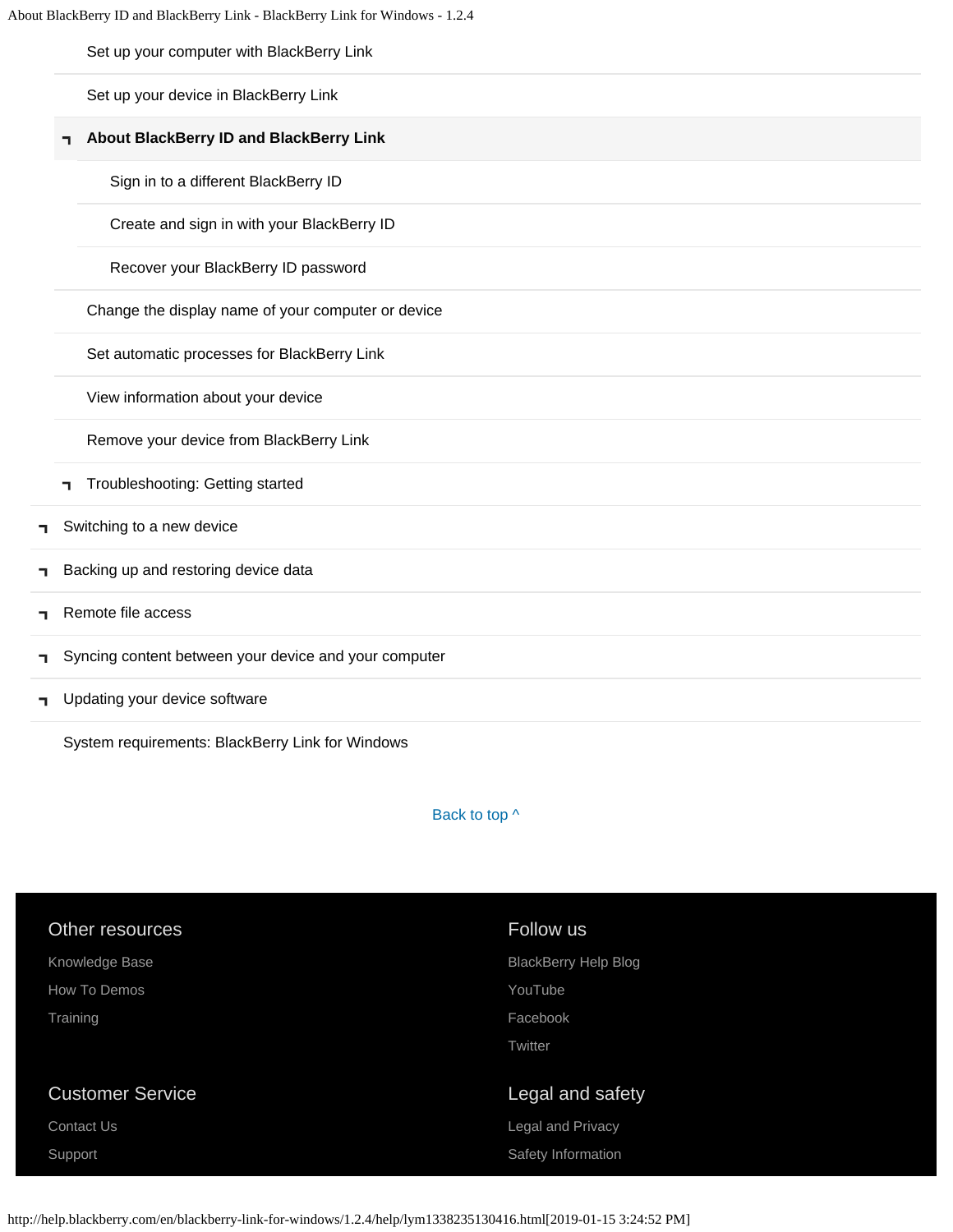About BlackBerry ID and BlackBerry Link - BlackBerry Link for Windows - 1.2.4

[Feedback](https://blackberry.icanmakeitbetter.com/?source=532c96c687167fb55f000067) [Declaration of Conformity](http://help.blackberry.com/en/content/doc/index.html) [Hearing Aid Compatibility](http://help.blackberry.com/en/content/hac/index.html)

[English](http://help.blackberry.com/en/selectLang?prev=blackberry-link-for-windows/1.2.4/help/lym1338235130416.html) Copyright © BlackBerry. All rights reserved.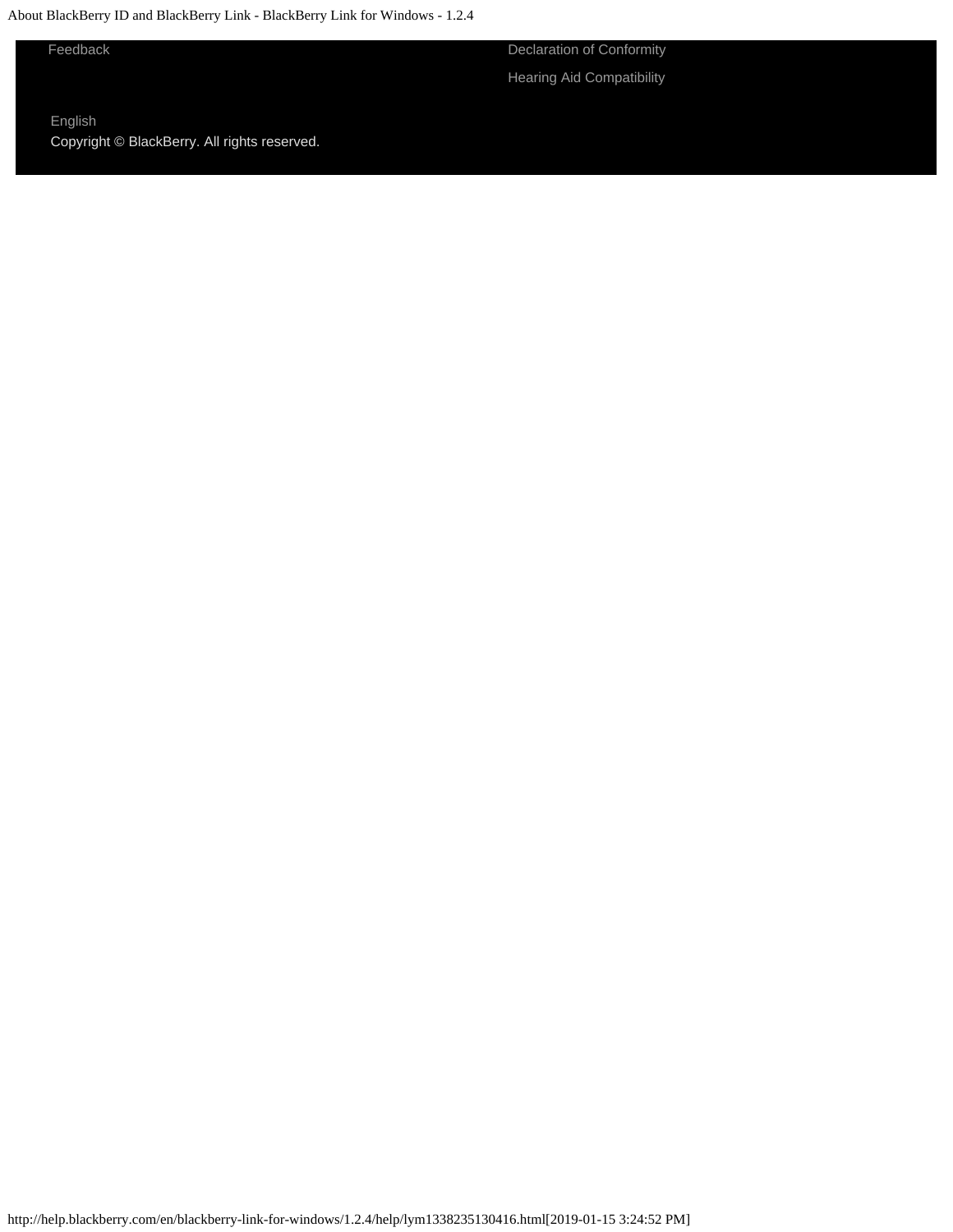## <span id="page-33-0"></span>23

### Search BlackBerry Link for Windows

[Help and manuals](http://help.blackberry.com/en/) > [Apps](http://help.blackberry.com/en/category/apps/) > [BlackBerry Link for Windows](http://help.blackberry.com/en/blackberry-link-for-windows/1.2.4/)

# [BlackBerry Link for Windows](http://help.blackberry.com/en/blackberry-link-for-windows/1.2.4/)

Version: 1.2.4

# Change the display name of your computer or device

You can change the display namestħat you chose when you set up your computer and your BlackBerry device with BlackBerry Link. Your display names identify your computer and your device in BlackBerry Link and on your device.

- 1. On your computer, open BlackBerry Link.
- 2. At the side of the BlackBerry Link window, click your computer or device.
- 3. Click **Home**.
- 4. Click the  $\blacktriangleright$  icon beside the display name.
- 5. Delete the display name and type a new display name. Press Enter.

Did this help you?  $Yes$  [No](#page-33-0)

|    | <b>Related resources</b>                  |
|----|-------------------------------------------|
| п. | Getting started                           |
|    | About BlackBerry Link                     |
|    | Getting to know BlackBerry Link           |
|    | Connecting to BlackBerry Link             |
|    | Set up your computer with BlackBerry Link |
|    | Set up your device in BlackBerry Link     |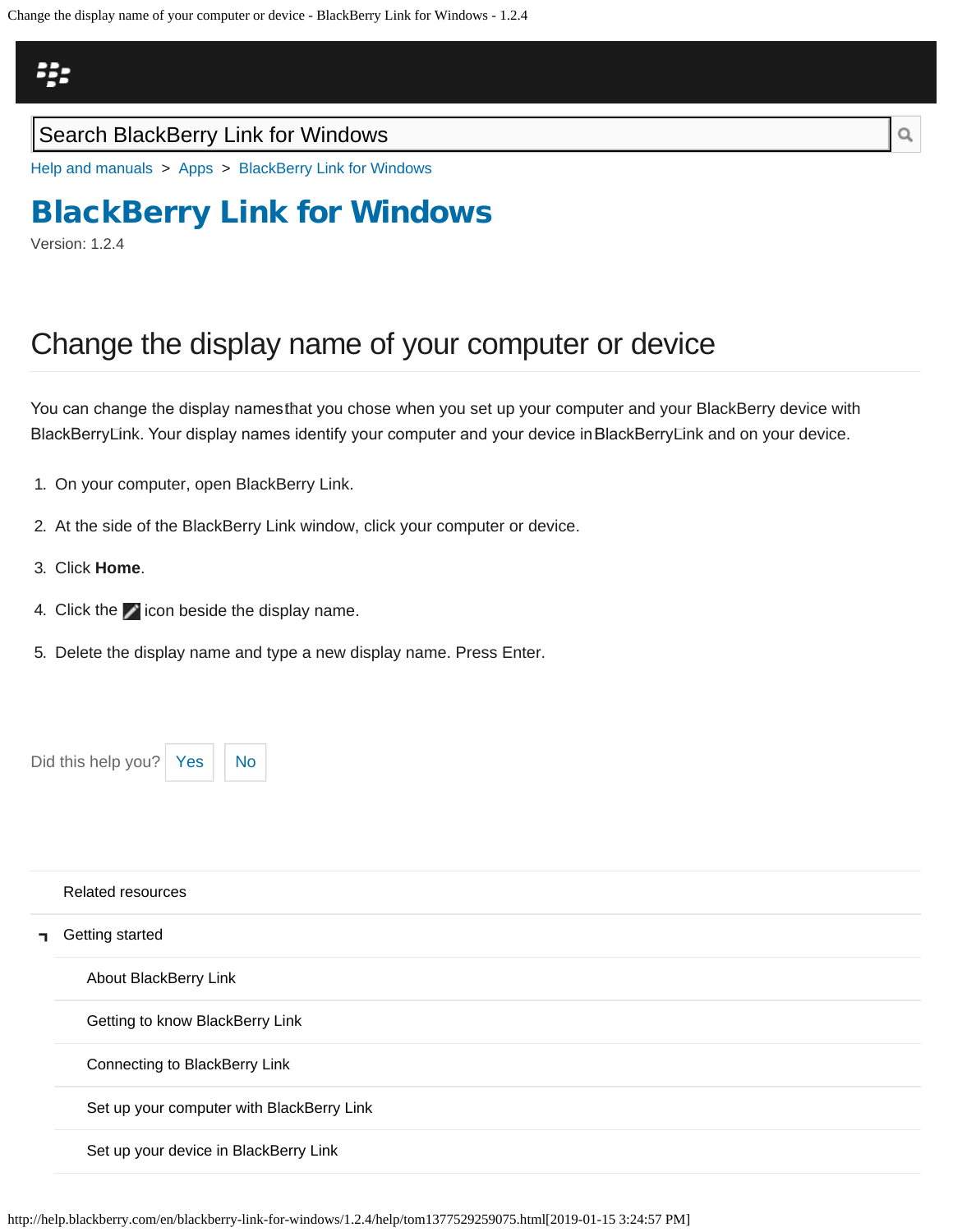Change the display name of your computer or device - BlackBerry Link for Windows - 1.2.4

[About BlackBerry ID and BlackBerry Link](#page-30-0)

#### **[Change the display name of your computer or device](#page-33-0)**

[Set automatic processes for BlackBerry Link](#page-35-0)

[View information about your device](#page-37-0)

[Remove your device from BlackBerry Link](#page-39-0)

- [Troubleshooting: Getting started](#page-41-0) ٦.
- [Switching to a new device](#page-5-0) п.
- [Backing up and restoring device data](#page-8-0) ٦
- [Remote file access](#page-10-0) п.
- [Syncing content between your device and your computer](#page-12-0) п.
- [Updating your device software](#page-14-0) п.

[System requirements: BlackBerry Link for Windows](#page-16-0)

#### Back to top  $\wedge$

#### Other resources

[Knowledge Base](http://support.blackberry.com/kb) [How To Demos](http://web.blackberry.com/support/blackberry-101.html) **[Training](http://blackberry.com/training)** 

#### Customer Service

[Contact Us](http://web.blackberry.com/customer-service/contact-us.html)

[Support](http://web.blackberry.com/support.html)

[Feedback](https://blackberry.icanmakeitbetter.com/?source=532c96c687167fb55f000067)

#### [English](http://help.blackberry.com/en/selectLang?prev=blackberry-link-for-windows/1.2.4/help/tom1377529259075.html) Copyright © BlackBerry. All rights reserved.

#### Follow us

[BlackBerry Help Blog](http://helpblog.blackberry.com/) [YouTube](https://www.youtube.com/user/blackberrysupport) [Facebook](https://facebook.com/BlackBerry) **[Twitter](https://twitter.com/blackberry)** 

#### Legal and safety

[Legal and Privacy](http://blackberry.com/legal) [Safety Information](http://help.blackberry.com/en/content/sib/index.html) [Declaration of Conformity](http://help.blackberry.com/en/content/doc/index.html) [Hearing Aid Compatibility](http://help.blackberry.com/en/content/hac/index.html)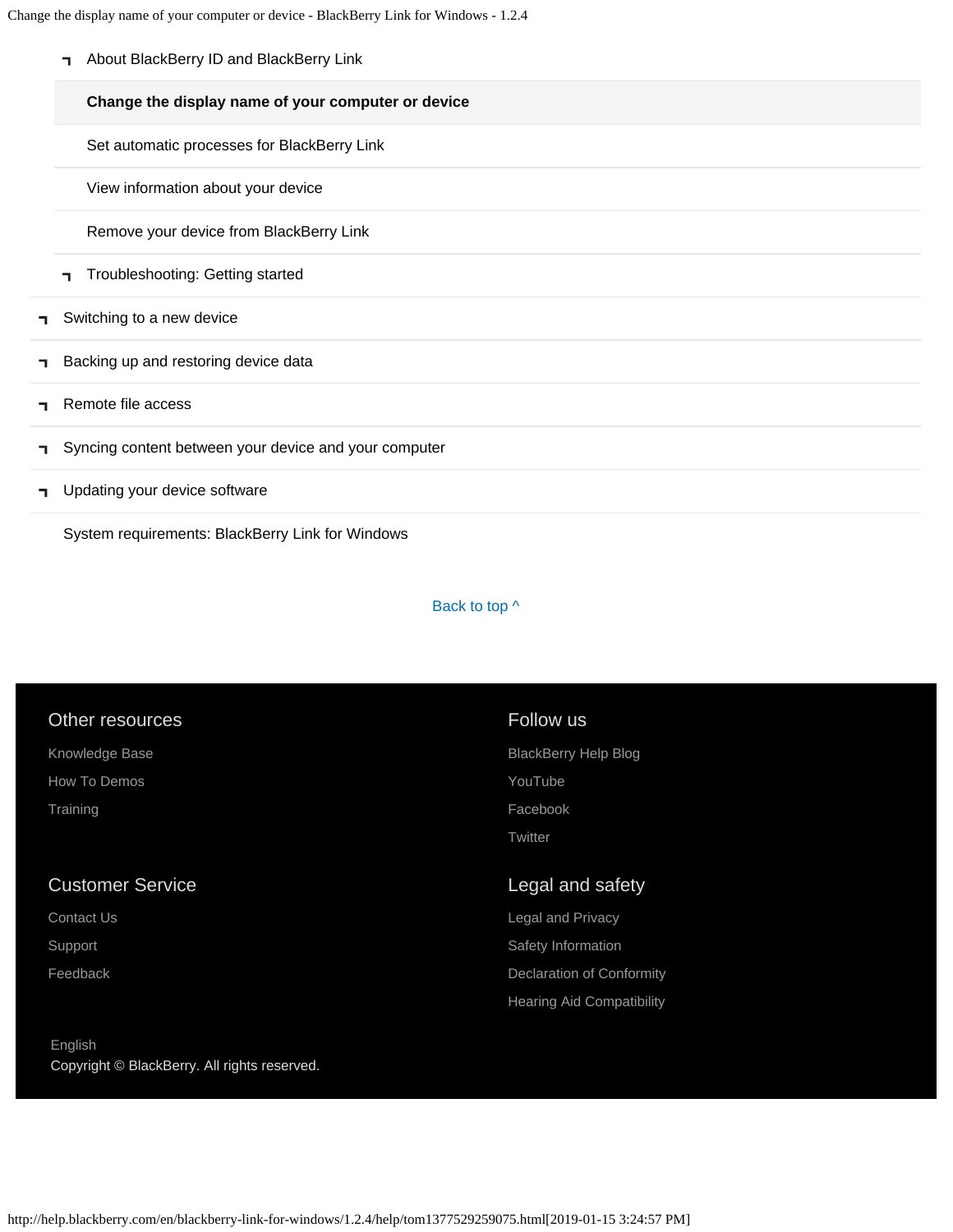<span id="page-35-0"></span>

### Search BlackBerry Link for Windows

[Help and manuals](http://help.blackberry.com/en/) > [Apps](http://help.blackberry.com/en/category/apps/) > [BlackBerry Link for Windows](http://help.blackberry.com/en/blackberry-link-for-windows/1.2.4/)

# [BlackBerry Link for Windows](http://help.blackberry.com/en/blackberry-link-for-windows/1.2.4/)

Version: 1.2.4

## Setautomatic processes forBlackBerryLink

You can set up some processes to start automatically when you connect⊽our BlackBerry device to your computer, when you log in to your computer, orѿhen you open BlackBerry⊡nk.

- 1. On your computer, open BlackBerry Link.
- 2. At the top of the BlackBerry Link window, click **Preferences**.
- 3. Click **General**.
- 4. Select the checkboxes to set your preferences.



Did this help you?  $Yes \mid No$  $Yes \mid No$  $Yes \mid No$ 

|    | <b>Related resources</b>                  |
|----|-------------------------------------------|
| п. | Getting started                           |
|    | About BlackBerry Link                     |
|    | Getting to know BlackBerry Link           |
|    | Connecting to BlackBerry Link             |
|    | Set up your computer with BlackBerry Link |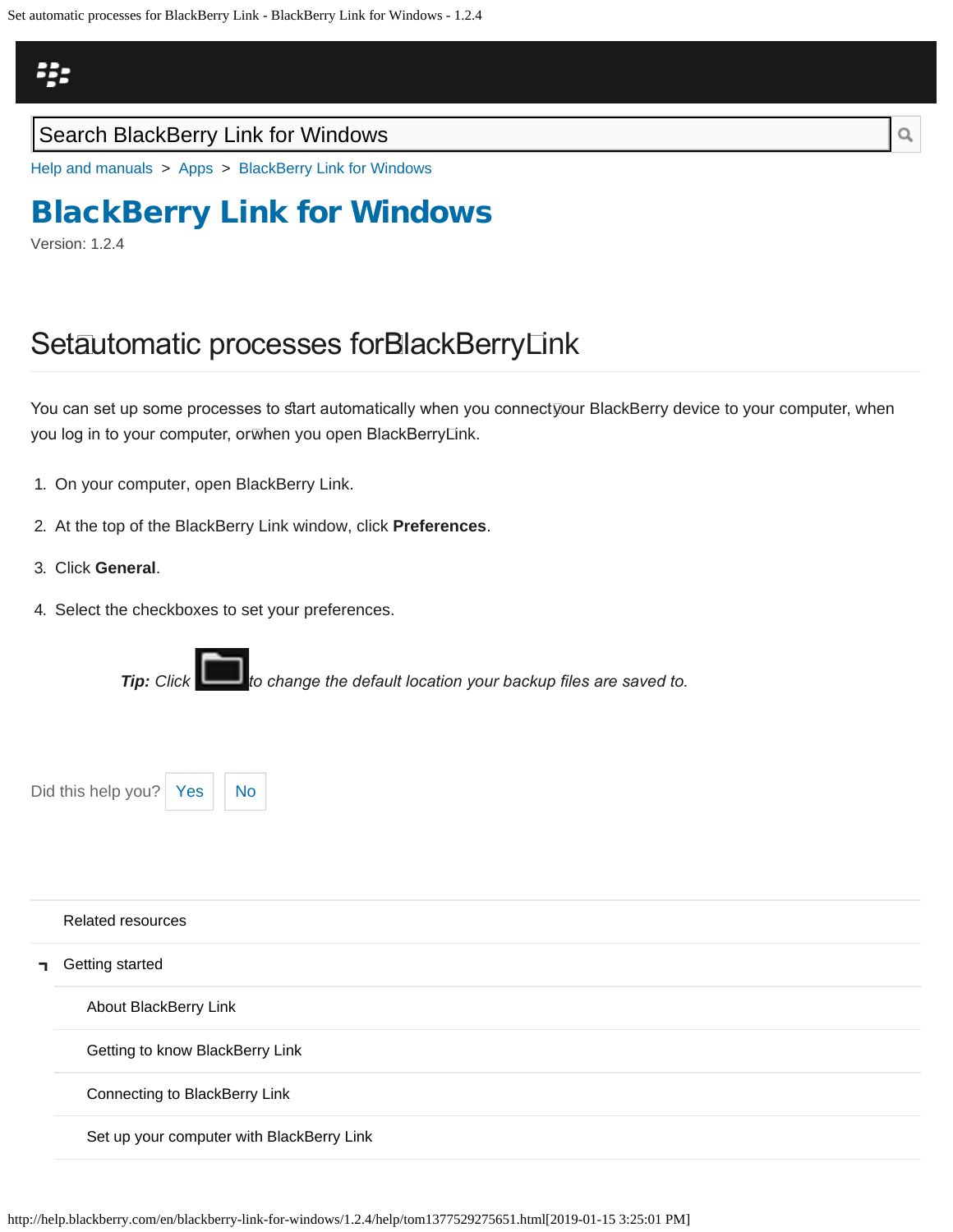[Set up your device in BlackBerry Link](#page-27-0)

[About BlackBerry ID and BlackBerry Link](#page-30-0)  $\blacksquare$ 

[Change the display name of your computer or device](#page-33-0)

### **[Set automatic processes for BlackBerry Link](#page-35-0)**

[View information about your device](#page-37-0)

[Remove your device from BlackBerry Link](#page-39-0)

- [Troubleshooting: Getting started](#page-41-0) T.
- [Switching to a new device](#page-5-0) п,
- [Backing up and restoring device data](#page-8-0) ٦
- [Remote file access](#page-10-0) п.
- [Syncing content between your device and your computer](#page-12-0) п,
- [Updating your device software](#page-14-0) п.

[System requirements: BlackBerry Link for Windows](#page-16-0)

#### Back to top  $\wedge$

| Other resources                                         | Follow us                        |
|---------------------------------------------------------|----------------------------------|
| Knowledge Base                                          | <b>BlackBerry Help Blog</b>      |
| How To Demos                                            | YouTube                          |
| Training                                                | Facebook                         |
|                                                         | Twitter                          |
| <b>Customer Service</b>                                 | Legal and safety                 |
| Contact Us                                              | <b>Legal and Privacy</b>         |
| Support                                                 | Safety Information               |
| Feedback                                                | Declaration of Conformity        |
|                                                         | <b>Hearing Aid Compatibility</b> |
| English<br>Copyright © BlackBerry. All rights reserved. |                                  |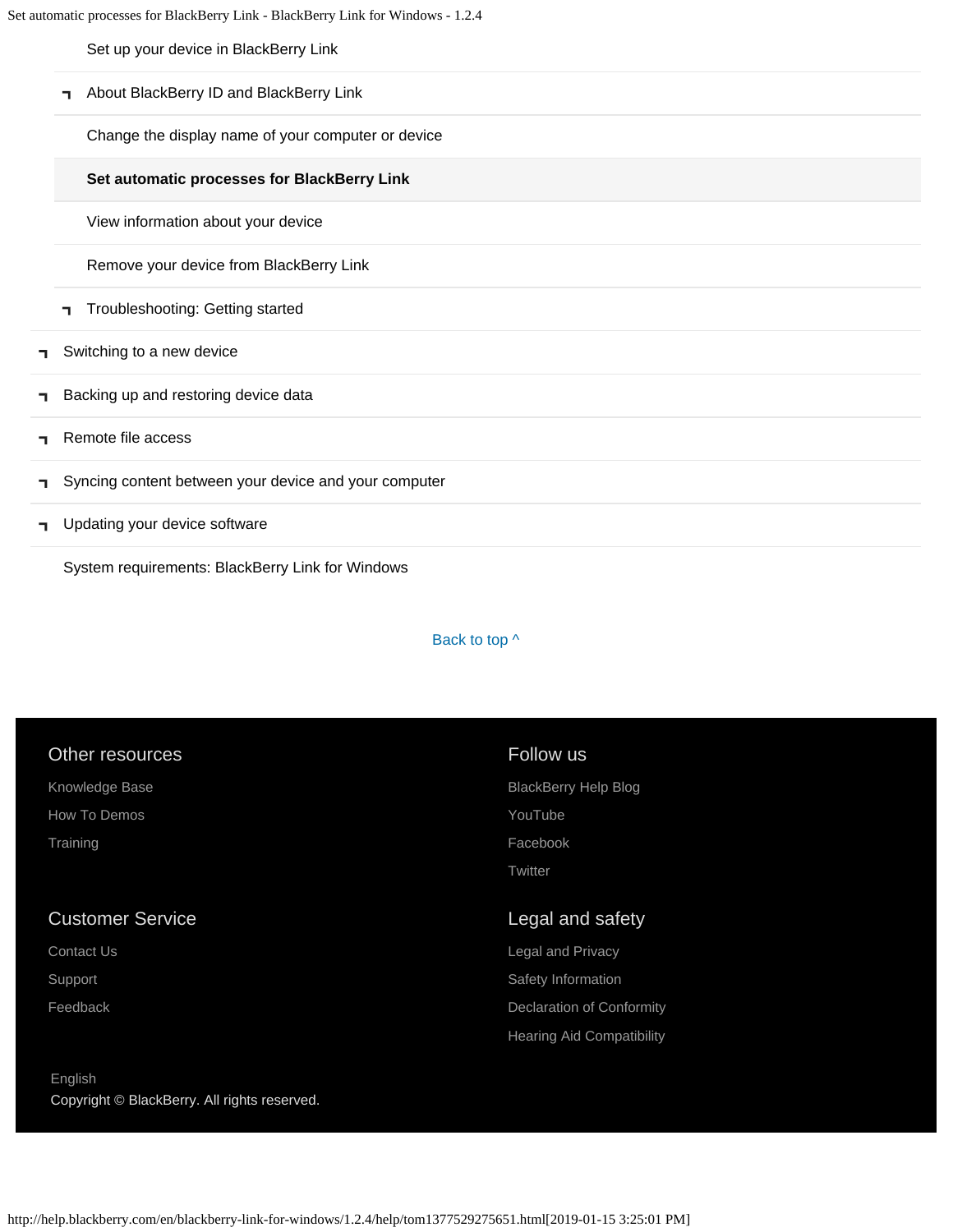<span id="page-37-0"></span>

[Help and manuals](http://help.blackberry.com/en/) > [Apps](http://help.blackberry.com/en/category/apps/) > [BlackBerry Link for Windows](http://help.blackberry.com/en/blackberry-link-for-windows/1.2.4/)

# [BlackBerry Link for Windows](http://help.blackberry.com/en/blackberry-link-for-windows/1.2.4/)

Version: 1.2.4

## View information about your device

You can use BlackBerry Link to view information about your BlackBerry device, including your device model, PIN, and device software⊽ersion.

- 1. On your computer, open BlackBerry Link.
- 2. At the side of the BlackBerry Link window, click your device.

*Tip:* At the bottom of thewindow, click Show Recent Activity to see informationabout actions you *have performed.*

#### **Related links**

[About backing up and restoring data](#page-8-0) [About syncing music, pictures, videos, and documents](#page-12-0)

Did this help you?  $Yes$   $\big|$  [No](#page-37-0)



#### [Related resources](#page-0-0)

[Getting started](#page-2-0)

[About BlackBerry Link](#page-2-0)

[Getting to know BlackBerry Link](#page-18-0)

[Connecting to BlackBerry Link](#page-21-0)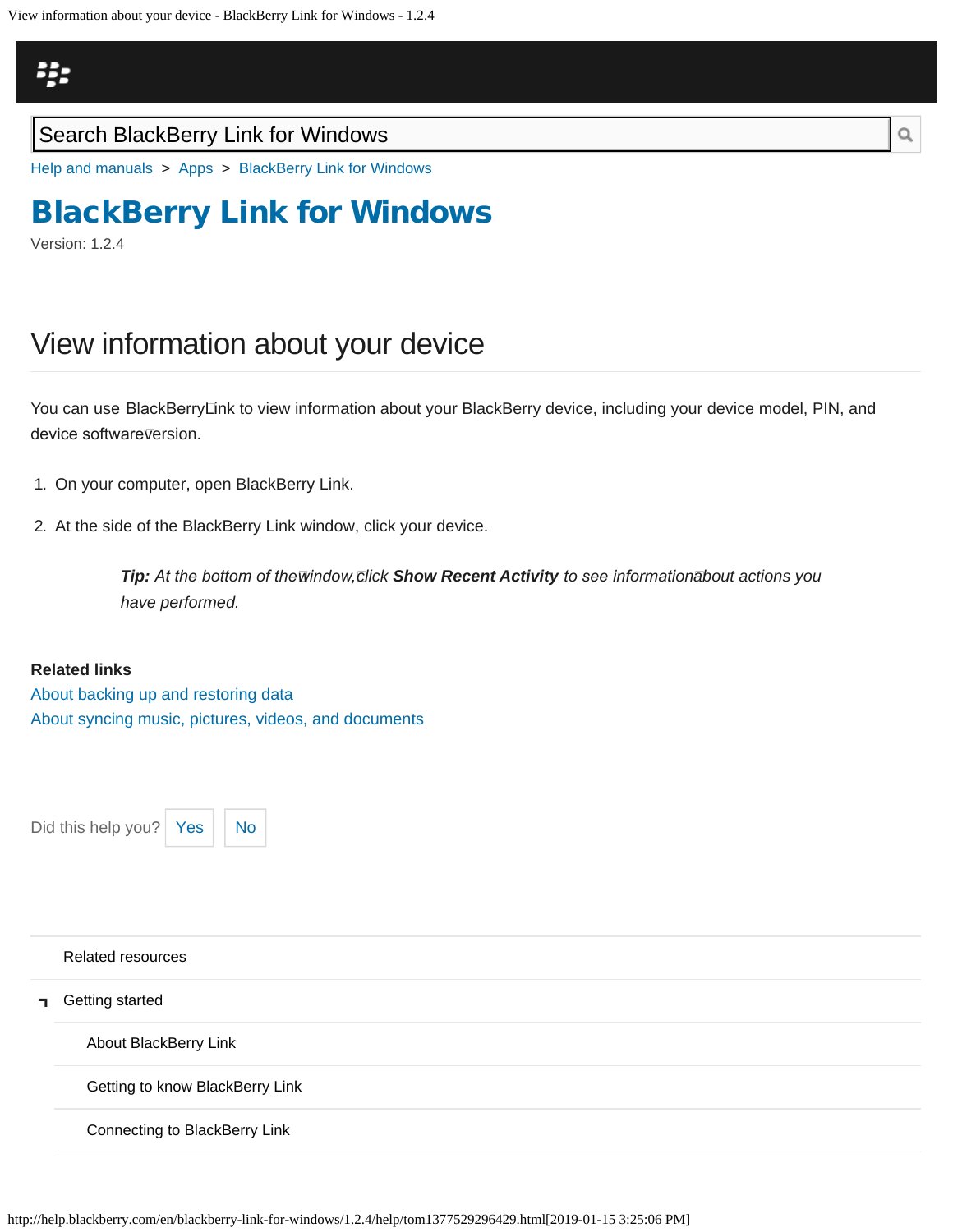[Set up your computer with BlackBerry Link](#page-24-0)

[Set up your device in BlackBerry Link](#page-27-0)

**-** [About BlackBerry ID and BlackBerry Link](#page-30-0)

[Change the display name of your computer or device](#page-33-0)

[Set automatic processes for BlackBerry Link](#page-35-0)

### **[View information about your device](#page-37-0)**

[Remove your device from BlackBerry Link](#page-39-0)

- [Troubleshooting: Getting started](#page-41-0)
- [Switching to a new device](#page-5-0) ٦
- [Backing up and restoring device data](#page-8-0) п.
- [Remote file access](#page-10-0) ٦
- [Syncing content between your device and your computer](#page-12-0) п
- [Updating your device software](#page-14-0) п.

[System requirements: BlackBerry Link for Windows](#page-16-0)

Back to top  $\wedge$ 

mity bility

| <b>Other resources</b>  | Follow us                     |
|-------------------------|-------------------------------|
| Knowledge Base          | <b>BlackBerry Help Blog</b>   |
| How To Demos            | YouTube                       |
| Training                | Facebook                      |
|                         | Twitter                       |
| <b>Customer Service</b> | Legal and safety              |
| Contact Us              | Legal and Privacy             |
| Support                 | Safety Information            |
| Feedback                | <b>Declaration of Conforr</b> |
|                         |                               |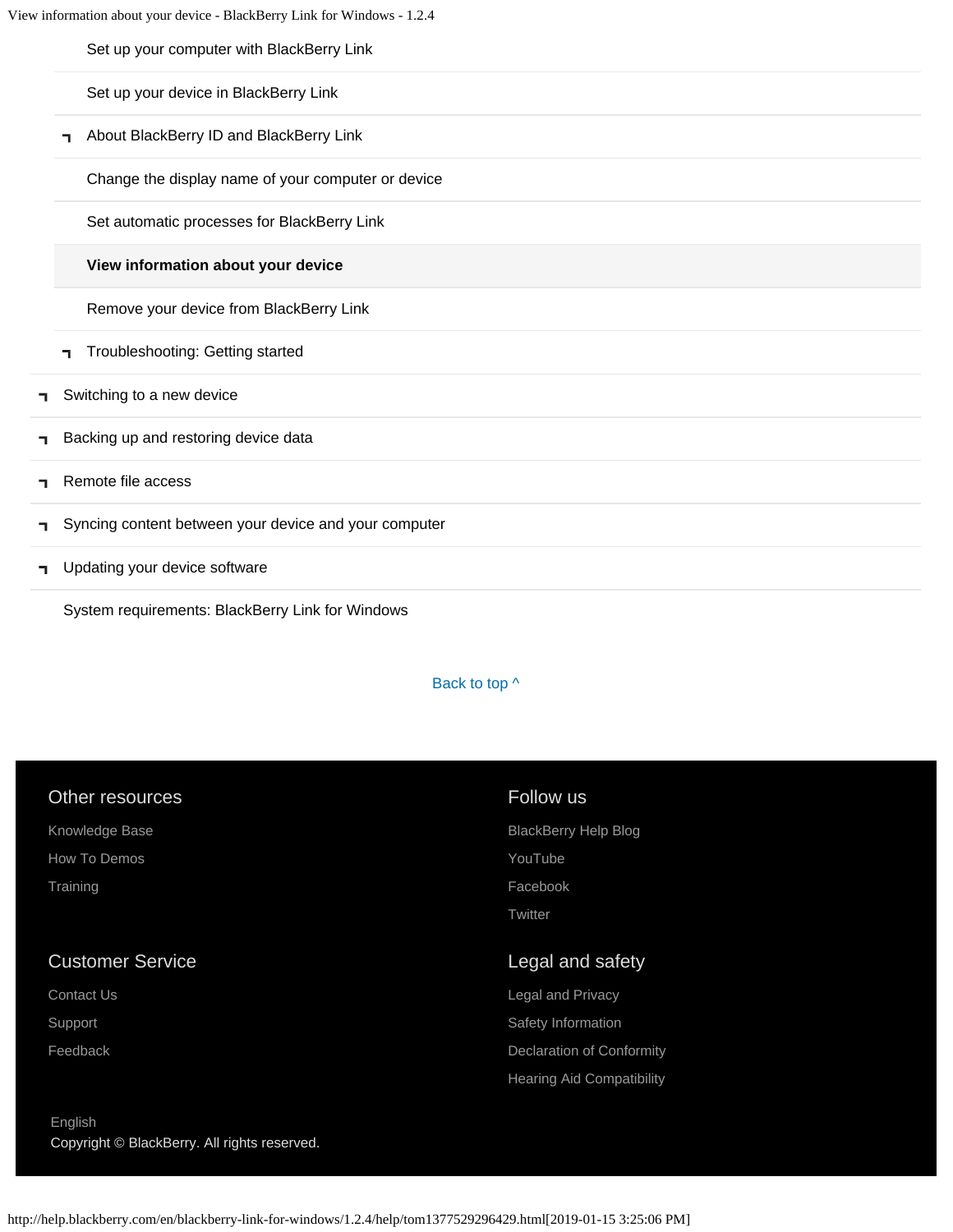<span id="page-39-0"></span>

[Help and manuals](http://help.blackberry.com/en/) > [Apps](http://help.blackberry.com/en/category/apps/) > [BlackBerry Link for Windows](http://help.blackberry.com/en/blackberry-link-for-windows/1.2.4/)

## [BlackBerry Link for Windows](http://help.blackberry.com/en/blackberry-link-for-windows/1.2.4/)

Version: 1.2.4

## Remove your device from BlackBerry Link

If you want to stop using yourBlackBerry device with BlackBerry⊡nk, you can remove your device. After a device is removed, youcan't use BlackBerryLink to sync the data between that device and your computer, or usethe remote file access feature from that device.

**Note:** If your device is associated with a BlackBerryID, sign out of BlackBerryID first.

- 1. On your computer, open BlackBerry Link.
- 2. At the side of the BlackBerry Link window, click your device.
- 3. Click **Remove Device**.
- 4. Click **OK**.



|    | Related resources                         |
|----|-------------------------------------------|
| п. | Getting started                           |
|    | About BlackBerry Link                     |
|    | Getting to know BlackBerry Link           |
|    | Connecting to BlackBerry Link             |
|    | Set up your computer with BlackBerry Link |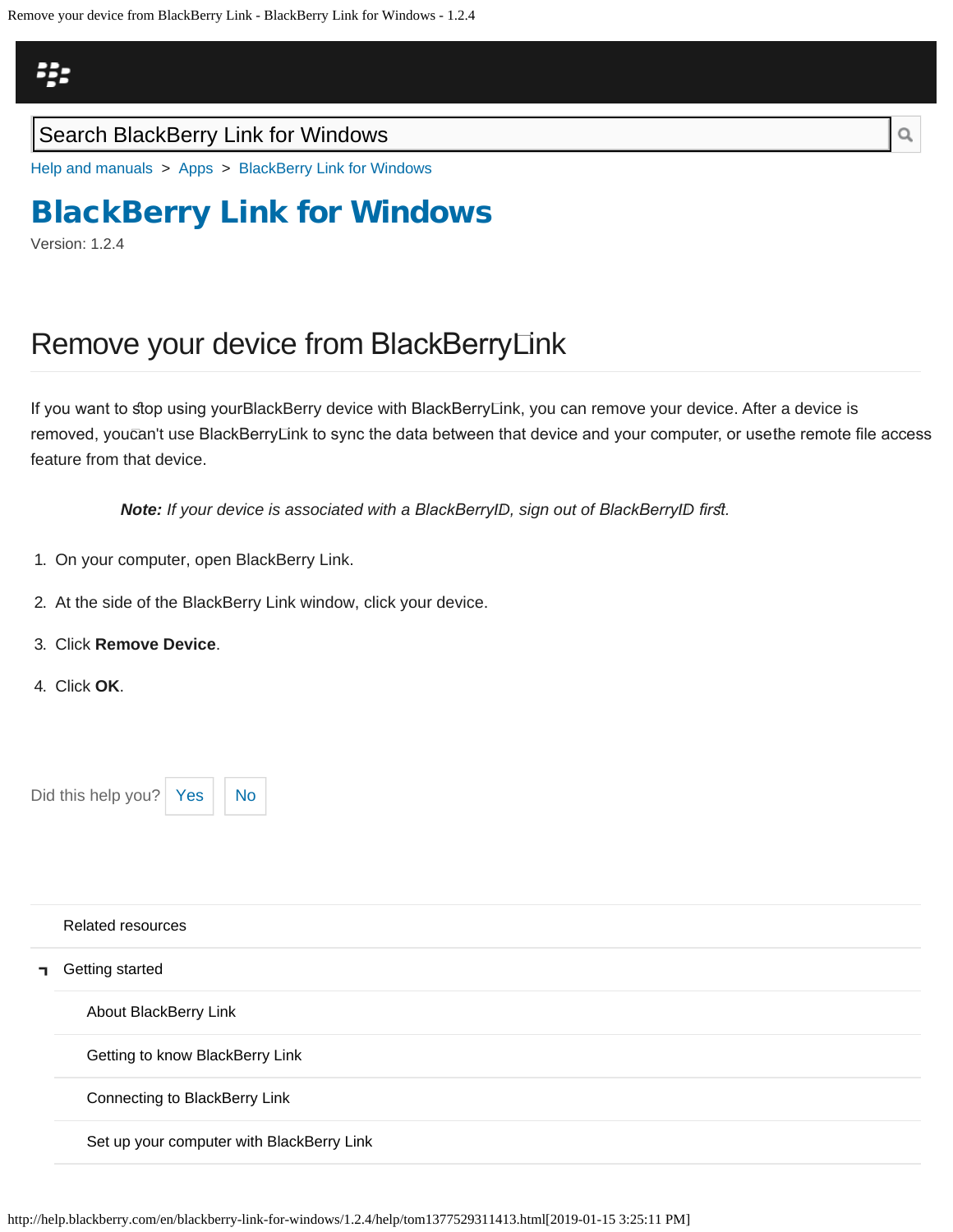[Set up your device in BlackBerry Link](#page-27-0)

[About BlackBerry ID and BlackBerry Link](#page-30-0) T,

[Change the display name of your computer or device](#page-33-0)

[Set automatic processes for BlackBerry Link](#page-35-0)

[View information about your device](#page-37-0)

### **[Remove your device from BlackBerry Link](#page-39-0)**

- [Troubleshooting: Getting started](#page-41-0) T.
- [Switching to a new device](#page-5-0) п,
- [Backing up and restoring device data](#page-8-0) ٦
- [Remote file access](#page-10-0) п.
- [Syncing content between your device and your computer](#page-12-0) п,
- [Updating your device software](#page-14-0) п.

[System requirements: BlackBerry Link for Windows](#page-16-0)

#### Back to top  $\wedge$

| Other resources                              | Follow us                        |
|----------------------------------------------|----------------------------------|
| Knowledge Base                               | <b>BlackBerry Help Blog</b>      |
| How To Demos                                 | YouTube                          |
| Training                                     | Facebook                         |
|                                              | Twitter                          |
|                                              |                                  |
| <b>Customer Service</b>                      | Legal and safety                 |
| Contact Us                                   | Legal and Privacy                |
| Support                                      | Safety Information               |
| Feedback                                     | Declaration of Conformity        |
|                                              | <b>Hearing Aid Compatibility</b> |
|                                              |                                  |
| English                                      |                                  |
| Copyright © BlackBerry. All rights reserved. |                                  |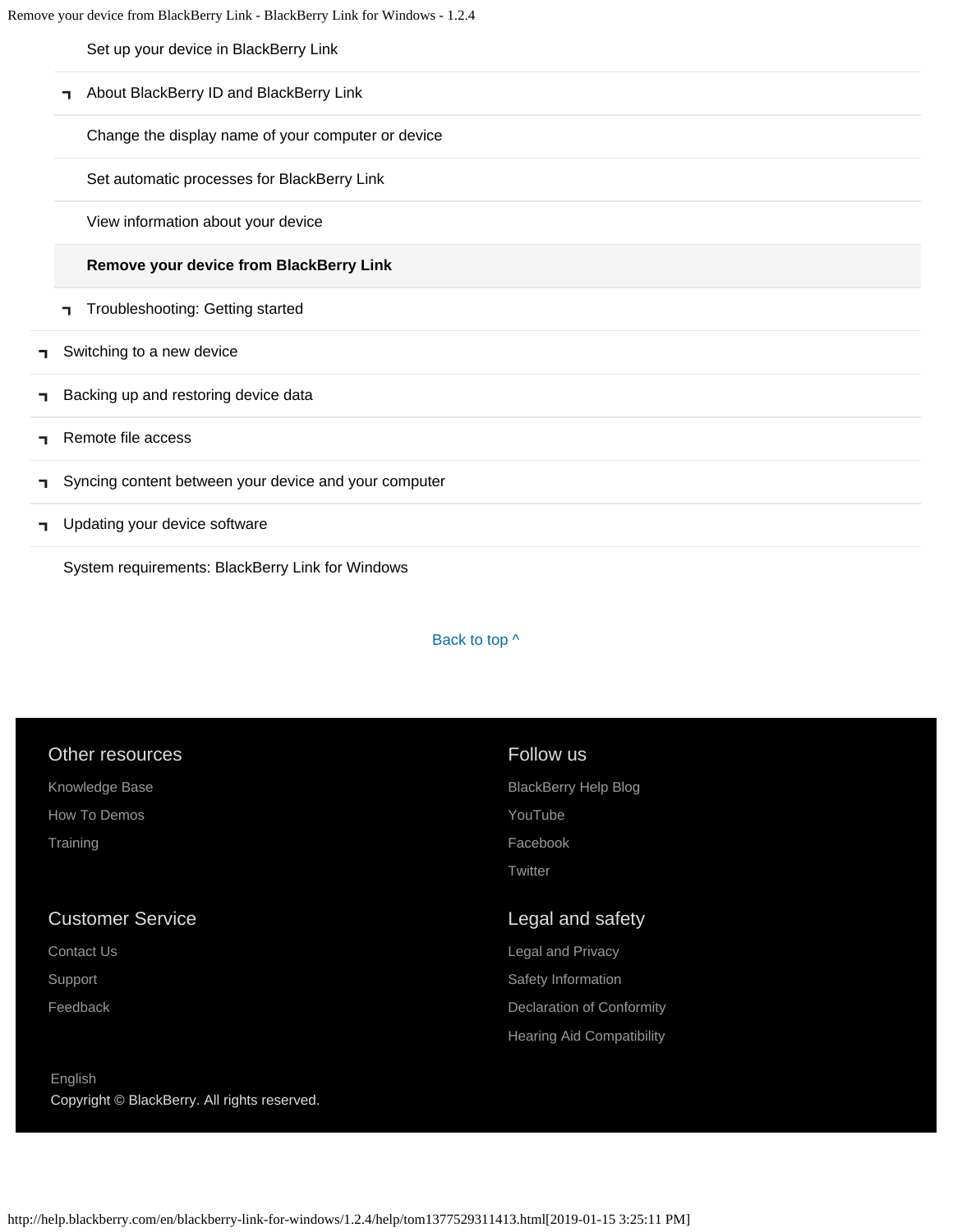<span id="page-41-0"></span>

[Help and manuals](http://help.blackberry.com/en/) > [Apps](http://help.blackberry.com/en/category/apps/) > [BlackBerry Link for Windows](http://help.blackberry.com/en/blackberry-link-for-windows/1.2.4/)

## [BlackBerry Link for Windows](http://help.blackberry.com/en/blackberry-link-for-windows/1.2.4/)

Version: 1.2.4

## I don't see my device in BlackBerry Link

On your computer, try the following:

- If your device is activated on BlackBerry Enterprise Service 10, verify with your administrator that you can access your device with BlackBerry Link.
- If you're using a USB connection, verify that the USB cable isn't damaged.
- Disconnect and reconnect the USB cable to your device.
- Turn off synchronization applications or antivirus applications temporarily.
- If you're using antivirus software on your computer, check that the firewall is not blocking your connection to BlackBerry Link.
- Sign out of BlackBerry Link and sign in again.
- Reset your BlackBerry ID username and password at [www.blackberry.com/bbid](http://www.blackberry.html/).

On your device, try the following:

- Swipe down from the top of the screen. Tap  $\blacktriangledown$ . In the BlackBerry ID section, verify that you are signed in using the same BlackBerry ID as on your computer.
- If your device is connected to a mobile network instead of a Wi-Fi network, in the **Device Connections** section, turn on the **Use Mobile Network** switch.
- In the **Device Connections** section, verify that the **Allow Connections** switch is turned on.

If your device is not running BlackBerry 10 OS, try the following:

- Verify that your old device is running BlackBerry Device Software 5.0 or later.
- If you are trying to sync your media files, back up or restore your device data, or update your device software, visit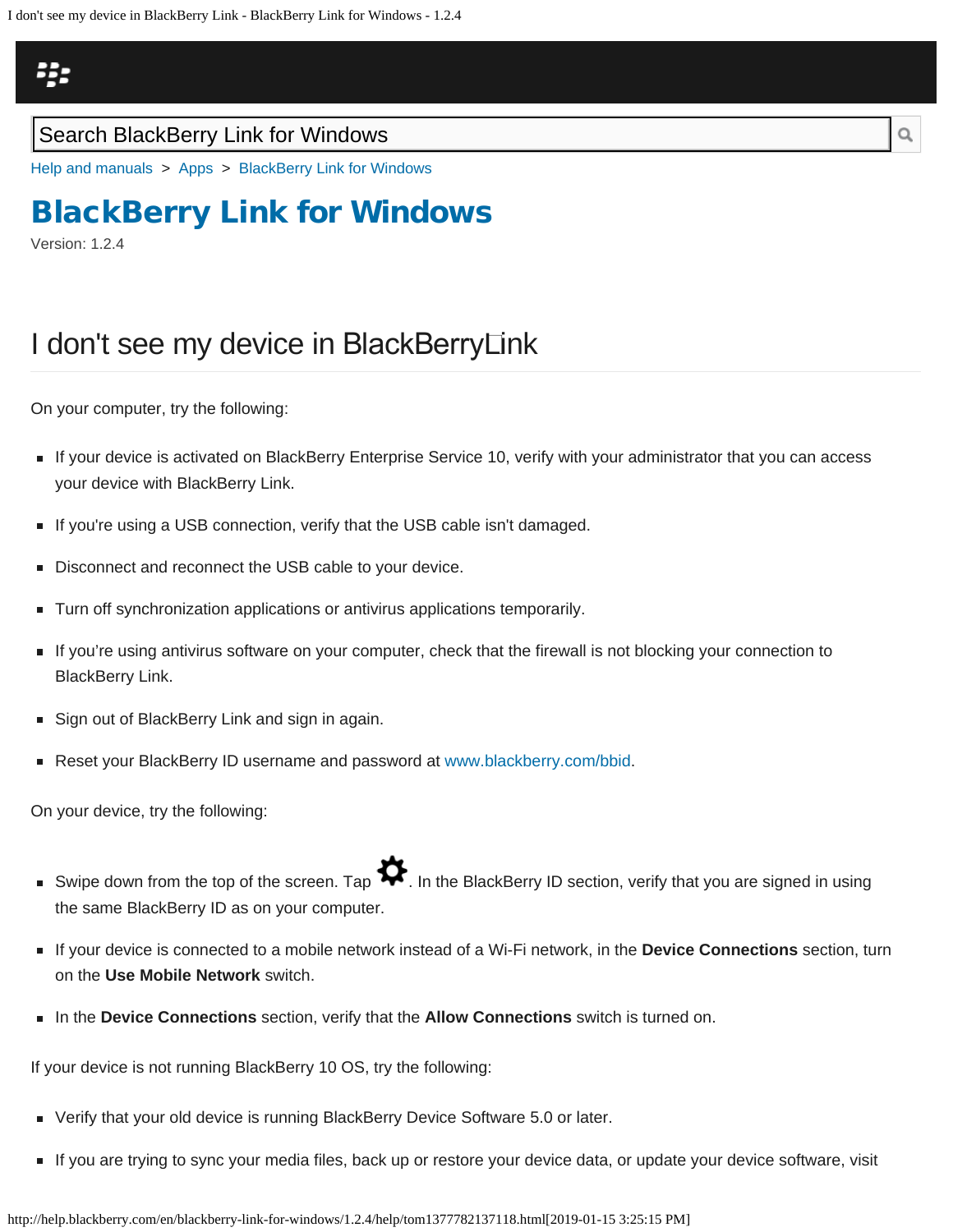I don't see my device in BlackBerry Link - BlackBerry Link for Windows - 1.2.4

[www.blackberry.com/desktop](http://www.blackberry.com/desktop) to download and install BlackBerry Desktop Software. (BlackBerry Link doesn't support devices running BlackBerry Device Software, or BlackBerry PlayBook tablets running BlackBerry PlayBook OS 2.0.1 or earlier.) BlackBerry Desktop Software can be installed on the same computer as BlackBerry Link.

### **Related links**

[Connecting to BlackBerry Link](#page-22-0) [Sign in to a different BlackBerry ID](#page-91-0)



#### [Related resources](#page-0-0)

#### **T** [Getting started](#page-2-0)

[About BlackBerry Link](#page-2-0)

[Getting to know BlackBerry Link](#page-18-0)

[Connecting to BlackBerry Link](#page-21-0)

[Set up your computer with BlackBerry Link](#page-24-0)

[Set up your device in BlackBerry Link](#page-27-0)

**T** [About BlackBerry ID and BlackBerry Link](#page-30-0)

[Change the display name of your computer or device](#page-33-0)

[Set automatic processes for BlackBerry Link](#page-35-0)

[View information about your device](#page-37-0)

[Remove your device from BlackBerry Link](#page-39-0)

[Troubleshooting: Getting started](#page-41-0)

#### **[I don't see my device in BlackBerry Link](#page-41-0)**

[I need to generate a log file for a support representative](#page-100-0)

[Switching to a new device](#page-5-0) ٦

[Backing up and restoring device data](#page-8-0)٦.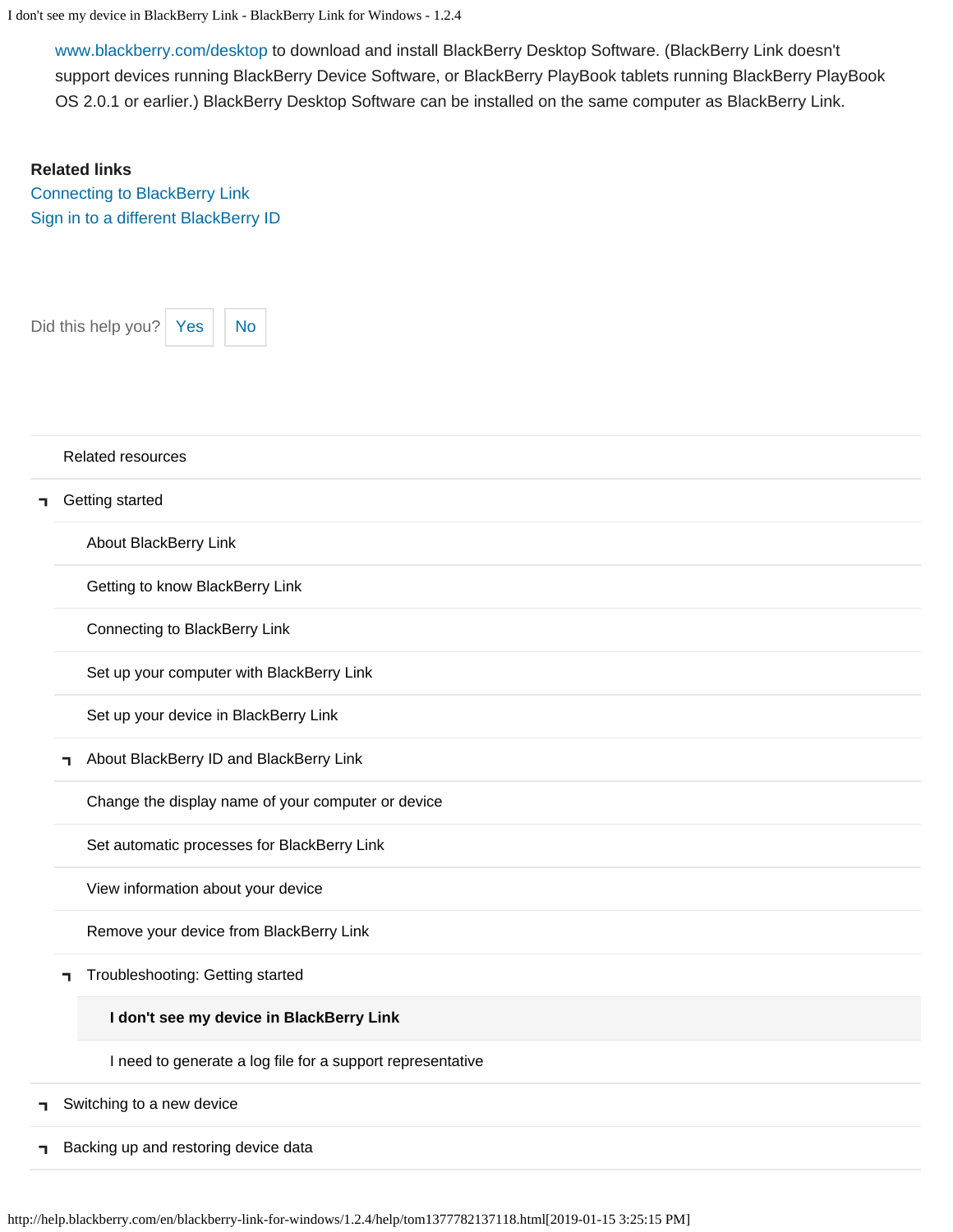I don't see my device in BlackBerry Link - BlackBerry Link for Windows - 1.2.4

- [Remote file access](#page-10-0)
- [Syncing content between your device and your computer](#page-12-0)  $\mathbf T$
- **T** [Updating your device software](#page-14-0)

[System requirements: BlackBerry Link for Windows](#page-16-0)

#### Back to top  $\wedge$

| Other resources         | Follow us                   |
|-------------------------|-----------------------------|
| Knowledge Base          | <b>BlackBerry Help Blog</b> |
| How To Demos            | YouTube                     |
| Training                | Facebook                    |
|                         | Twitter                     |
|                         |                             |
| <b>Customer Service</b> | Legal and safety            |
| <b>Contact Us</b>       | Legal and Privacy           |
| Support                 | Safety Information          |
| Feedback                | Declaration of Conformity   |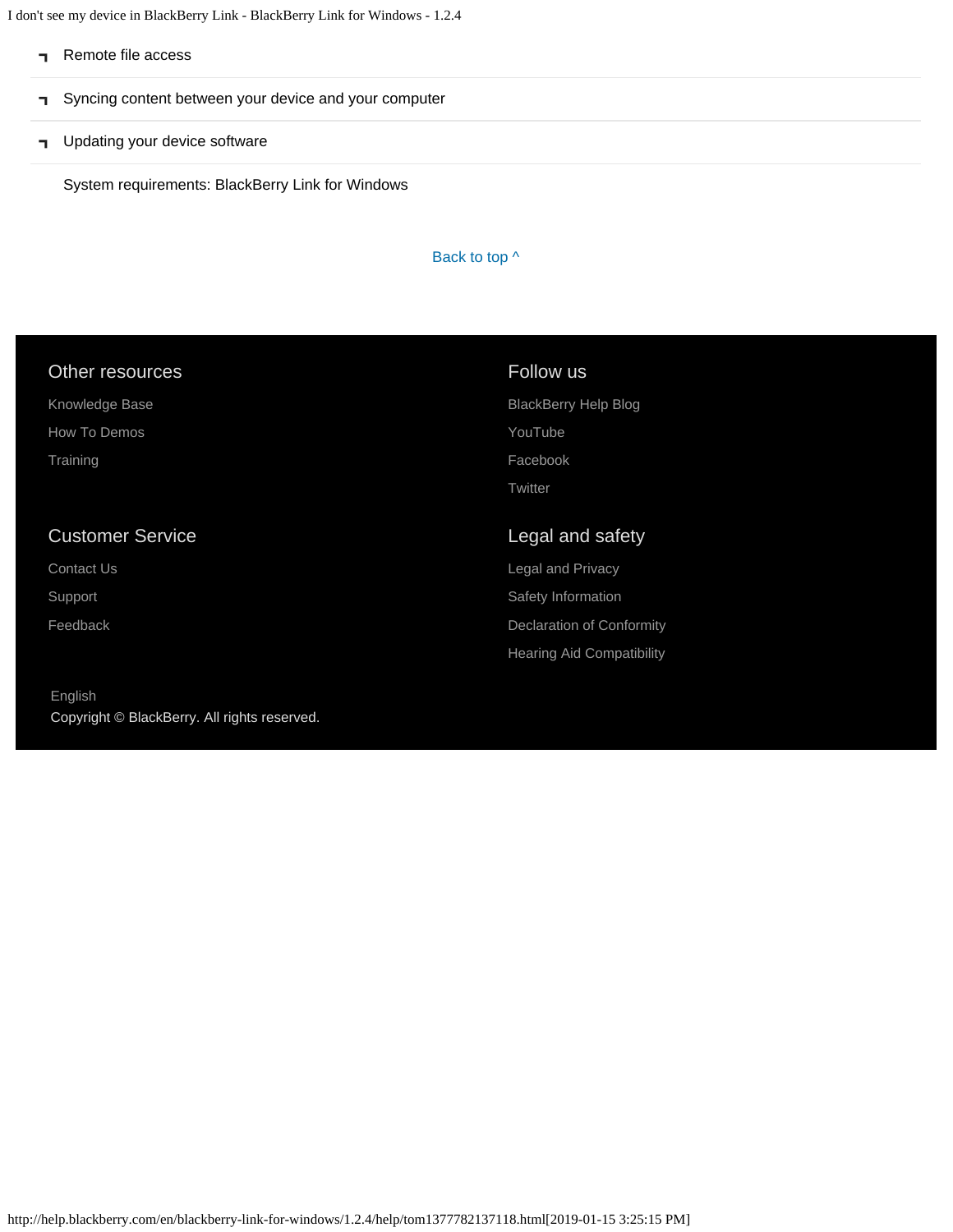## <span id="page-44-0"></span>23

### Search BlackBerry Link for Windows

[Help and manuals](http://help.blackberry.com/en/) > [Apps](http://help.blackberry.com/en/category/apps/) > [BlackBerry Link for Windows](http://help.blackberry.com/en/blackberry-link-for-windows/1.2.4/)

# [BlackBerry Link for Windows](http://help.blackberry.com/en/blackberry-link-for-windows/1.2.4/)

Version: 1.2.4

## Switch to a new device

When you switch to a new BlackBerry device, BlackBerryLink backs up the data from your old device and transfers it to⊽our new device, adds your new device to BlackBerry Link, and checks the software version insalled on your new device. If a software update is available, BlackBerry Link prompts you to update your device software.

The first time you connect a new device to BlackBerryLink with a USB cable, do the following:

- 1. If prompted, type the password for your device. Click **OK**.
- 2. Click **Switch Devices**.
- 3. When prompted, click **Switch from another BlackBerry device running BlackBerry Device Software 5.0 or later** or **Restore supported data from a backup file you made from another device**.
- 4. Do one of the following:
	- If you are switching from another device, when prompted, connect your old device to your computer using a USB cable and proceed to step 5.
	- If you are restoring an existing backup file to your new device, follow the instructions on the screen.
- 5. Click the picture of your device when it appears.
- 6. If you are switching from a device running BlackBerry 10 OS, do one of the following:
	- To transfer all of your existing device data to your new device, click **Transfer all supported data**. Click **Next**.
	- To transfer only certain data to your new device, click **Select data to transfer**. Select the checkbox beside the data that you want to transfer to your new device. Click **Next**. Click **Next**.
- 7. When prompted, reconnect your new device to your computer using a USB cable.
- 8. Wait for BlackBerry Link to restore data to your device.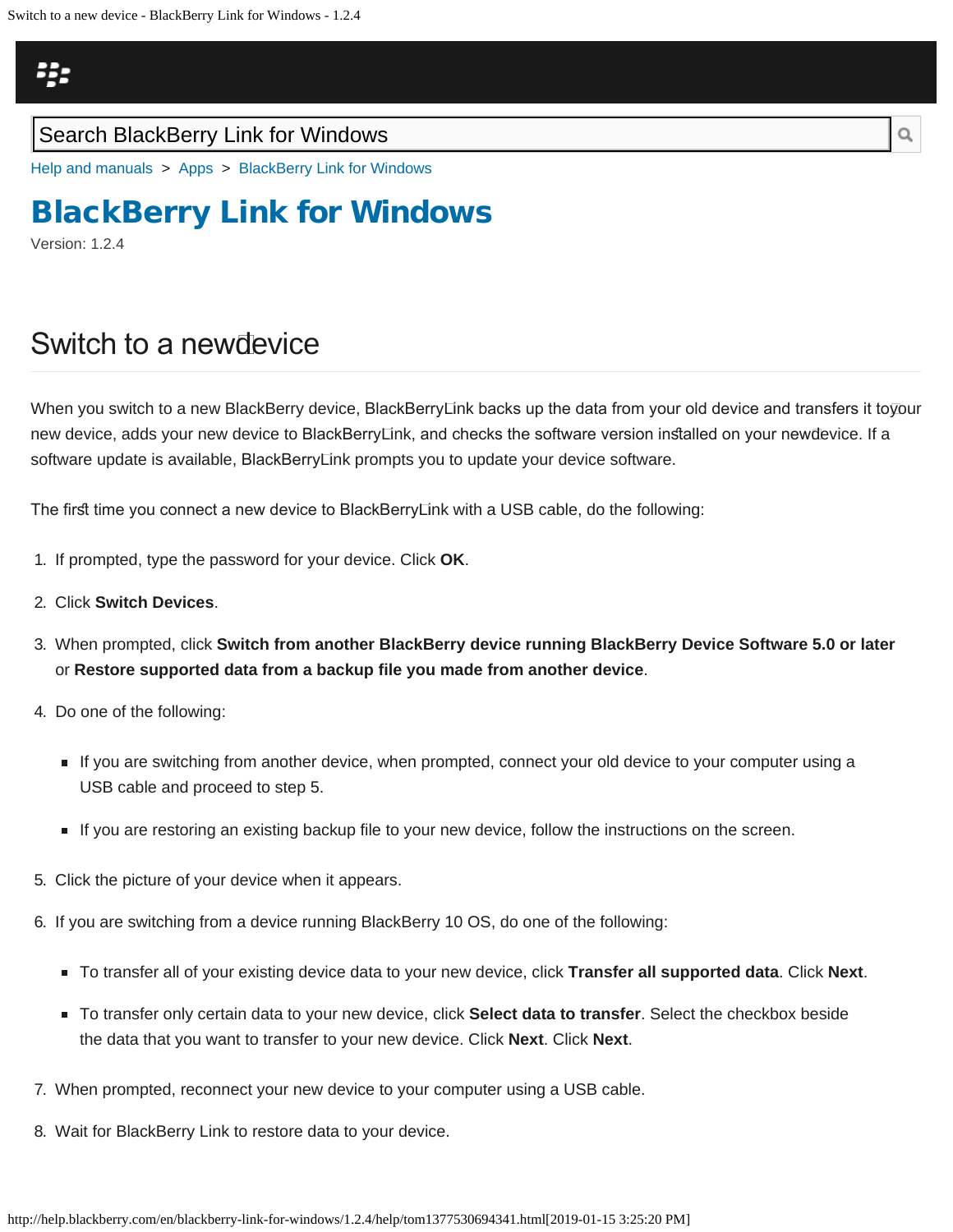9. Click **Finish**.

*Tip: Another way to begin the device switch process is to click your computer at the side of the BlackBerry Link window. Click Home > Switch Devices. Follow the insructions on the screen.*

After you transfer your device data to your new device, do the following:

- If you use a media card, move your media card from your old device to your new device.
- Move your SIM card from your old device to your new device. If you switch from a device running BlackBerry 7.1 or earlier, contact your service provider for a SIM card for your new device.
- If you switch from a BlackBerry device that is associated with the BlackBerry Internet Service or a BlackBerry Enterprise Server, set up your personal or work email accounts on your new device. For more information about adding an email account, tap the **Help** app on your device.
- After you confirm that all your device data transferred successfully to your new device, you can reset your old device to its default settings to remove all of your device data.

### **Related links**

[Set up your device in BlackBerry Link](#page-27-0) [Restore your device to its factory default settings](#page-47-0) [Some of the data from my old device isn't on my new device](#page-103-0) [I can't switch my SIM card or media card](#page-49-0)

Did this help you?  $Yes \mid No$  $Yes \mid No$  $Yes \mid No$ 



#### [Related resources](#page-0-0)

[Getting started](#page-2-0)

[Switching to a new device](#page-5-0) п.

[About switching to a new device](#page-5-0)

#### **[Switch to a new device](#page-44-0)**

[Restore your device to its factory default settings](#page-47-0)

- [Troubleshooting: Device switch](#page-49-0) п,
- **[Backing up and restoring device data](#page-8-0)**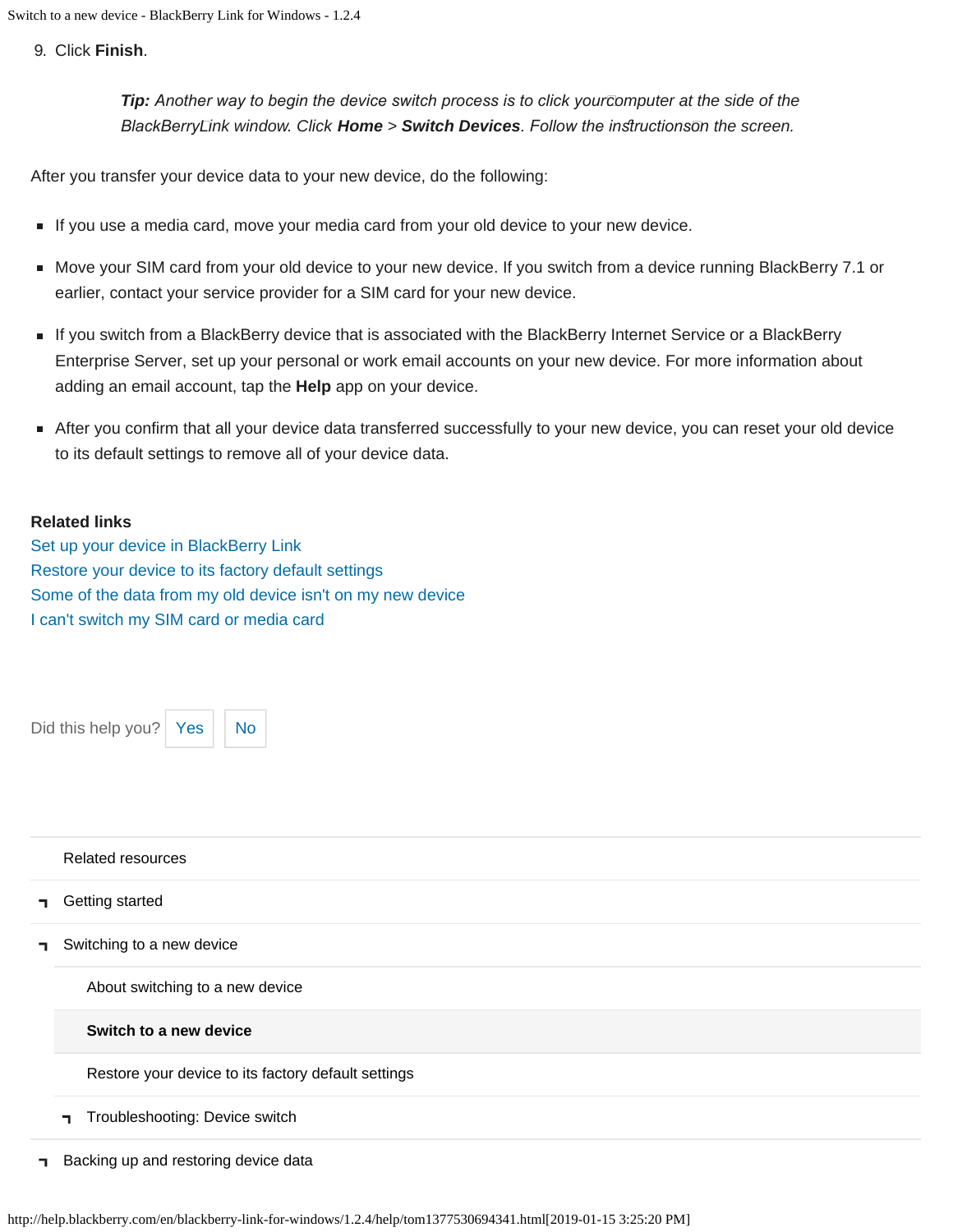Switch to a new device - BlackBerry Link for Windows - 1.2.4

- [Remote file access](#page-10-0)
- [Syncing content between your device and your computer](#page-12-0)  $\blacksquare$
- **T** [Updating your device software](#page-14-0)

[System requirements: BlackBerry Link for Windows](#page-16-0)

### Back to top  $\wedge$

| Other resources         | Follow us                   |
|-------------------------|-----------------------------|
| Knowledge Base          | <b>BlackBerry Help Blog</b> |
| How To Demos            | YouTube                     |
| Training                | Facebook                    |
|                         | Twitter                     |
|                         |                             |
| <b>Customer Service</b> | Legal and safety            |
| <b>Contact Us</b>       | Legal and Privacy           |
| Support                 | Safety Information          |
| Feedback                | Declaration of Conformity   |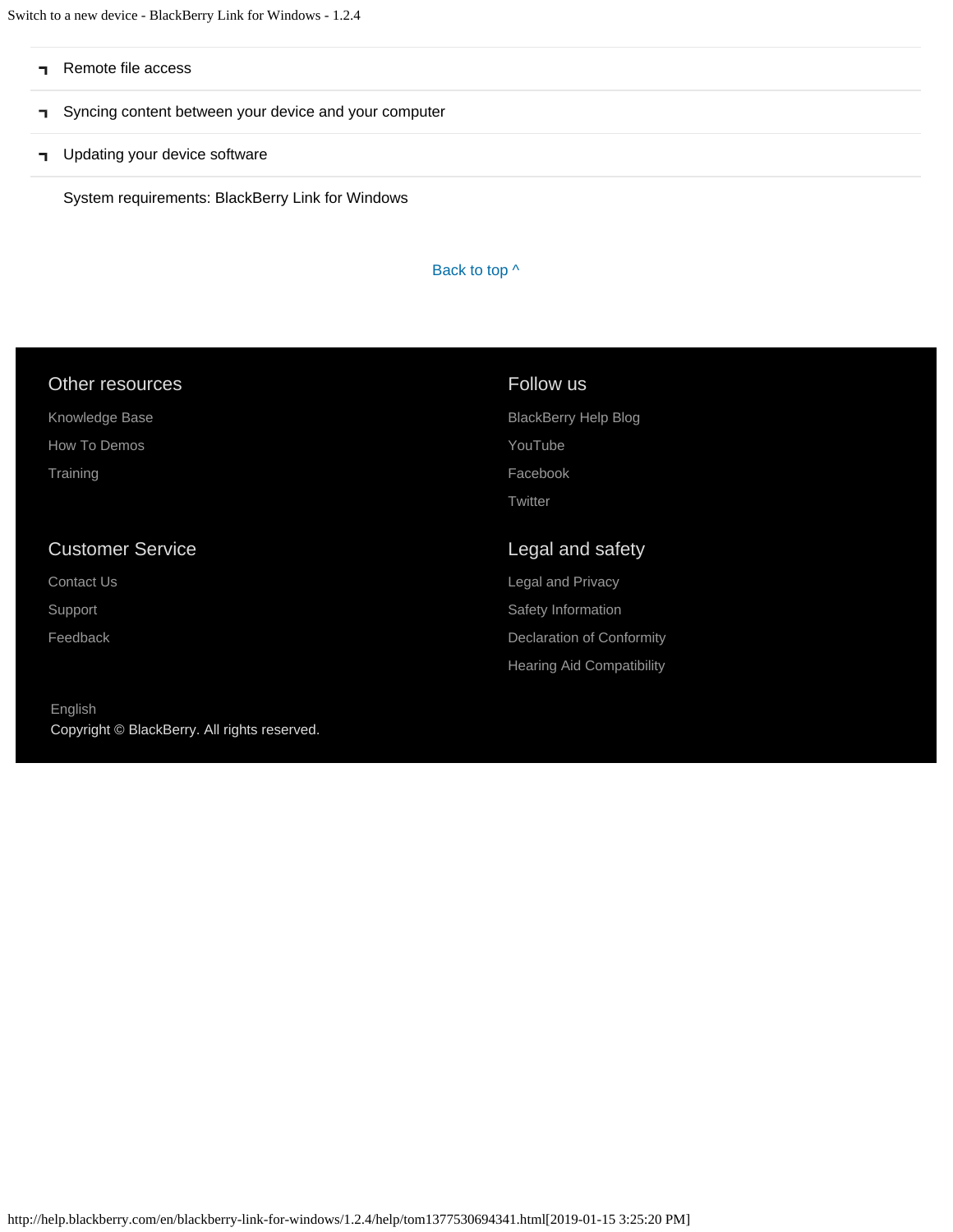## <span id="page-47-0"></span>Щ,

### Search BlackBerry Link for Windows

[Help and manuals](http://help.blackberry.com/en/) > [Apps](http://help.blackberry.com/en/category/apps/) > [BlackBerry Link for Windows](http://help.blackberry.com/en/blackberry-link-for-windows/1.2.4/)

# [BlackBerry Link for Windows](http://help.blackberry.com/en/blackberry-link-for-windows/1.2.4/)

Version: 1.2.4

## Restore your device to its factory default settings

If you restore your BlackBerry device to its default settings, BlackBerryLink deletes all of the data and third-party applications from yourđevice. Any IT policies that are applied to your device are also deleted. After yourestore your device to its default settings, you can run the setup application on your device to set up the device again.

Before you begin, you should back up your data so that you have a copy on your computer.

**CAUTION:** You can't stop the process of restoring your device to its default settings after you start *it. If you reset your device, the process continues after the device resarts.*

- 1. On your computer, open BlackBerry Link.
- 2. Connect your device to your computer using a USB cable.
- 3. At the side of the BlackBerry Link window, click your device.
- 4. Click **Back Up & Restore**.
- 5. Click **Factory Reset**.

#### **Related links**

[Back up your device data](#page-54-0)

Did this help you?  $Yes$   $\big|$  [No](#page-47-0)

#### [Related resources](#page-0-0)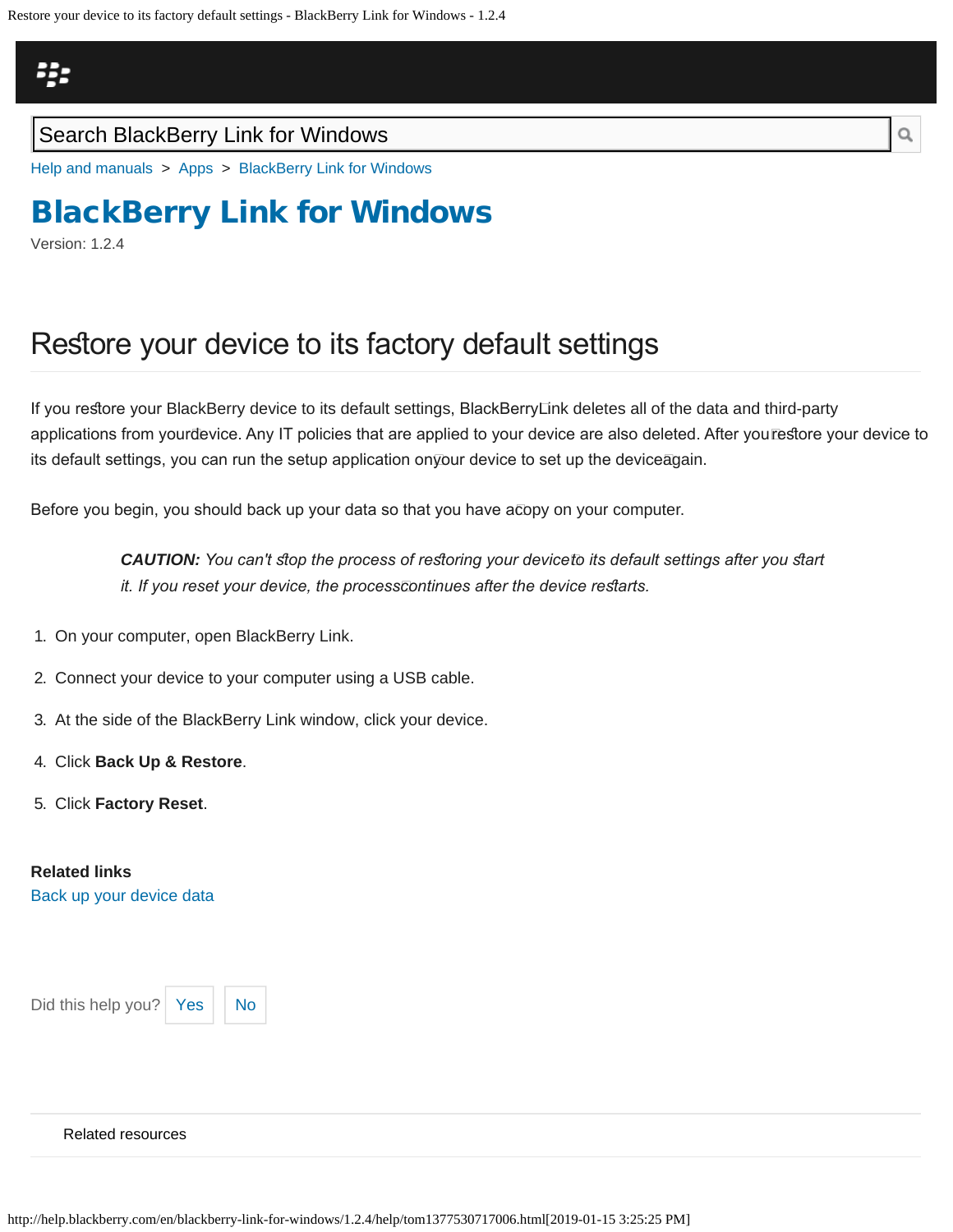Restore your device to its factory default settings - BlackBerry Link for Windows - 1.2.4

- **T** [Getting started](#page-2-0)
- [Switching to a new device](#page-5-0) ٦.

[About switching to a new device](#page-5-0)

[Switch to a new device](#page-44-0)

#### **[Restore your device to its factory default settings](#page-47-0)**

- [Troubleshooting: Device switch](#page-49-0)
- [Backing up and restoring device data](#page-8-0) F.
- [Remote file access](#page-10-0) ٦.
- [Syncing content between your device and your computer](#page-12-0) п
- [Updating your device software](#page-14-0) п.

[System requirements: BlackBerry Link for Windows](#page-16-0)

#### Back to top  $\wedge$

#### Other resources

[Knowledge Base](http://support.blackberry.com/kb) [How To Demos](http://web.blackberry.com/support/blackberry-101.html) **[Training](http://blackberry.com/training)** 

### Customer Service

[Contact Us](http://web.blackberry.com/customer-service/contact-us.html)

[Support](http://web.blackberry.com/support.html)

[Feedback](https://blackberry.icanmakeitbetter.com/?source=532c96c687167fb55f000067)

### [English](http://help.blackberry.com/en/selectLang?prev=blackberry-link-for-windows/1.2.4/help/tom1377530717006.html) Copyright © BlackBerry. All rights reserved.

### Follow us

[BlackBerry Help Blog](http://helpblog.blackberry.com/) [YouTube](https://www.youtube.com/user/blackberrysupport) [Facebook](https://facebook.com/BlackBerry) **[Twitter](https://twitter.com/blackberry)** 

### Legal and safety

[Legal and Privacy](http://blackberry.com/legal) [Safety Information](http://help.blackberry.com/en/content/sib/index.html) [Declaration of Conformity](http://help.blackberry.com/en/content/doc/index.html) [Hearing Aid Compatibility](http://help.blackberry.com/en/content/hac/index.html)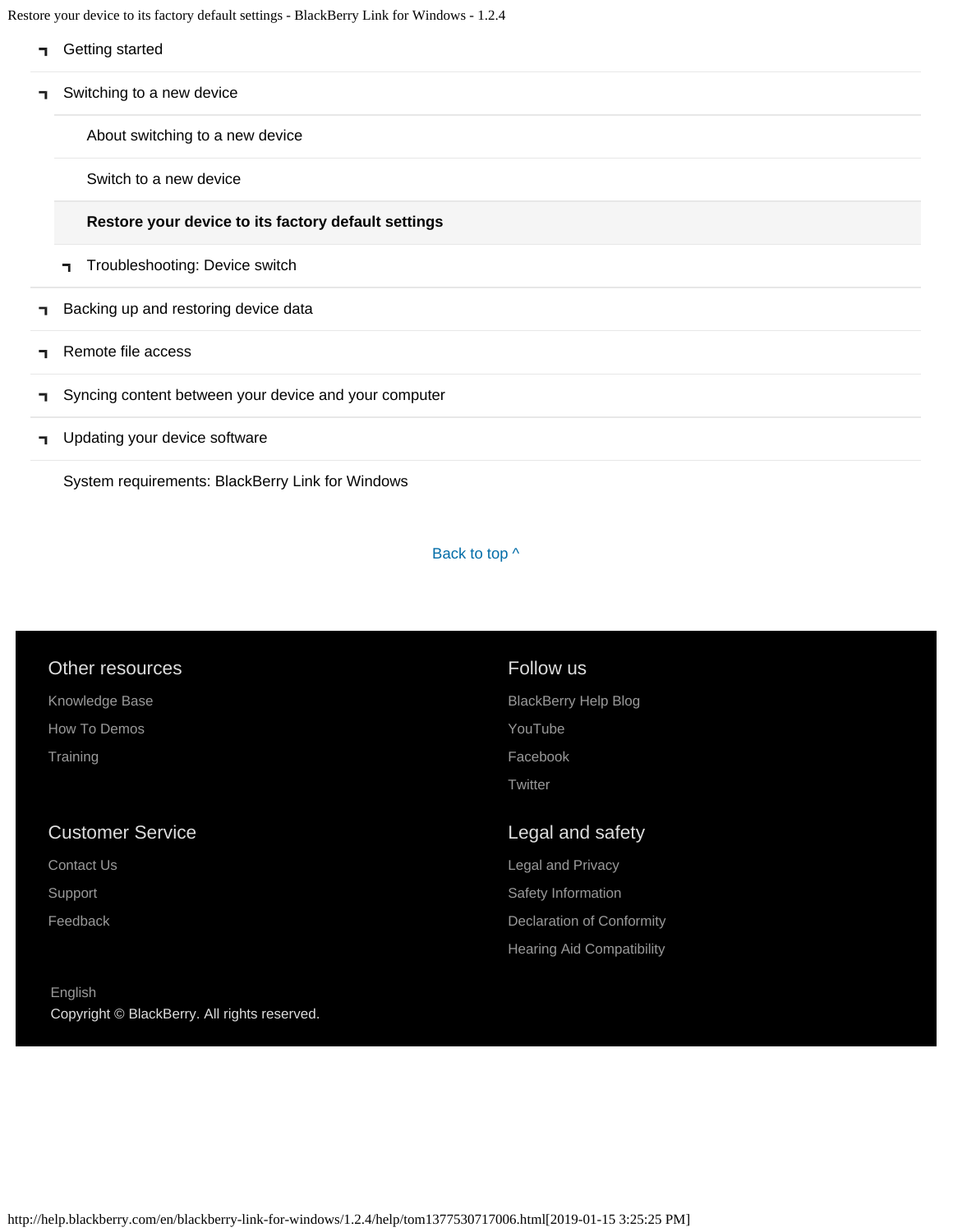<span id="page-49-0"></span>

[Help and manuals](http://help.blackberry.com/en/) > [Apps](http://help.blackberry.com/en/category/apps/) > [BlackBerry Link for Windows](http://help.blackberry.com/en/blackberry-link-for-windows/1.2.4/)

## [BlackBerry Link for Windows](http://help.blackberry.com/en/blackberry-link-for-windows/1.2.4/)

Version: 1.2.4

## I can't switch my SIM card or media card

Try one of the following:

Did this help you?  $Yes$  [No](#page-49-0)

- If you switch from a device running BlackBerry Device Software 5.0 or later to a BlackBerry 10 device, you must contact your service provider to get a SIM card for your new device. SIM cards in devices running BlackBerry Device Software 5.0 or later are not compatible with BlackBerry 10 devices.
- For information about how to remove and insert your SIM card or media card, go to [help.blackberry.com](http://help.blackberry.com/) and view the user guide for your old and your new device, or tap the **Help** app on your new device.

|    | <b>Related resources</b>                            |  |  |
|----|-----------------------------------------------------|--|--|
| п. | Getting started                                     |  |  |
| ┑  | Switching to a new device                           |  |  |
|    | About switching to a new device                     |  |  |
|    | Switch to a new device                              |  |  |
|    | Restore your device to its factory default settings |  |  |
|    | Troubleshooting: Device switch<br>п.                |  |  |
|    | I can't switch my SIM card or media card            |  |  |

[Some of the data from my old device isn't on my new device](#page-103-0)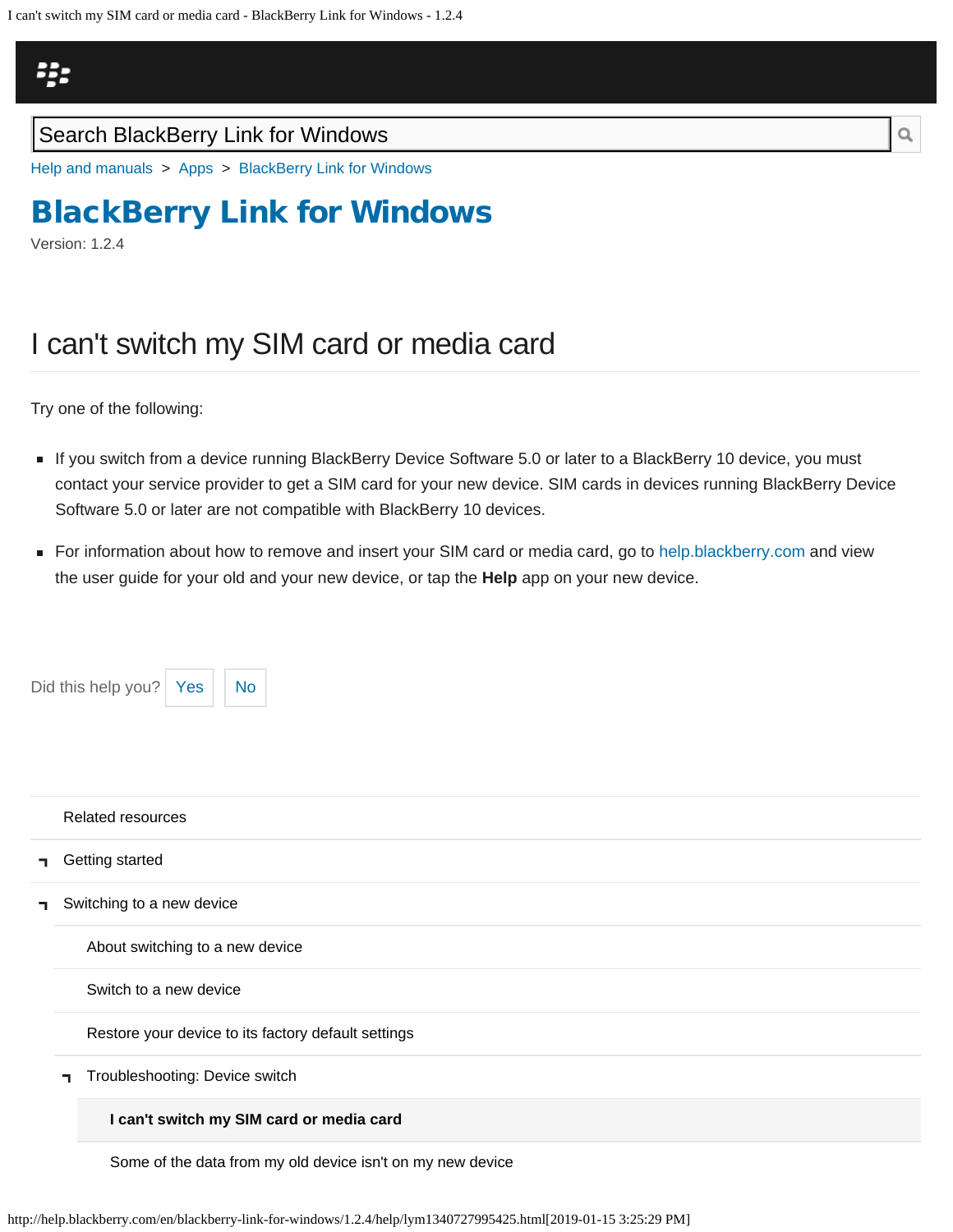I can't switch my SIM card or media card - BlackBerry Link for Windows - 1.2.4

| Backing up and restoring device data                  |
|-------------------------------------------------------|
| Remote file access                                    |
| Syncing content between your device and your computer |
| Updating your device software                         |

[System requirements: BlackBerry Link for Windows](#page-16-0)

Back to top  $\wedge$ 

| Other resources         | Follow us                        |
|-------------------------|----------------------------------|
| Knowledge Base          | <b>BlackBerry Help Blog</b>      |
| How To Demos            | YouTube                          |
| Training                | Facebook                         |
|                         | Twitter                          |
|                         |                                  |
|                         |                                  |
| <b>Customer Service</b> | Legal and safety                 |
| <b>Contact Us</b>       | <b>Legal and Privacy</b>         |
| Support                 | Safety Information               |
| Feedback                | <b>Declaration of Conformity</b> |
|                         | <b>Hearing Aid Compatibility</b> |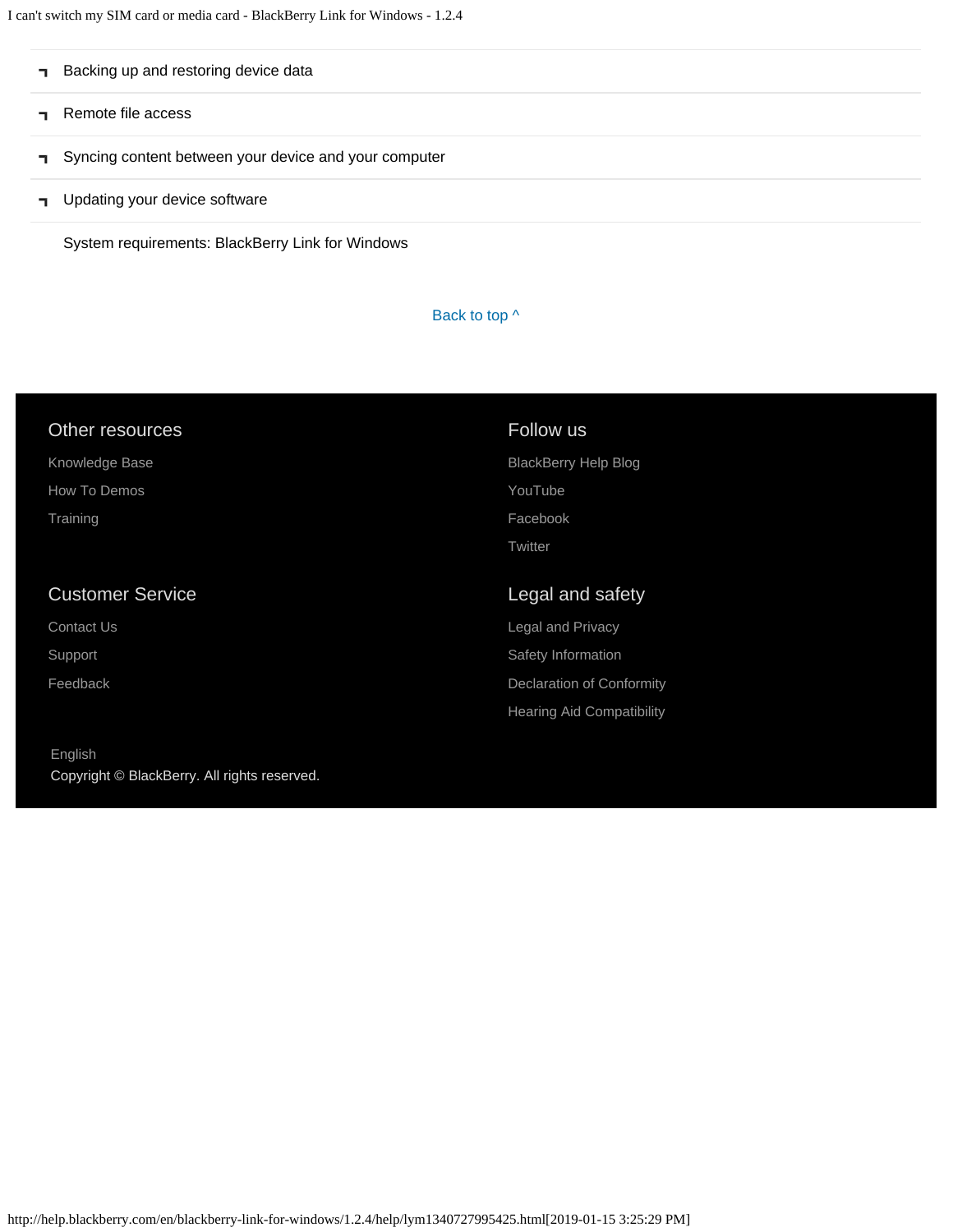<span id="page-51-0"></span>

[Help and manuals](http://help.blackberry.com/en/) > [Apps](http://help.blackberry.com/en/category/apps/) > [BlackBerry Link for Windows](http://help.blackberry.com/en/blackberry-link-for-windows/1.2.4/)

# [BlackBerry Link for Windows](http://help.blackberry.com/en/blackberry-link-for-windows/1.2.4/)

Version: 1.2.4

## Set backup preferences

You can set up BlackBerryLink to back up your BlackBerry device data automatically when you connect your device to your computer. You can also customize the backup file name that BlackBerry⊡nk creates and select which types of data to include in your backup fle.

- 1. On your computer, open BlackBerry Link.
- 2. At the side of the BlackBerry Link window, click your device.
- 3. Click **Back Up & Restore**.

By default, BlackBerry Link performs a quick backup of your device, including all data except your media files and applications.

- 4. Do one of the following:
	- To set the option to back up your device data automatically, select the **Automatically back up my device** checkbox. In the drop-down list, select how often you want to back up your device data.
	- To back up all of your device data, select the **Full Backup** option.
	- To back up specific data, select the **Custom Backup** option. Click **Configure**. Select the checkboxes beside the data that you want to include.

If you want to change the default location where backup files are saved on yourcomputer, click **New 1**.



To change the backup file name, click the **ide** iconbeside the **File name** field and type a newname. Press Enter.

Did this help you?  $Yes$   $\big|$  [No](#page-51-0)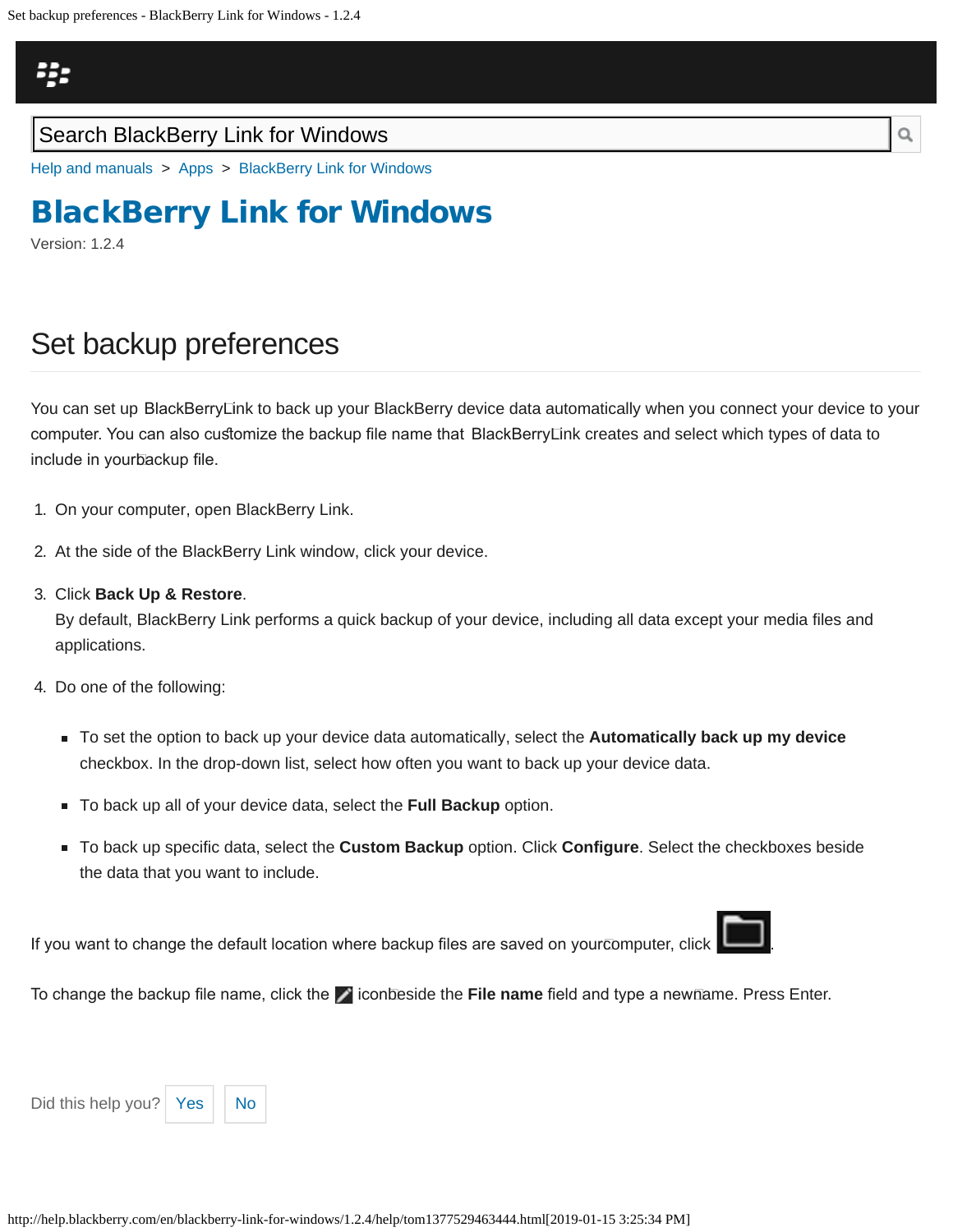|    | Related resources                                           |
|----|-------------------------------------------------------------|
| ٦  | Getting started                                             |
| ٦  | Switching to a new device                                   |
| ٦  | Backing up and restoring device data                        |
|    | About backing up and restoring data                         |
|    | Set backup preferences                                      |
|    | Back up your device data                                    |
|    | Restore your device data                                    |
|    | Troubleshooting: Backing up and restoring device data<br>п. |
| ┑  | Remote file access                                          |
| п. | Syncing content between your device and your computer       |
| ٦  | Updating your device software                               |

[System requirements: BlackBerry Link for Windows](#page-16-0)

### Back to top  $\wedge$

| Other resources         | Follow us                   |
|-------------------------|-----------------------------|
| Knowledge Base          | <b>BlackBerry Help Blog</b> |
| How To Demos            | YouTube                     |
| Training                | Facebook                    |
|                         | Twitter                     |
|                         |                             |
| <b>Customer Service</b> | Legal and safety            |
| <b>Contact Us</b>       | <b>Legal and Privacy</b>    |
| Support                 | Safety Information          |
| Feedback                | Declaration of Conformity   |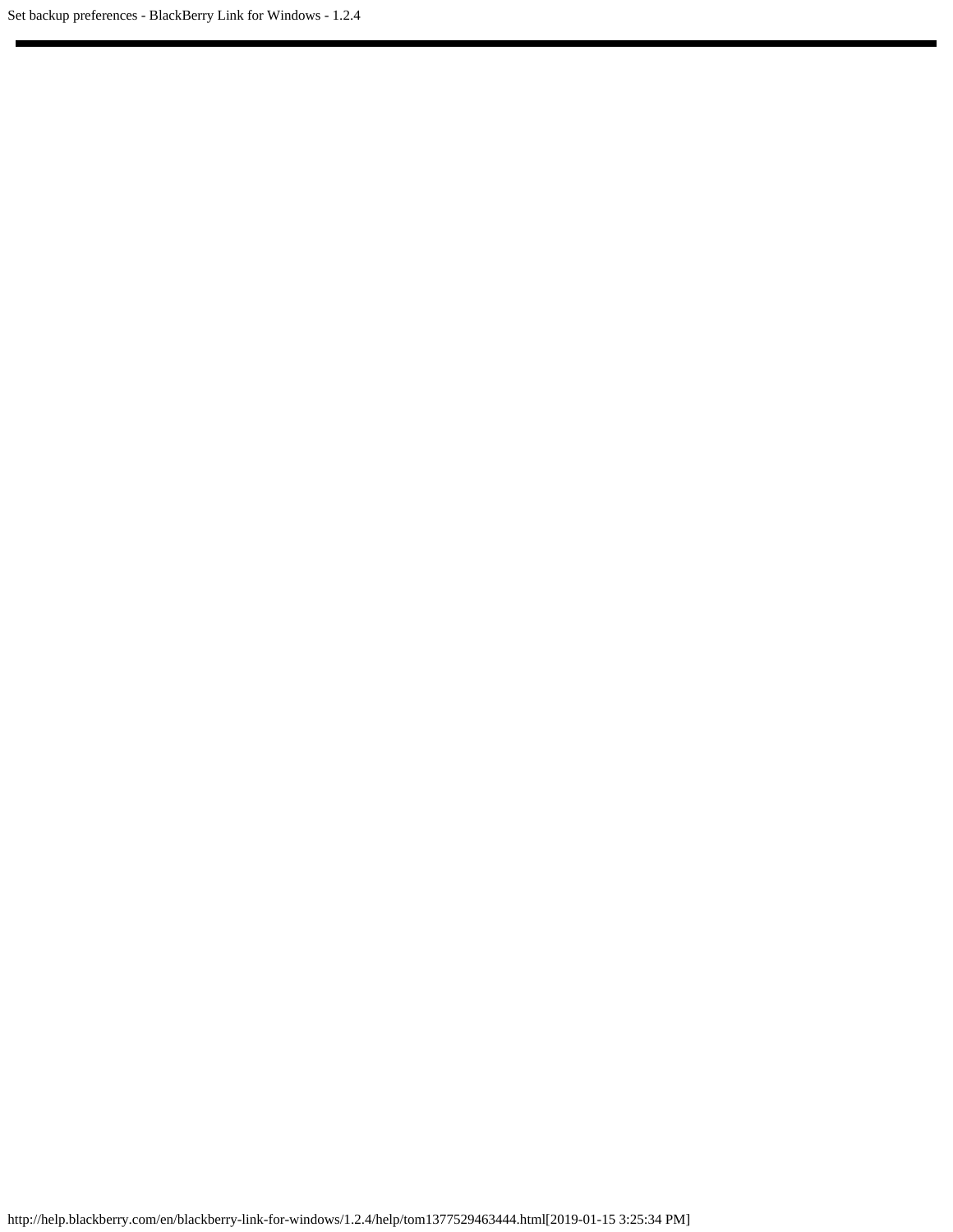<span id="page-54-0"></span>

[Help and manuals](http://help.blackberry.com/en/) > [Apps](http://help.blackberry.com/en/category/apps/) > [BlackBerry Link for Windows](http://help.blackberry.com/en/blackberry-link-for-windows/1.2.4/)

## [BlackBerry Link for Windows](http://help.blackberry.com/en/blackberry-link-for-windows/1.2.4/)

Version: 1.2.4

## Back up your device data

You can manually back up the data on your BlackBerry device at any time. By default, BlackBerry Link performs a quick backup of your device, including all dataēxcept your media files andāpplications.If you set backup preferences, BlackBerry Link creates a backup fle containing the data you specify.

- 1. On your computer, open BlackBerry Link.
- 2. Connect your device to your computer using a USB cable.
- 3. At the side of the BlackBerry Link window, click your device.
- 4. Click **Back Up & Restore**.
- 5. Click **Back Up Device**.

**Related links**

[Set backup preferences](#page-51-0)

Did this help you? | [Yes](#page-54-0)  $||$  [No](#page-54-0)

| <b>Related resources</b>             |
|--------------------------------------|
| <b>d</b> Getting started             |
| Switching to a new device            |
| Backing up and restoring device data |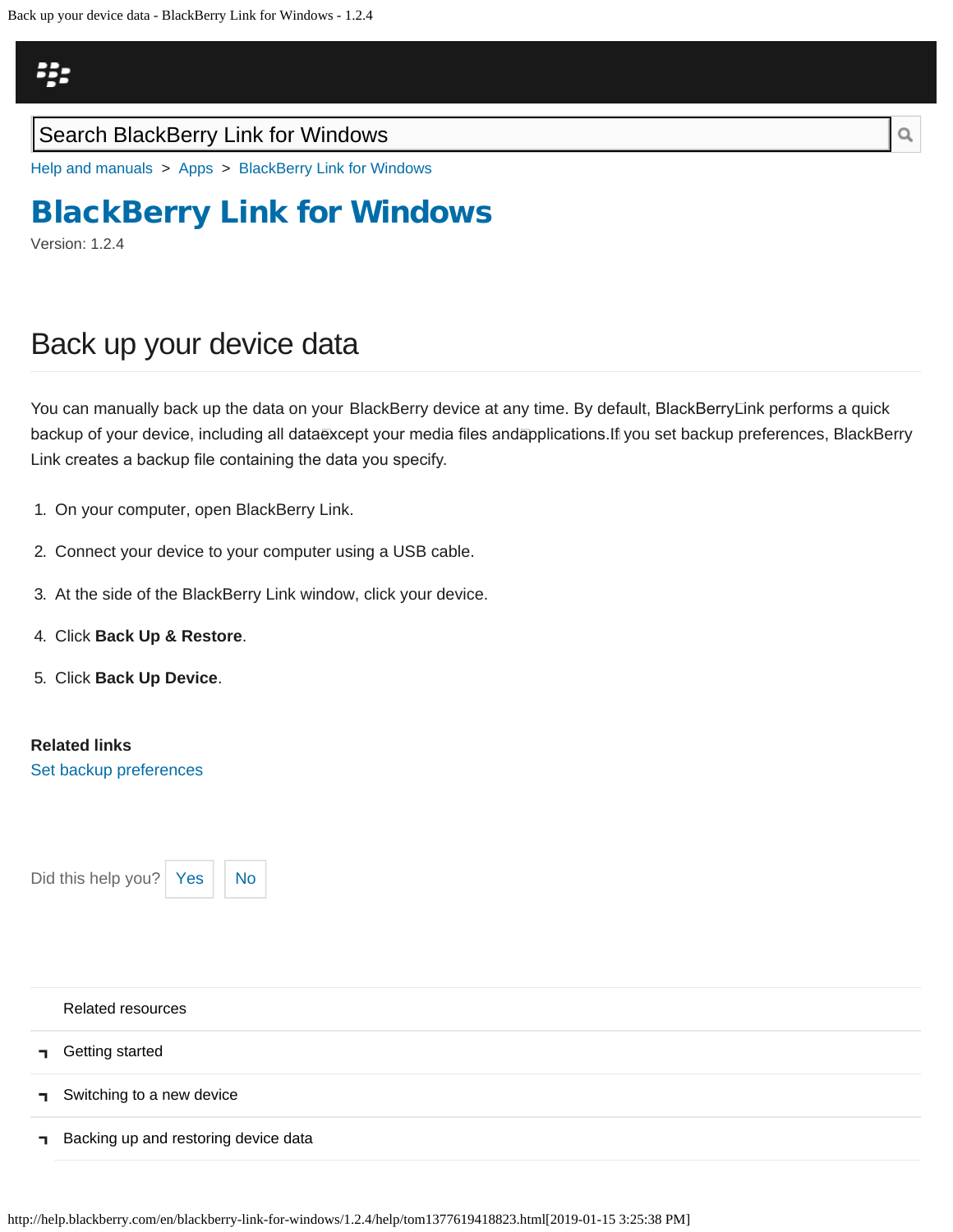Back up your device data - BlackBerry Link for Windows - 1.2.4

[About backing up and restoring data](#page-8-0)

[Set backup preferences](#page-51-0)

**[Back up your device data](#page-54-0)**

[Restore your device data](#page-56-0)

- [Troubleshooting: Backing up and restoring device data](#page-58-0)
- [Remote file access](#page-10-0) F.
- [Syncing content between your device and your computer](#page-12-0) F.
- **T** [Updating your device software](#page-14-0)

[System requirements: BlackBerry Link for Windows](#page-16-0)

#### Back to top  $\wedge$

| Other resources         | Follow us                        |
|-------------------------|----------------------------------|
| Knowledge Base          | <b>BlackBerry Help Blog</b>      |
| How To Demos            | YouTube                          |
| Training                | Facebook                         |
|                         | Twitter                          |
|                         |                                  |
| <b>Customer Service</b> | Legal and safety                 |
| <b>Contact Us</b>       | Legal and Privacy                |
| Support                 | Safety Information               |
| Feedback                | <b>Declaration of Conformity</b> |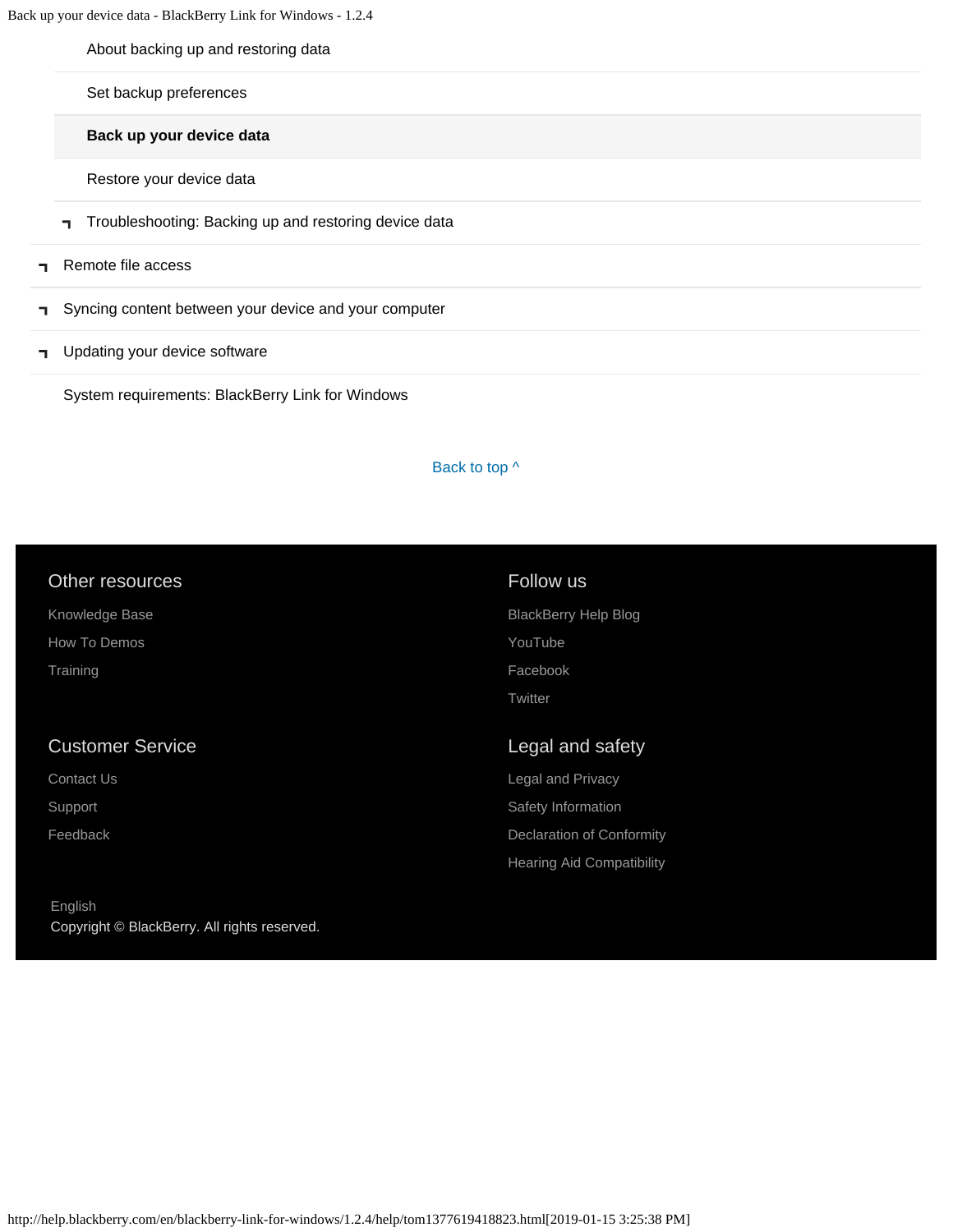<span id="page-56-0"></span>

[Help and manuals](http://help.blackberry.com/en/) > [Apps](http://help.blackberry.com/en/category/apps/) > [BlackBerry Link for Windows](http://help.blackberry.com/en/blackberry-link-for-windows/1.2.4/)

## [BlackBerry Link for Windows](http://help.blackberry.com/en/blackberry-link-for-windows/1.2.4/)

Version: 1.2.4

### Restore your device data

You can restore backupfiles that include supported data from devices running BlackBerry Device Software 5.0 or later, BlackBerry 10 OS, and BlackBerry PlayBook tablets running BlackBerry PlayBook OS 2.1.

- 1. On your computer, open BlackBerry Link.
- 2. At the side of the BlackBerry Link window, click your device.
- 3. Click **Back Up & Restore**.
- 4. Do one of the following:
	- To restore all of the data in a backup file to your device, click a backup file.
	- To restore specific data in a backup file to your device, click a backup file. Click the **Custom Restore** option. Select the checkbox beside one or more databases that you want to restore.
	- To restore data from a backup file that is not listed, click **. Navigate to the .bbb file or .ipd file.** Click **OK**.
- 5. Click **Restore**.

#### **Related links**

[Restore your device to its factory default settings](#page-47-0)

Did this help you?  $Yes$   $\big|$  [No](#page-56-0)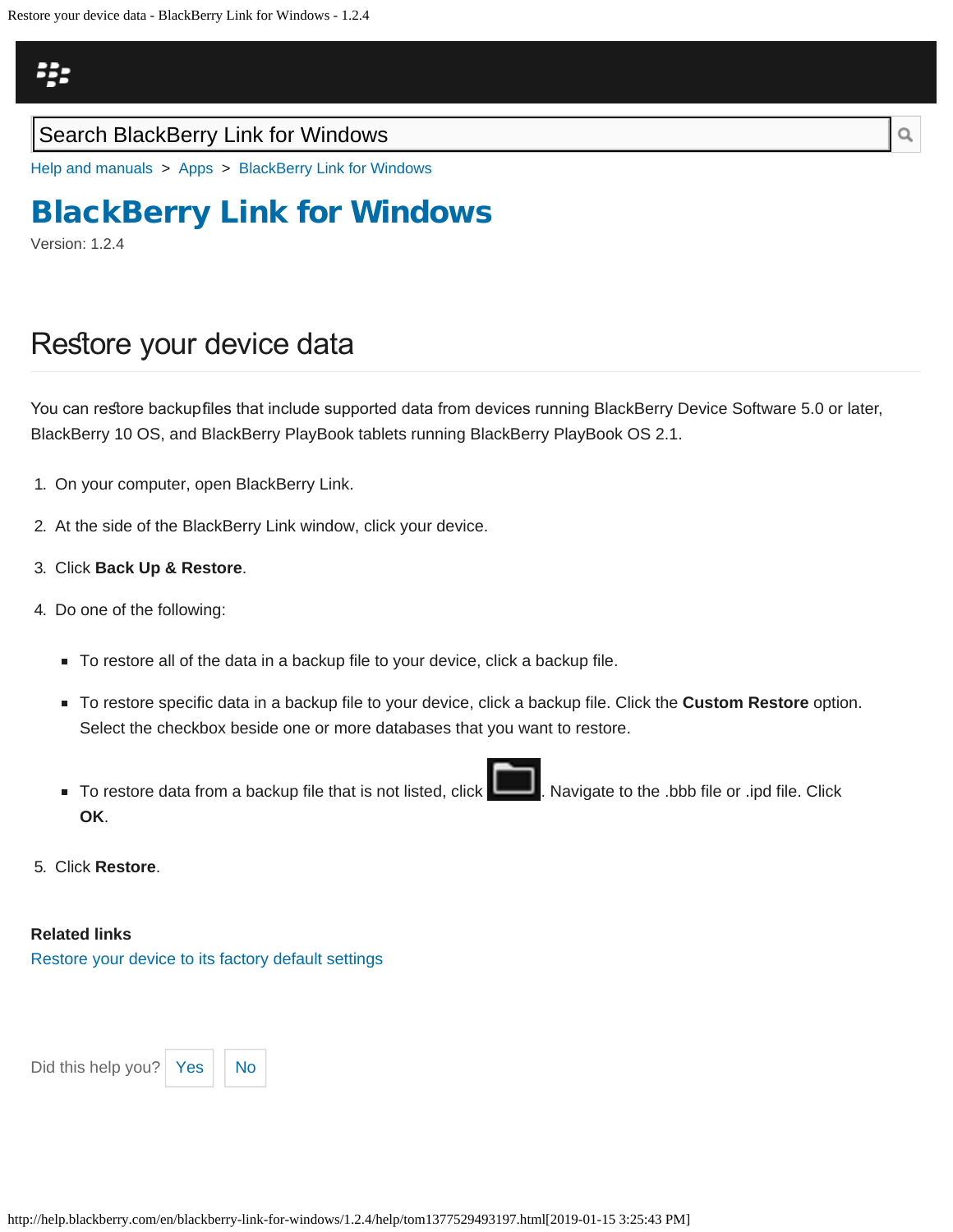Restore your device data - BlackBerry Link for Windows - 1.2.4

|    | Related resources                                           |
|----|-------------------------------------------------------------|
| п. | Getting started                                             |
| ٦  | Switching to a new device                                   |
| ٦  | Backing up and restoring device data                        |
|    | About backing up and restoring data                         |
|    | Set backup preferences                                      |
|    | Back up your device data                                    |
|    | Restore your device data                                    |
|    | Troubleshooting: Backing up and restoring device data<br>п. |
| п. | Remote file access                                          |
| п. | Syncing content between your device and your computer       |
| п. | Updating your device software                               |

[System requirements: BlackBerry Link for Windows](#page-16-0)

[English](http://help.blackberry.com/en/selectLang?prev=blackberry-link-for-windows/1.2.4/help/tom1377529493197.html)

Copyright © BlackBerry. All rights reserved.

Back to top  $\wedge$ 

| Other resources         | Follow us                        |
|-------------------------|----------------------------------|
| Knowledge Base          | <b>BlackBerry Help Blog</b>      |
| How To Demos            | YouTube                          |
| Training                | Facebook                         |
|                         | Twitter                          |
|                         |                                  |
| <b>Customer Service</b> | Legal and safety                 |
| <b>Contact Us</b>       | Legal and Privacy                |
| Support                 | Safety Information               |
| Feedback                | Declaration of Conformity        |
|                         | <b>Hearing Aid Compatibility</b> |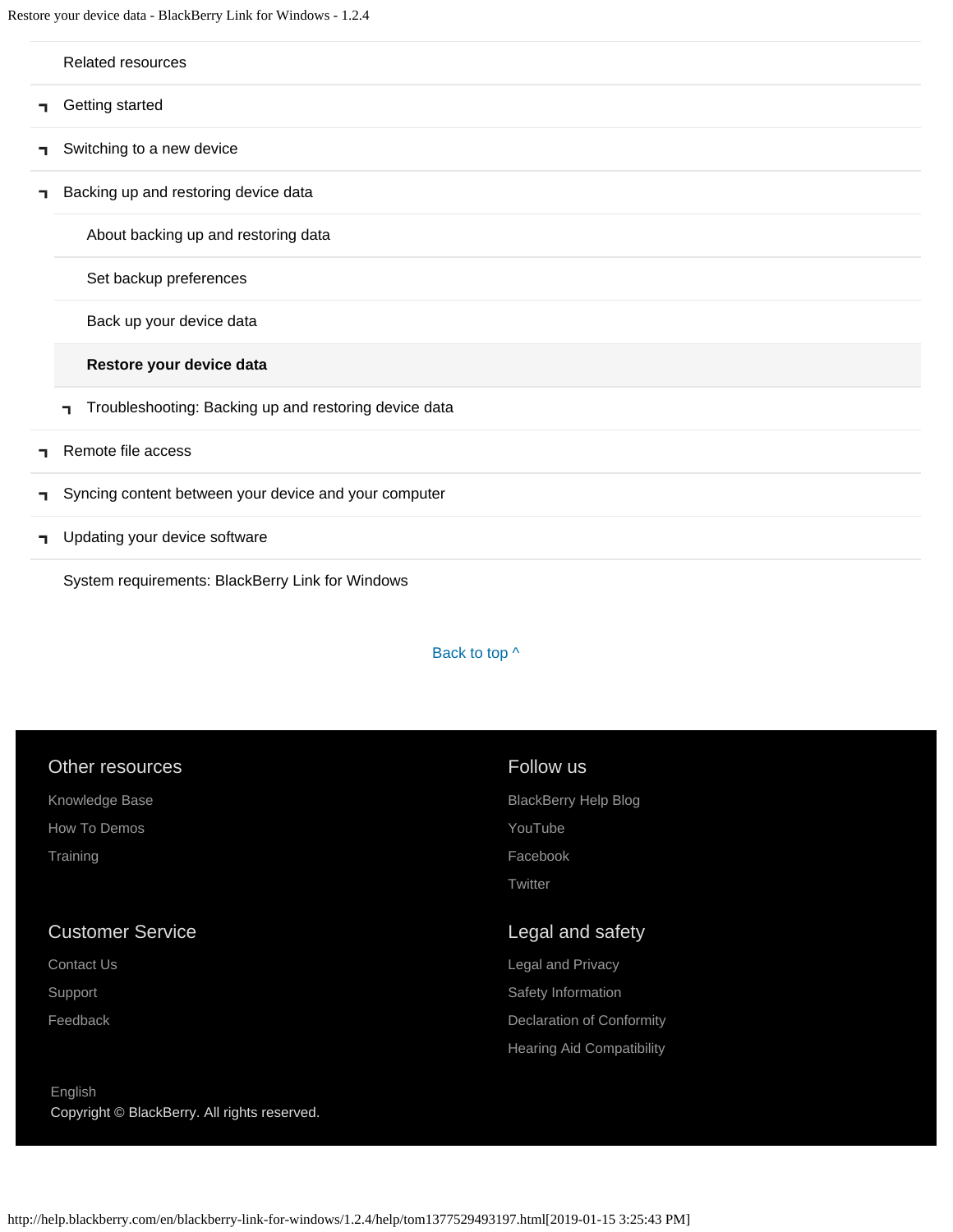<span id="page-58-0"></span>I can't create a backup file that contains all of my device data - BlackBerry Link for Windows - 1.2.4

# Щ,

### Search BlackBerry Link for Windows

[Help and manuals](http://help.blackberry.com/en/) > [Apps](http://help.blackberry.com/en/category/apps/) > [BlackBerry Link for Windows](http://help.blackberry.com/en/blackberry-link-for-windows/1.2.4/)

# [BlackBerry Link for Windows](http://help.blackberry.com/en/blackberry-link-for-windows/1.2.4/)

Version: 1.2.4

# Ican't create a backup file that contains all of my device data

Try the following:

- Connect your BlackBerry device to your computer using a USB cable. You can't create a backup file of your device data over a Wi-Fi network.
- On your device, verify that you are signed in to your BlackBerry ID. If you are not signed in, BlackBerry Link can't back up the data in your personal space.
- Verify that you entered the password on your device to unlock your work space. If your work space is locked, BlackBerry Link can't back up the data in your work space.
- If your device is activated on BlackBerry Enterprise Service 10, verify with your administrator that you can restore data to your device.



|              | Related resources                    |
|--------------|--------------------------------------|
| п.           | Getting started                      |
| п.           | Switching to a new device            |
| $\mathbf{L}$ | Backing up and restoring device data |
|              | About backing up and restoring data  |
|              | Set backup preferences               |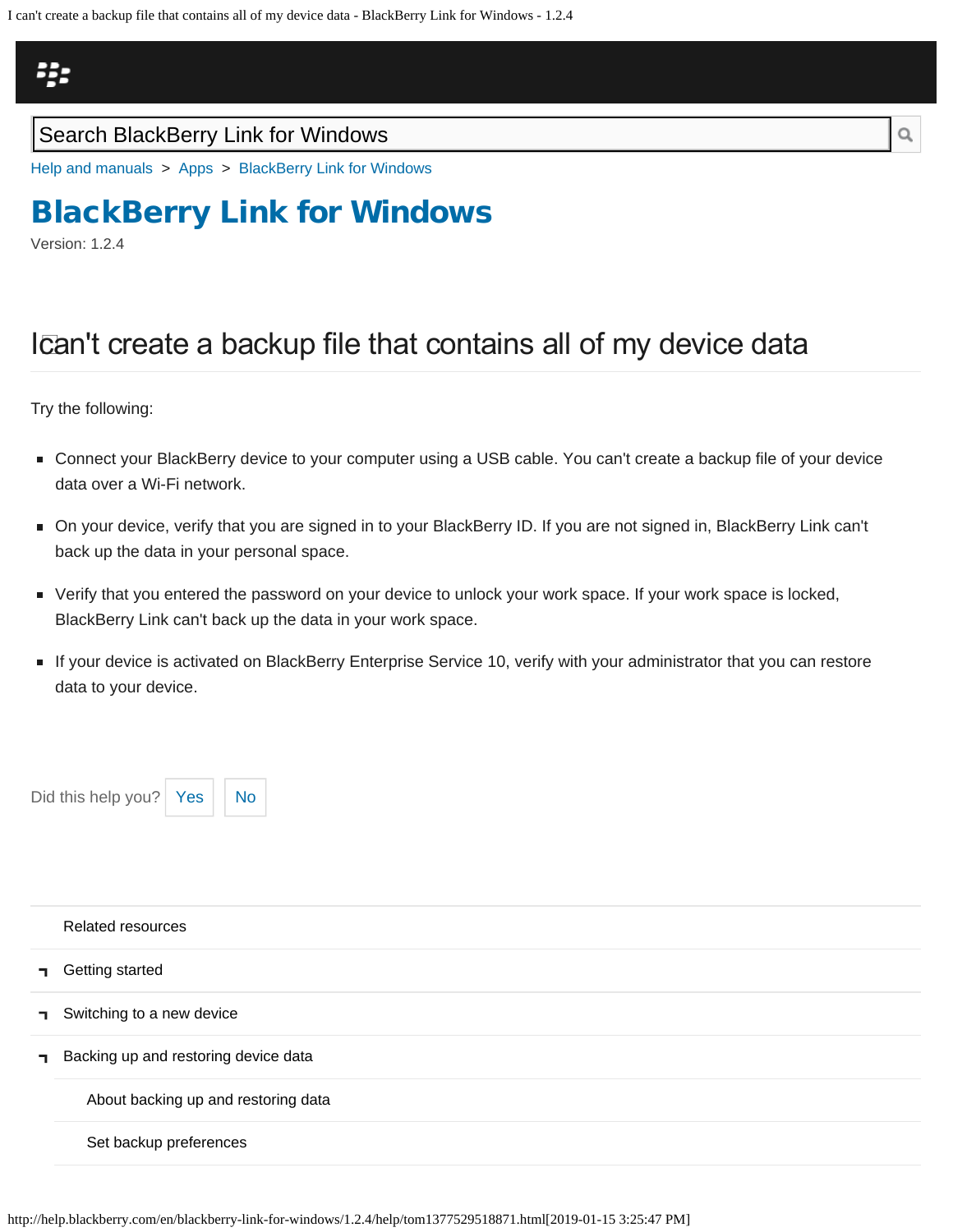I can't create a backup file that contains all of my device data - BlackBerry Link for Windows - 1.2.4

[Back up your device data](#page-54-0)

[Restore your device data](#page-56-0)

[Troubleshooting: Backing up and restoring device data](#page-58-0)

**[I can't create a backup file that contains all of my device data](#page-58-0)**

[I can't restore a backup file to my device](#page-105-0)

- [Remote file access](#page-10-0)  $\blacksquare$
- [Syncing content between your device and your computer](#page-12-0) п,
- **T** [Updating your device software](#page-14-0)

[System requirements: BlackBerry Link for Windows](#page-16-0)

Back to top  $\wedge$ 

| Other resources         | Follow us                   |
|-------------------------|-----------------------------|
| Knowledge Base          | <b>BlackBerry Help Blog</b> |
| How To Demos            | YouTube                     |
| Training                | Facebook                    |
|                         | Twitter                     |
|                         |                             |
|                         |                             |
| <b>Customer Service</b> | Legal and safety            |
| Contact Us              | <b>Legal and Privacy</b>    |
| Support                 | Safety Information          |
| Feedback                | Declaration of Conformity   |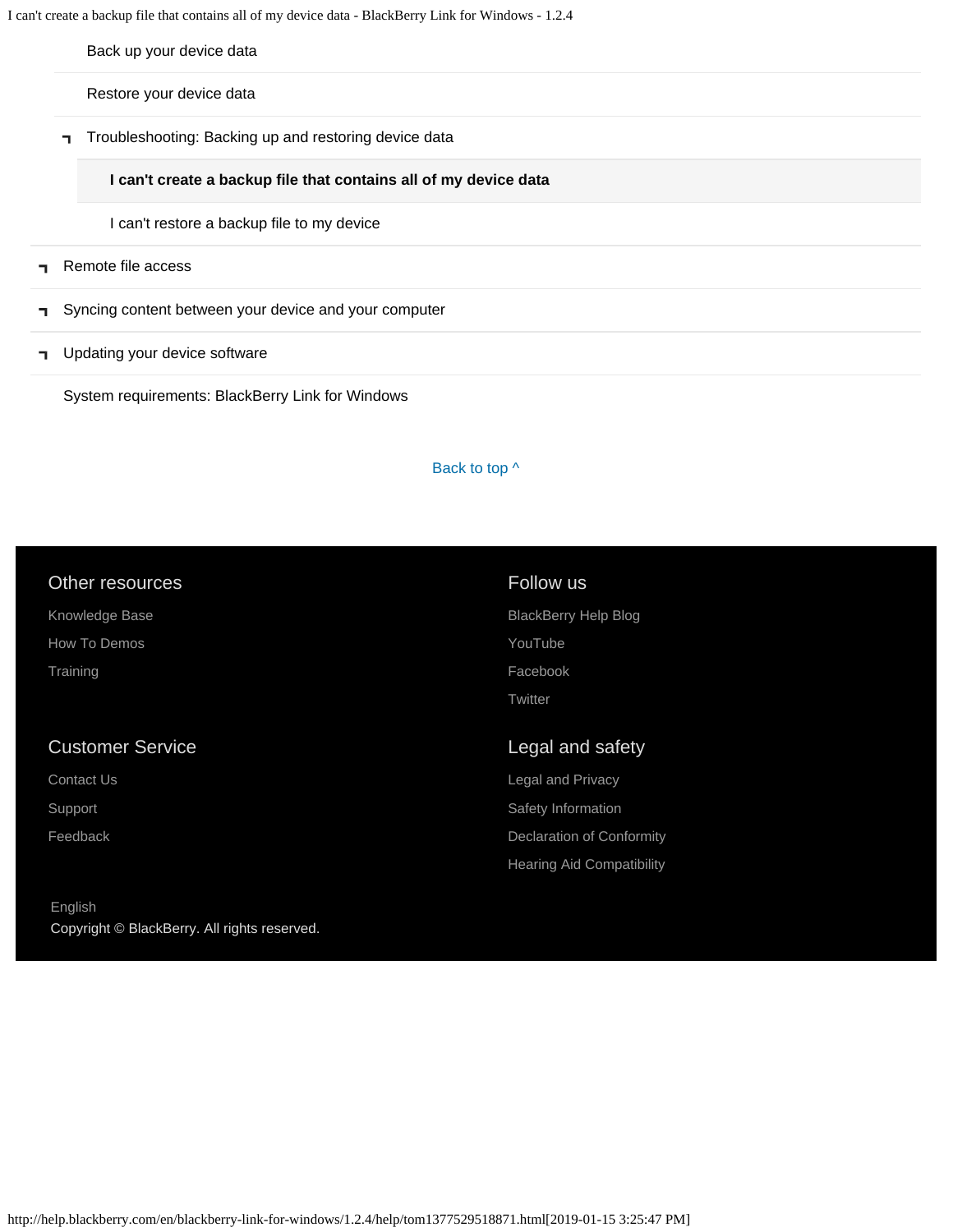<span id="page-60-0"></span>

[Help and manuals](http://help.blackberry.com/en/) > [Apps](http://help.blackberry.com/en/category/apps/) > [BlackBerry Link for Windows](http://help.blackberry.com/en/blackberry-link-for-windows/1.2.4/)

# [BlackBerry Link for Windows](http://help.blackberry.com/en/blackberry-link-for-windows/1.2.4/)

Version: 1.2.4

## About your media and documents libraries

BlackBerry Link syncs the content in the music, pictures, videos, and documents libraries between your computer and your BlackBerry device. You can also use your device to access the content in your libraries when remote fle access is turned on.

By default, BlackBerry Link links the following libraries with your device:

| <b>File type</b> | Library (Windows XP, Windows 7, Windows 8)                     |  |
|------------------|----------------------------------------------------------------|--|
| Music            | iTunes or Windows Media Player                                 |  |
| <b>Pictures</b>  | Documents and Settings\ <user>\My Documents\My Pictures</user> |  |
| Videos           | Documents and Settings\ <user>\My Documents\My Videos</user>   |  |
| <b>Documents</b> | Documents and Settings\ <user>\My Documents</user>             |  |

### **Related links**

[About syncing music, pictures, videos, and documents](#page-12-0)

Did this help you? | [Yes](#page-60-0)  $||$  [No](#page-60-0)



[Related resources](#page-0-0) [Getting started](#page-2-0) E. [Switching to a new device](#page-5-0)  $\blacksquare$ 

http://help.blackberry.com/en/blackberry-link-for-windows/1.2.4/help/tom1377874887258.html[2019-01-15 3:25:51 PM]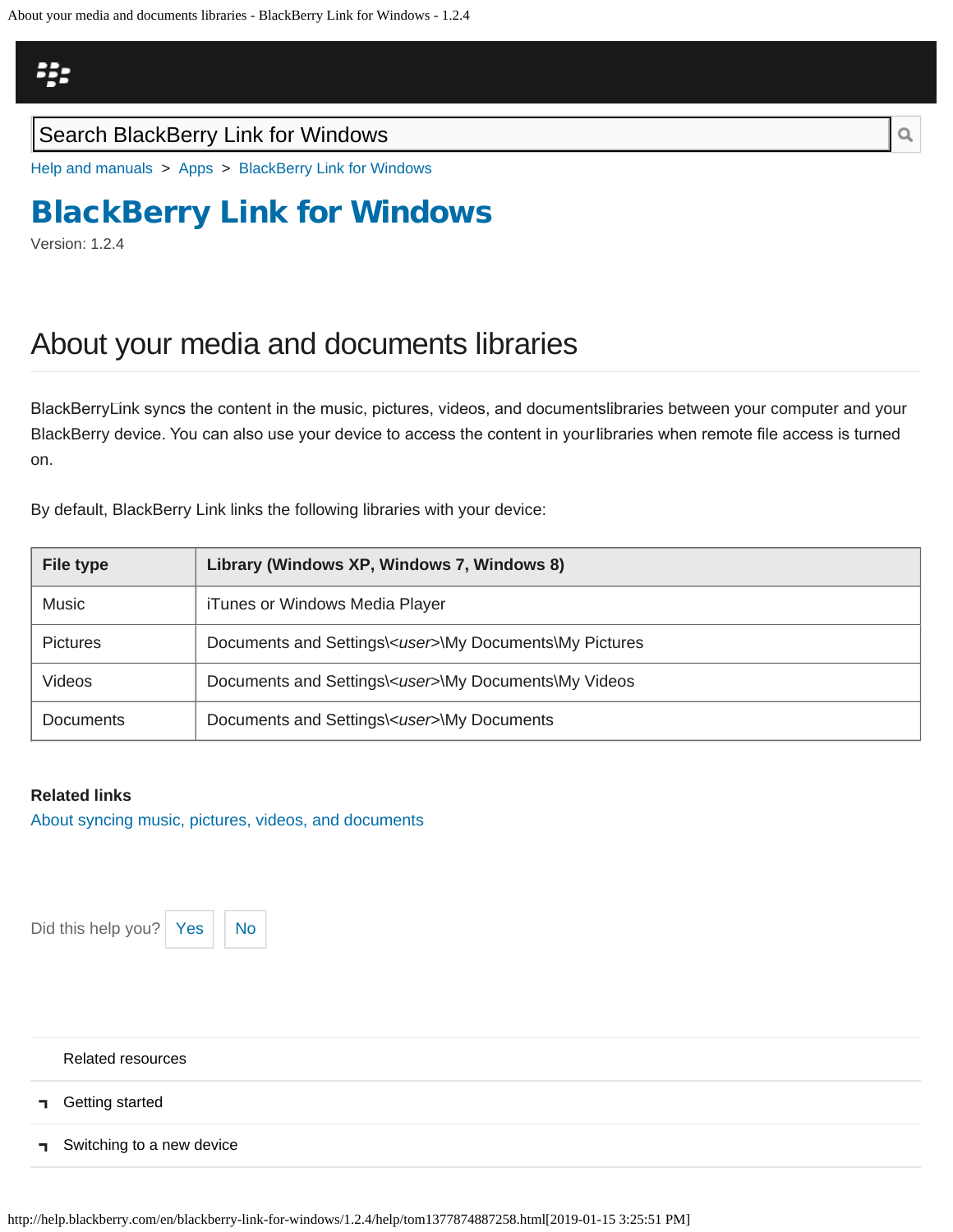About your media and documents libraries - BlackBerry Link for Windows - 1.2.4

| ٦. | Backing up and restoring device data                       |  |
|----|------------------------------------------------------------|--|
| ┑  | Remote file access                                         |  |
| ٦  | Syncing content between your device and your computer      |  |
|    | Syncing music, pictures, videos, and documents<br>٦        |  |
|    | About syncing music, pictures, videos, and documents       |  |
|    | Sync icons                                                 |  |
|    | Manually sync or copy your music                           |  |
|    | Manually sync or copy your pictures, videos, and documents |  |
|    | Turn off and turn on syncing for media and documents       |  |
|    | Changing your libraries<br>٦                               |  |
|    | About your media and documents libraries                   |  |
|    | Change the libraries on your computer                      |  |
|    | Supported file formats<br>٦                                |  |
|    | Syncing contacts and calendars                             |  |
|    | <b>Troubleshooting: Syncing</b><br>٦                       |  |
| ٦  | Updating your device software                              |  |

[System requirements: BlackBerry Link for Windows](#page-16-0)

Back to top  $\wedge$ 

| Other resources         | Follow us                   |
|-------------------------|-----------------------------|
| Knowledge Base          | <b>BlackBerry Help Blog</b> |
| How To Demos            | YouTube                     |
| Training                | Facebook                    |
|                         | Twitter                     |
|                         |                             |
| <b>Customer Service</b> | Legal and safety            |
| <b>Contact Us</b>       | Legal and Privacy           |
| Support                 | Safety Information          |
|                         |                             |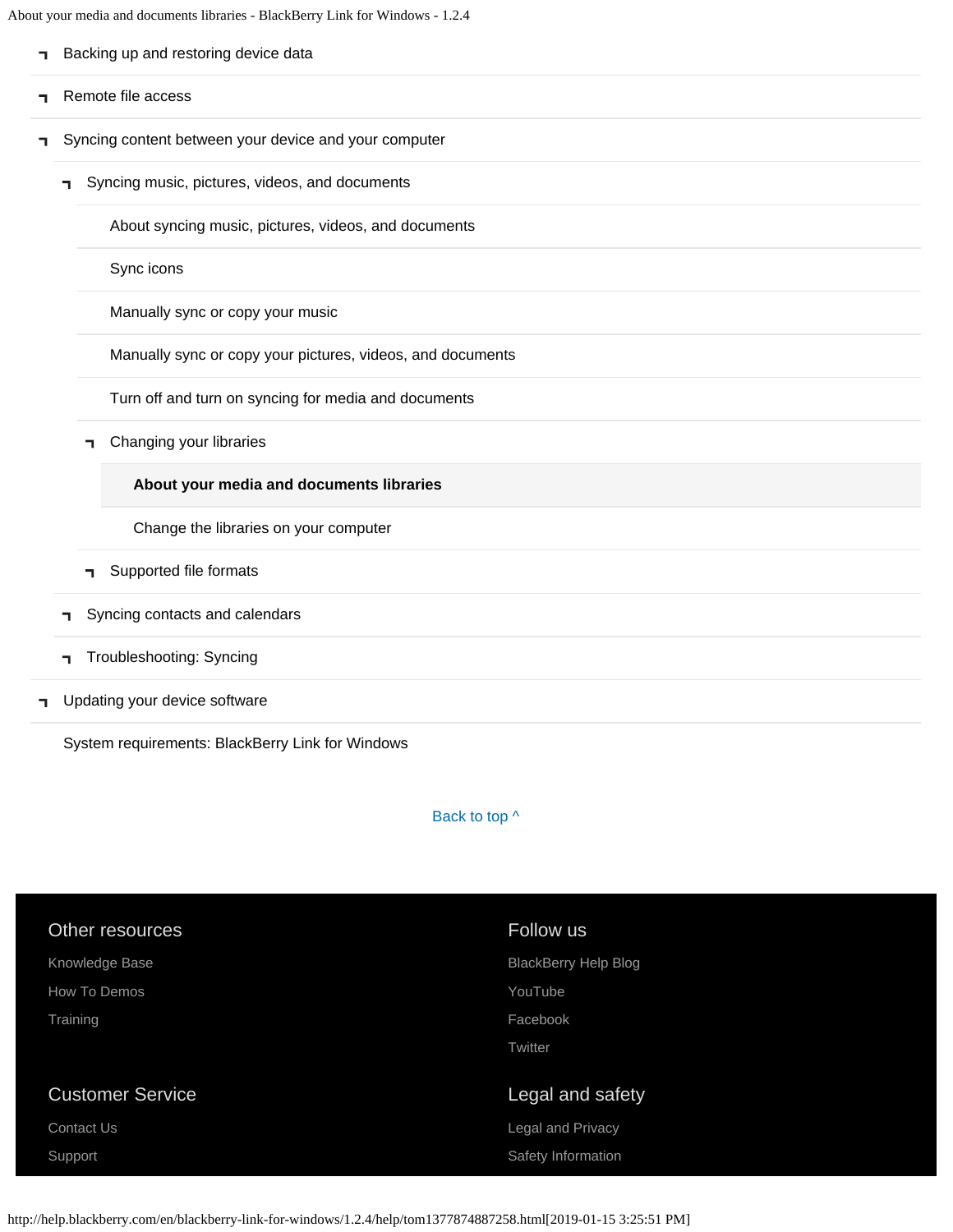About your media and documents libraries - BlackBerry Link for Windows - 1.2.4

[Feedback](https://blackberry.icanmakeitbetter.com/?source=532c96c687167fb55f000067) [Declaration of Conformity](http://help.blackberry.com/en/content/doc/index.html)

[Hearing Aid Compatibility](http://help.blackberry.com/en/content/hac/index.html)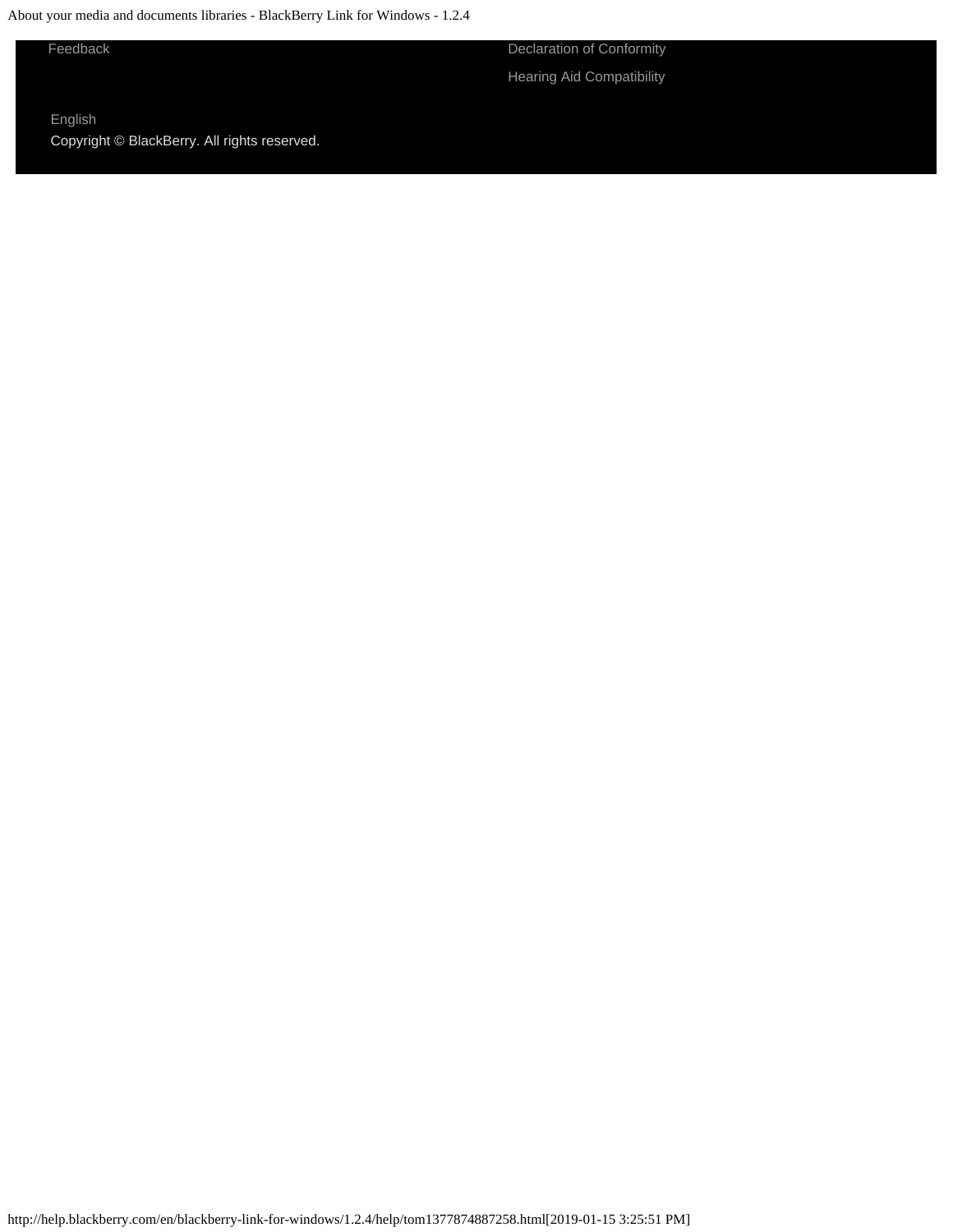<span id="page-63-0"></span>I can't access my computer files from my device - BlackBerry Link for Windows - 1.2.4



### Search BlackBerry Link for Windows

[Help and manuals](http://help.blackberry.com/en/) > [Apps](http://help.blackberry.com/en/category/apps/) > [BlackBerry Link for Windows](http://help.blackberry.com/en/blackberry-link-for-windows/1.2.4/)

# [BlackBerry Link for Windows](http://help.blackberry.com/en/blackberry-link-for-windows/1.2.4/)

Version: 1.2.4

## I can't access my computer files from my device

To access your computer fles using your BlackBerry device, BlackBerry Link mus be open on a computer that's connected to the Internet.

If you don't see yourcomputer as a source in the File Manager app, try the following:

- 1. Minimize the File Manager app and verify that you don't see the icon on the app. If you see this icon, use the File Manager app in your personal space.
- 2. On the home screen, swipe down from the top of the screen.
- 3. Verify that your device is connected to a wireless network.

4. Tap **Settings**.

- 5. Do the following:
	- In the **BlackBerry ID** section, verify that you are signed in using the same BlackBerry ID as on your computer.
	- If your device is connected to a mobile network instead of a Wi-Fi network, in the **Device Connections** section, turn on the **Use Mobile Network** switch.
	- In the **Device Connections** section, verify that the **Allow Connections** switch is turned on.

If you still can't see your computer files, on your computer, try anyof the following:

- **Verify that your computer is turned on and not in sleep mode.**
- Verify that your computer has an active Internet connection.
- Confirm that you are signed in to your **BlackBerry ID** in BlackBerry Link.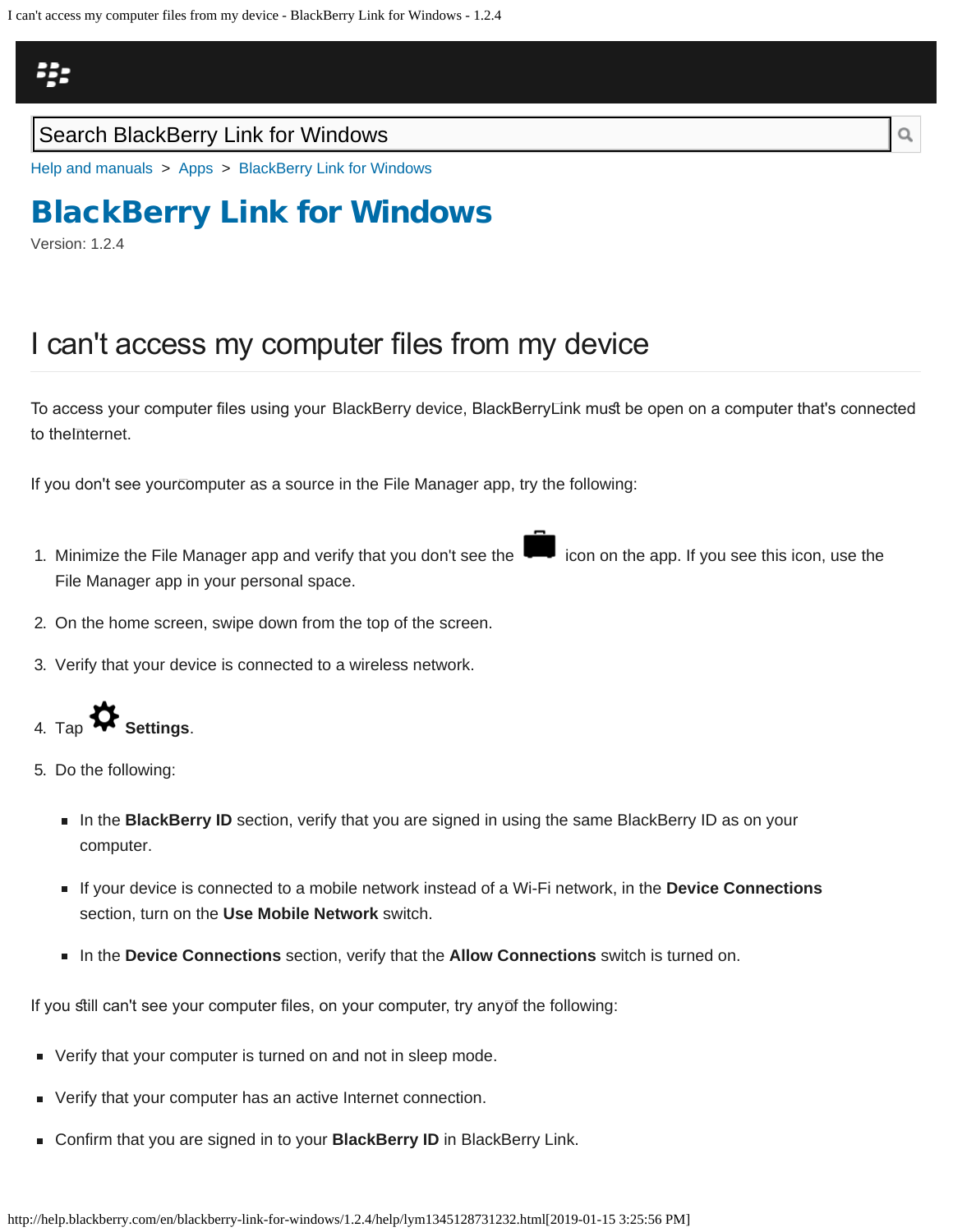I can't access my computer files from my device - BlackBerry Link for Windows - 1.2.4

- Verify that the files that you want to access are in the location that is specified in BlackBerry Link.
- Some work or public networks might prevent you from accessing your files on your device. Try connecting to a different network and try again.

#### **Related links**

[Sign in to a different BlackBerry ID](#page-91-0)



[Related resources](#page-0-0)

- [Getting started](#page-2-0) п
- [Switching to a new device](#page-5-0) ٦.
- [Backing up and restoring device data](#page-8-0) ٦.
- [Remote file access](#page-10-0) Ť.

[About remote file access](#page-10-0)

[Troubleshooting: Remote file access](#page-63-0)

**[I can't access my computer files from my device](#page-63-0)**

- [Syncing content between your device and your computer](#page-12-0) п,
- [Updating your device software](#page-14-0)  $\blacksquare$

[System requirements: BlackBerry Link for Windows](#page-16-0)

Back to top  $\wedge$ 

| Other resources | Follow us                   |
|-----------------|-----------------------------|
| Knowledge Base  | <b>BlackBerry Help Blog</b> |
| How To Demos    | YouTube                     |
| Training        | Facebook                    |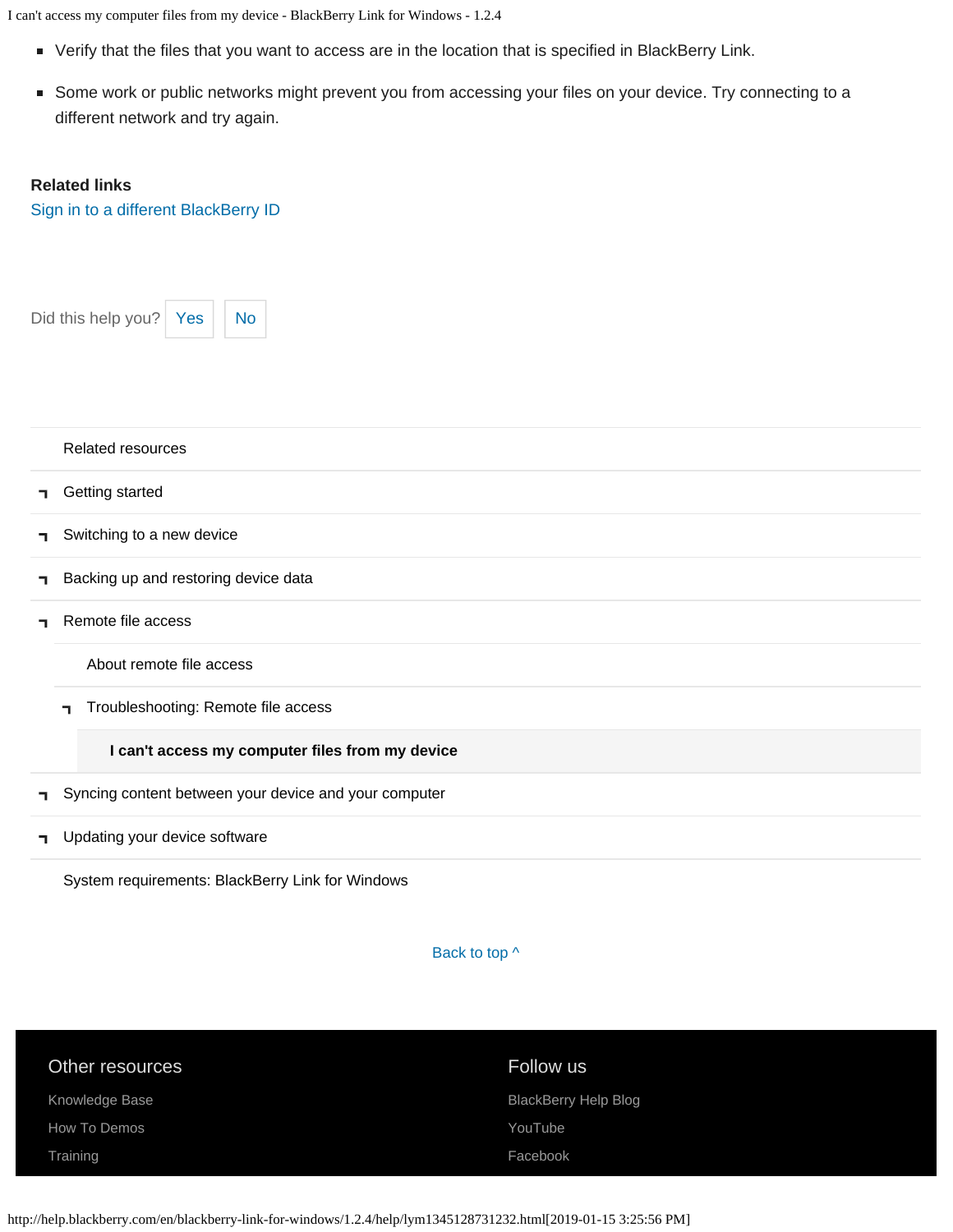|                         | Twitter                          |
|-------------------------|----------------------------------|
| <b>Customer Service</b> | Legal and safety                 |
| Contact Us              | Legal and Privacy                |
| Support                 | Safety Information               |
| Feedback                | Declaration of Conformity        |
|                         | <b>Hearing Aid Compatibility</b> |
| English                 |                                  |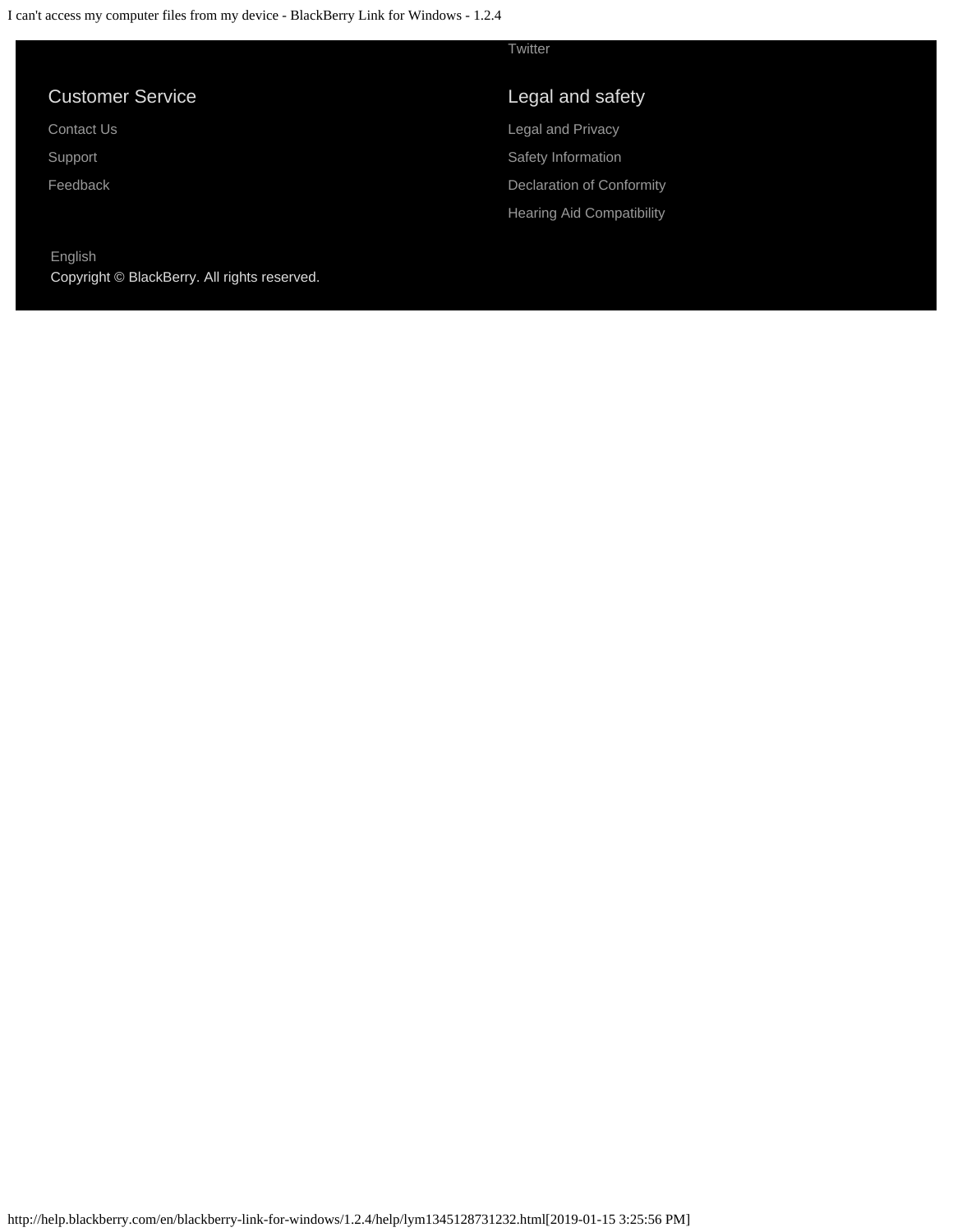<span id="page-66-0"></span>[Help and manuals](http://help.blackberry.com/en/) > [Apps](http://help.blackberry.com/en/category/apps/) > [BlackBerry Link for Windows](http://help.blackberry.com/en/blackberry-link-for-windows/1.2.4/)

# [BlackBerry Link for Windows](http://help.blackberry.com/en/blackberry-link-for-windows/1.2.4/)

Version: 1.2.4

# Sync icons

Icons can help you identify if a sync relationship exists between the music,pictures, videos, and documents on your BlackBerry device and the fles on your computer.

Sync icons can appear beside folders or collections of files. If you $\bar{\rm{s}}$ ync a folder on your device with your computer, all the files within the folderhave the same sync relationship as the parent folder.

| <b>Icon</b>         | <b>Description</b>                                                                                                                                                                                                                                                         |
|---------------------|----------------------------------------------------------------------------------------------------------------------------------------------------------------------------------------------------------------------------------------------------------------------------|
| $\epsilon$          | This icon indicates that the file or folder on your device is synced between your device and your computer.<br>Changes to the file or folder automatically sync between your device and your computer.<br>If you click this icon, you turnoff sync for the file or folder. |
| No.<br>sync<br>icon | When a sync icon is not displayed, there is no sync relationship between your device and your computer for<br>the file or folder. This file or folder exists on your device only.                                                                                          |

To see existing sync relationships, at the side of the BlackBerryLink window, click your device. Click **Synced Media**. Click **Music**, **Pictures**, **Videos**, or **Documents**. Click beside a folder or collection to cancel the sync relationship for that specifc folder or collection.

> *Tip:* To cancel all sync relationships that exist between the files on your device and your computer, *click your device. Click Synced Media > Reset Sync Relationships.*

Did this help you?  $\left| \right|$  [Yes](#page-66-0)  $\left| \right|$  [No](#page-66-0)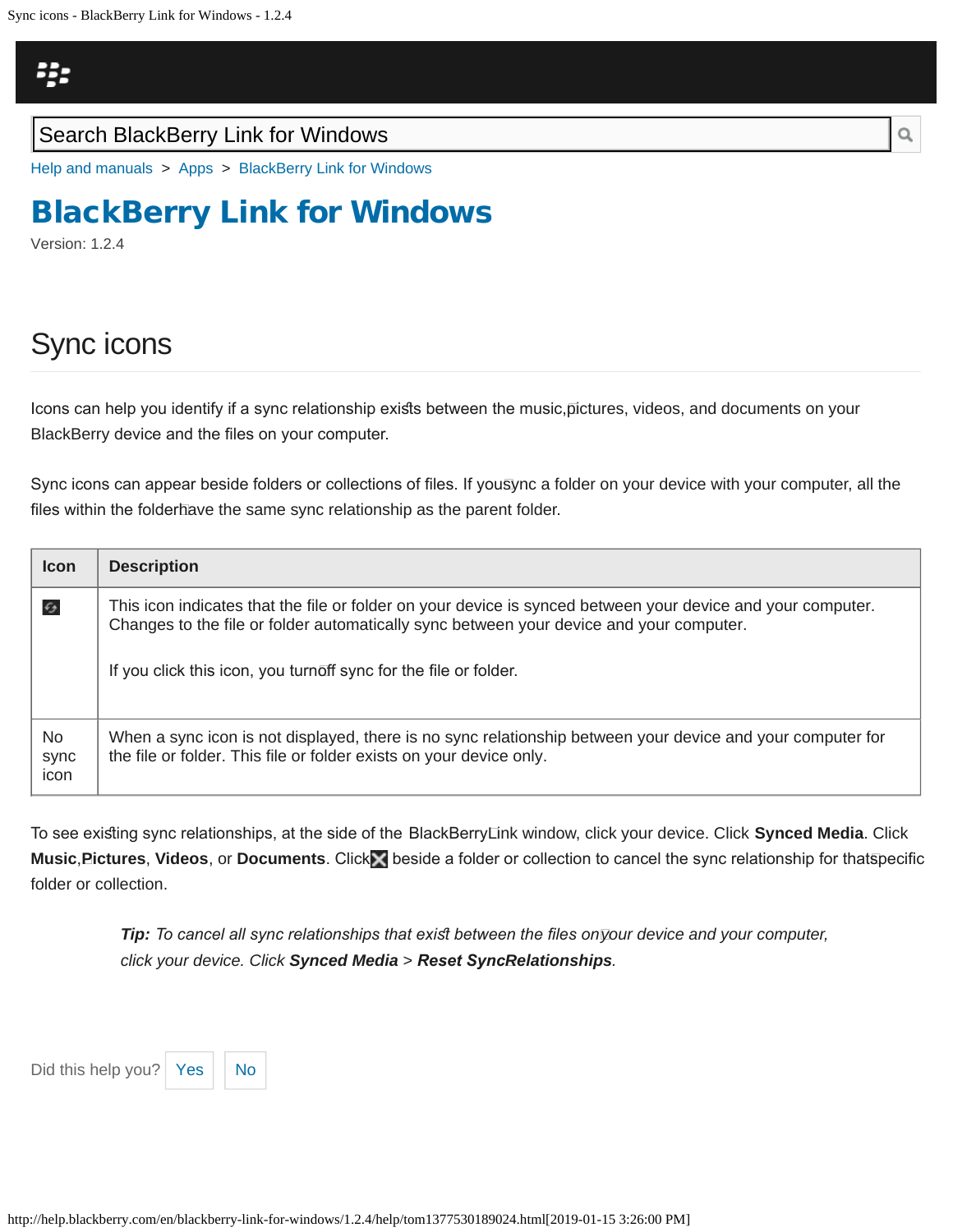Sync icons - BlackBerry Link for Windows - 1.2.4

#### [Related resources](#page-0-0)

- [Getting started](#page-2-0) п,
- ٦ [Switching to a new device](#page-5-0)
- [Backing up and restoring device data](#page-8-0) ٦
- [Remote file access](#page-10-0) E.
- [Syncing content between your device and your computer](#page-12-0) п,
	- [Syncing music, pictures, videos, and documents](#page-12-0)

[About syncing music, pictures, videos, and documents](#page-12-0)

**[Sync icons](#page-66-0)**

[Manually sync or copy your music](#page-69-0)

[Manually sync or copy your pictures, videos, and documents](#page-72-0)

[Turn off and turn on syncing for media and documents](#page-75-0)

- [Changing your libraries](#page-60-0) п.
- [Supported file formats](#page-78-0) п.
- [Syncing contacts and calendars](#page-81-0) п.

### [Troubleshooting: Syncing](#page-83-0)

[Updating your device software](#page-14-0) п.

[System requirements: BlackBerry Link for Windows](#page-16-0)

Back to top  $\wedge$ 

| Other resources         | Follow us                   |
|-------------------------|-----------------------------|
| Knowledge Base          | <b>BlackBerry Help Blog</b> |
| How To Demos            | YouTube                     |
| Training                | Facebook                    |
|                         | Twitter                     |
|                         |                             |
| <b>Customer Service</b> | Legal and safety            |

http://help.blackberry.com/en/blackberry-link-for-windows/1.2.4/help/tom1377530189024.html[2019-01-15 3:26:00 PM]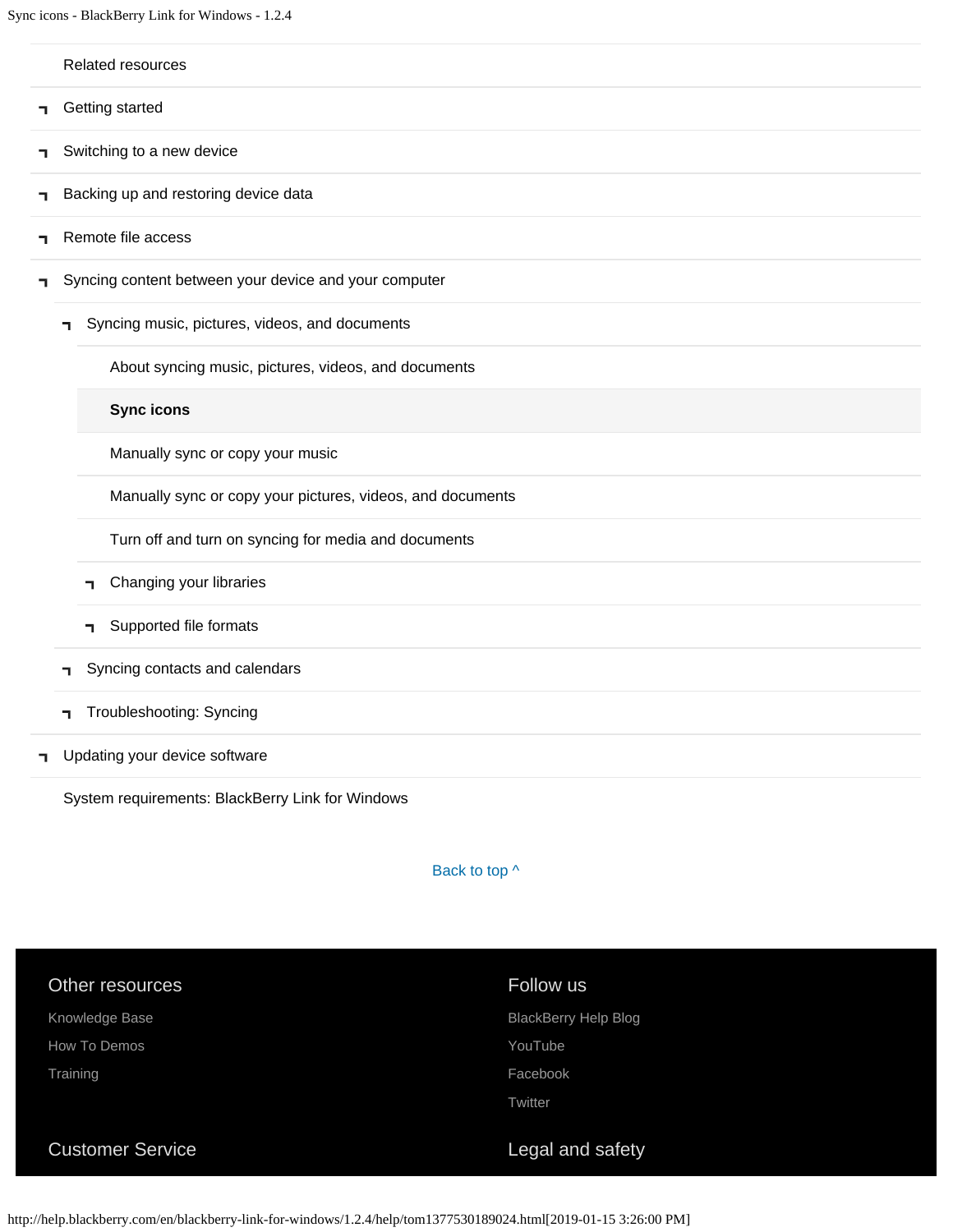Sync icons - BlackBerry Link for Windows - 1.2.4

[Contact Us](http://web.blackberry.com/customer-service/contact-us.html)

[Support](http://web.blackberry.com/support.html)

[Feedback](https://blackberry.icanmakeitbetter.com/?source=532c96c687167fb55f000067)

[English](http://help.blackberry.com/en/selectLang?prev=blackberry-link-for-windows/1.2.4/help/tom1377530189024.html) Copyright © BlackBerry. All rights reserved.

[Legal and Privacy](http://blackberry.com/legal) [Safety Information](http://help.blackberry.com/en/content/sib/index.html) [Declaration of Conformity](http://help.blackberry.com/en/content/doc/index.html) [Hearing Aid Compatibility](http://help.blackberry.com/en/content/hac/index.html)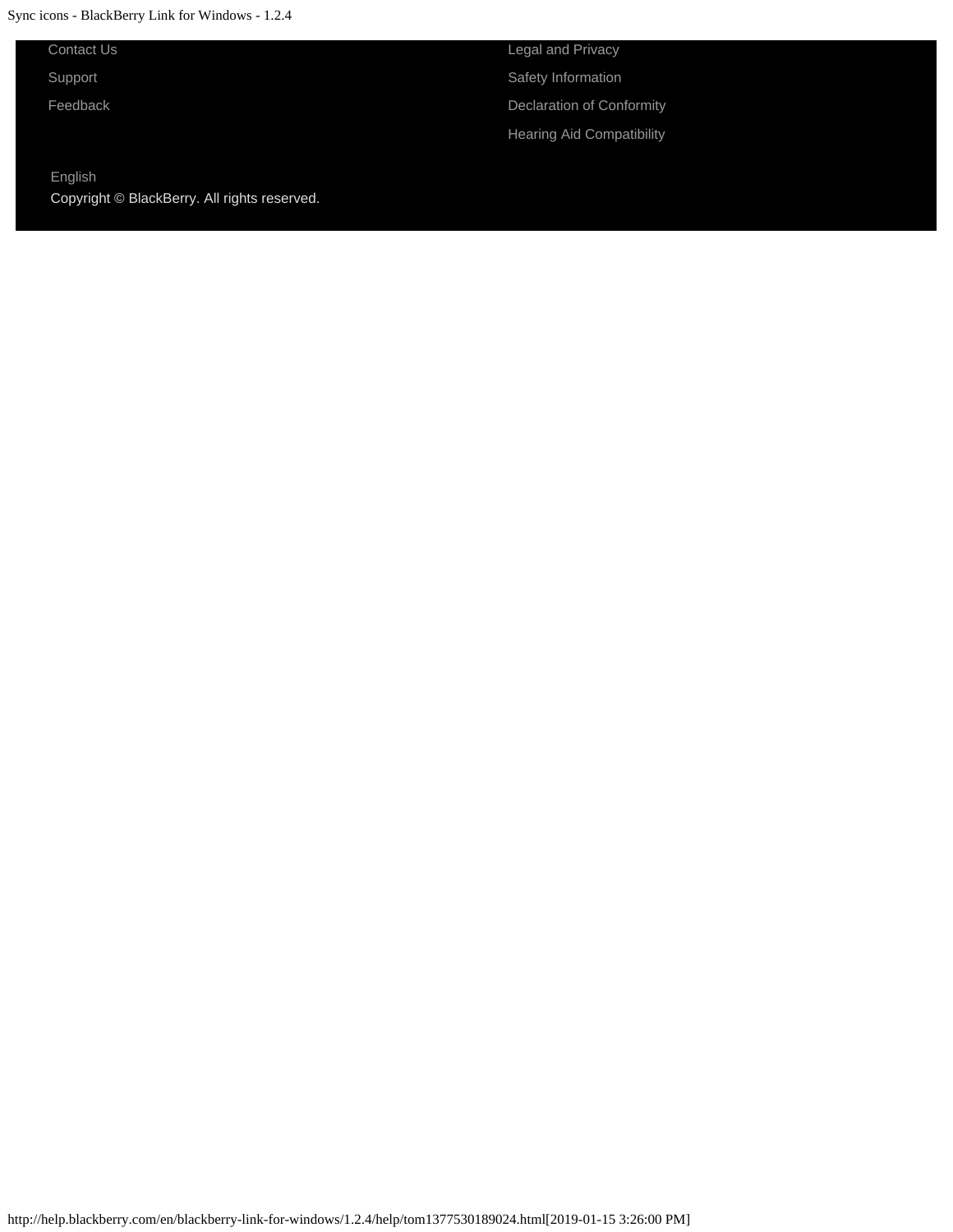## <span id="page-69-0"></span>23

### Search BlackBerry Link for Windows

[Help and manuals](http://help.blackberry.com/en/) > [Apps](http://help.blackberry.com/en/category/apps/) > [BlackBerry Link for Windows](http://help.blackberry.com/en/blackberry-link-for-windows/1.2.4/)

# [BlackBerry Link for Windows](http://help.blackberry.com/en/blackberry-link-for-windows/1.2.4/)

Version: 1.2.4

## Manually sync or copy your music

You can manually set up syncingfor your music. You can also copy music between your device and your computer™ithout establishing a sync relationship between the files.

You can sync or copy collections of music by playlist, album, artist,ōr genre.

- 1. On your computer, open BlackBerry Link.
- 2. Do one of the following:
	- To sync or copy music from your computer to your device, at the side of the BlackBerry Link window, click your computer.
	- To sync or copy music from your device to your computer, at the side of the BlackBerry Link window, click your device.
- 3. Click **Music**.
- 4. Do one of the following:
	- To sync a playlist, album, artist, or genre, right-click the collection and click **Sync with**. Click your computer or your device. A sync relationship for these files is established.
	- To copy a playlist, album, artist, or genre, right-click the collection and click **Copy to**. Click your computer or your device. A sync relationship for these files isn't established.

**Tip**: To copy music, you can also drag a collection of music between your device and your computer, to the File Explorer, or to your desktop.

### **Related links** [Sync icons](#page-66-0)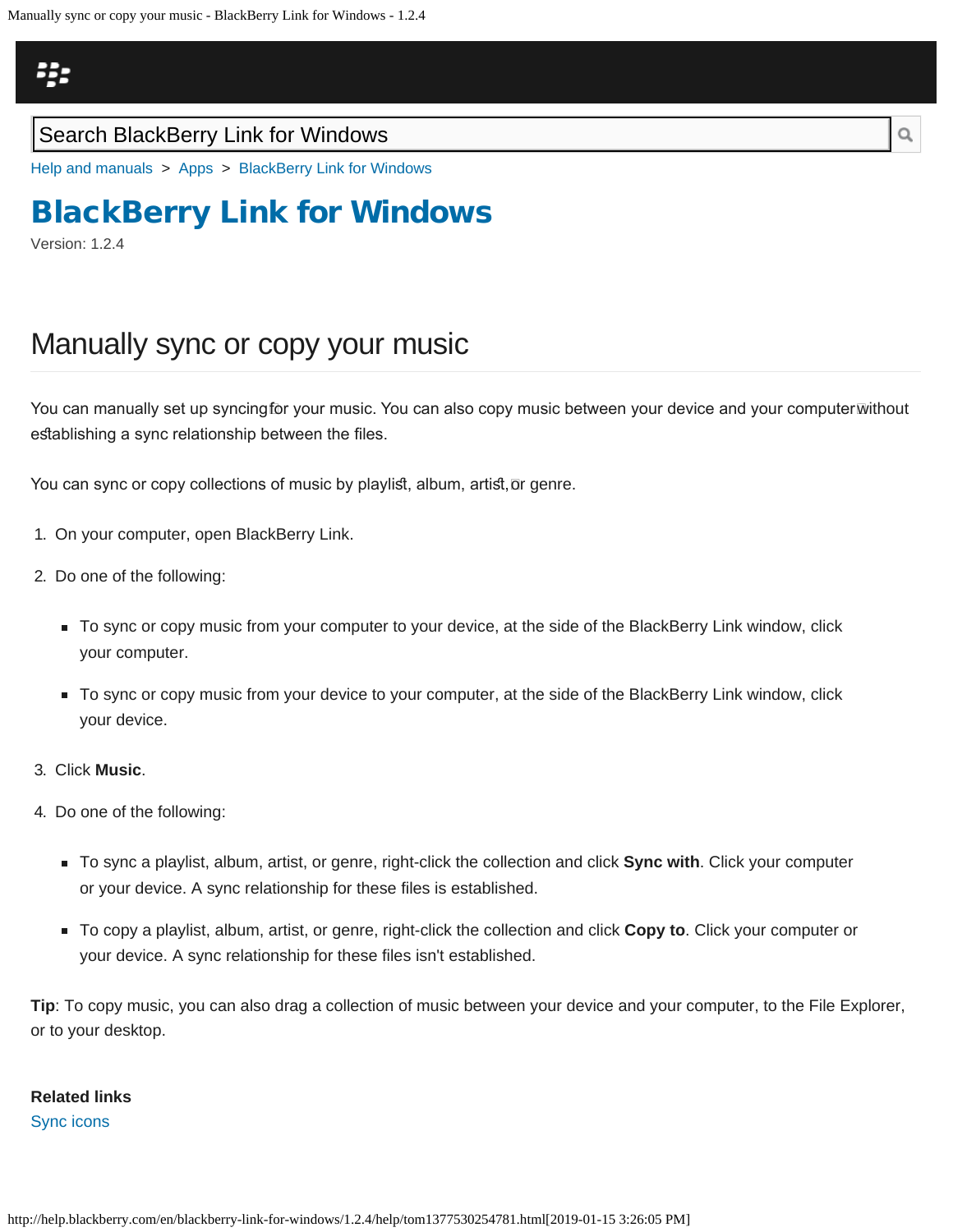|   | Did this help you?<br><b>No</b><br>Yes                     |
|---|------------------------------------------------------------|
|   | <b>Related resources</b>                                   |
| ٦ | Getting started                                            |
| ٦ | Switching to a new device                                  |
| ٦ | Backing up and restoring device data                       |
| ٦ | Remote file access                                         |
| ٦ | Syncing content between your device and your computer      |
|   | Syncing music, pictures, videos, and documents<br>٦.       |
|   | About syncing music, pictures, videos, and documents       |
|   | Sync icons                                                 |
|   | Manually sync or copy your music                           |
|   | Manually sync or copy your pictures, videos, and documents |
|   | Turn off and turn on syncing for media and documents       |
|   | Changing your libraries<br>٦                               |
|   | Supported file formats<br>п.                               |
|   | Syncing contacts and calendars<br>٦                        |
|   | Troubleshooting: Syncing<br>٦                              |
| ٦ | Updating your device software                              |
|   | System requirements: BlackBerry Link for Windows           |

Back to top  $\wedge$ 

Other resources The Communication of the Follow us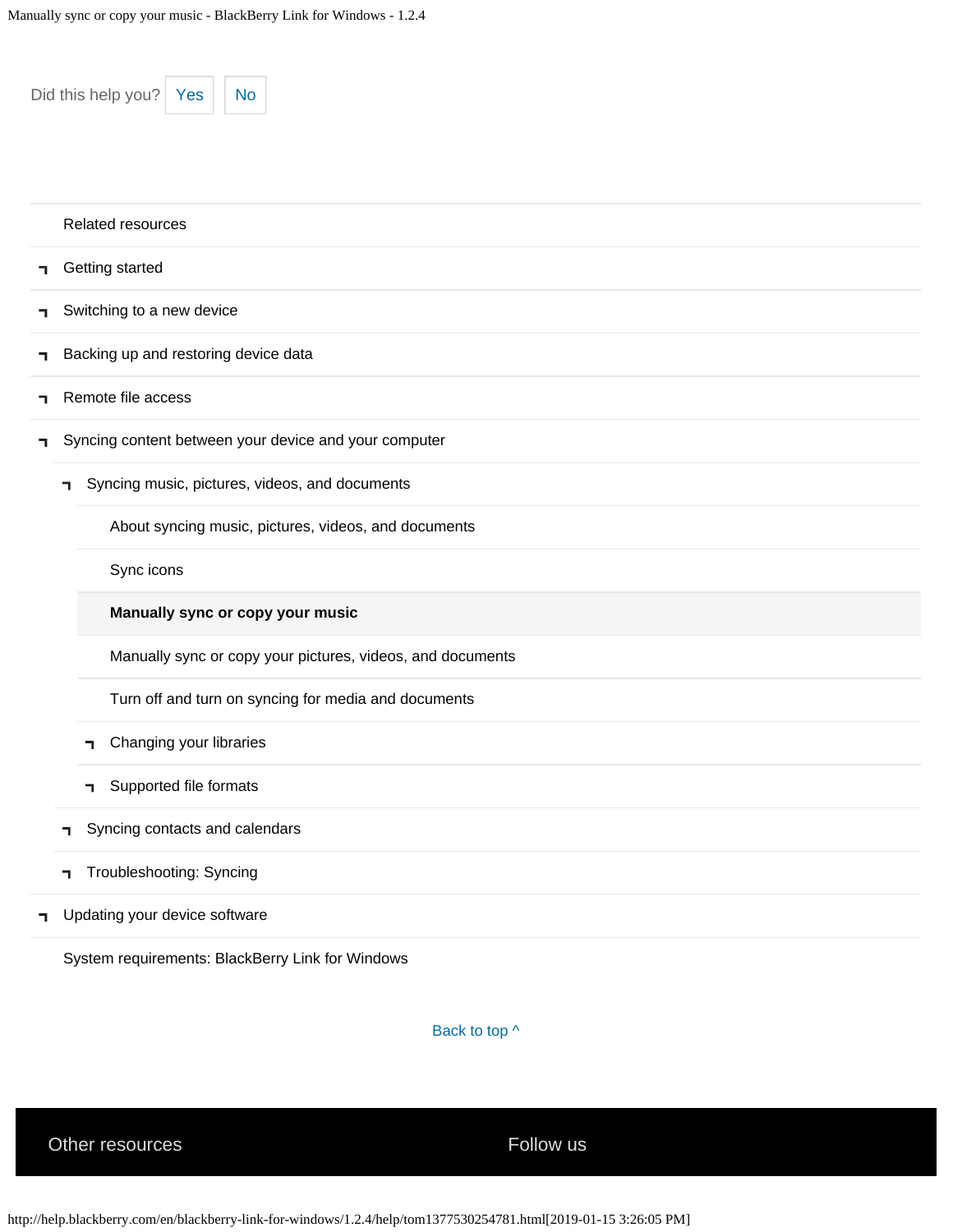Manually sync or copy your music - BlackBerry Link for Windows - 1.2.4

Copyright © BlackBerry. All rights reserved.

[English](http://help.blackberry.com/en/selectLang?prev=blackberry-link-for-windows/1.2.4/help/tom1377530254781.html)

| Knowledge Base          | <b>BlackBerry Help Blog</b>      |
|-------------------------|----------------------------------|
| How To Demos            | YouTube                          |
| Training                | Facebook                         |
|                         | Twitter                          |
|                         |                                  |
| <b>Customer Service</b> |                                  |
|                         | Legal and safety                 |
| <b>Contact Us</b>       | <b>Legal and Privacy</b>         |
| Support                 | Safety Information               |
| Feedback                | Declaration of Conformity        |
|                         | <b>Hearing Aid Compatibility</b> |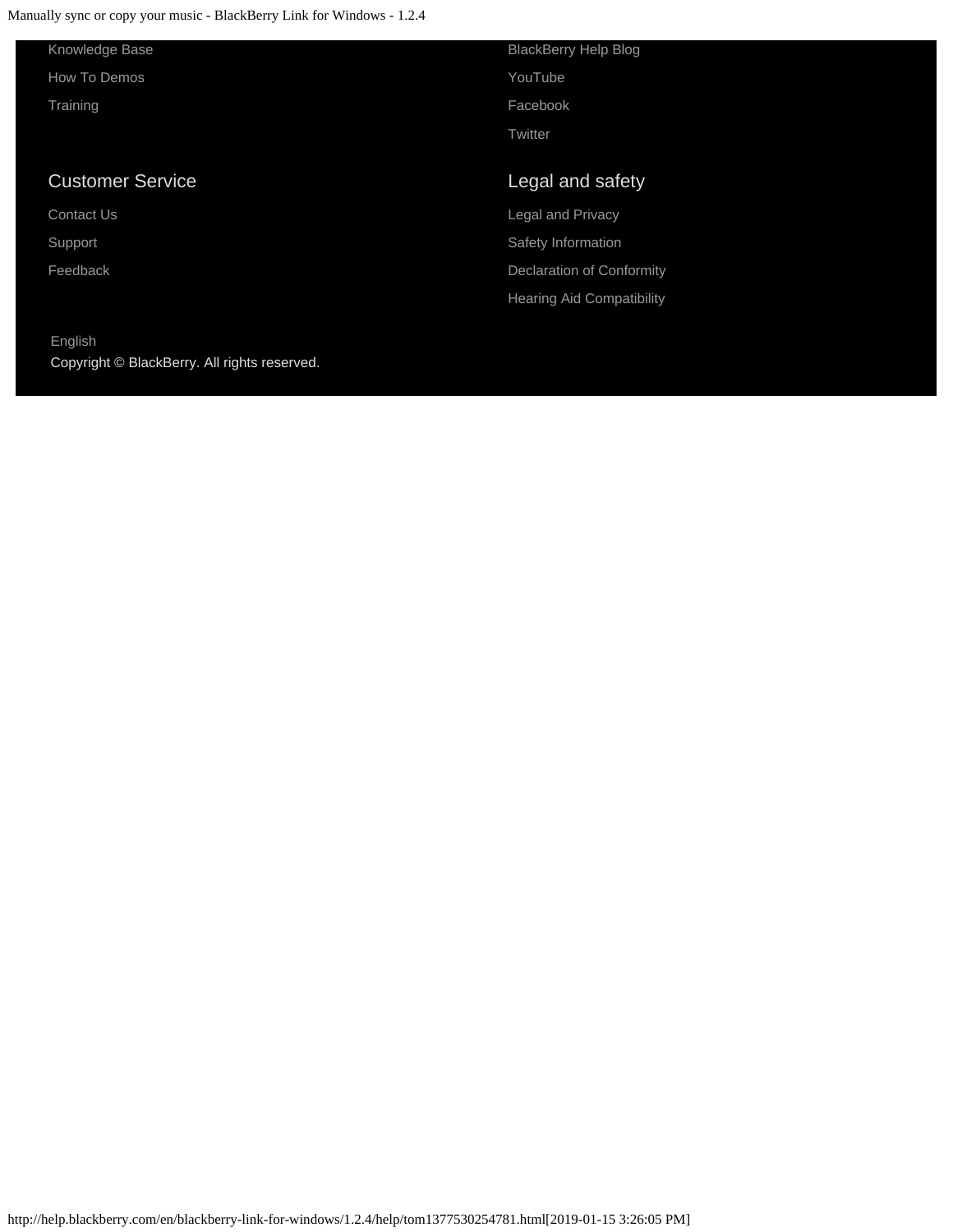<span id="page-72-0"></span>Manually sync or copy your pictures, videos, and documents - BlackBerry Link for Windows - 1.2.4

# 23

### Search BlackBerry Link for Windows

[Help and manuals](http://help.blackberry.com/en/) > [Apps](http://help.blackberry.com/en/category/apps/) > [BlackBerry Link for Windows](http://help.blackberry.com/en/blackberry-link-for-windows/1.2.4/)

# [BlackBerry Link for Windows](http://help.blackberry.com/en/blackberry-link-for-windows/1.2.4/)

Version: 1.2.4

# Manually sync or copy your pictures, videos, and documents

You can manually set up syncingfor your pictures, videos, and documents. You can also copy pictures, videos, and documents between your device and your computer without establishing a syncrelationship between the files.

You can sync or copy pictures, videos, and documents, or collections of fles.

- 1. On your computer, open BlackBerry Link.
- 2. Do one of the following:
	- To sync or copy files from your computer to your device, at the side of the BlackBerry Link window, click your computer.
	- To sync or copy files from your device to your computer, at the side of the BlackBerry Link window, click your device.
- 3. Click **Pictures**, **Videos**, or **Documents**.
- 4. Do any of the following:
	- To sync a collection of pictures, videos, or documents, right-click the collection and click **Sync with**. Click your computer or your device. A sync relationship is established.
	- To copy a collection of pictures, videos, or documents, right-click the collection and click **Copy to**. Click your computer or your device. A sync relationship isn't established.

**Tip**: To copy pictures, videos, or documents to your device or to your computer, drag a folder or collection of files between your device and your computer.

# **Related links**

[Sync icons](#page-66-0)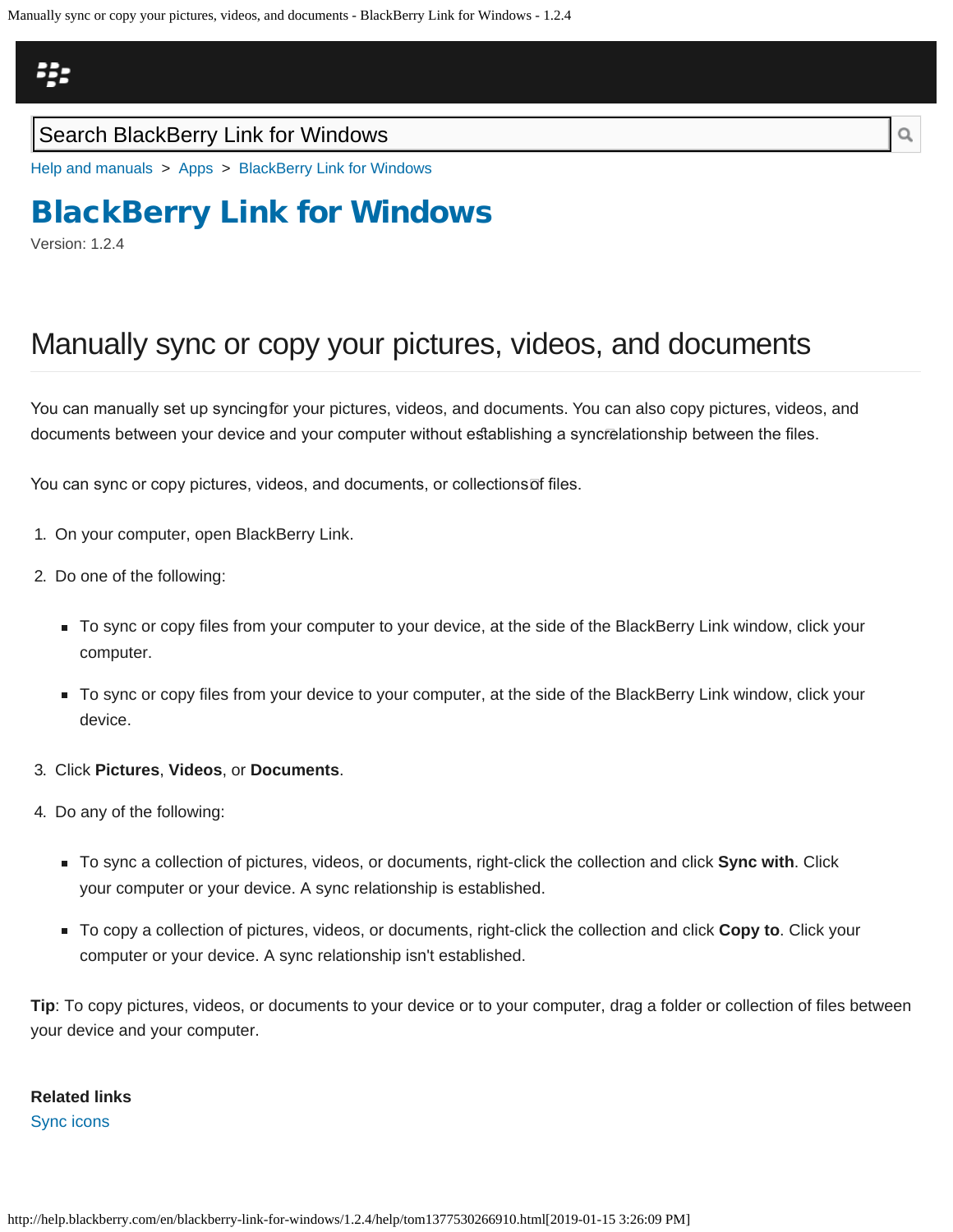| Did this help you? Yes<br><b>No</b> |                                                            |  |  |  |
|-------------------------------------|------------------------------------------------------------|--|--|--|
|                                     | Related resources                                          |  |  |  |
| ٦                                   | Getting started                                            |  |  |  |
| ٦.                                  | Switching to a new device                                  |  |  |  |
| ٦                                   | Backing up and restoring device data                       |  |  |  |
| ٦                                   | Remote file access                                         |  |  |  |
| ٦                                   | Syncing content between your device and your computer      |  |  |  |
|                                     | Syncing music, pictures, videos, and documents<br>П.       |  |  |  |
|                                     | About syncing music, pictures, videos, and documents       |  |  |  |
|                                     | Sync icons                                                 |  |  |  |
|                                     | Manually sync or copy your music                           |  |  |  |
|                                     | Manually sync or copy your pictures, videos, and documents |  |  |  |
|                                     | Turn off and turn on syncing for media and documents       |  |  |  |
|                                     | Changing your libraries<br>٦                               |  |  |  |
|                                     | Supported file formats<br>٦.                               |  |  |  |
|                                     | Syncing contacts and calendars<br>٦                        |  |  |  |
|                                     | Troubleshooting: Syncing<br>٦                              |  |  |  |
| ٦                                   | Updating your device software                              |  |  |  |
|                                     | System requirements: BlackBerry Link for Windows           |  |  |  |

Back to top  $\wedge$ 

Other resources The Communication of the Follow us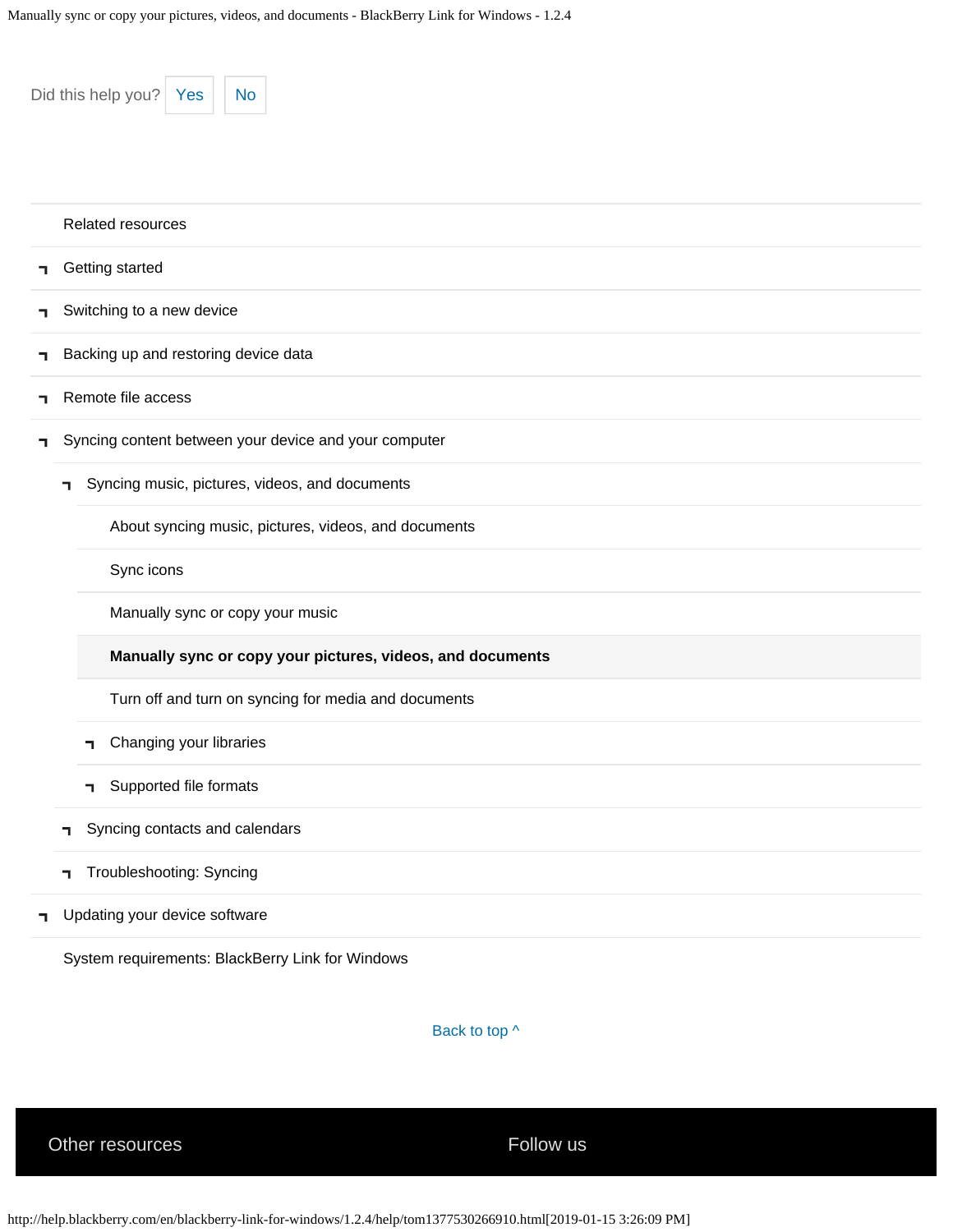Manually sync or copy your pictures, videos, and documents - BlackBerry Link for Windows - 1.2.4

| Knowledge Base          | <b>BlackBerry Help Blog</b> |
|-------------------------|-----------------------------|
| How To Demos            | YouTube                     |
| Training                | Facebook                    |
|                         | Twitter                     |
|                         |                             |
| <b>Customer Service</b> | Legal and safety            |
| <b>Contact Us</b>       | <b>Legal and Privacy</b>    |
| Support                 | Safety Information          |
|                         |                             |
| Feedback                | Declaration of Conformity   |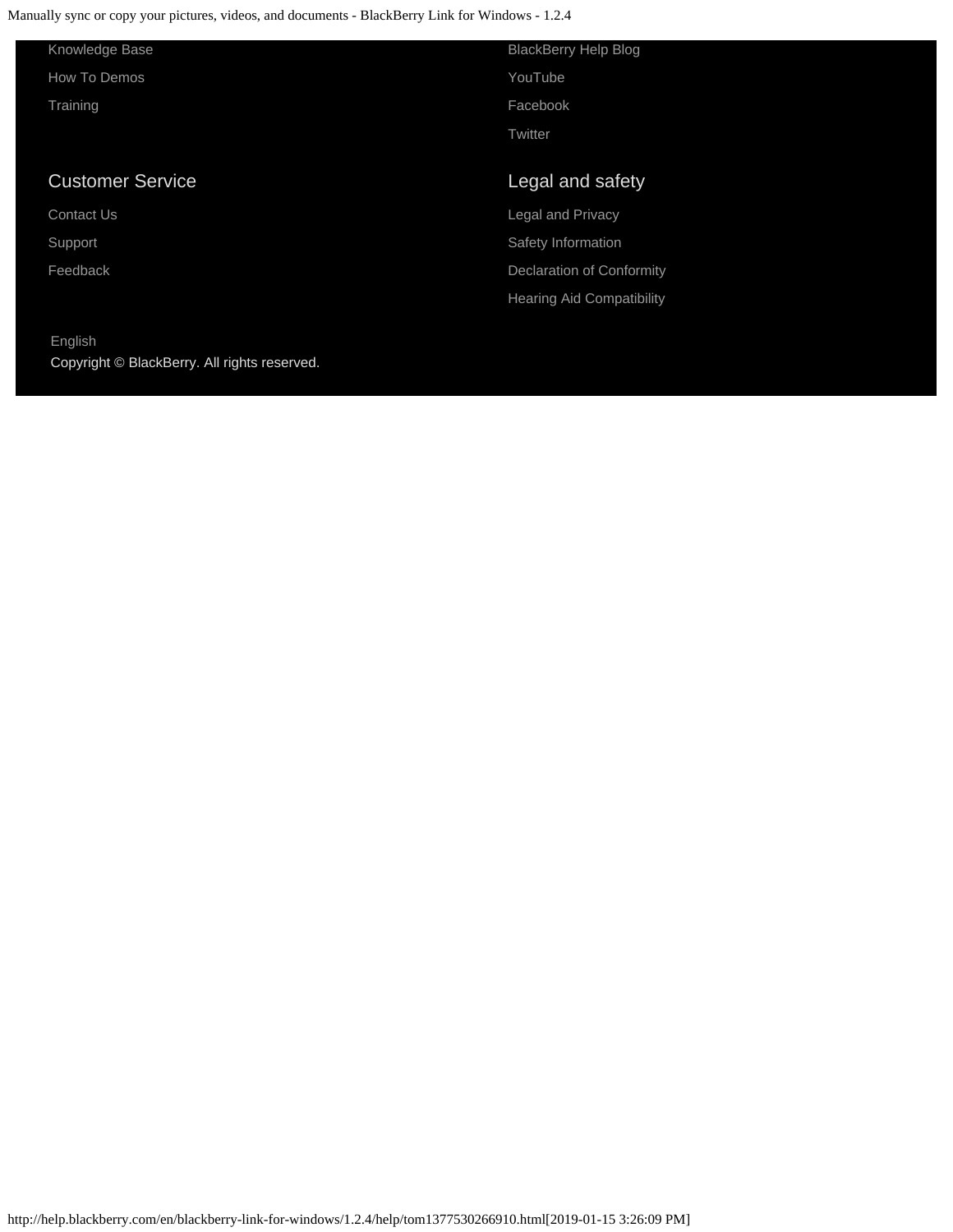<span id="page-75-0"></span>Turn off and turn on syncing for media and documents - BlackBerry Link for Windows - 1.2.4

## Щ.

### Search BlackBerry Link for Windows

[Help and manuals](http://help.blackberry.com/en/) > [Apps](http://help.blackberry.com/en/category/apps/) > [BlackBerry Link for Windows](http://help.blackberry.com/en/blackberry-link-for-windows/1.2.4/)

# [BlackBerry Link for Windows](http://help.blackberry.com/en/blackberry-link-for-windows/1.2.4/)

Version: 1.2.4

## Turn off and turn on syncing for media and documents

If you turn off syncing, updatestō the files don't sync between your computer and your BlackBerry device.

When you turn off syncing, the files are not deleted from your $\bar{c}$ omputer or your device.

- 1. On your computer, open BlackBerry Link.
- 2. At the side of the BlackBerry Link window, click your device.
- 3. Click **Music**, **Pictures**, **Videos**, or **Documents**.
- 4. Click beside the folder or collection that you want to stop syncing. BlackBerry Link deletes the sync relationship and **but all operation** displayed for the folder or collection.

To turn on syncing again, right-click the folder or collection and click **Sync with**.

*Tip: You can also manage sync relationships on the Synced Media screen.*

#### **Related links** [Sync icons](#page-66-0)

Did this help you?  $Yes \mid No$  $Yes \mid No$  $Yes \mid No$ 

#### [Related resources](#page-0-0)

[Getting started](#page-2-0) п.

http://help.blackberry.com/en/blackberry-link-for-windows/1.2.4/help/tom1377530290999.html[2019-01-15 3:26:13 PM]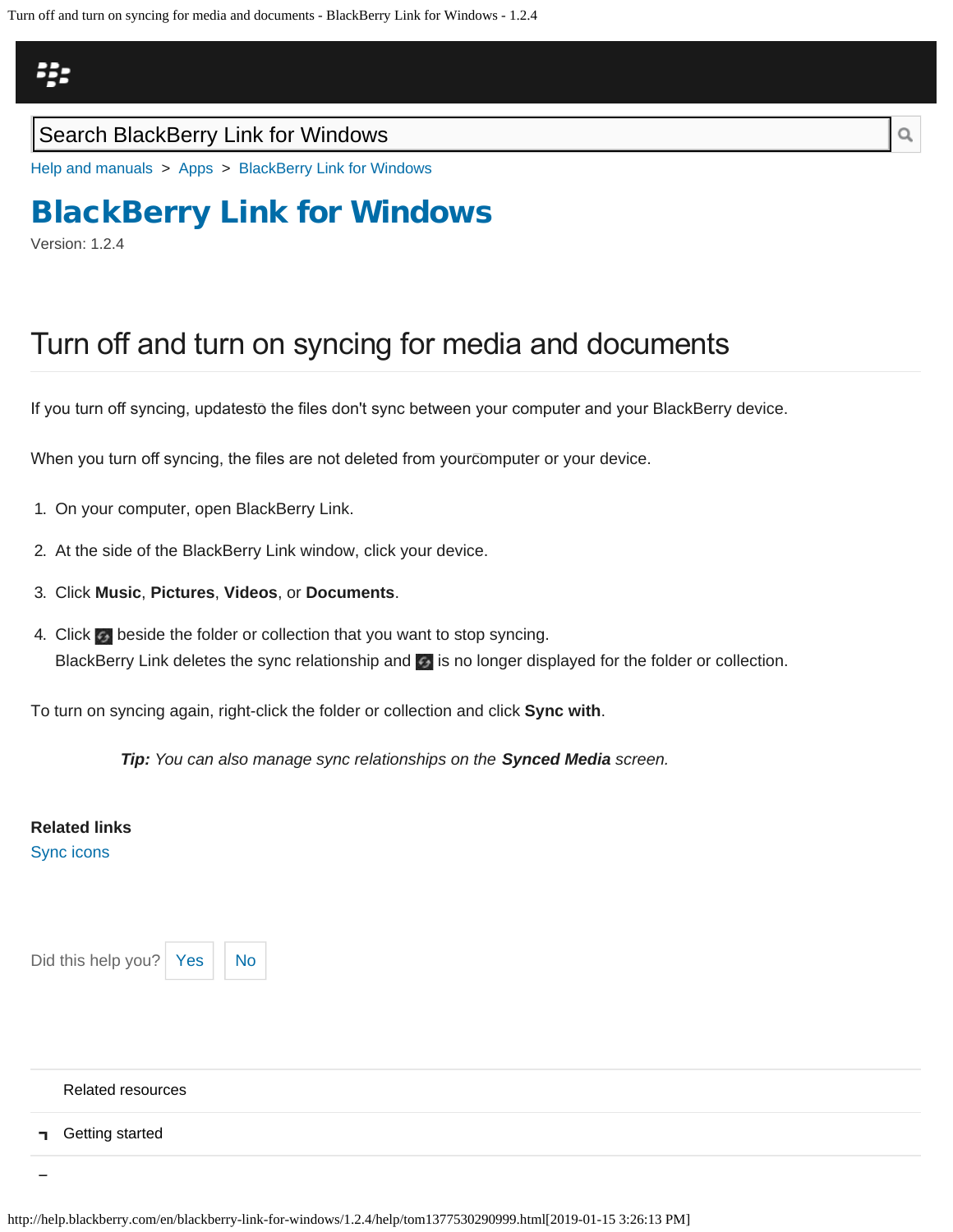Turn off and turn on syncing for media and documents - BlackBerry Link for Windows - 1.2.4

|   |    | Switching to a new device                                  |
|---|----|------------------------------------------------------------|
| ٦ |    | Backing up and restoring device data                       |
| ٦ |    | Remote file access                                         |
| ٦ |    | Syncing content between your device and your computer      |
|   | п  | Syncing music, pictures, videos, and documents             |
|   |    | About syncing music, pictures, videos, and documents       |
|   |    | Sync icons                                                 |
|   |    | Manually sync or copy your music                           |
|   |    | Manually sync or copy your pictures, videos, and documents |
|   |    | Turn off and turn on syncing for media and documents       |
|   |    | Changing your libraries<br>٦                               |
|   |    | Supported file formats<br>п.                               |
|   | ٦  | Syncing contacts and calendars                             |
|   | ٦. | Troubleshooting: Syncing                                   |
| ٦ |    | Updating your device software                              |

[System requirements: BlackBerry Link for Windows](#page-16-0)

Back to top  $\wedge$ 

| Other resources         | Follow us                   |
|-------------------------|-----------------------------|
| Knowledge Base          | <b>BlackBerry Help Blog</b> |
| How To Demos            | YouTube                     |
| Training                | Facebook                    |
|                         | Twitter                     |
|                         |                             |
| <b>Customer Service</b> | Legal and safety            |
| Contact Us              | Legal and Privacy           |
|                         |                             |
| Support                 | Safety Information          |
| Feedback                | Declaration of Conformity   |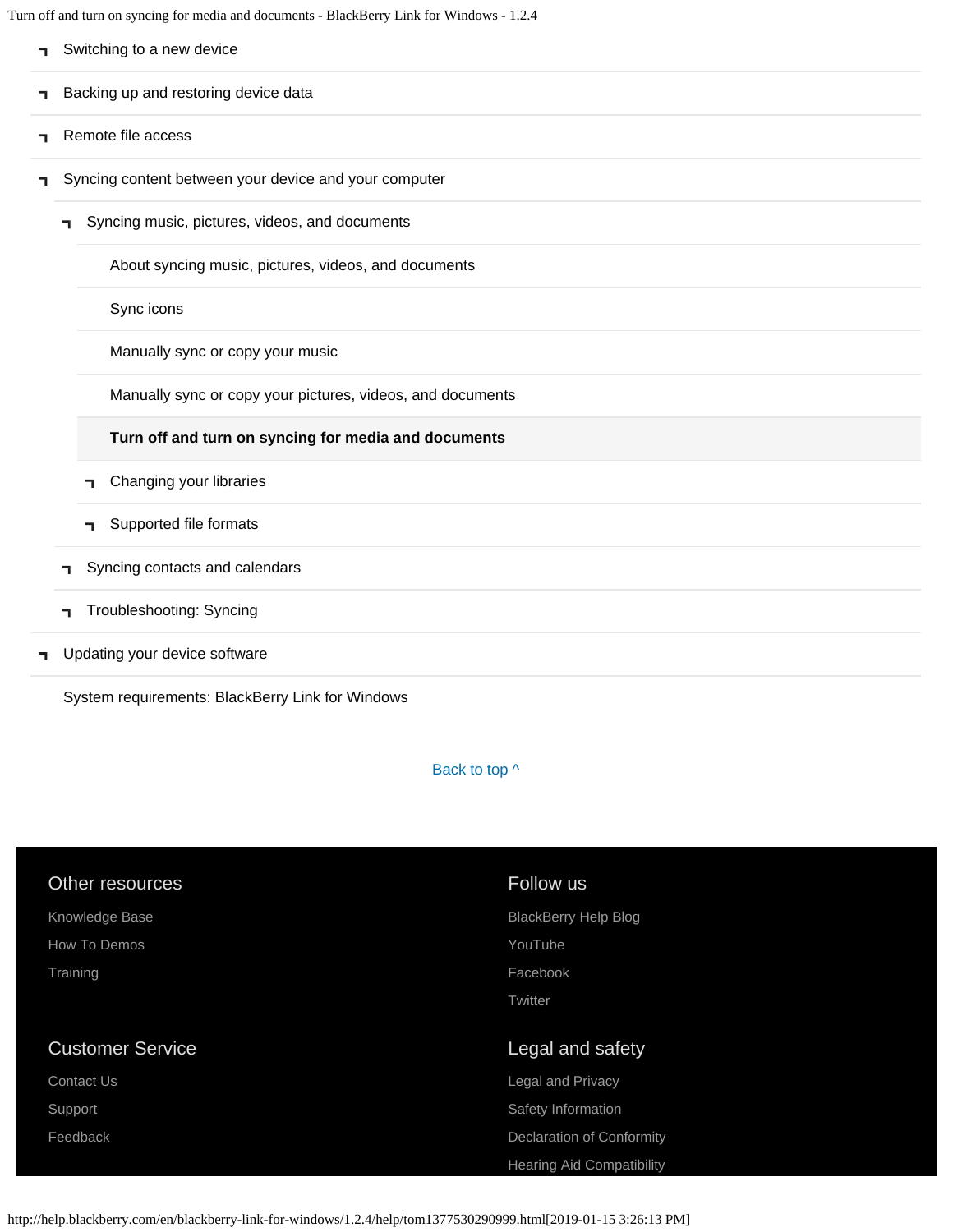Turn off and turn on syncing for media and documents - BlackBerry Link for Windows - 1.2.4

### [English](http://help.blackberry.com/en/selectLang?prev=blackberry-link-for-windows/1.2.4/help/tom1377530290999.html)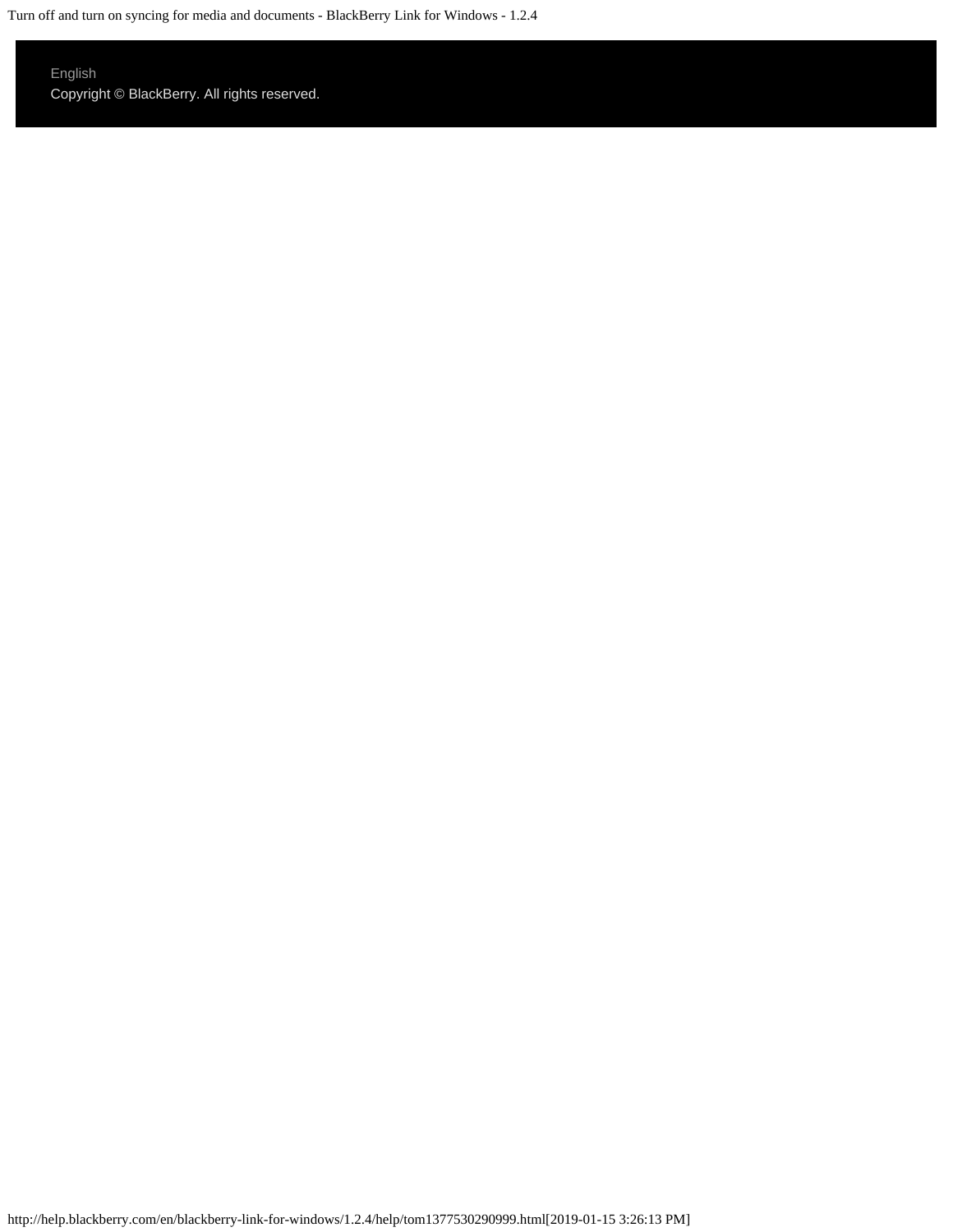<span id="page-78-0"></span>Music formats - BlackBerry Link for Windows - 1.2.4



### Search BlackBerry Link for Windows

[Help and manuals](http://help.blackberry.com/en/) > [Apps](http://help.blackberry.com/en/category/apps/) > [BlackBerry Link for Windows](http://help.blackberry.com/en/blackberry-link-for-windows/1.2.4/)

## [BlackBerry Link for Windows](http://help.blackberry.com/en/blackberry-link-for-windows/1.2.4/)

Version: 1.2.4

# Music formats

BlackBerryLink supports audio files with the following file name@xtensions:

- .wav
- .wma
- $\blacksquare$ .mp3
- .mp4
- .aac п.

BlackBerry Link doesn't support audio fles that use digital rights management (DRM) technologies.

Did this help you?  $Yes$  [No](#page-78-0)

|              | <b>Related resources</b>                              |
|--------------|-------------------------------------------------------|
| $\mathbf{I}$ | Getting started                                       |
|              | Switching to a new device                             |
|              | Backing up and restoring device data                  |
|              | Remote file access                                    |
|              | Syncing content between your device and your computer |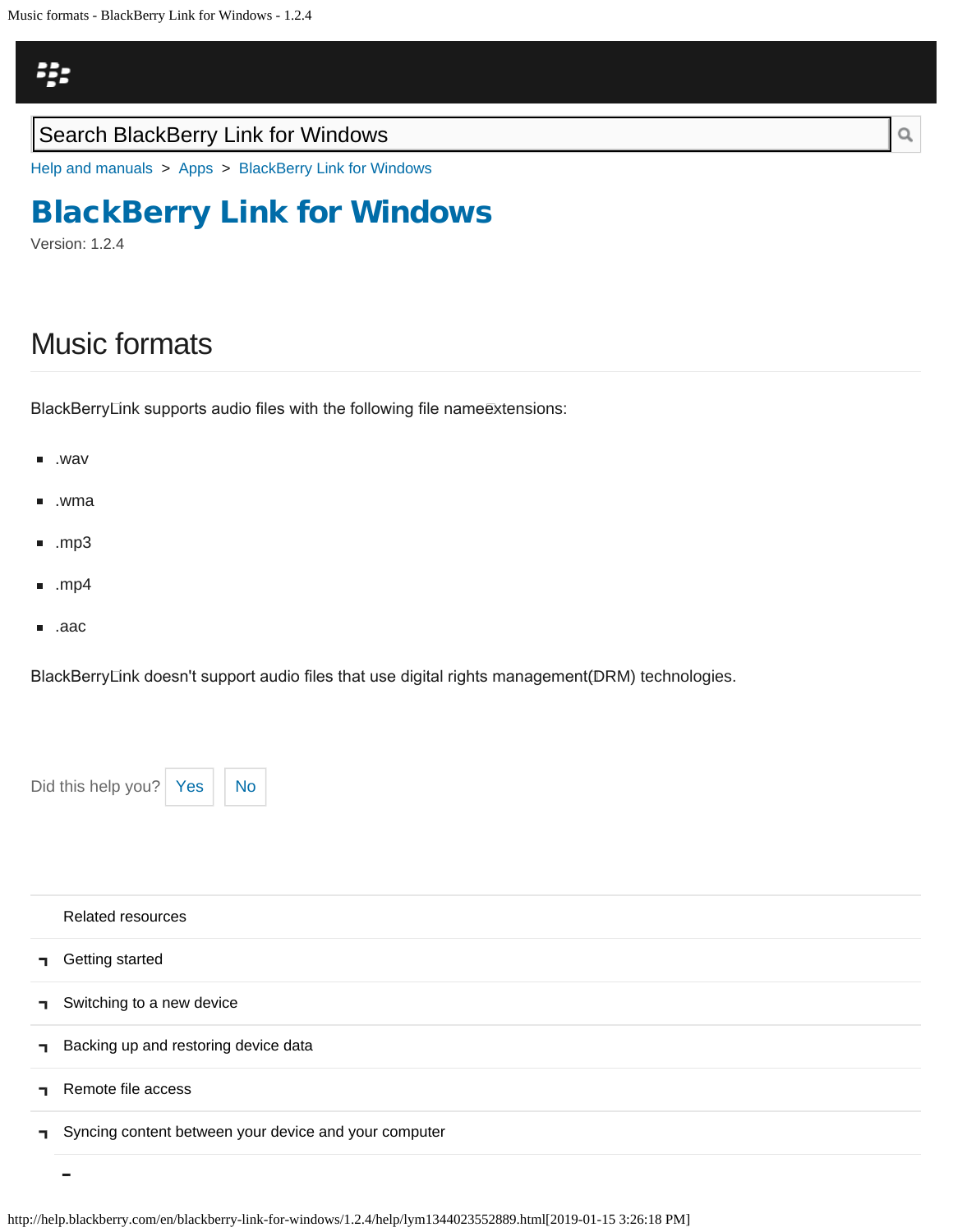[Syncing music, pictures, videos, and documents](#page-12-0)

[About syncing music, pictures, videos, and documents](#page-12-0)

[Sync icons](#page-66-0)

[Manually sync or copy your music](#page-69-0)

[Manually sync or copy your pictures, videos, and documents](#page-72-0)

[Turn off and turn on syncing for media and documents](#page-75-0)

- [Changing your libraries](#page-60-0) Т.
- [Supported file formats](#page-78-0) T.

**[Music formats](#page-78-0)**

[Picture formats](#page-107-0)

[Video formats](#page-110-0)

[Document formats](#page-113-0)

- [Syncing contacts and calendars](#page-81-0)  $\mathbf{L}$
- [Troubleshooting: Syncing](#page-83-0) п.
- [Updating your device software](#page-14-0) ٦

[System requirements: BlackBerry Link for Windows](#page-16-0)

Back to top  $\wedge$ 

| Other resources         | Follow us                        |
|-------------------------|----------------------------------|
| Knowledge Base          | <b>BlackBerry Help Blog</b>      |
| How To Demos            | YouTube                          |
| Training                | Facebook                         |
|                         | Twitter                          |
|                         |                                  |
| <b>Customer Service</b> | Legal and safety                 |
| <b>Contact Us</b>       | Legal and Privacy                |
| Support                 | Safety Information               |
|                         |                                  |
| Feedback                | <b>Declaration of Conformity</b> |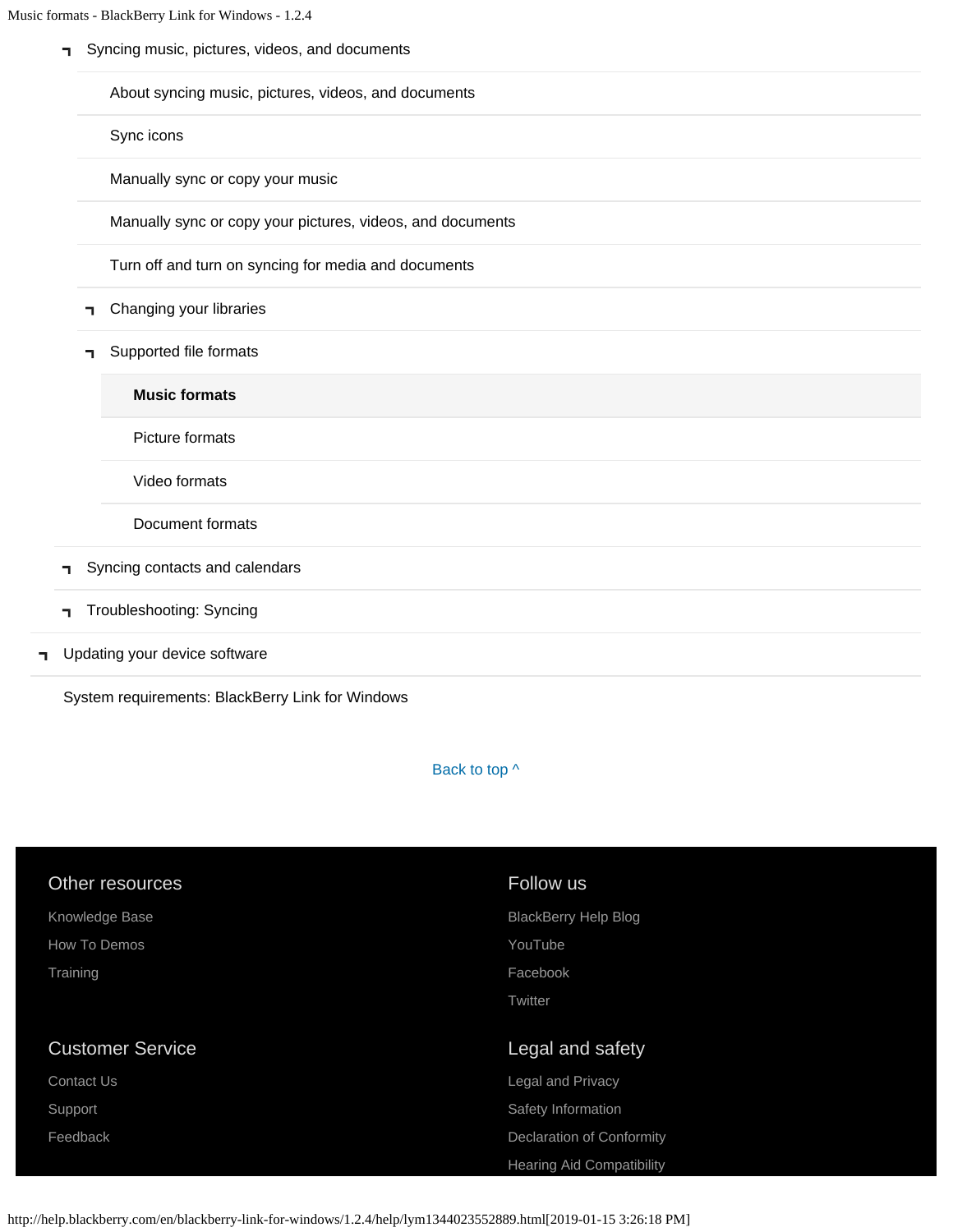Music formats - BlackBerry Link for Windows - 1.2.4

### [English](http://help.blackberry.com/en/selectLang?prev=blackberry-link-for-windows/1.2.4/help/lym1344023552889.html)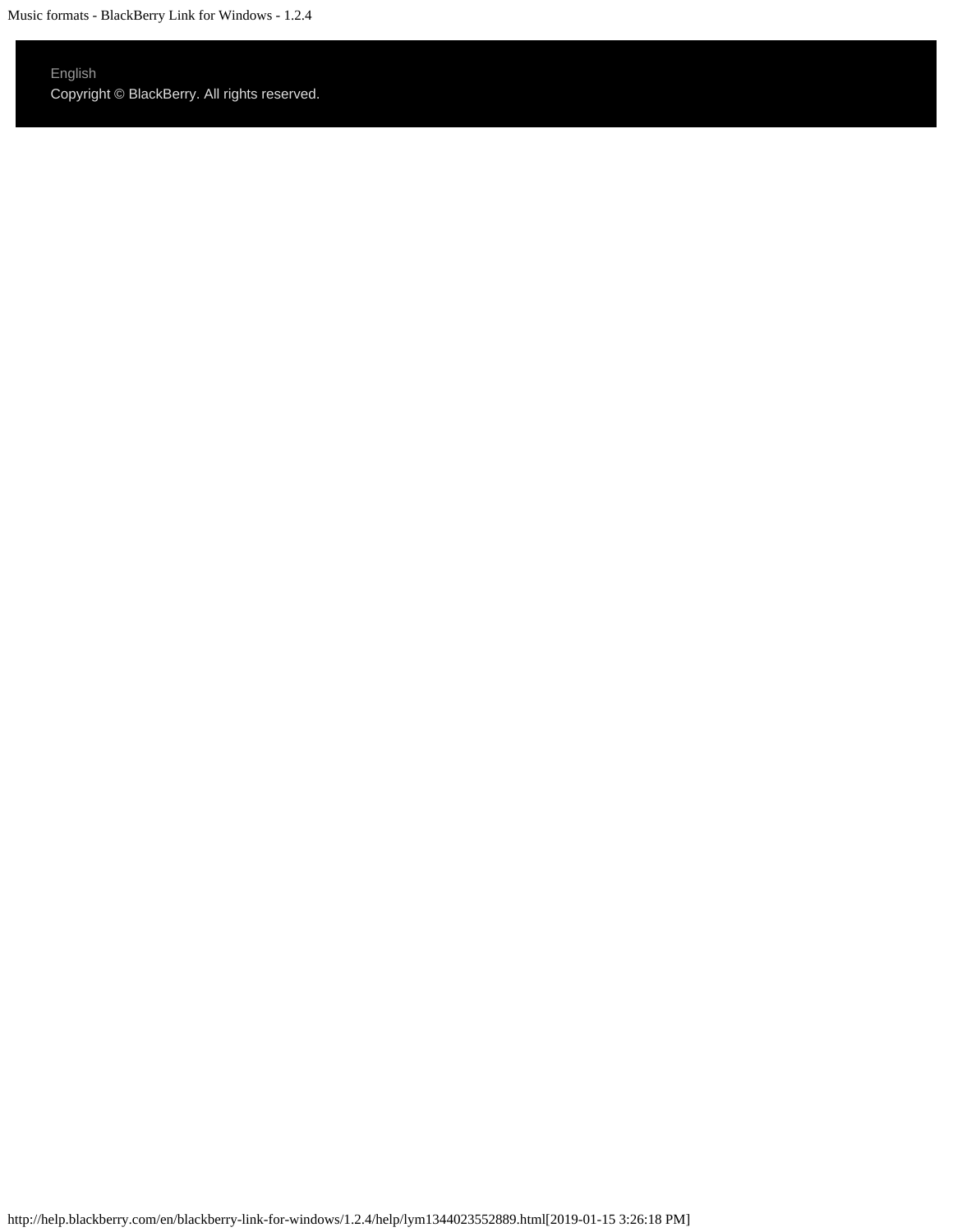<span id="page-81-0"></span>

### Search BlackBerry Link for Windows

[Help and manuals](http://help.blackberry.com/en/) > [Apps](http://help.blackberry.com/en/category/apps/) > [BlackBerry Link for Windows](http://help.blackberry.com/en/blackberry-link-for-windows/1.2.4/)

# [BlackBerry Link for Windows](http://help.blackberry.com/en/blackberry-link-for-windows/1.2.4/)

Version: 1.2.4

## About syncing contacts and calendar appointments

Make sure that your contact list and your calendar entries are always $\bar{c}$ urrent on your device and on your computer.

When you add your device to BlackBerryLink, you can set the option to sync your MicrosoftOutlook contacts and calendar entries automatically when your device isconnected with a USB cable. You can also choose to sync your accounts or sync onlyspecific calendars manually. For example, if you want to share only your work contactsōr your exercise calendar between your device and your computer, you can do that.

Did this help you?  $Yes$   $\big|$  [No](#page-81-0)



[Manually sync your contacts](#page-116-0)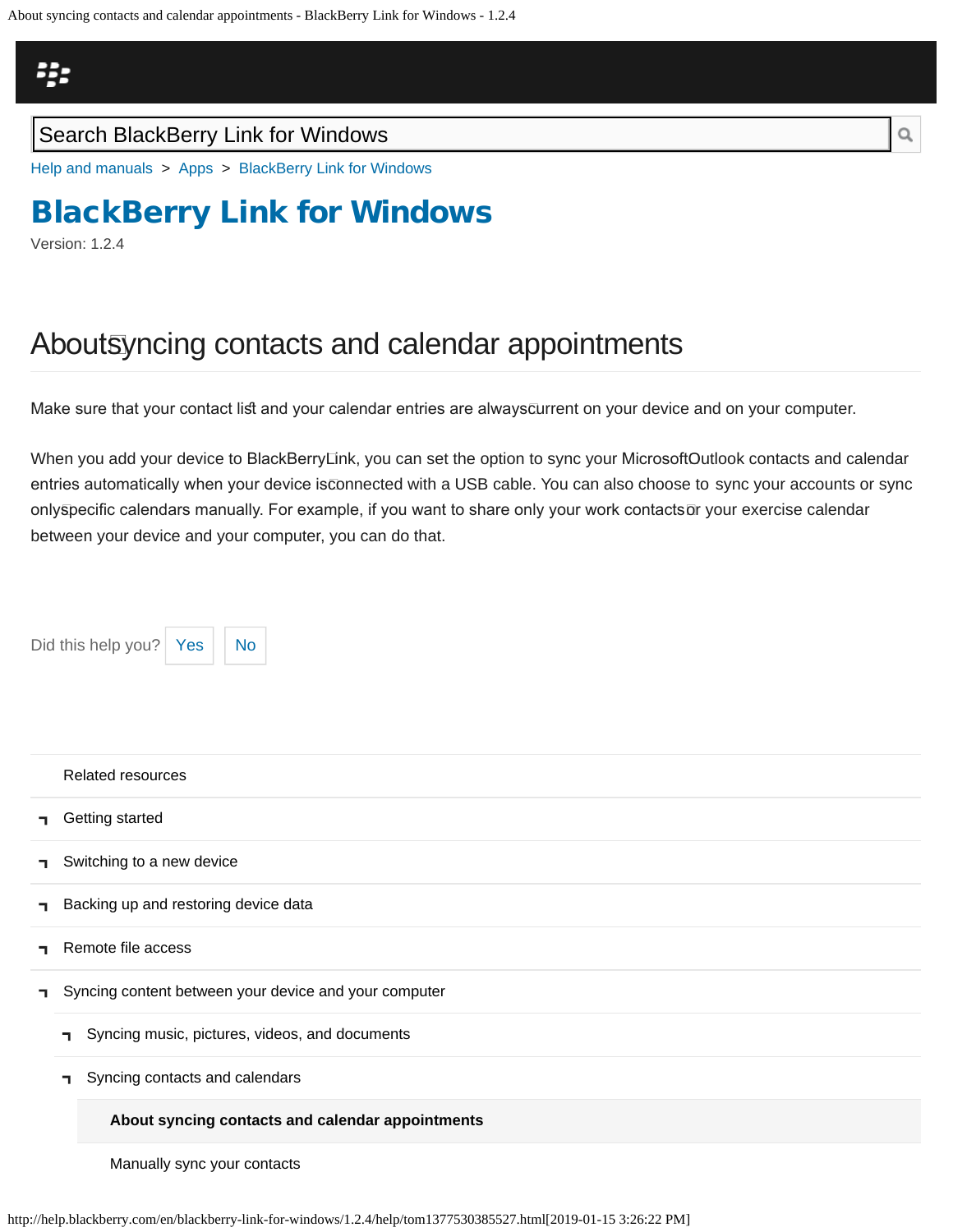#### [Manually sync your calendar appointments](#page-118-0)

- [Troubleshooting: Syncing](#page-83-0)
- **T** [Updating your device software](#page-14-0)

[System requirements: BlackBerry Link for Windows](#page-16-0)

#### Back to top  $\wedge$

| Other resources         | Follow us                   |
|-------------------------|-----------------------------|
| Knowledge Base          | <b>BlackBerry Help Blog</b> |
| How To Demos            | YouTube                     |
| Training                | Facebook                    |
|                         | Twitter                     |
|                         |                             |
| <b>Customer Service</b> | Legal and safety            |
| <b>Contact Us</b>       | <b>Legal and Privacy</b>    |
| Support                 | Safety Information          |
| Feedback                | Declaration of Conformity   |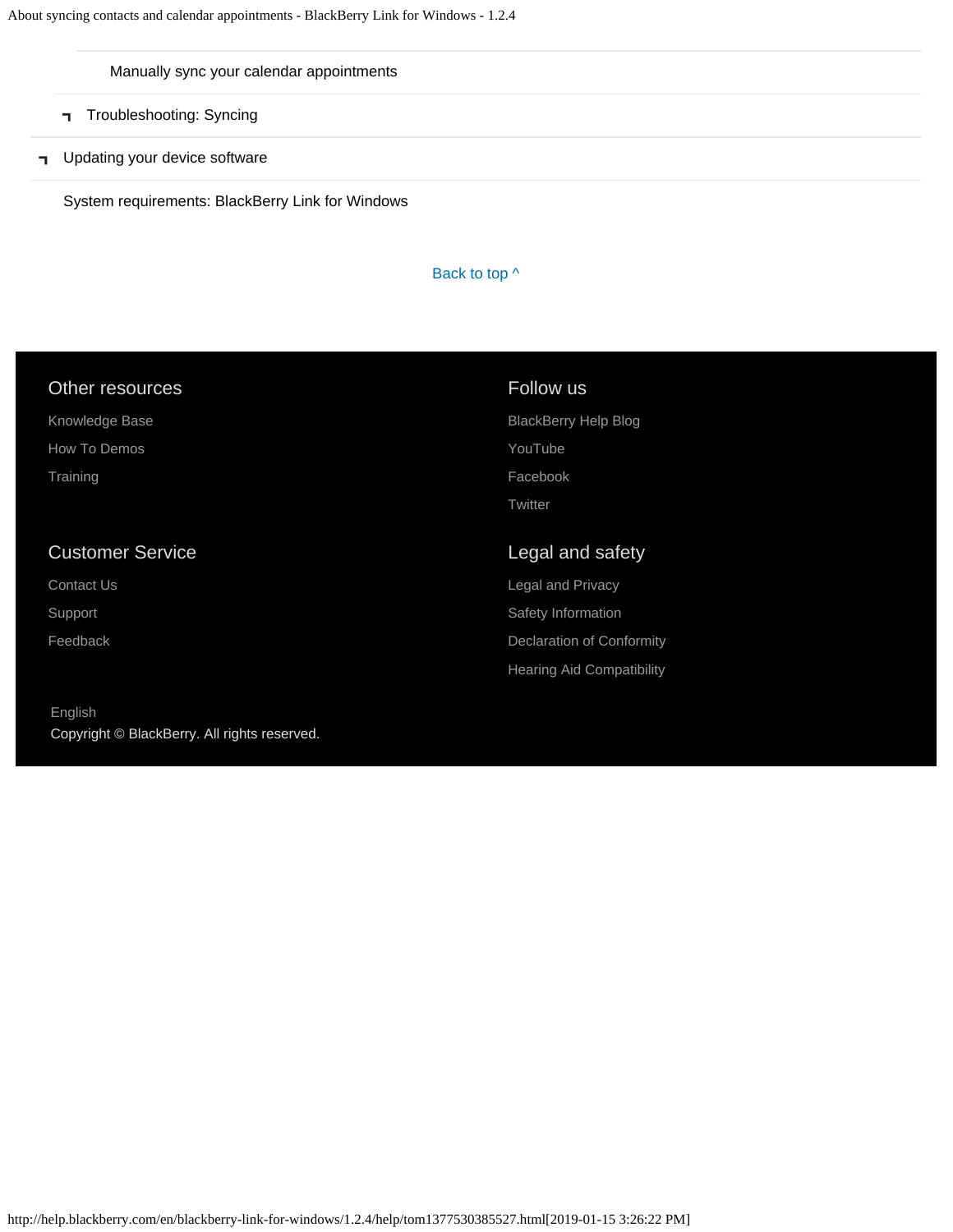# <span id="page-83-0"></span>Щ.

### Search BlackBerry Link for Windows

[Help and manuals](http://help.blackberry.com/en/) > [Apps](http://help.blackberry.com/en/category/apps/) > [BlackBerry Link for Windows](http://help.blackberry.com/en/blackberry-link-for-windows/1.2.4/)

# [BlackBerry Link for Windows](http://help.blackberry.com/en/blackberry-link-for-windows/1.2.4/)

Version: 1.2.4

## I can't see the files in my libraries

Try the following actions:

- Verify that you have music, picture, video, or document files in the libraries on your computer. If there are no files in the libraries, add supported files or add folders to your library.
- In BlackBerry Link, if you can't see songs from your music library, verify that the music source that you specified (either iTunes or Windows Media Player) is installed on your computer. If the software is installed, open it. Try viewing your songs in BlackBerry Link again.

*Note: If your device is activated on BlackBerry Enterprise Service 10 and if you have media or documents in your work space, these fles might not be accessible from BlackBerry Link.*

The  $\bar{\bullet}$  iconindicates that access to your device is restricted by your administrator. For moreinformation, contact your administrator.

# **Related links**

[Change the libraries on your computer](#page-88-0)

Did this help you?  $Yes$   $\big|$  [No](#page-83-0)



[Related resources](#page-0-0)

- [Getting started](#page-2-0) ٦
- [Switching to a new device](#page-5-0) п.

http://help.blackberry.com/en/blackberry-link-for-windows/1.2.4/help/tom1377530525380.html[2019-01-15 3:26:26 PM]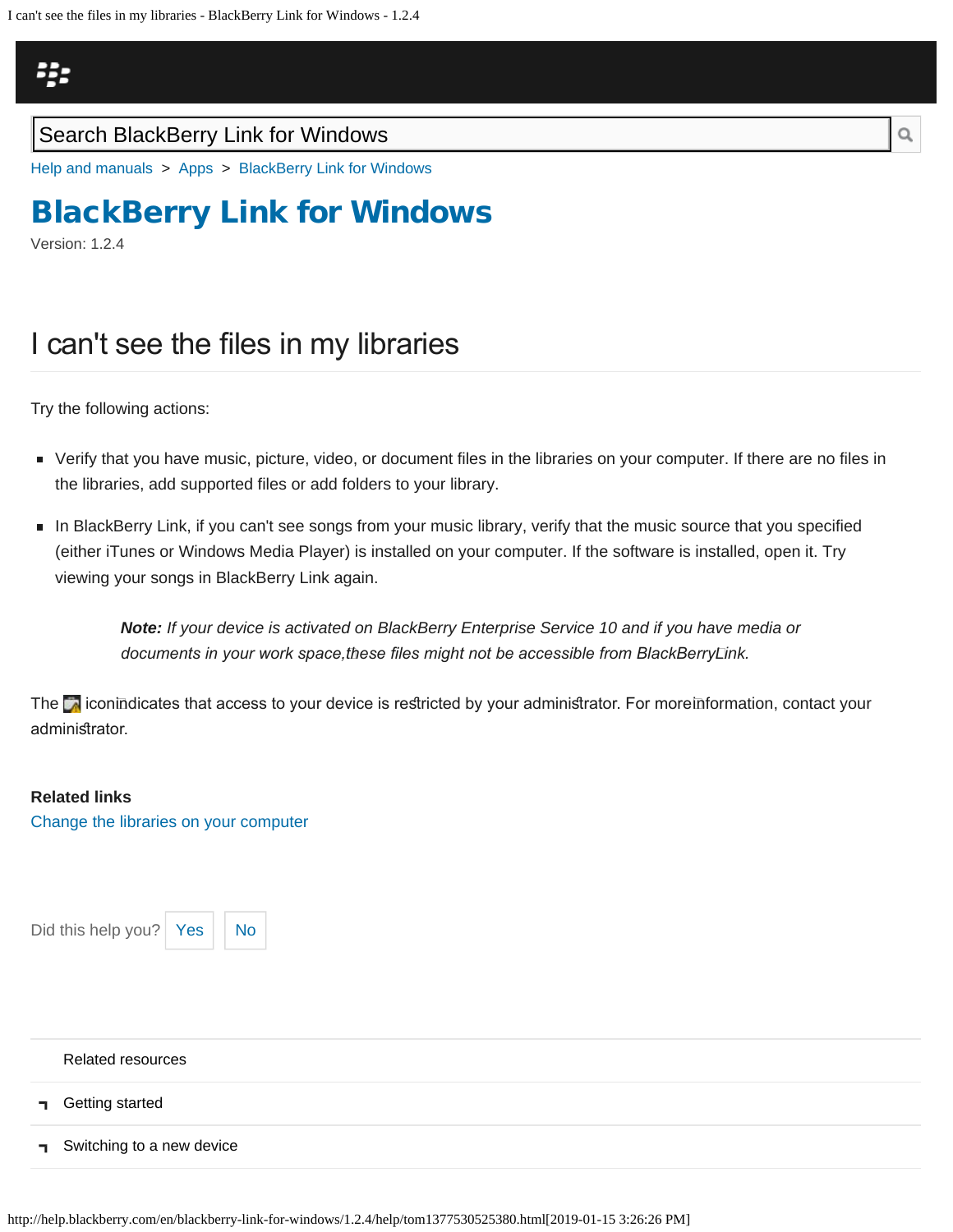I can't see the files in my libraries - BlackBerry Link for Windows - 1.2.4

| ٦. | Backing up and restoring device data                       |  |  |
|----|------------------------------------------------------------|--|--|
|    | Remote file access                                         |  |  |
| п. | Syncing content between your device and your computer      |  |  |
|    | Syncing music, pictures, videos, and documents             |  |  |
|    | Syncing contacts and calendars<br>п.                       |  |  |
|    | Troubleshooting: Syncing<br>п.                             |  |  |
|    | I can't see the files in my libraries                      |  |  |
|    | Some files didn't sync                                     |  |  |
|    | My device doesn't recognize my media card                  |  |  |
|    | I can't see my album art                                   |  |  |
|    | A folder on my computer isn't recognized                   |  |  |
|    | I have duplicate calendar and contact entries on my device |  |  |
|    |                                                            |  |  |

**T** [Updating your device software](#page-14-0)

[System requirements: BlackBerry Link for Windows](#page-16-0)

#### Back to top  $\wedge$

| Other resources         | Follow us                   |
|-------------------------|-----------------------------|
| Knowledge Base          | <b>BlackBerry Help Blog</b> |
| How To Demos            | YouTube                     |
| Training                | Facebook                    |
|                         | Twitter                     |
|                         |                             |
| <b>Customer Service</b> | Legal and safety            |
| <b>Contact Us</b>       | <b>Legal and Privacy</b>    |
| Support                 | Safety Information          |
| Feedback                | Declaration of Conformity   |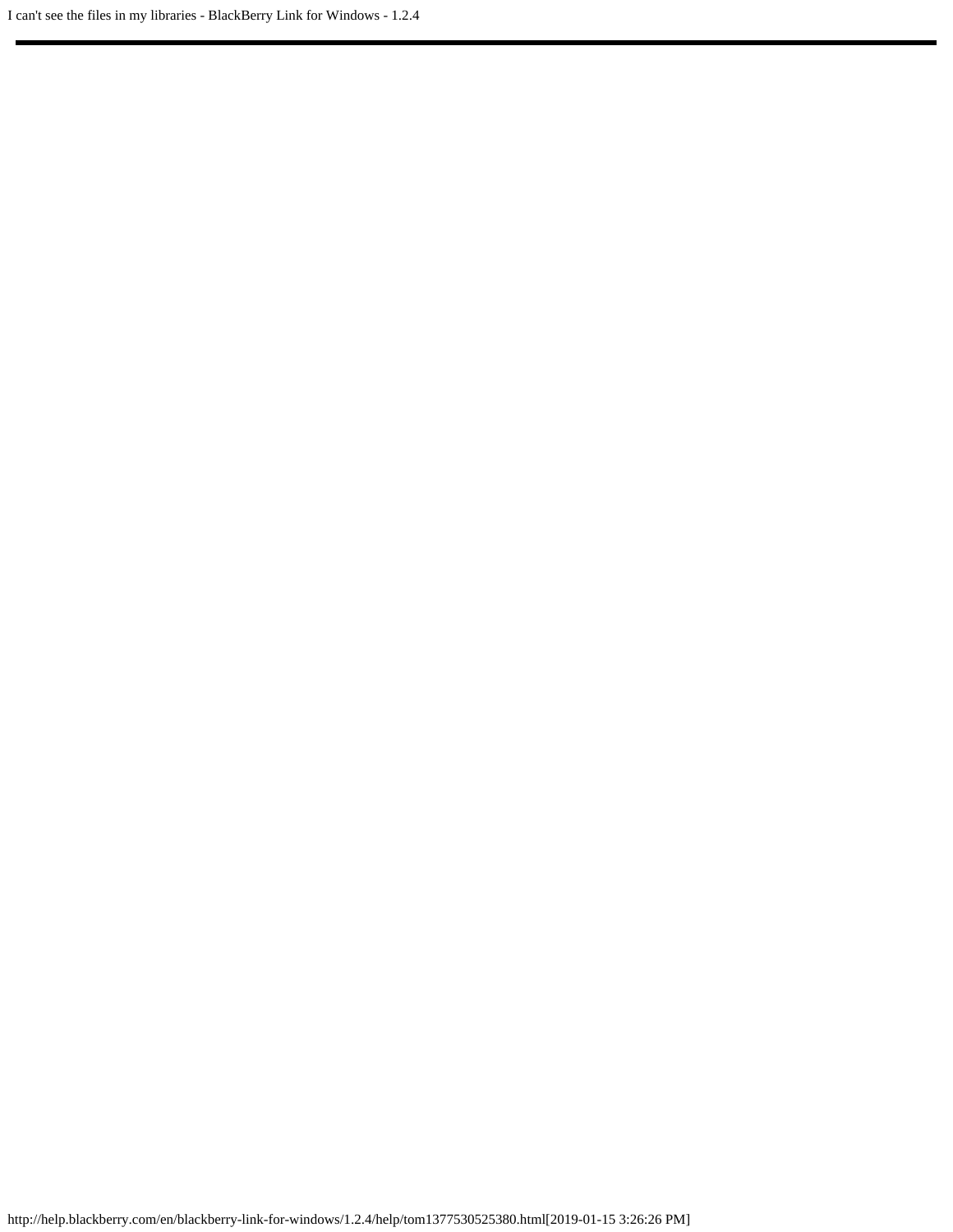# <span id="page-86-0"></span>Щ,

### Search BlackBerry Link for Windows

[Help and manuals](http://help.blackberry.com/en/) > [Apps](http://help.blackberry.com/en/category/apps/) > [BlackBerry Link for Windows](http://help.blackberry.com/en/blackberry-link-for-windows/1.2.4/)

# [BlackBerry Link for Windows](http://help.blackberry.com/en/blackberry-link-for-windows/1.2.4/)

Version: 1.2.4

## Update your device software

**Before you begin:** Before you begin, make sure that your computer is connected to the Internet.

- 1. On your computer, open BlackBerry Link.
- 2. Connect your device to your computer with a USB cable.
- 3. At the side of the BlackBerry Link window, click your device.
- 4. Click **Software Updates** > **Check for Updates**.
- 5. If a software update is available, click **Install Update**.

**Note:** If you want software updates to be installed automatically whenyou connect your device to *BlackBerry Link, select the Automatically download updates for your device software and BlackBerry Link checkbox.*

Did this help you?  $Yes$   $\big|$  [No](#page-86-0)



| <b>Related resources</b>             |
|--------------------------------------|
| <b>n</b> Getting started             |
| Switching to a new device            |
| Backing up and restoring device data |
| Remote file access                   |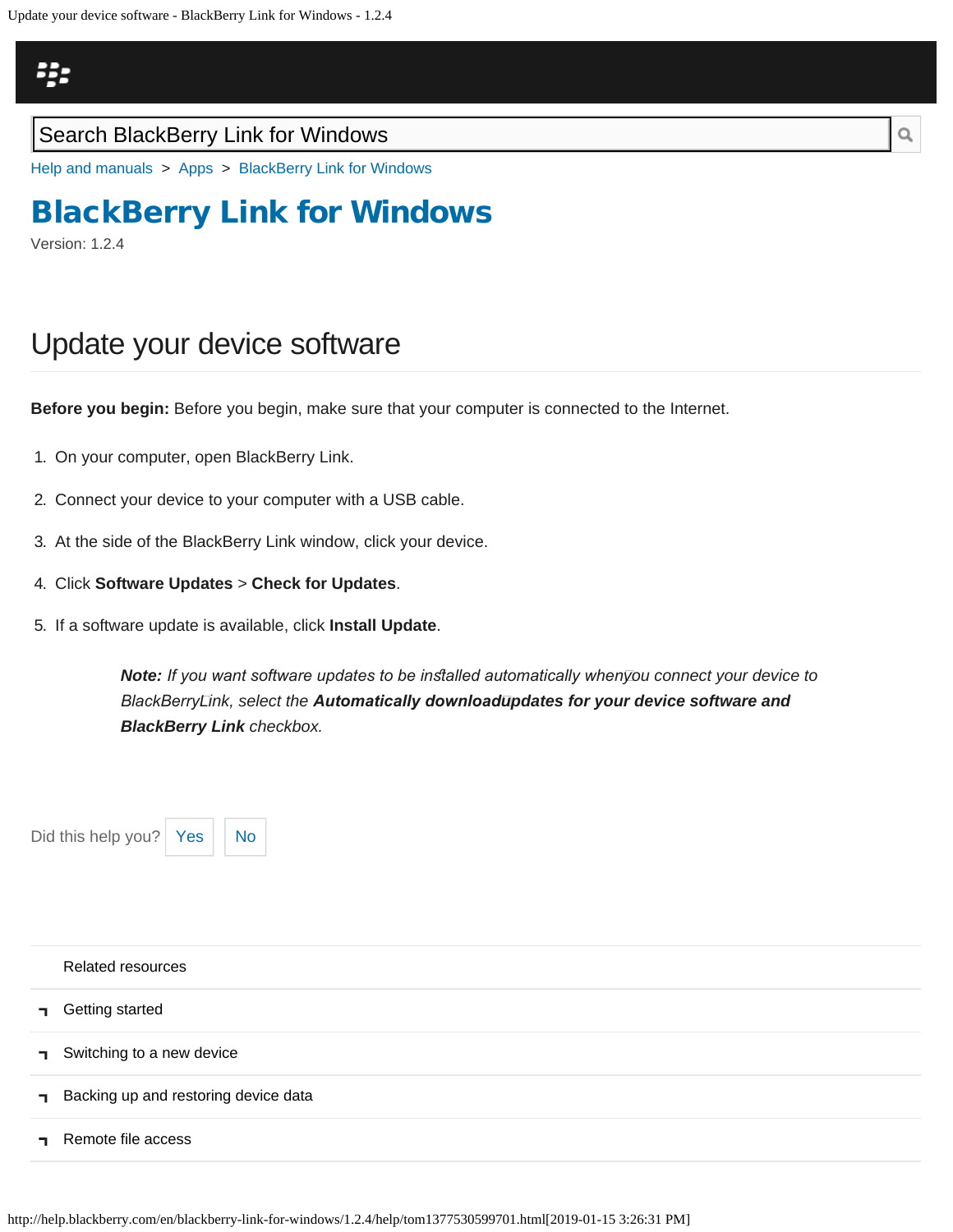Update your device software - BlackBerry Link for Windows - 1.2.4

- [Syncing content between your device and your computer](#page-12-0)
- **T** [Updating your device software](#page-14-0)

[About updating your device software](#page-14-0)

**[Update your device software](#page-86-0)**

[System requirements: BlackBerry Link for Windows](#page-16-0)

Back to top  $\wedge$ 

| <b>Other resources</b>  | Follow us                        |
|-------------------------|----------------------------------|
| Knowledge Base          | <b>BlackBerry Help Blog</b>      |
| How To Demos            | YouTube                          |
| Training                | Facebook                         |
|                         | Twitter                          |
|                         |                                  |
| <b>Customer Service</b> | Legal and safety                 |
| <b>Contact Us</b>       | <b>Legal and Privacy</b>         |
| Support                 | Safety Information               |
| Feedback                | <b>Declaration of Conformity</b> |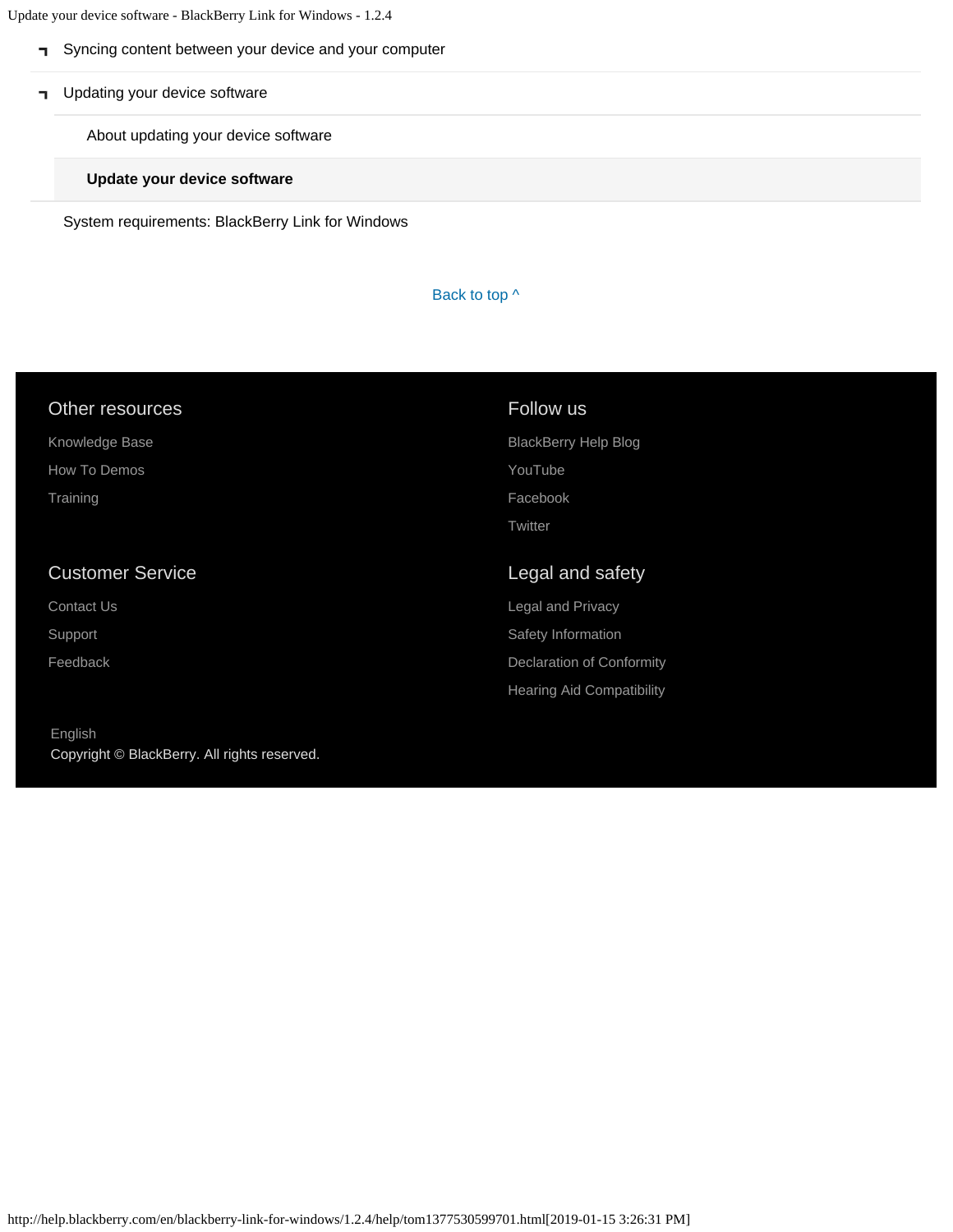<span id="page-88-0"></span>

### Search BlackBerry Link for Windows

[Help and manuals](http://help.blackberry.com/en/) > [Apps](http://help.blackberry.com/en/category/apps/) > [BlackBerry Link for Windows](http://help.blackberry.com/en/blackberry-link-for-windows/1.2.4/)

# [BlackBerry Link for Windows](http://help.blackberry.com/en/blackberry-link-for-windows/1.2.4/)

Version: 1.2.4

## Change the libraries on your computer

You can switch the source of your music library, and you can add or delete folders in your pictures, videos, and documents libraries.

- 1. On your computer, open BlackBerry Link.
- 2. At the side of the BlackBerry Link window, click your computer.
- 3. Click **Home**, **Music**, **Pictures**, **Videos**, or **Documents.**
- 4. Do any of the following:
	- To change the source of your music library, click **Home**. In the drop-down list, click a music source.
	- $\blacksquare$  To add pictures, videos, and documents folders, click  $\blacksquare$  and browse to the folder you want to add.
	- To delete a folder from your library, right-click the folder. Click **Remove**.

**Tip**: To add a folder, you can also right-click a folder and click **Add folder**.

| Did this help you? Yes<br><b>No</b> |  |  |
|-------------------------------------|--|--|
| <b>Related resources</b>            |  |  |
| <b>T</b> Getting started            |  |  |
| Switching to a new device           |  |  |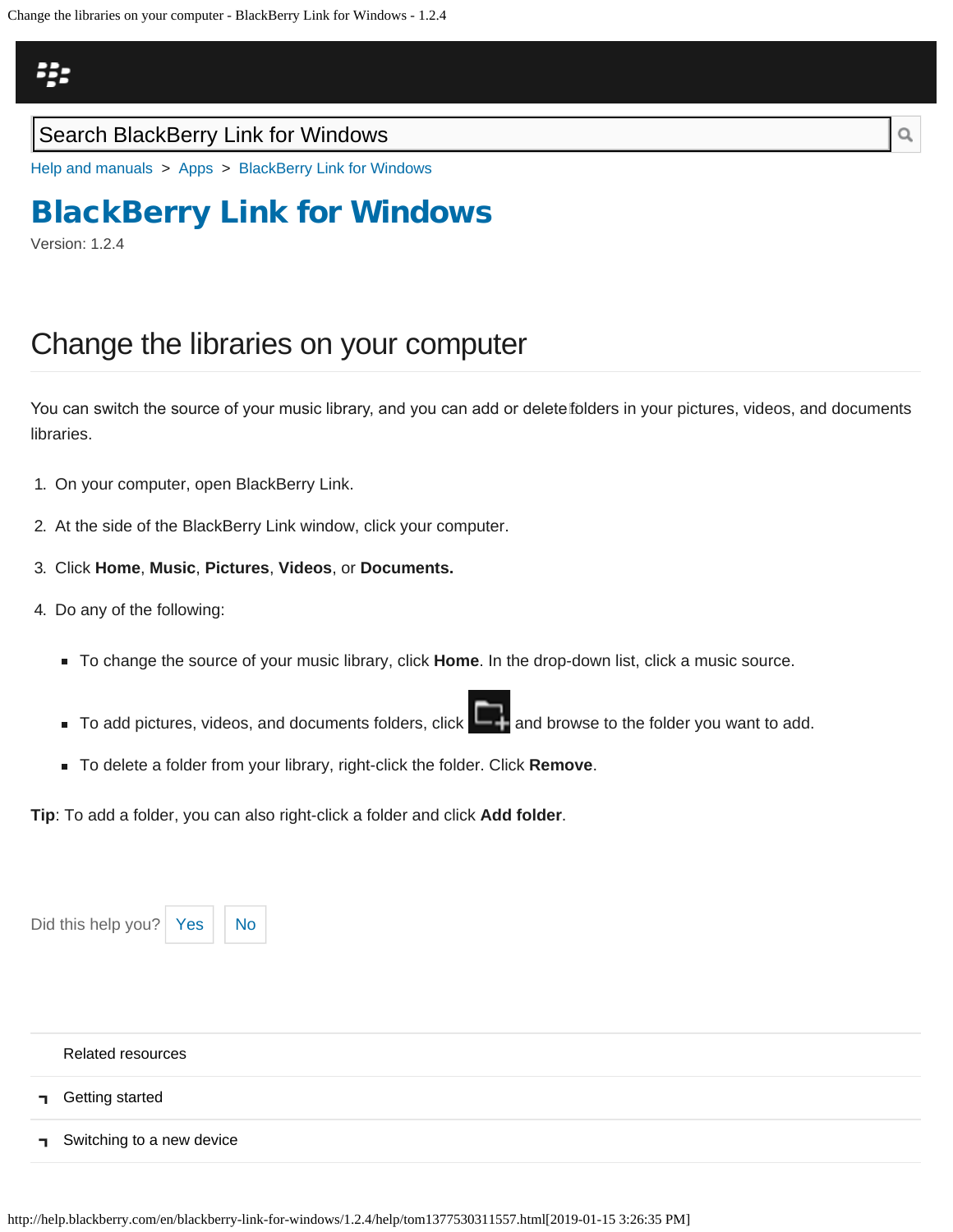Change the libraries on your computer - BlackBerry Link for Windows - 1.2.4

|    |    | ange the horaries on your computer - BlackBerry Link for windows - 1.2.4 |
|----|----|--------------------------------------------------------------------------|
| ٦. |    | Backing up and restoring device data                                     |
| ٦  |    | Remote file access                                                       |
| ٦  |    | Syncing content between your device and your computer                    |
|    | п. | Syncing music, pictures, videos, and documents                           |
|    |    | About syncing music, pictures, videos, and documents                     |
|    |    | Sync icons                                                               |
|    |    | Manually sync or copy your music                                         |
|    |    | Manually sync or copy your pictures, videos, and documents               |
|    |    | Turn off and turn on syncing for media and documents                     |
|    | п. | Changing your libraries                                                  |
|    |    | About your media and documents libraries                                 |
|    |    | Change the libraries on your computer                                    |
|    | ٦  | Supported file formats                                                   |
|    | ٦  | Syncing contacts and calendars                                           |
|    | ٦  | Troubleshooting: Syncing                                                 |

**T** [Updating your device software](#page-14-0)

[System requirements: BlackBerry Link for Windows](#page-16-0)

Back to top  $\wedge$ 

| Other resources         | Follow us                   |
|-------------------------|-----------------------------|
| Knowledge Base          | <b>BlackBerry Help Blog</b> |
| How To Demos            | YouTube                     |
| Training                | Facebook                    |
|                         | Twitter                     |
|                         |                             |
|                         |                             |
| <b>Customer Service</b> | Legal and safety            |
| Contact Us              | Legal and Privacy           |
| Support                 | Safety Information          |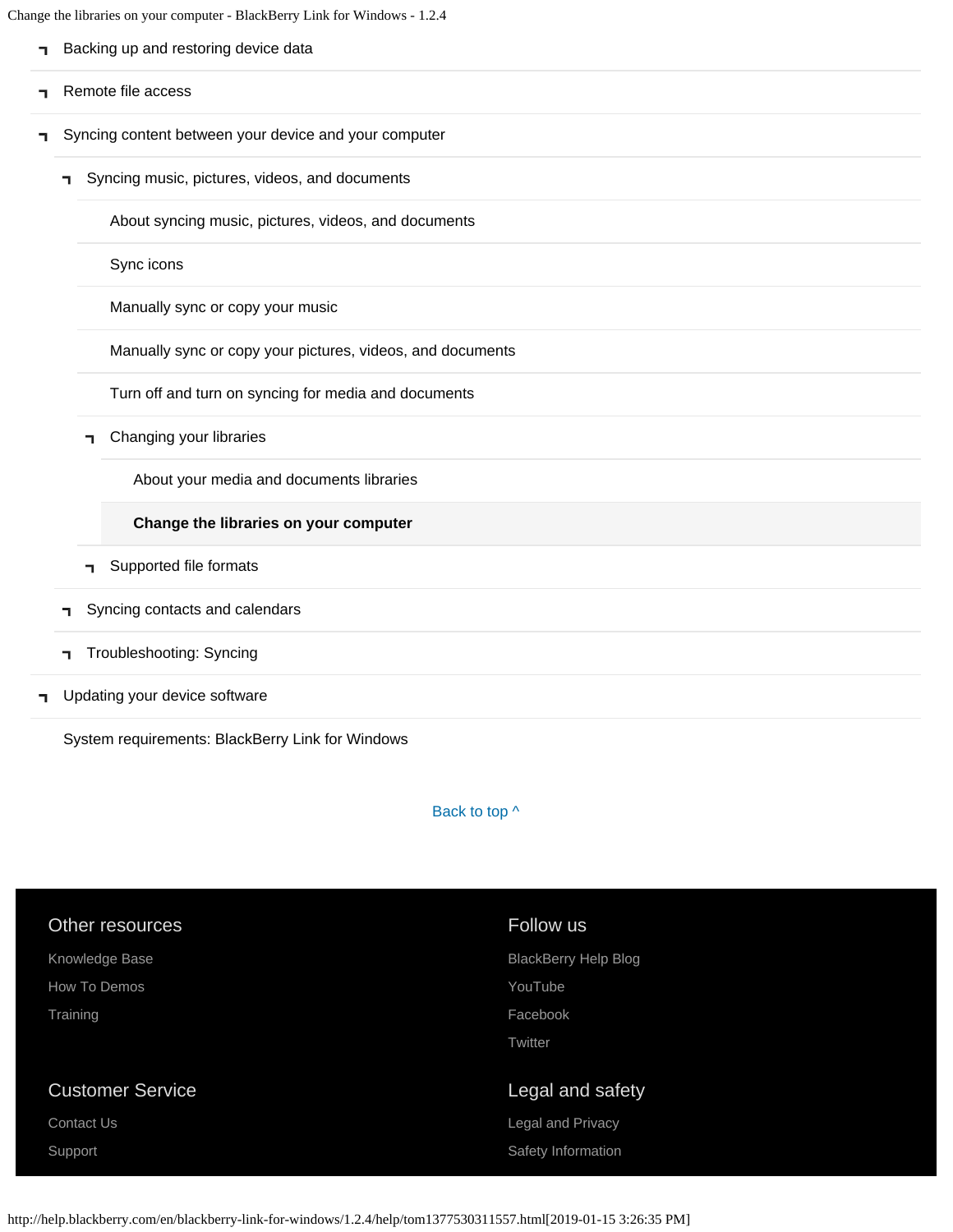Change the libraries on your computer - BlackBerry Link for Windows - 1.2.4

[Feedback](https://blackberry.icanmakeitbetter.com/?source=532c96c687167fb55f000067) [Declaration of Conformity](http://help.blackberry.com/en/content/doc/index.html) [Hearing Aid Compatibility](http://help.blackberry.com/en/content/hac/index.html)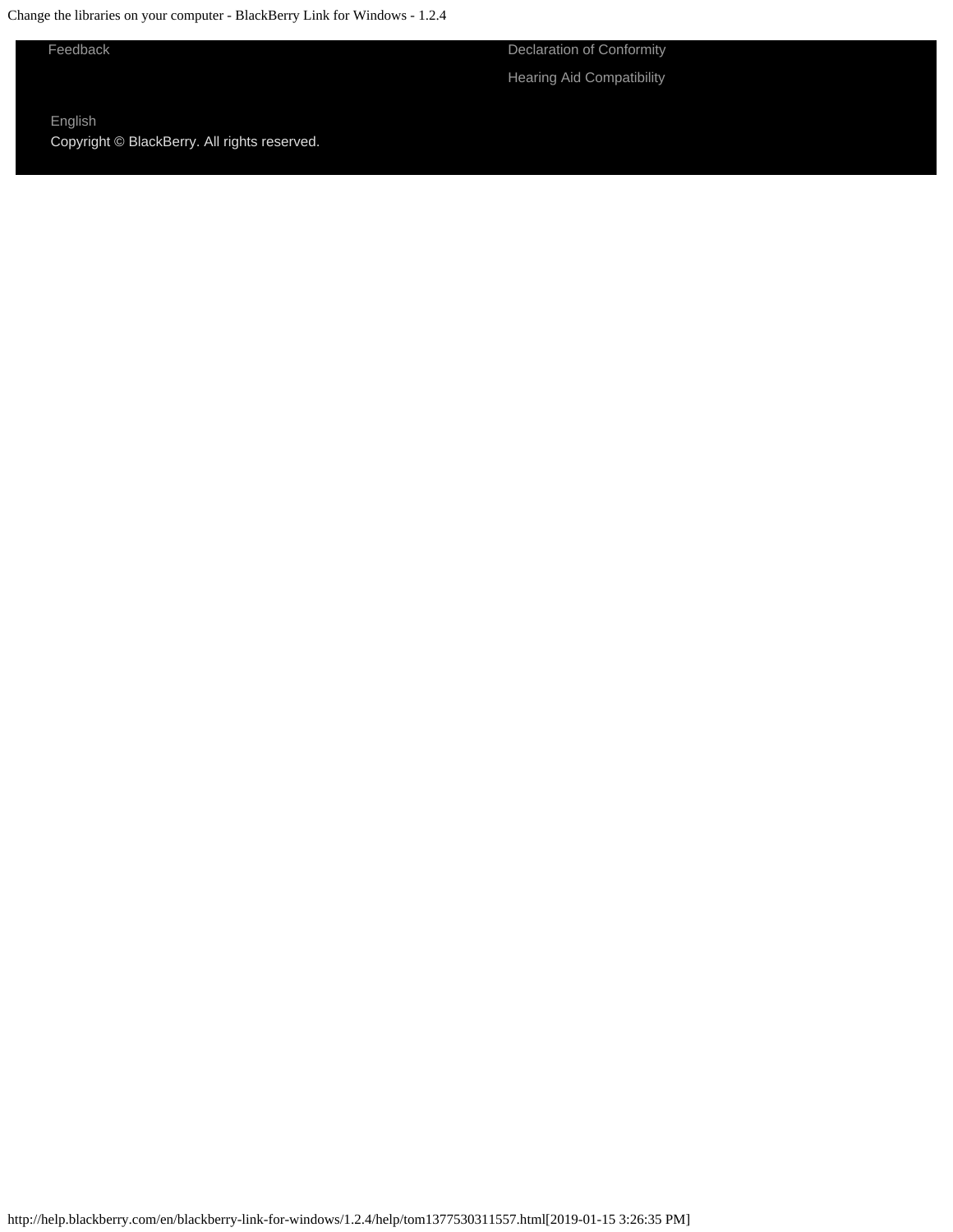## <span id="page-91-0"></span>Щ.

### Search BlackBerry Link for Windows

[Help and manuals](http://help.blackberry.com/en/) > [Apps](http://help.blackberry.com/en/category/apps/) > [BlackBerry Link for Windows](http://help.blackberry.com/en/blackberry-link-for-windows/1.2.4/)

# [BlackBerry Link for Windows](http://help.blackberry.com/en/blackberry-link-for-windows/1.2.4/)

Version: 1.2.4

# Sign in to a diferent BlackBerry ID

If you have more thanōne BlackBerryID or if other people use BlackBerryLink on your computer, make sure you sign in with the correct BlackBerry ID.

- 1. On your computer, open BlackBerry Link.
- 2. At the top of the BlackBerry Link window, beside the active BlackBerry ID, click **Sign Out**.
- 3. At the top of the window, click **Sign In**.
- 4. Type your BlackBerry ID login information.
- 5. Click **Sign In**.

*Note: BlackBerry Link and BlackBerry Blend share BlackBerry ID information. Signing in to your BlackBerry ID in BlackBerry Link also signs you in to the same BlackBerry ID in BlackBerry Blend. When you sign out of your BlackBerry ID in either application, you are signed out in both applications. You can't sign in to BlackBerry Link and BlackBerry Blend with a diferent BlackBerry ID.*

| Did this help you?   Yes     No |  |
|---------------------------------|--|
|                                 |  |

#### [Related resources](#page-0-0)

[Getting started](#page-2-0) п.

[About BlackBerry Link](#page-2-0)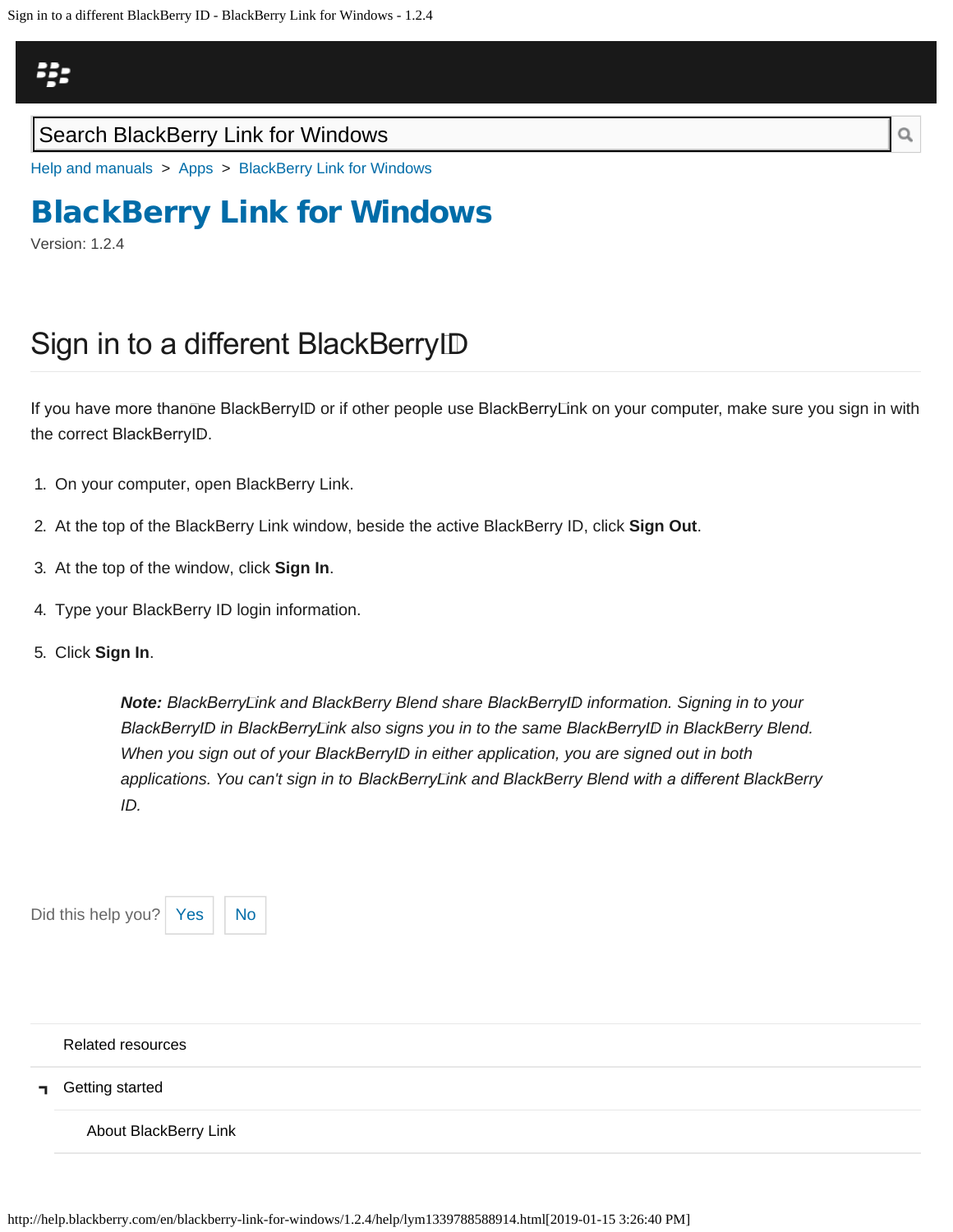[Getting to know BlackBerry Link](#page-18-0)

[Connecting to BlackBerry Link](#page-21-0)

[Set up your computer with BlackBerry Link](#page-24-0)

[Set up your device in BlackBerry Link](#page-27-0)

[About BlackBerry ID and BlackBerry Link](#page-30-0) П.

#### **[Sign in to a different BlackBerry ID](#page-91-0)**

[Create and sign in with your BlackBerry ID](#page-94-0)

[Recover your BlackBerry ID password](#page-97-0)

[Change the display name of your computer or device](#page-33-0)

[Set automatic processes for BlackBerry Link](#page-35-0)

[View information about your device](#page-37-0)

[Remove your device from BlackBerry Link](#page-39-0)

- [Troubleshooting: Getting started](#page-41-0)
- [Switching to a new device](#page-5-0) ٦
- [Backing up and restoring device data](#page-8-0) ٦
- [Remote file access](#page-10-0) ٦
- [Syncing content between your device and your computer](#page-12-0) ٦

#### [Updating your device software](#page-14-0) п.

[System requirements: BlackBerry Link for Windows](#page-16-0)

Back to top  $\wedge$ 

#### Other resources

[Knowledge Base](http://support.blackberry.com/kb) [How To Demos](http://web.blackberry.com/support/blackberry-101.html) **[Training](http://blackberry.com/training)** 

#### Follow us

[BlackBerry Help Blog](http://helpblog.blackberry.com/) [YouTube](https://www.youtube.com/user/blackberrysupport) [Facebook](https://facebook.com/BlackBerry) **[Twitter](https://twitter.com/blackberry)** 

http://help.blackberry.com/en/blackberry-link-for-windows/1.2.4/help/lym1339788588914.html[2019-01-15 3:26:40 PM]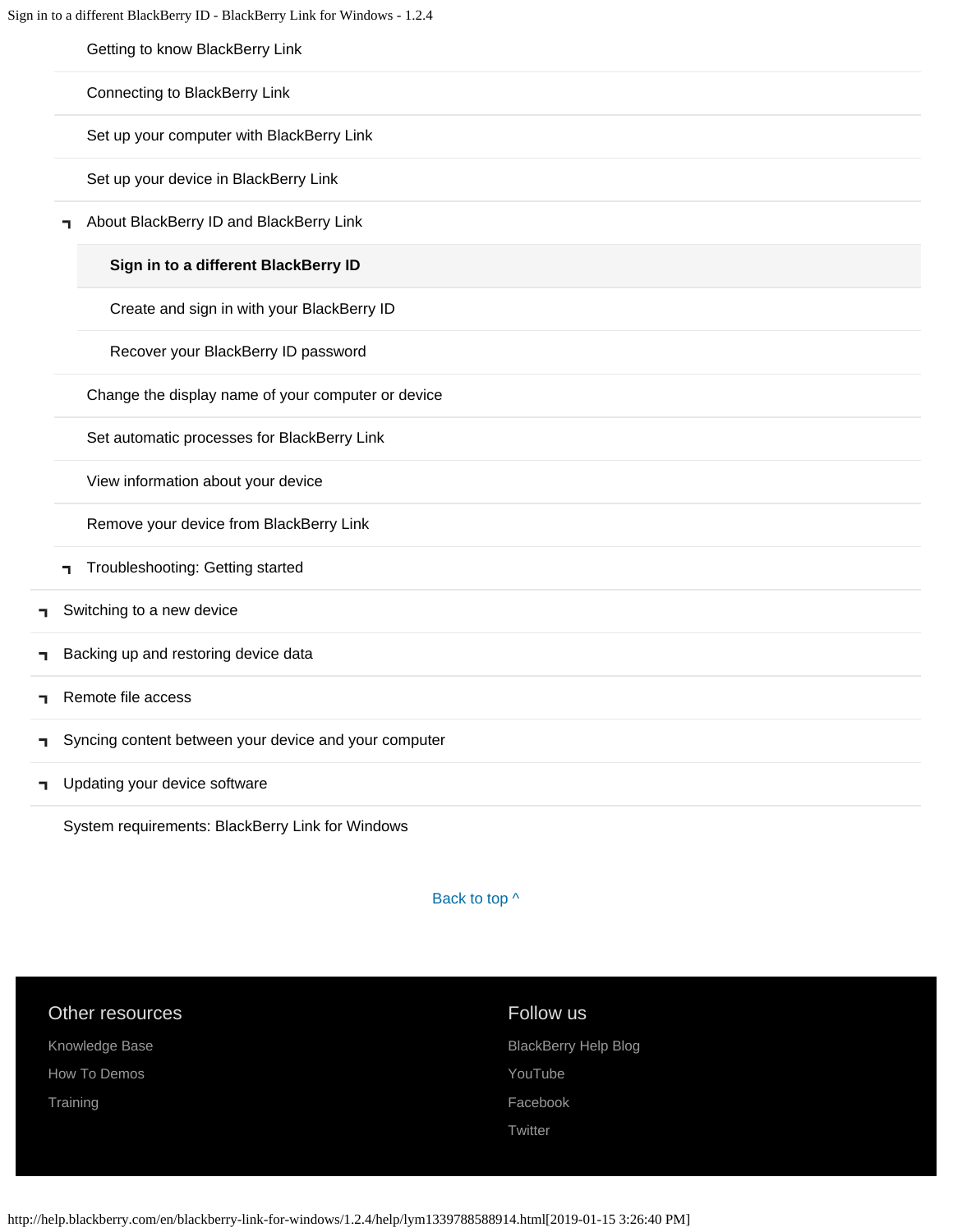### Customer Service

[Contact Us](http://web.blackberry.com/customer-service/contact-us.html)

[Support](http://web.blackberry.com/support.html)

[Feedback](https://blackberry.icanmakeitbetter.com/?source=532c96c687167fb55f000067)

#### [English](http://help.blackberry.com/en/selectLang?prev=blackberry-link-for-windows/1.2.4/help/lym1339788588914.html)

Copyright © BlackBerry. All rights reserved.

### Legal and safety

[Legal and Privacy](http://blackberry.com/legal) [Safety Information](http://help.blackberry.com/en/content/sib/index.html)

[Declaration of Conformity](http://help.blackberry.com/en/content/doc/index.html)

[Hearing Aid Compatibility](http://help.blackberry.com/en/content/hac/index.html)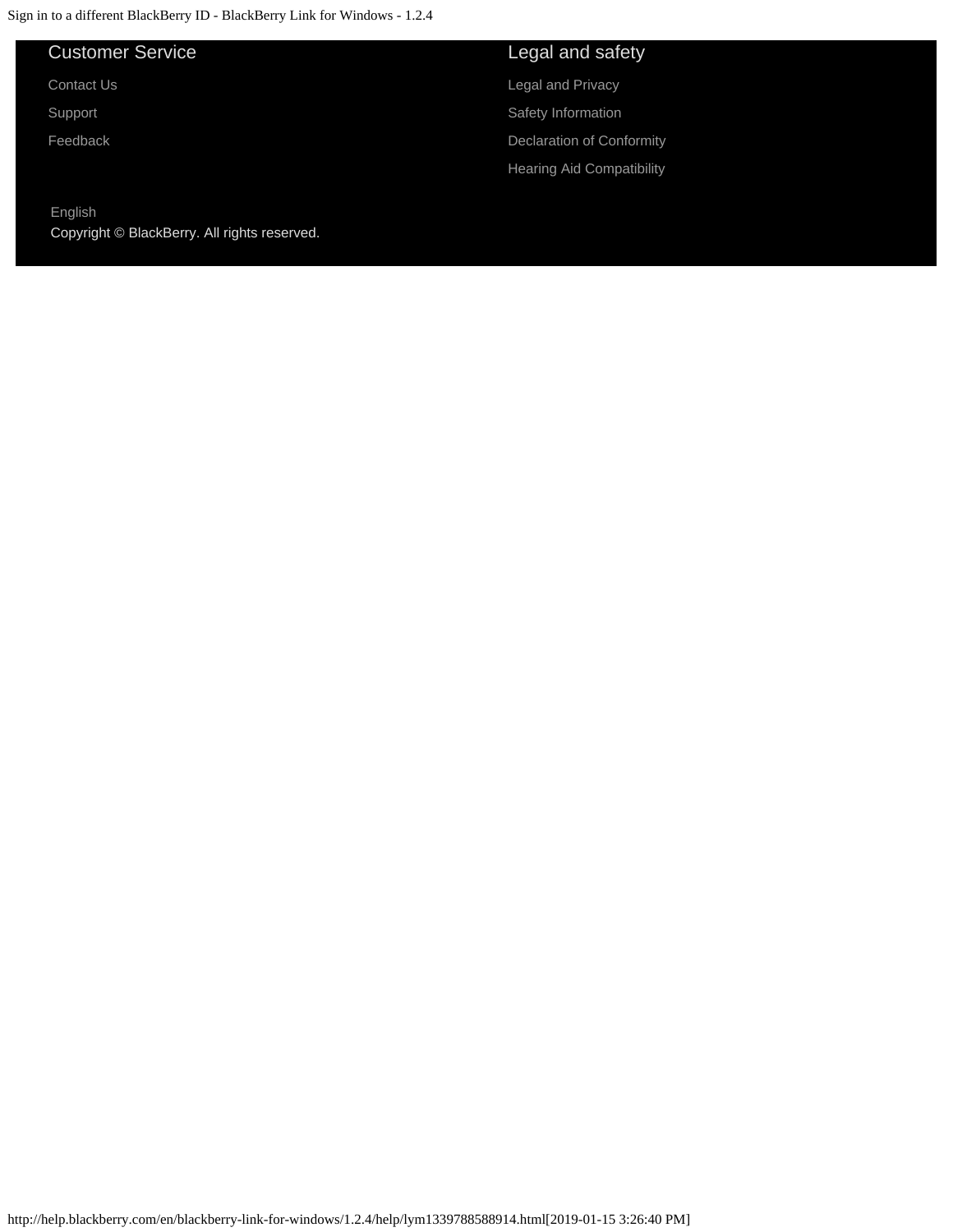<span id="page-94-0"></span>

### Search BlackBerry Link for Windows

[Help and manuals](http://help.blackberry.com/en/) > [Apps](http://help.blackberry.com/en/category/apps/) > [BlackBerry Link for Windows](http://help.blackberry.com/en/blackberry-link-for-windows/1.2.4/)

# [BlackBerry Link for Windows](http://help.blackberry.com/en/blackberry-link-for-windows/1.2.4/)

Version: 1.2.4

# Create and sign in with your BlackBerry ID

If you don't have an Internet connection the first time you open BlackBerryLink, you can't create a new BlackBerryID or sign in with your BlackBerry ID. When you have an Internet connection, you can open the BlackBerry ID website from BlackBerry Link and create a BlackBerryID. After you create your BlackBerryID, you can sign in with your BlackBerryID on your device and from BlackBerry Link.

- 1. On your computer, open BlackBerry Link.
- 2. At the top of the BlackBerry Link window, click **Sign In**.
- 3. Do one of the following:
	- If you haven't created a BlackBerry ID before, click **Create New**. Complete the instructions on the BlackBerry ID website.
	- If you have an existing BlackBerry ID, proceed to the next step.
- 4. On your device, sign in with your BlackBerry ID. For information about how to sign in with your BlackBerry ID from your device, tap the **Help** app on the home screen of your device.
- 5. In BlackBerry Link, type your BlackBerry ID login information.
- 6. Click **Sign In**.



#### [Related resources](#page-0-0)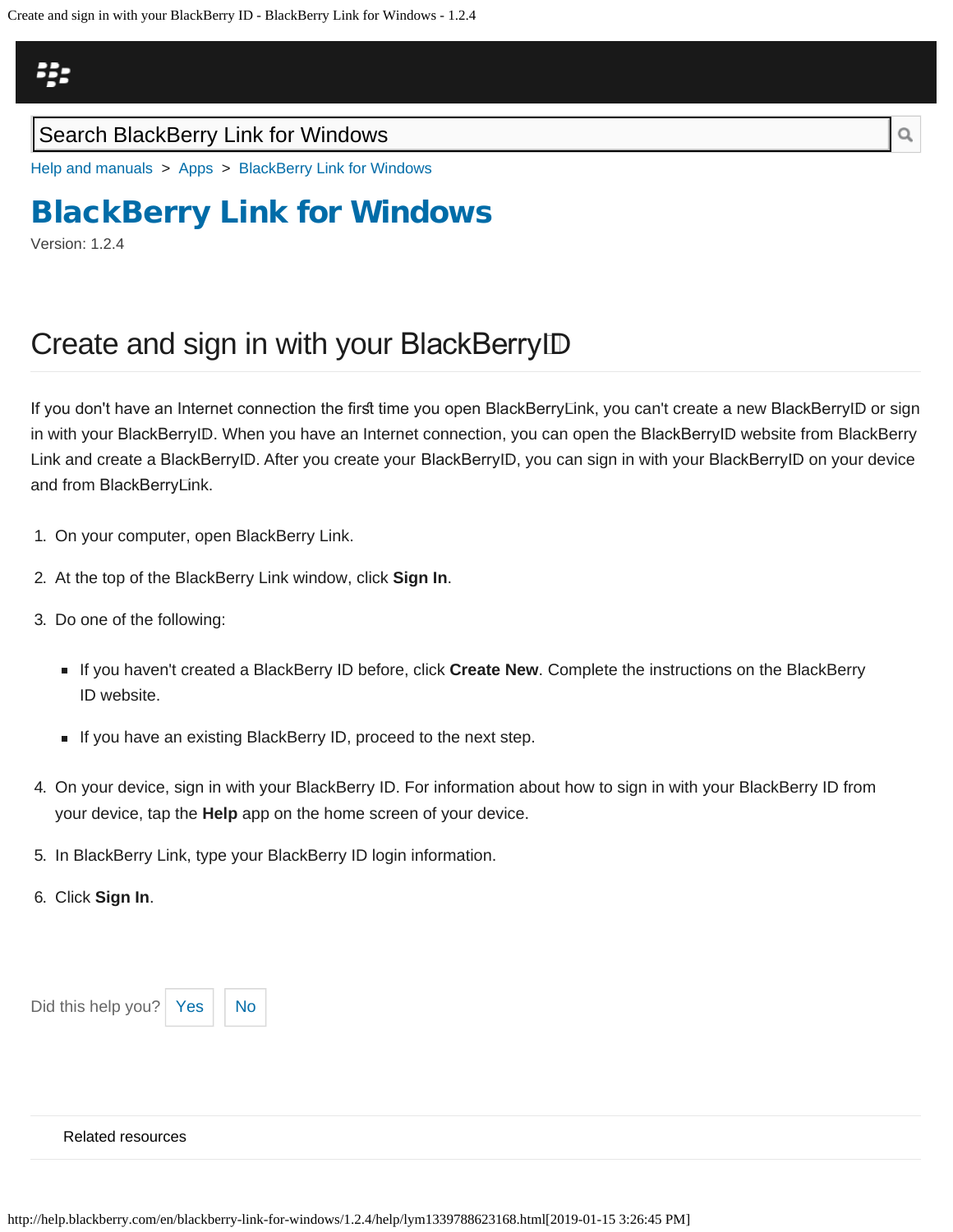| ٦ | Create and sign in with your BlackBerry ID - BlackBerry Link for Windows - 1.2.4<br>Getting started |
|---|-----------------------------------------------------------------------------------------------------|
|   | About BlackBerry Link                                                                               |
|   | Getting to know BlackBerry Link                                                                     |
|   | Connecting to BlackBerry Link                                                                       |
|   | Set up your computer with BlackBerry Link                                                           |
|   | Set up your device in BlackBerry Link                                                               |
| ┑ | About BlackBerry ID and BlackBerry Link                                                             |
|   | Sign in to a different BlackBerry ID                                                                |
|   | Create and sign in with your BlackBerry ID                                                          |
|   | Recover your BlackBerry ID password                                                                 |
|   | Change the display name of your computer or device                                                  |
|   | Set automatic processes for BlackBerry Link                                                         |
|   | View information about your device                                                                  |
|   | Remove your device from BlackBerry Link                                                             |
| ┑ | Troubleshooting: Getting started                                                                    |
|   | Switching to a new device                                                                           |
|   | Backing up and restoring device data                                                                |
|   | Remote file access                                                                                  |
|   | Syncing content between your device and your computer                                               |
|   | Updating your device software                                                                       |

[System requirements: BlackBerry Link for Windows](#page-16-0)

Back to top  $\wedge$ 

| Other resources |  |  |
|-----------------|--|--|
| Knowledge Base  |  |  |

[How To Demos](http://web.blackberry.com/support/blackberry-101.html)

### Follow us

[BlackBerry Help Blog](http://helpblog.blackberry.com/)

[YouTube](https://www.youtube.com/user/blackberrysupport)

http://help.blackberry.com/en/blackberry-link-for-windows/1.2.4/help/lym1339788623168.html[2019-01-15 3:26:45 PM]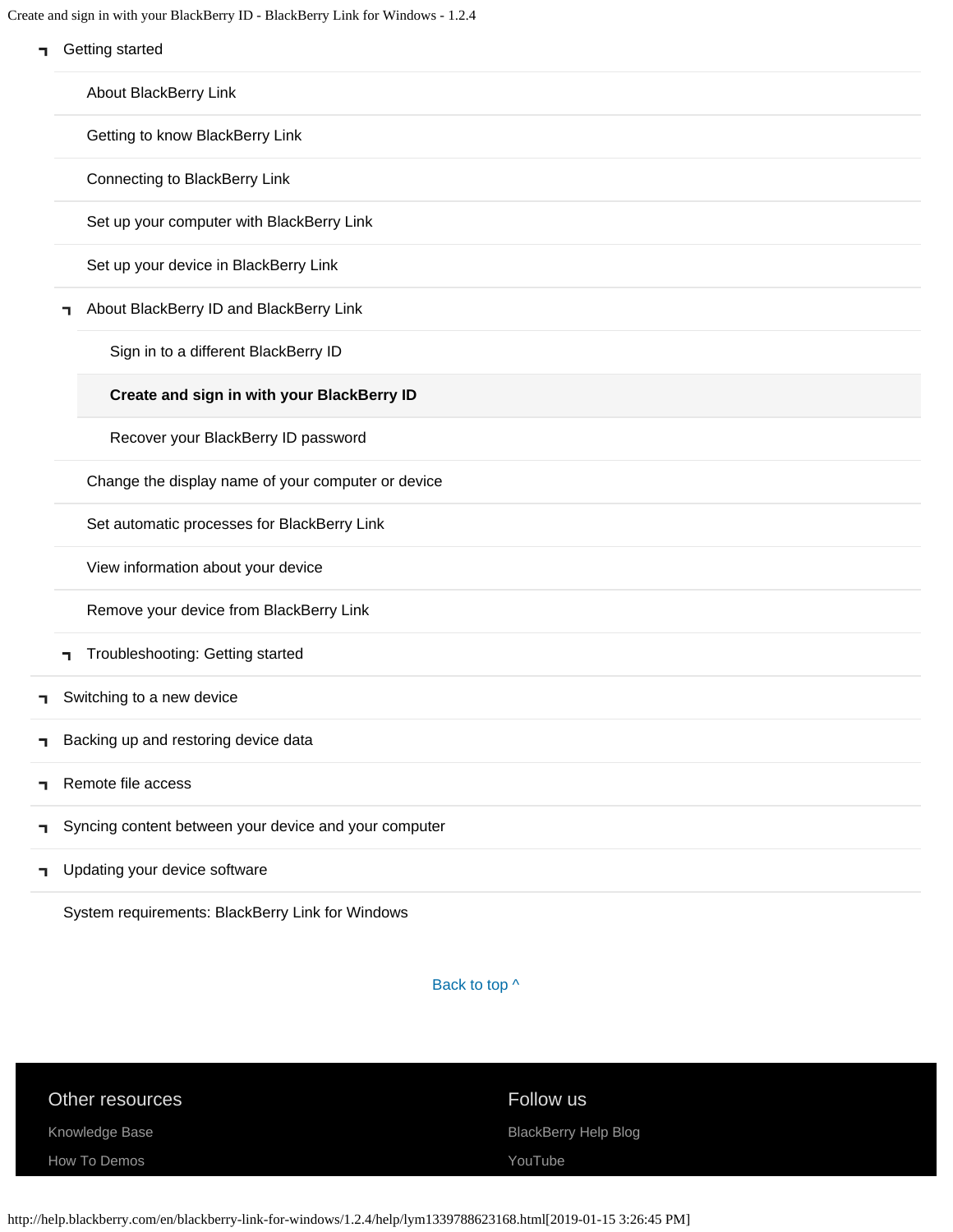Create and sign in with your BlackBerry ID - BlackBerry Link for Windows - 1.2.4

| Training                |  |  |
|-------------------------|--|--|
|                         |  |  |
| <b>Customer Service</b> |  |  |
| Contact Us              |  |  |
| Support                 |  |  |
| Feedback                |  |  |
|                         |  |  |

[English](http://help.blackberry.com/en/selectLang?prev=blackberry-link-for-windows/1.2.4/help/lym1339788623168.html) Copyright © BlackBerry. All rights reserved. [Facebook](https://facebook.com/BlackBerry) **[Twitter](https://twitter.com/blackberry)** 

### Legal and safety

[Legal and Privacy](http://blackberry.com/legal) [Safety Information](http://help.blackberry.com/en/content/sib/index.html) [Declaration of Conformity](http://help.blackberry.com/en/content/doc/index.html) [Hearing Aid Compatibility](http://help.blackberry.com/en/content/hac/index.html)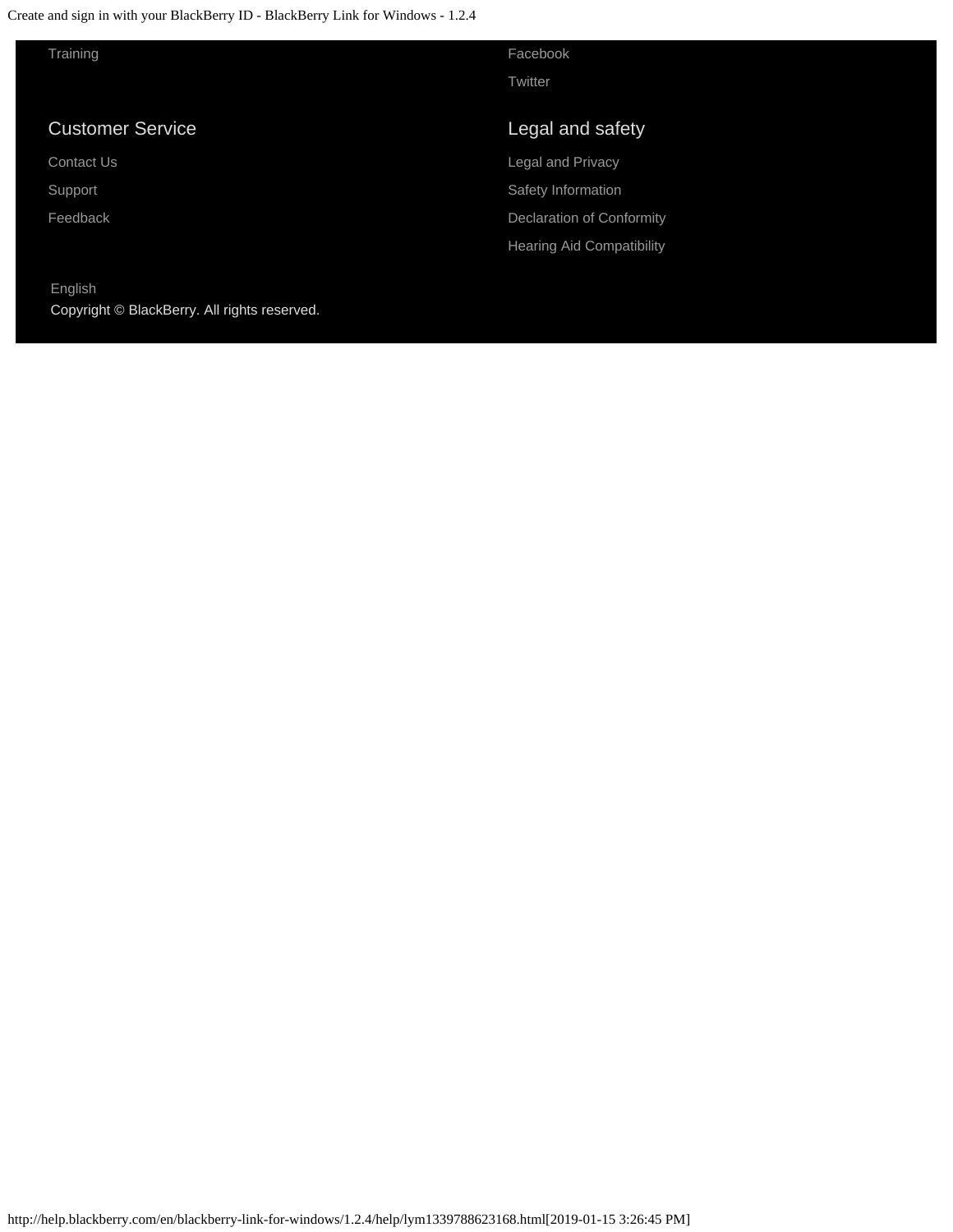## <span id="page-97-0"></span>23

### Search BlackBerry Link for Windows

[Help and manuals](http://help.blackberry.com/en/) > [Apps](http://help.blackberry.com/en/category/apps/) > [BlackBerry Link for Windows](http://help.blackberry.com/en/blackberry-link-for-windows/1.2.4/)

# [BlackBerry Link for Windows](http://help.blackberry.com/en/blackberry-link-for-windows/1.2.4/)

Version: 1.2.4

# Recover your BlackBerry ID password

If you forget the password for yourBlackBerrytD, you can have password recovery instructions sent to the emailāddress that you use as your BlackBerry ID username.

- 1. On your computer, open BlackBerry Link.
- 2. At the top of the BlackBerry Link window, click **Sign In**.
- 3. Click **Forgot password**.
- 4. Complete the instructions on the BlackBerry ID website. You receive a password reset email. Because you completed the steps to reset your password on a computer, the password reset email can be viewed only on a computer and is not delivered to your device.

Did this help you?  $Yes \mid No$  $Yes \mid No$  $Yes \mid No$ 

|    | Related resources                         |
|----|-------------------------------------------|
| п. | Getting started                           |
|    | About BlackBerry Link                     |
|    | Getting to know BlackBerry Link           |
|    | Connecting to BlackBerry Link             |
|    | Set up your computer with BlackBerry Link |
|    | Set up your device in BlackBerry Link     |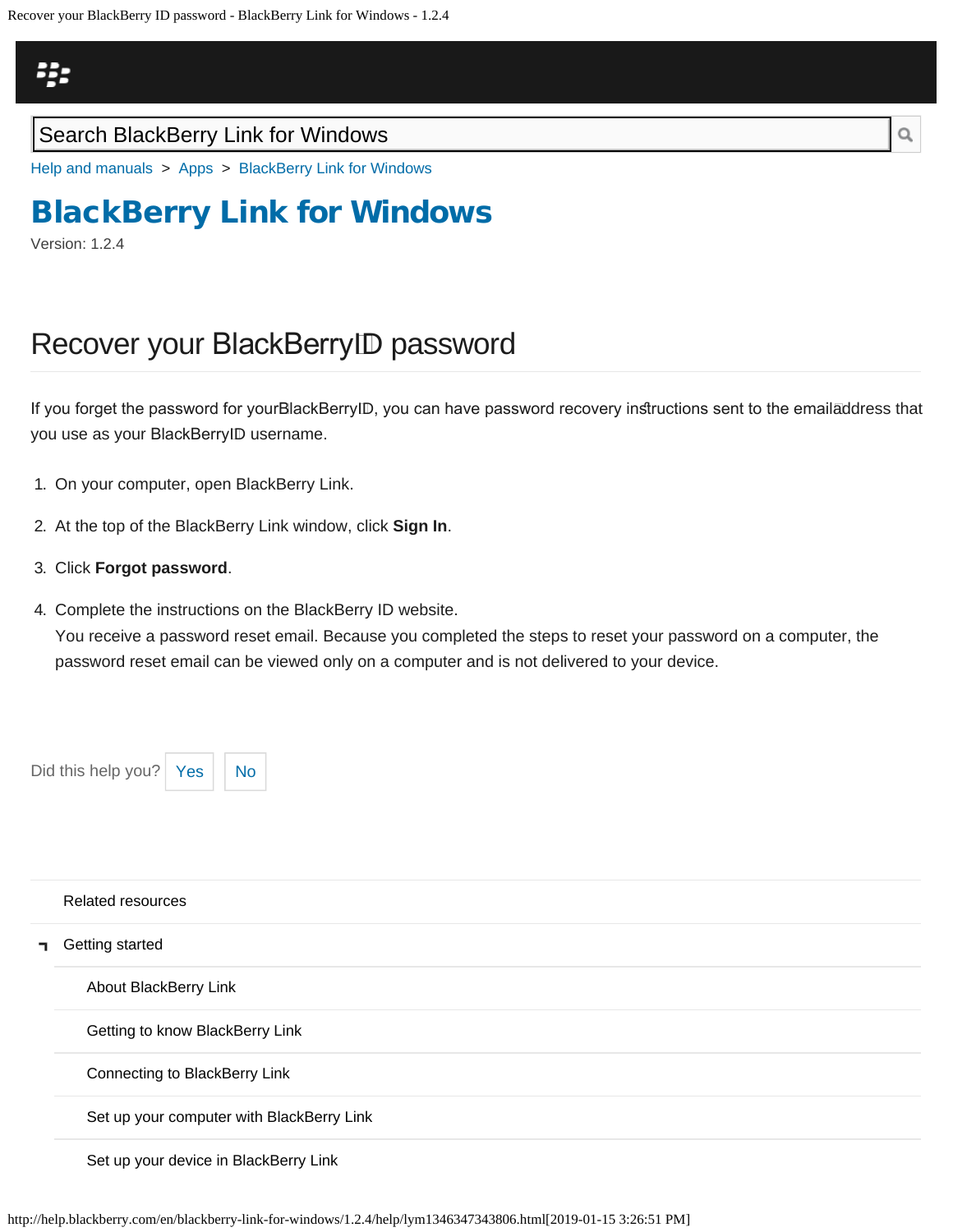|    | About BlackBerry ID and BlackBerry Link<br>п          |
|----|-------------------------------------------------------|
|    | Sign in to a different BlackBerry ID                  |
|    | Create and sign in with your BlackBerry ID            |
|    | Recover your BlackBerry ID password                   |
|    | Change the display name of your computer or device    |
|    | Set automatic processes for BlackBerry Link           |
|    | View information about your device                    |
|    | Remove your device from BlackBerry Link               |
|    | Troubleshooting: Getting started<br>п.                |
| ٦. | Switching to a new device                             |
| ٦  | Backing up and restoring device data                  |
| ┑  | Remote file access                                    |
| ٦  | Syncing content between your device and your computer |
| ٦  | Updating your device software                         |

[System requirements: BlackBerry Link for Windows](#page-16-0)

Back to top  $\wedge$ 

| Other resources         | Follow us                        |
|-------------------------|----------------------------------|
| Knowledge Base          | <b>BlackBerry Help Blog</b>      |
| How To Demos            | YouTube                          |
| Training                | Facebook                         |
|                         | Twitter                          |
|                         |                                  |
|                         |                                  |
| <b>Customer Service</b> | Legal and safety                 |
| Contact Us              | Legal and Privacy                |
| Support                 | Safety Information               |
| Feedback                | <b>Declaration of Conformity</b> |
|                         | <b>Hearing Aid Compatibility</b> |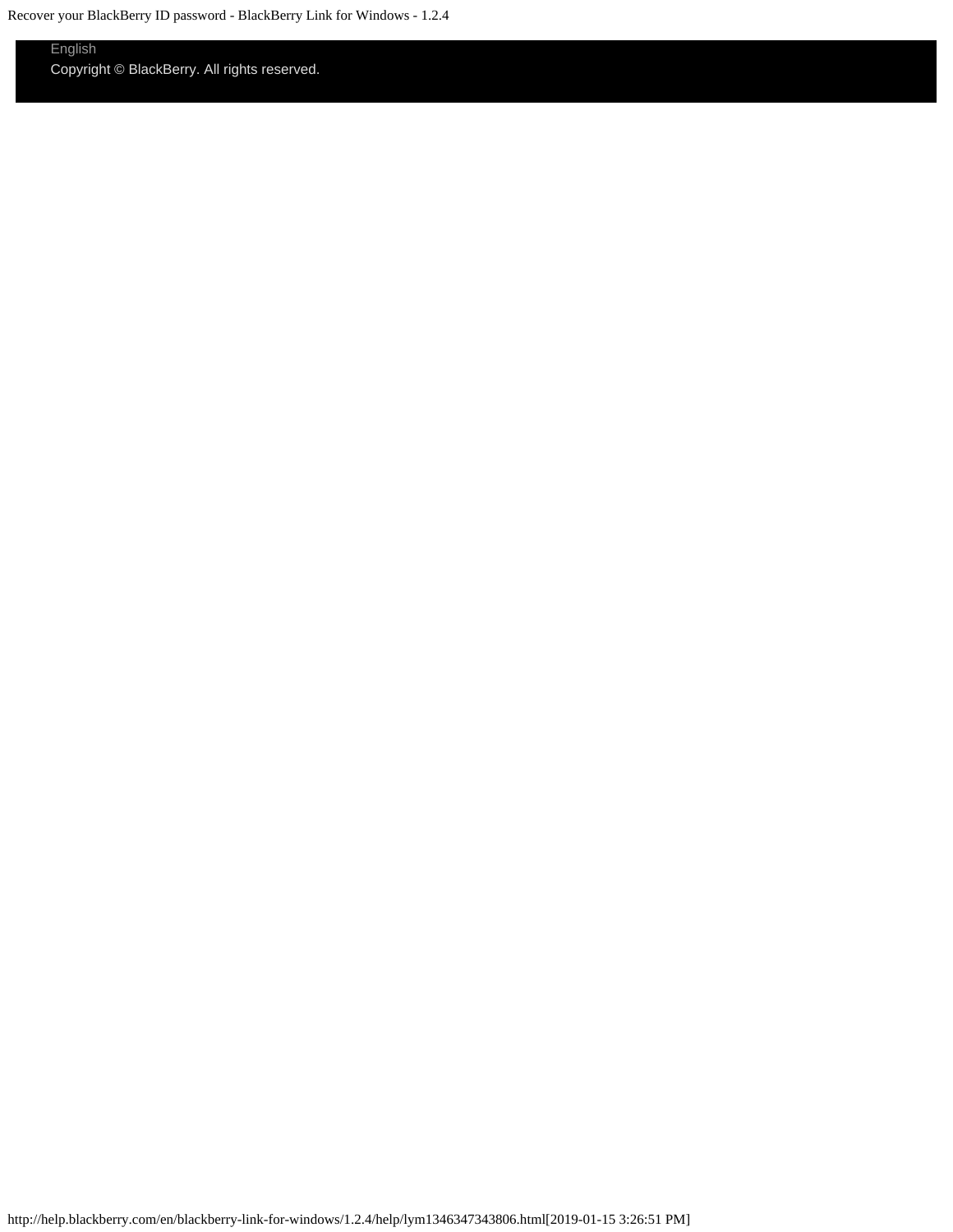# <span id="page-100-0"></span>Щ.

### Search BlackBerry Link for Windows

[Help and manuals](http://help.blackberry.com/en/) > [Apps](http://help.blackberry.com/en/category/apps/) > [BlackBerry Link for Windows](http://help.blackberry.com/en/blackberry-link-for-windows/1.2.4/)

# [BlackBerry Link for Windows](http://help.blackberry.com/en/blackberry-link-for-windows/1.2.4/)

Version: 1.2.4

# I need to generate a log file for a support representative

A support representative might ask you to send log fles and other information to help troubleshoot a problem you are experiencing.

- 1. On your computer, open BlackBerry Link.
- 2. At the side of the BlackBerry Link window, click your computer.
- 3. At the top of the window, click **Preferences**.
- 4. Click **Creating Log Files** > **Create Log**.
- 5. Click to browse to the location where the log file is saved on your computer.
- 6. Email the log file to your support representative.

Did this help you?  $Yes \mid No$  $Yes \mid No$  $Yes \mid No$ 



# [Related resources](#page-0-0) [Getting started](#page-2-0) [About BlackBerry Link](#page-2-0) [Getting to know BlackBerry Link](#page-18-0) [Connecting to BlackBerry Link](#page-21-0)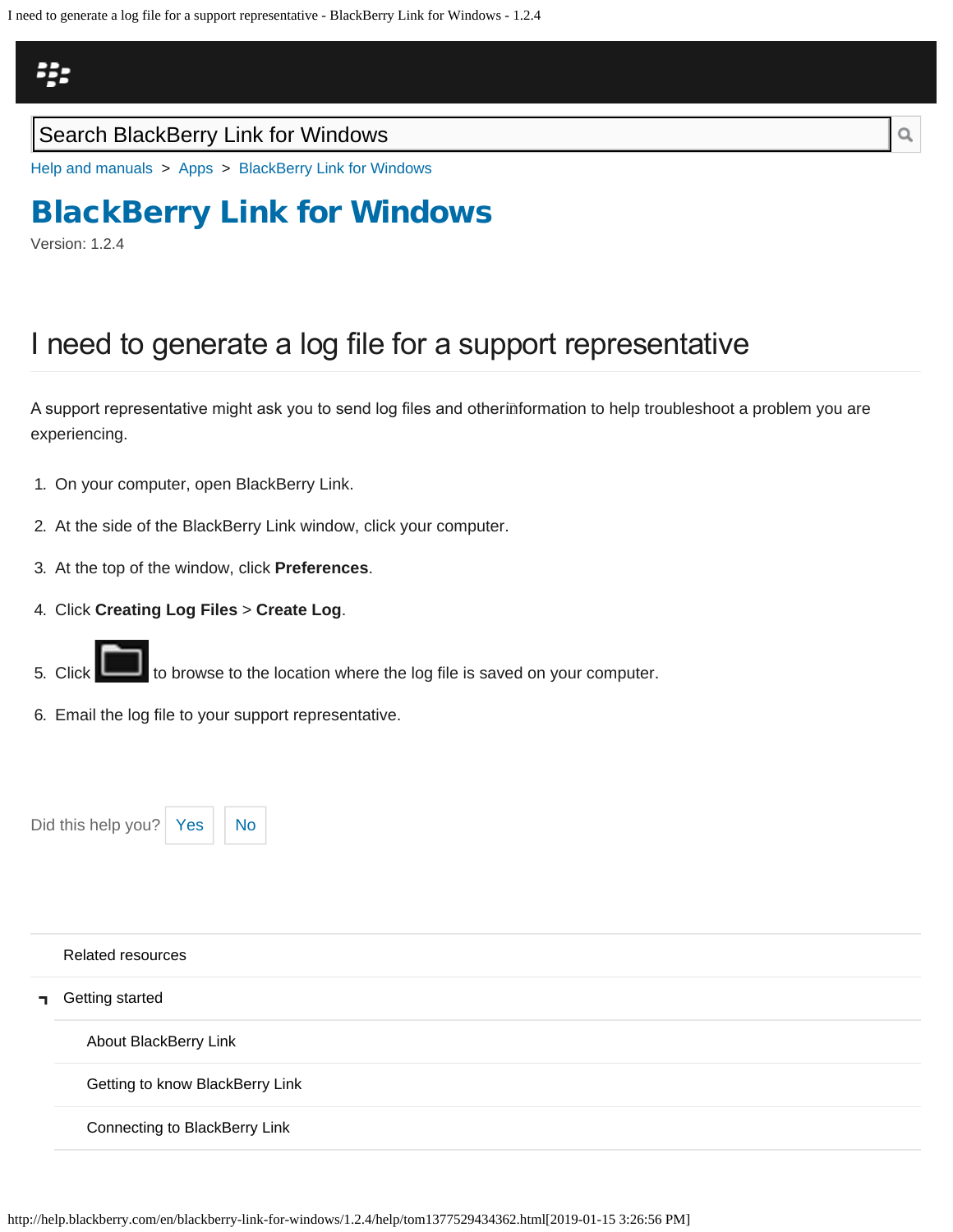[Set up your computer with BlackBerry Link](#page-24-0)

[Set up your device in BlackBerry Link](#page-27-0)

**-** [About BlackBerry ID and BlackBerry Link](#page-30-0)

[Change the display name of your computer or device](#page-33-0)

[Set automatic processes for BlackBerry Link](#page-35-0)

[View information about your device](#page-37-0)

[Remove your device from BlackBerry Link](#page-39-0)

[Troubleshooting: Getting started](#page-41-0)

[I don't see my device in BlackBerry Link](#page-41-0)

#### **[I need to generate a log file for a support representative](#page-100-0)**

- [Switching to a new device](#page-5-0) ٦
- [Backing up and restoring device data](#page-8-0) ٦
- [Remote file access](#page-10-0) п.
- [Syncing content between your device and your computer](#page-12-0) п.
- [Updating your device software](#page-14-0) ٦

[System requirements: BlackBerry Link for Windows](#page-16-0)

Back to top  $\wedge$ 

| Other resources         | Follow us                        |
|-------------------------|----------------------------------|
| Knowledge Base          | <b>BlackBerry Help Blog</b>      |
| How To Demos            | YouTube                          |
| Training                | Facebook                         |
|                         | Twitter                          |
|                         |                                  |
| <b>Customer Service</b> | Legal and safety                 |
| <b>Contact Us</b>       | Legal and Privacy                |
| Support                 | Safety Information               |
| Feedback                | <b>Declaration of Conformity</b> |
|                         | <b>Hearing Aid Compatibility</b> |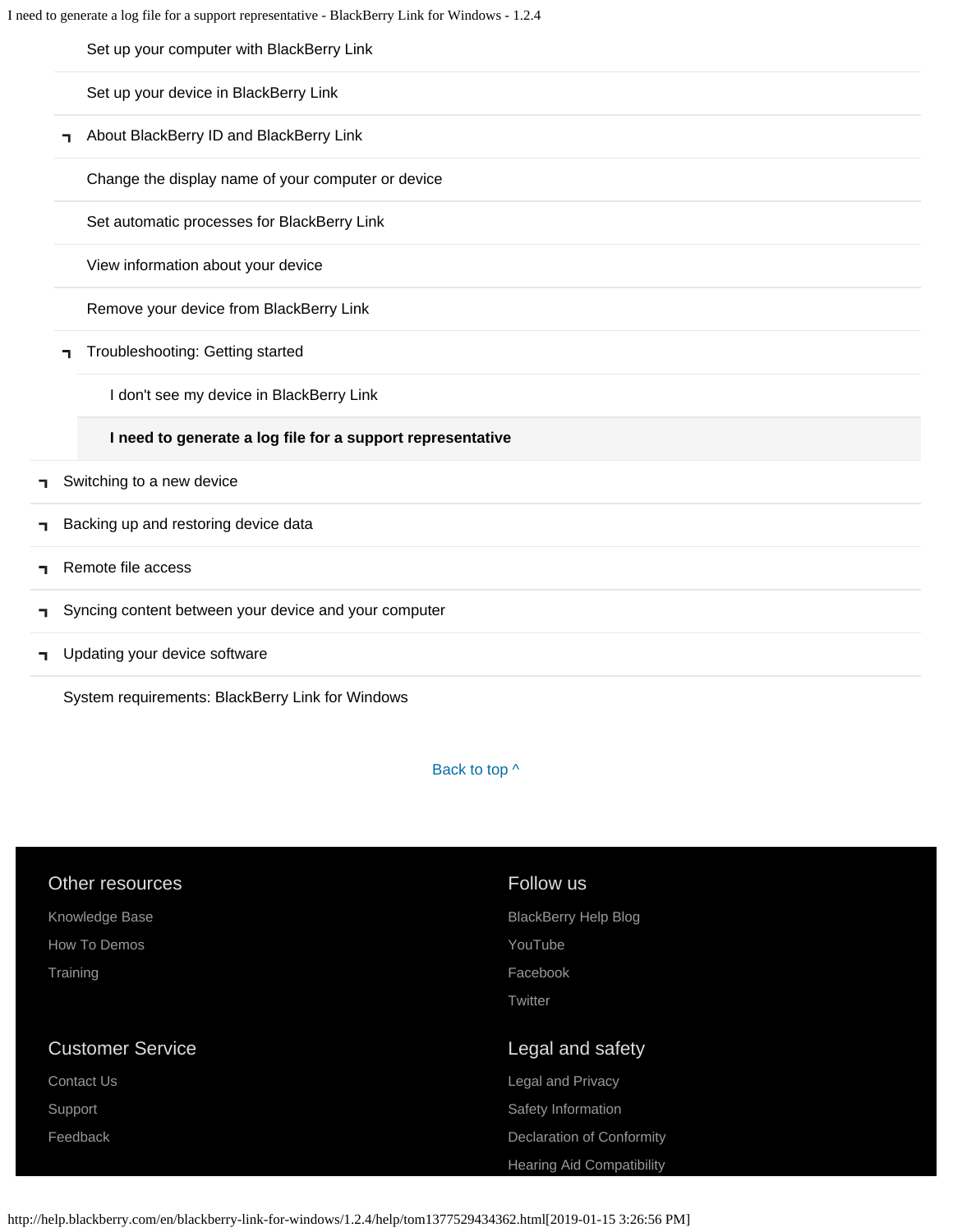I need to generate a log file for a support representative - BlackBerry Link for Windows - 1.2.4

### [English](http://help.blackberry.com/en/selectLang?prev=blackberry-link-for-windows/1.2.4/help/tom1377529434362.html)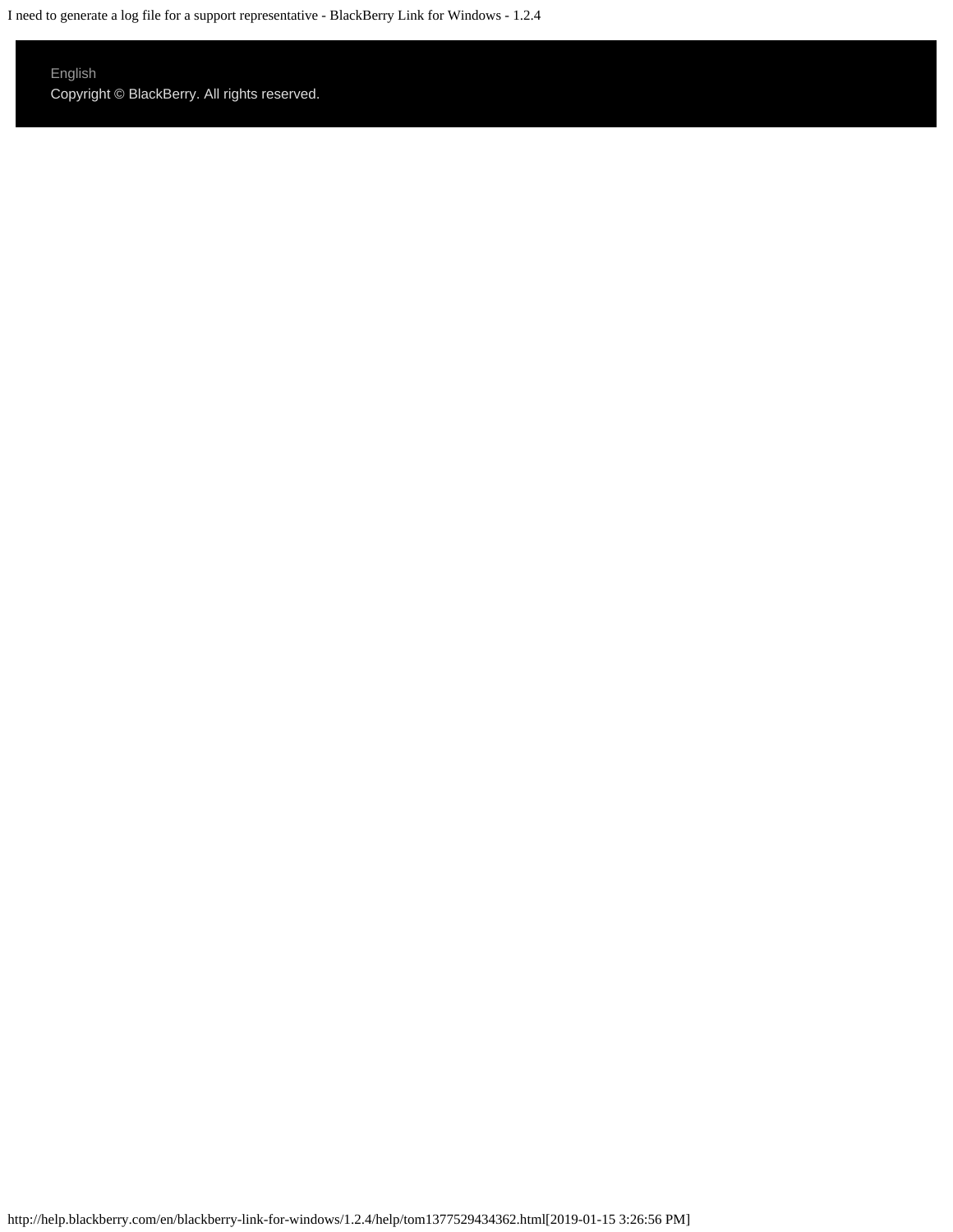<span id="page-103-0"></span>Some of the data from my old device isn't on my new device - BlackBerry Link for Windows - 1.2.4

## Щ.

### Search BlackBerry Link for Windows

[Help and manuals](http://help.blackberry.com/en/) > [Apps](http://help.blackberry.com/en/category/apps/) > [BlackBerry Link for Windows](http://help.blackberry.com/en/blackberry-link-for-windows/1.2.4/)

# [BlackBerry Link for Windows](http://help.blackberry.com/en/blackberry-link-for-windows/1.2.4/)

Version: 1.2.4

# Some of the data from my old device isn't on my new device

The version of software on your previous device determines what data can betīansferred to your new device. For a list of the type of data that is transferred,⊽isit www.blackberry.com/deviceswitch .

Try any of the following:

- Check that your personal email accounts have been set up. Email accounts aren't transferred and need to be set up in BlackBerry Hub on your device.
- Check that your work email accounts have been set up. For a Microsoft Exchange ActiveSync email account on a BlackBerry Enterprise Server, contact your administrator for the information required to set up the account.
- **Look for memos and tasks in the BlackBerry Remember app.**
- Transfer apps by downloading them from the BlackBerry World storefront.

For more information about adding an email account, using the BlackBerry Remember app, or downloading apps from the BlackBerry World storefront, tap the Help app on your device.

|              | Did this help you? Yes          | <b>No</b> |  |
|--------------|---------------------------------|-----------|--|
|              |                                 |           |  |
|              |                                 |           |  |
|              | <b>Related resources</b>        |           |  |
|              |                                 |           |  |
| п.           | Getting started                 |           |  |
| $\mathbf{L}$ | Switching to a new device       |           |  |
|              | About switching to a new device |           |  |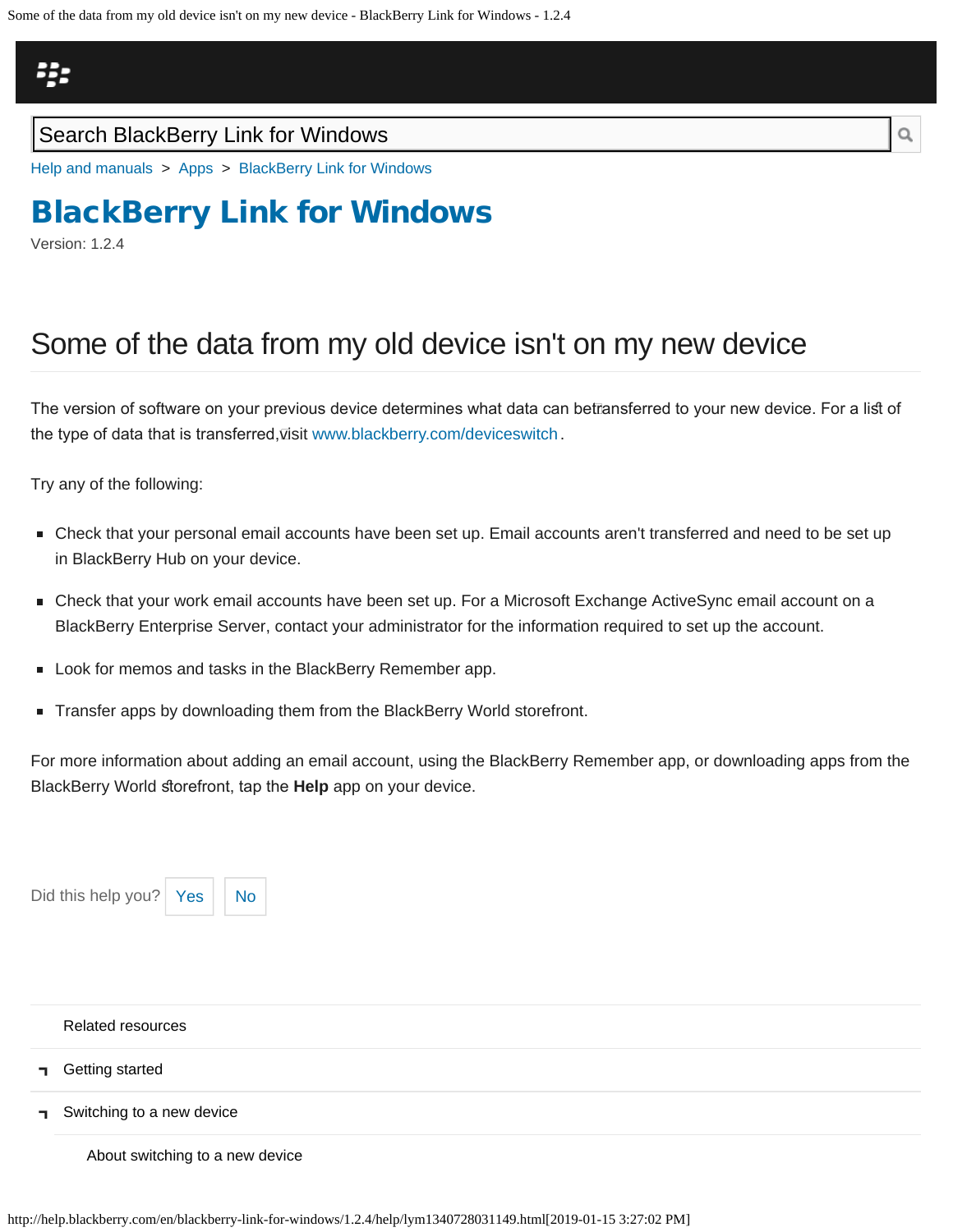[Switch to a new device](#page-44-0)

[Restore your device to its factory default settings](#page-47-0)

[Troubleshooting: Device switch](#page-49-0)

[I can't switch my SIM card or media card](#page-49-0)

#### **[Some of the data from my old device isn't on my new device](#page-103-0)**

- [Backing up and restoring device data](#page-8-0)  $\blacksquare$
- [Remote file access](#page-10-0) п,
- [Syncing content between your device and your computer](#page-12-0)  $\blacksquare$
- [Updating your device software](#page-14-0) F.

[System requirements: BlackBerry Link for Windows](#page-16-0)

#### Back to top  $\wedge$

| Other resources         | Follow us                   |
|-------------------------|-----------------------------|
| Knowledge Base          | <b>BlackBerry Help Blog</b> |
| How To Demos            | YouTube                     |
| Training                | Facebook                    |
|                         | Twitter                     |
|                         |                             |
|                         |                             |
| <b>Customer Service</b> | Legal and safety            |
| Contact Us              | Legal and Privacy           |
| Support                 | Safety Information          |
| Feedback                | Declaration of Conformity   |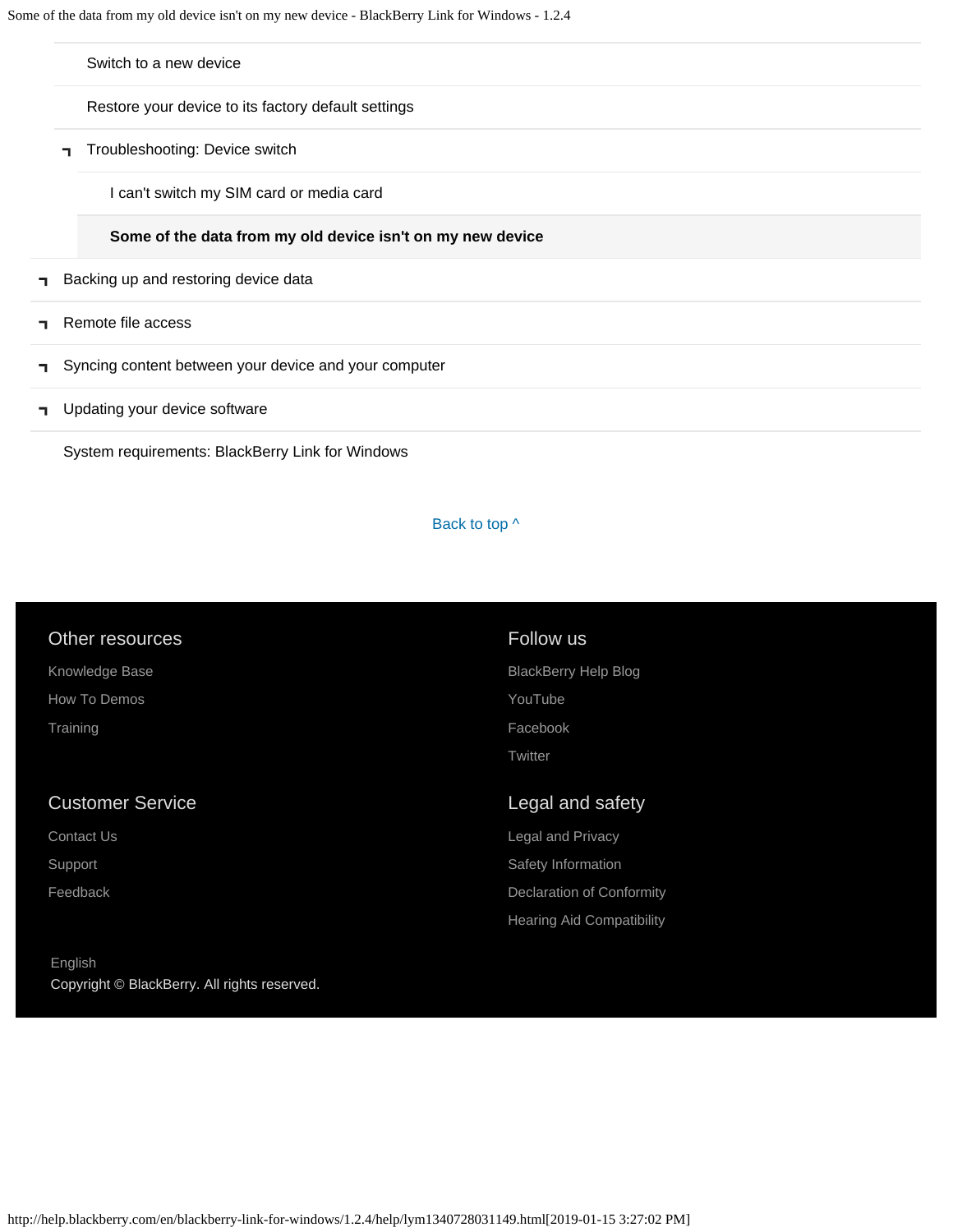<span id="page-105-0"></span>

### Search BlackBerry Link for Windows

[Help and manuals](http://help.blackberry.com/en/) > [Apps](http://help.blackberry.com/en/category/apps/) > [BlackBerry Link for Windows](http://help.blackberry.com/en/blackberry-link-for-windows/1.2.4/)

# [BlackBerry Link for Windows](http://help.blackberry.com/en/blackberry-link-for-windows/1.2.4/)

Version: 1.2.4

## Ican't restore a backup file to my device

Try the following:

- Connect your BlackBerry device to your computer using a USB cable. You can't restore the data to your device over a Wi-Fi network.
- On your device, verify that you are signed in to your BlackBerry ID. If you are not signed in, BlackBerry Link can't restore the data to your personal space.
- Verify that the same BlackBerry ID used on the device to create the backup file is being used on the device you are trying to restore the backup file to. On your device, try signing in to the BlackBerry ID that is associated with the backup file.
- If your device is activated on BlackBerry Enterprise Service 10, verify that you entered the password on your device to unlock your work space. If your work space is locked, BlackBerry Link can't restore the data to your work space.
- If your device is activated on BlackBerry Enterprise Service 10, verify with your administrator that you can restore data to your device.



| Related resources                    |
|--------------------------------------|
| <b>n</b> Getting started             |
| Switching to a new device            |
| Backing up and restoring device data |

http://help.blackberry.com/en/blackberry-link-for-windows/1.2.4/help/tom1377529549544.html[2019-01-15 3:27:06 PM]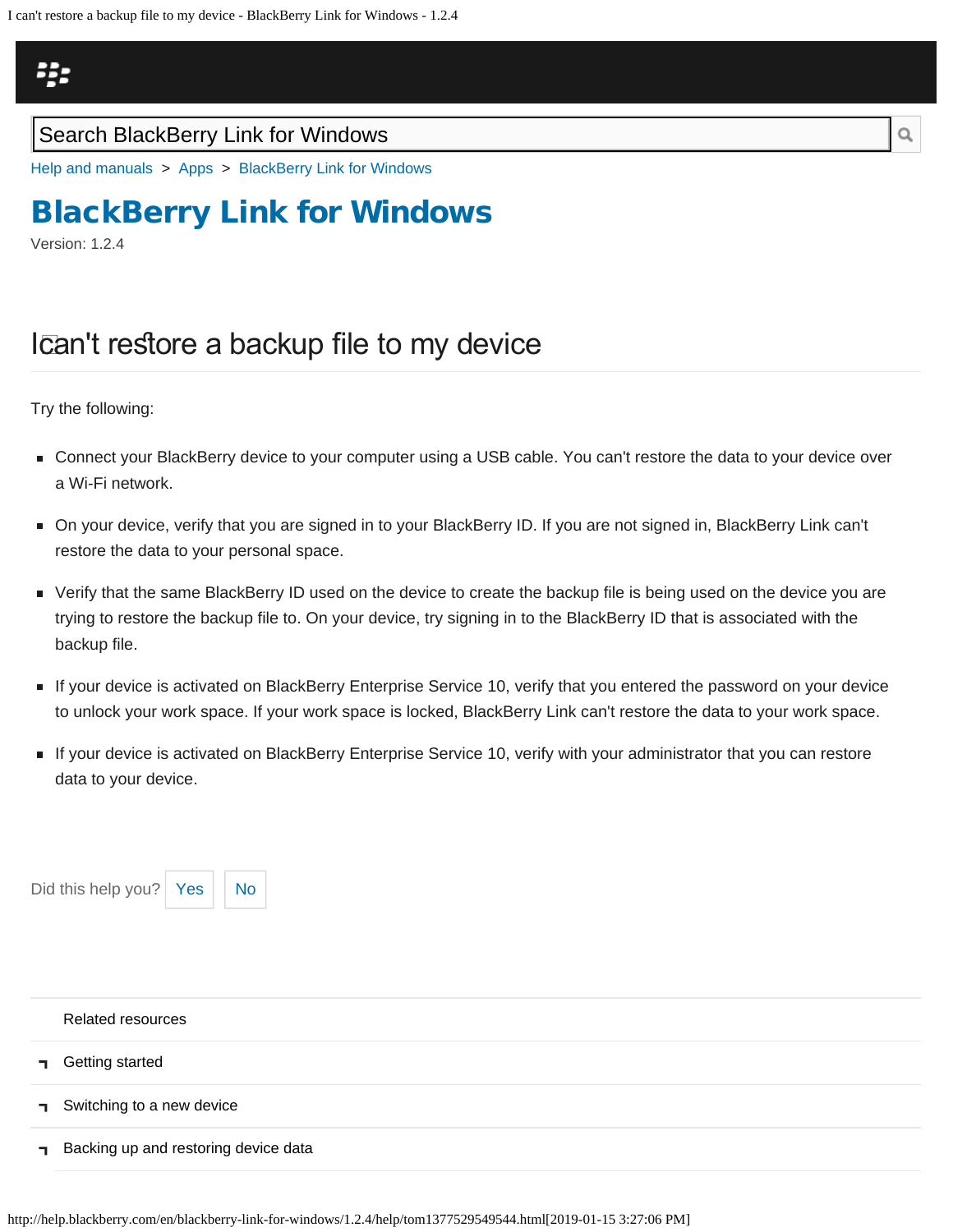I can't restore a backup file to my device - BlackBerry Link for Windows - 1.2.4

|    | About backing up and restoring data                              |
|----|------------------------------------------------------------------|
|    | Set backup preferences                                           |
|    | Back up your device data                                         |
|    | Restore your device data                                         |
|    | Troubleshooting: Backing up and restoring device data            |
|    | I can't create a backup file that contains all of my device data |
|    | I can't restore a backup file to my device                       |
| п. | Remote file access                                               |
| п. | Syncing content between your device and your computer            |
|    | I Updating your device software                                  |

[System requirements: BlackBerry Link for Windows](#page-16-0)

#### Back to top  $\wedge$

#### Other resources

[Knowledge Base](http://support.blackberry.com/kb) [How To Demos](http://web.blackberry.com/support/blackberry-101.html) **[Training](http://blackberry.com/training)** 

#### Customer Service

[Contact Us](http://web.blackberry.com/customer-service/contact-us.html)

[Support](http://web.blackberry.com/support.html)

[Feedback](https://blackberry.icanmakeitbetter.com/?source=532c96c687167fb55f000067)

#### [English](http://help.blackberry.com/en/selectLang?prev=blackberry-link-for-windows/1.2.4/help/tom1377529549544.html) Copyright © BlackBerry. All rights reserved.

### Follow us

[BlackBerry Help Blog](http://helpblog.blackberry.com/) [YouTube](https://www.youtube.com/user/blackberrysupport) [Facebook](https://facebook.com/BlackBerry) **[Twitter](https://twitter.com/blackberry)** 

### Legal and safety

[Legal and Privacy](http://blackberry.com/legal) [Safety Information](http://help.blackberry.com/en/content/sib/index.html) [Declaration of Conformity](http://help.blackberry.com/en/content/doc/index.html) [Hearing Aid Compatibility](http://help.blackberry.com/en/content/hac/index.html)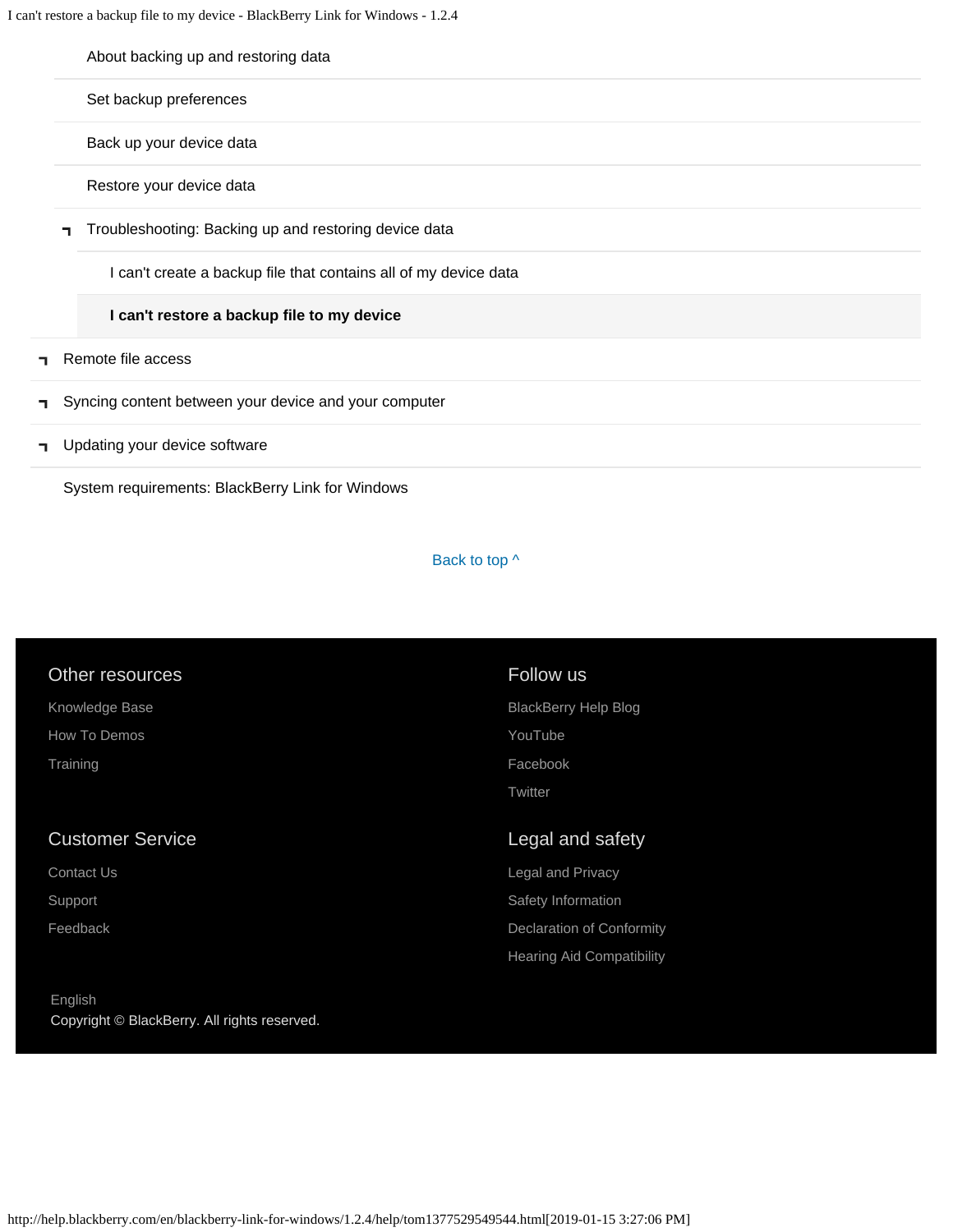<span id="page-107-0"></span>Picture formats - BlackBerry Link for Windows - 1.2.4

# ij.

### Search BlackBerry Link for Windows

[Help and manuals](http://help.blackberry.com/en/) > [Apps](http://help.blackberry.com/en/category/apps/) > [BlackBerry Link for Windows](http://help.blackberry.com/en/blackberry-link-for-windows/1.2.4/)

# [BlackBerry Link for Windows](http://help.blackberry.com/en/blackberry-link-for-windows/1.2.4/)

Version: 1.2.4

# Picture formats

BlackBerry Link supports picture fles with the following fle name extensions:

- .bmp
- .wbmp
- .jpg, .jpeg
- .gif
- .png
- $\blacksquare$ .tif, .tiff

Did this help you?  $Yes$  [No](#page-107-0)

|    | <b>Related resources</b>                              |
|----|-------------------------------------------------------|
| п. | Getting started                                       |
| п. | Switching to a new device                             |
| п. | Backing up and restoring device data                  |
|    | Remote file access                                    |
| п. | Syncing content between your device and your computer |
|    | Syncing music, pictures, videos, and documents<br>п.  |

Q

http://help.blackberry.com/en/blackberry-link-for-windows/1.2.4/help/lym1345038628595.html[2019-01-15 3:27:10 PM]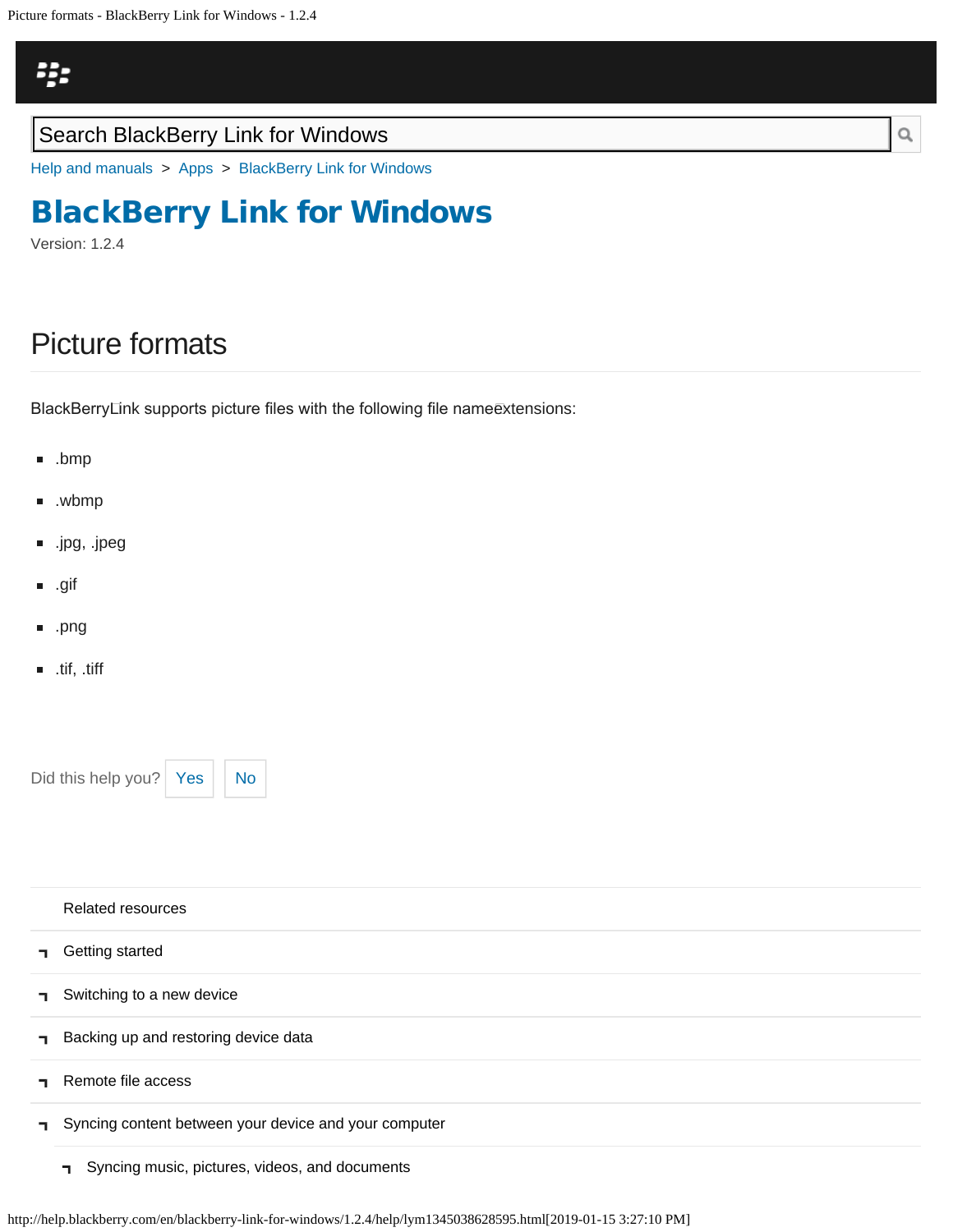[About syncing music, pictures, videos, and documents](#page-12-0)

[Sync icons](#page-66-0)

[Manually sync or copy your music](#page-69-0)

[Manually sync or copy your pictures, videos, and documents](#page-72-0)

[Turn off and turn on syncing for media and documents](#page-75-0)

- [Changing your libraries](#page-60-0)
- [Supported file formats](#page-78-0) T.

[Music formats](#page-78-0)

**[Picture formats](#page-107-0)**

[Video formats](#page-110-0)

[Document formats](#page-113-0)

- [Syncing contacts and calendars](#page-81-0)
- [Troubleshooting: Syncing](#page-83-0)
- [Updating your device software](#page-14-0) ٦.

[System requirements: BlackBerry Link for Windows](#page-16-0)

Back to top  $\wedge$ 

| Other resources         | Follow us                        |
|-------------------------|----------------------------------|
| Knowledge Base          | <b>BlackBerry Help Blog</b>      |
| How To Demos            | YouTube                          |
| Training                | Facebook                         |
|                         | Twitter                          |
|                         |                                  |
|                         |                                  |
| <b>Customer Service</b> | Legal and safety                 |
| <b>Contact Us</b>       | Legal and Privacy                |
| Support                 | Safety Information               |
| Feedback                | <b>Declaration of Conformity</b> |
|                         | <b>Hearing Aid Compatibility</b> |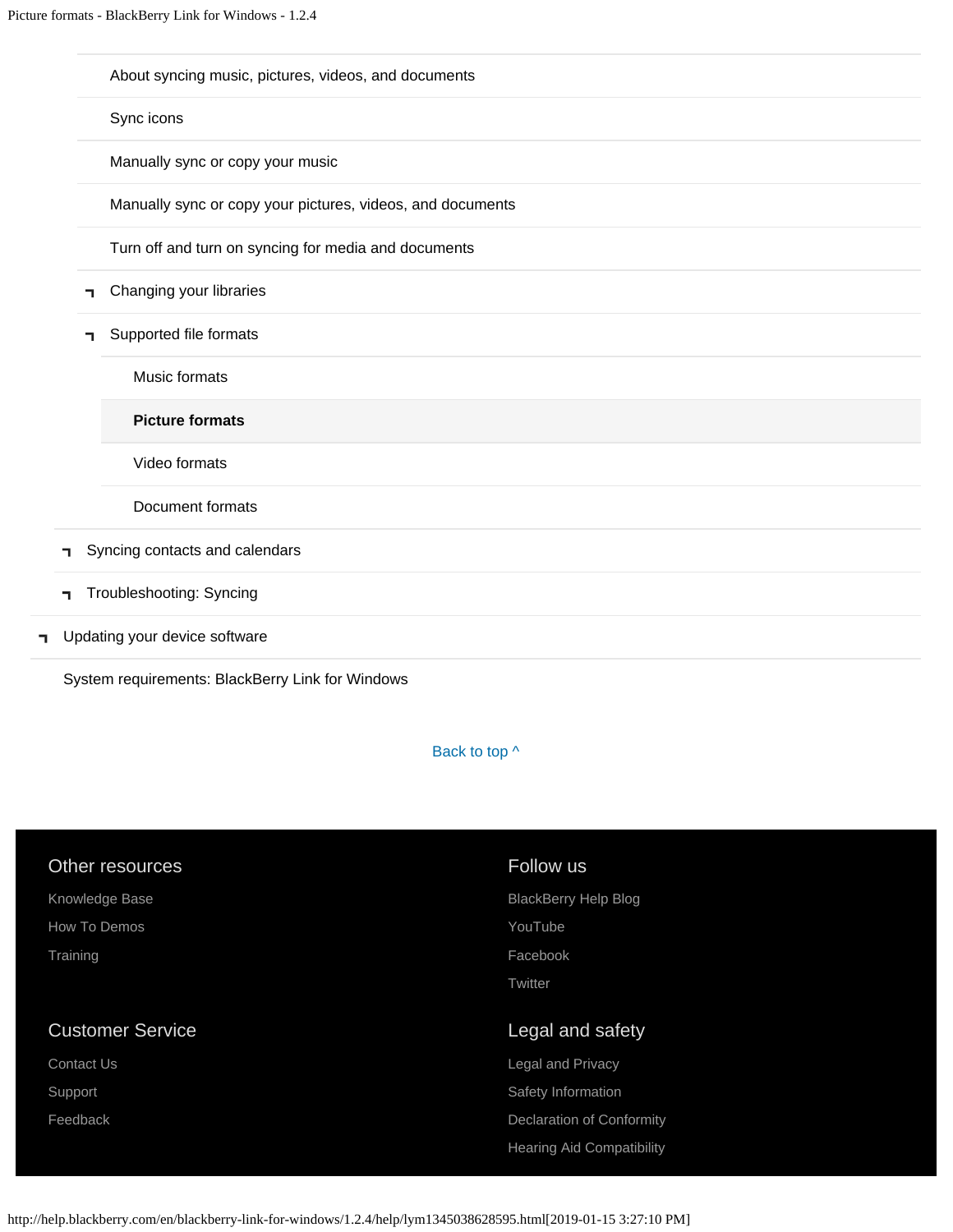### [English](http://help.blackberry.com/en/selectLang?prev=blackberry-link-for-windows/1.2.4/help/lym1345038628595.html)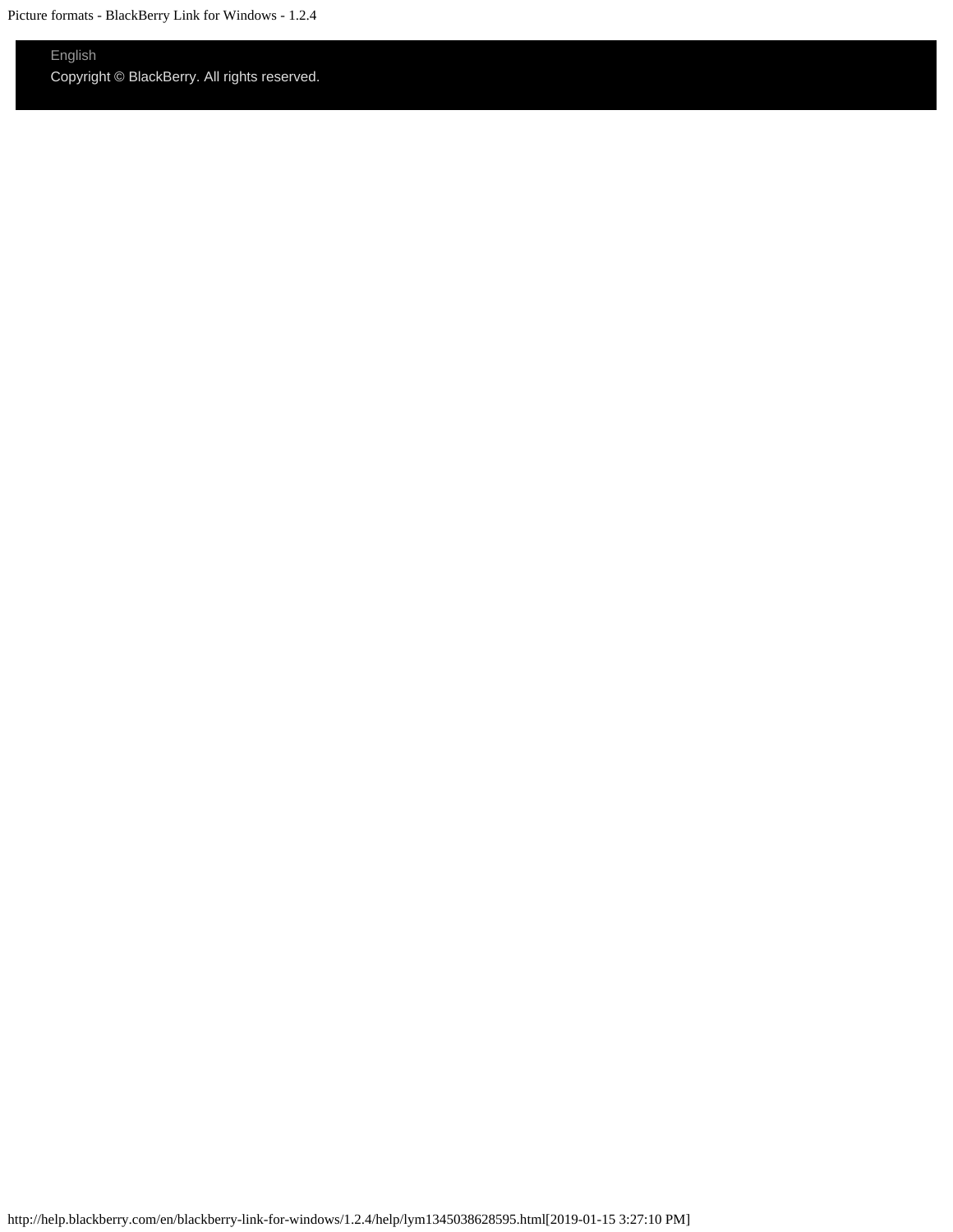<span id="page-110-0"></span>Video formats - BlackBerry Link for Windows - 1.2.4

# 23

## Search BlackBerry Link for Windows

[Help and manuals](http://help.blackberry.com/en/) > [Apps](http://help.blackberry.com/en/category/apps/) > [BlackBerry Link for Windows](http://help.blackberry.com/en/blackberry-link-for-windows/1.2.4/)

# [BlackBerry Link for Windows](http://help.blackberry.com/en/blackberry-link-for-windows/1.2.4/)

Version: 1.2.4

## Video formats

BlackBerryLink supports mono and stereo videos. Other video formats might besupported if the applicable codecs are installed.

BlackBerryLink supports video files with the following file name@xtensions:

- .mpeg
- .mp4
- .3gp
- .mov
- .avi
- .wmv
- $\blacksquare$ .m4v
- $\blacksquare$ .mp2
- .mpg

BlackBerry Link supports video fles in the following fle formats:

- AVC1
- **DivX**
- **H.263**
- **H.264**
- **MPEG**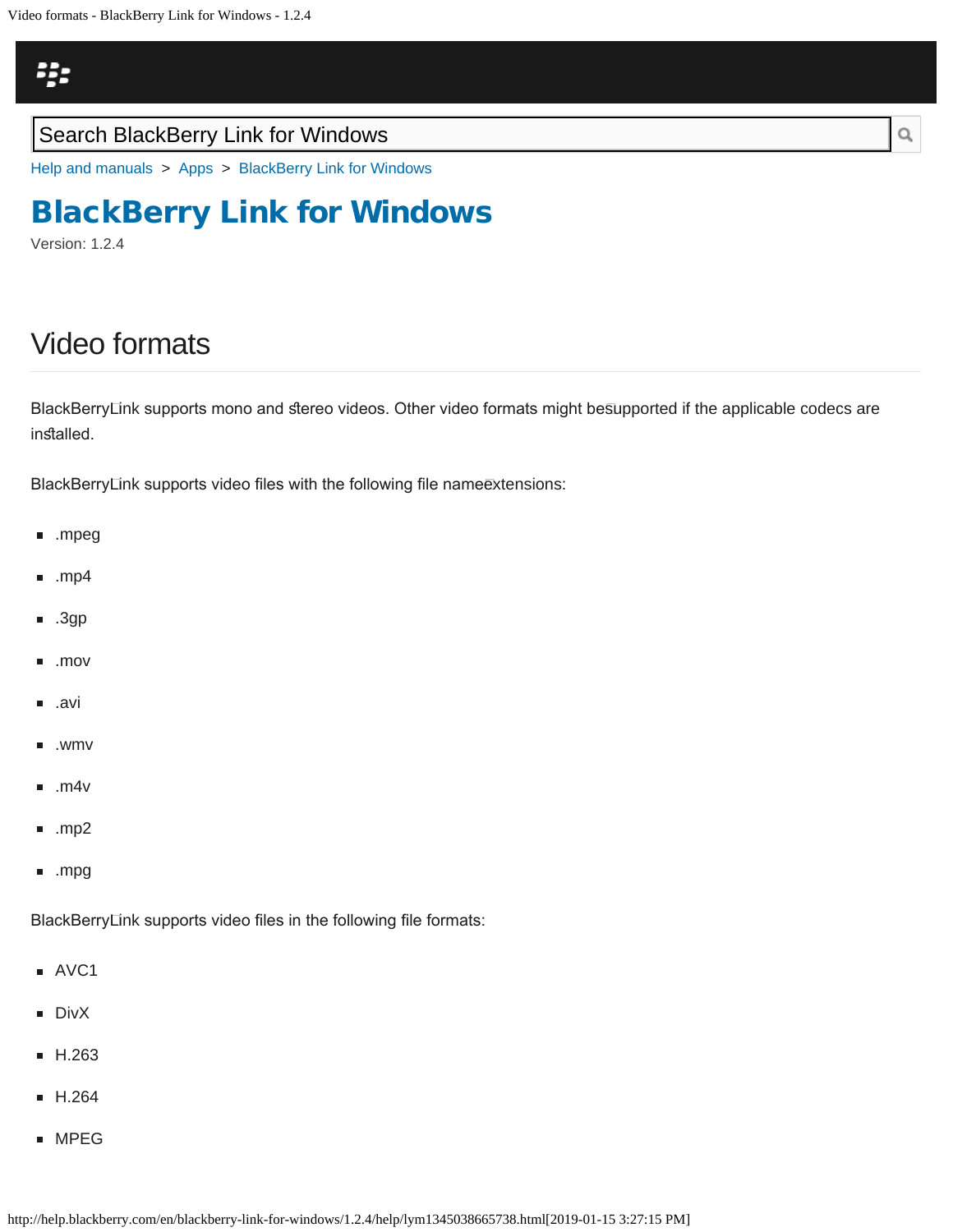Video formats - BlackBerry Link for Windows - 1.2.4

- MPEG-4
- WMV (8, 9, 10)
- Xvid

BlackBerry⊡nk supports video files in the following audio file formats:

- AAC
- AMR
- PCM

Did this help you?  $Yes$  [No](#page-110-0)

|                                                      |                           | <b>Related resources</b>                                   |  |  |  |  |  |
|------------------------------------------------------|---------------------------|------------------------------------------------------------|--|--|--|--|--|
| п.                                                   |                           | Getting started                                            |  |  |  |  |  |
| ٦.                                                   | Switching to a new device |                                                            |  |  |  |  |  |
| ٦.                                                   |                           | Backing up and restoring device data                       |  |  |  |  |  |
| ٦                                                    |                           | Remote file access                                         |  |  |  |  |  |
| п.                                                   |                           | Syncing content between your device and your computer      |  |  |  |  |  |
| Syncing music, pictures, videos, and documents<br>٦  |                           |                                                            |  |  |  |  |  |
| About syncing music, pictures, videos, and documents |                           |                                                            |  |  |  |  |  |
|                                                      | Sync icons                |                                                            |  |  |  |  |  |
|                                                      |                           | Manually sync or copy your music                           |  |  |  |  |  |
|                                                      |                           | Manually sync or copy your pictures, videos, and documents |  |  |  |  |  |
|                                                      |                           | Turn off and turn on syncing for media and documents       |  |  |  |  |  |
|                                                      |                           | Changing your libraries                                    |  |  |  |  |  |
|                                                      |                           | Supported file formats                                     |  |  |  |  |  |
|                                                      |                           |                                                            |  |  |  |  |  |

[Music formats](#page-78-0)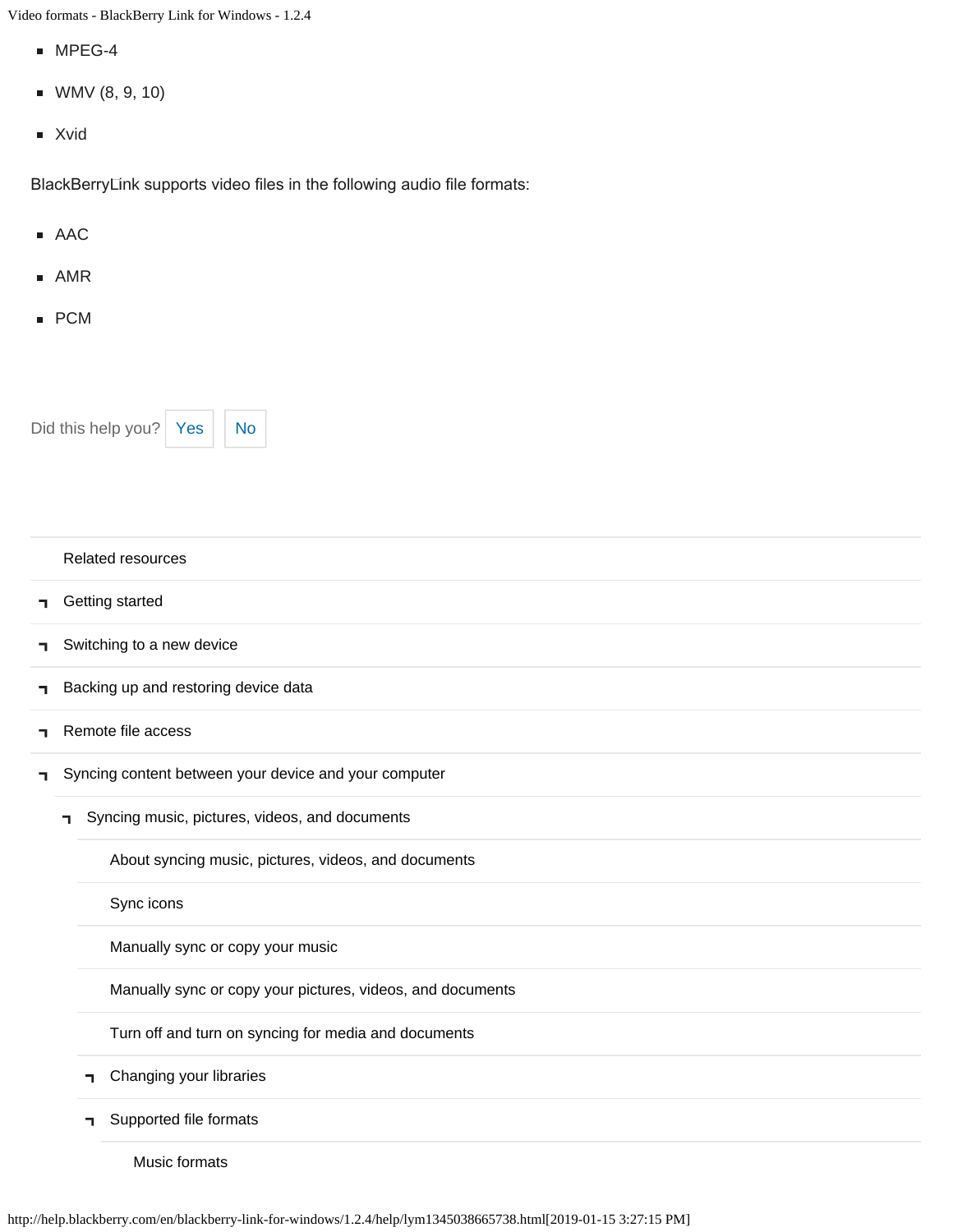| Picture formats                |  |
|--------------------------------|--|
| <b>Video formats</b>           |  |
| Document formats               |  |
| Syncing contacts and calendars |  |
| Troubleshooting: Syncing       |  |
| Updating your device software  |  |
|                                |  |

[System requirements: BlackBerry Link for Windows](#page-16-0)

#### Back to top  $\wedge$

### Other resources

[Knowledge Base](http://support.blackberry.com/kb) [How To Demos](http://web.blackberry.com/support/blackberry-101.html) **[Training](http://blackberry.com/training)** 

 $\mathbf{I}$ 

### Customer Service

[Contact Us](http://web.blackberry.com/customer-service/contact-us.html)

[Support](http://web.blackberry.com/support.html)

[Feedback](https://blackberry.icanmakeitbetter.com/?source=532c96c687167fb55f000067)

[English](http://help.blackberry.com/en/selectLang?prev=blackberry-link-for-windows/1.2.4/help/lym1345038665738.html) Copyright © BlackBerry. All rights reserved.

### Follow us

[BlackBerry Help Blog](http://helpblog.blackberry.com/) [YouTube](https://www.youtube.com/user/blackberrysupport) [Facebook](https://facebook.com/BlackBerry) **[Twitter](https://twitter.com/blackberry)** 

### Legal and safety

[Legal and Privacy](http://blackberry.com/legal) [Safety Information](http://help.blackberry.com/en/content/sib/index.html) [Declaration of Conformity](http://help.blackberry.com/en/content/doc/index.html) [Hearing Aid Compatibility](http://help.blackberry.com/en/content/hac/index.html)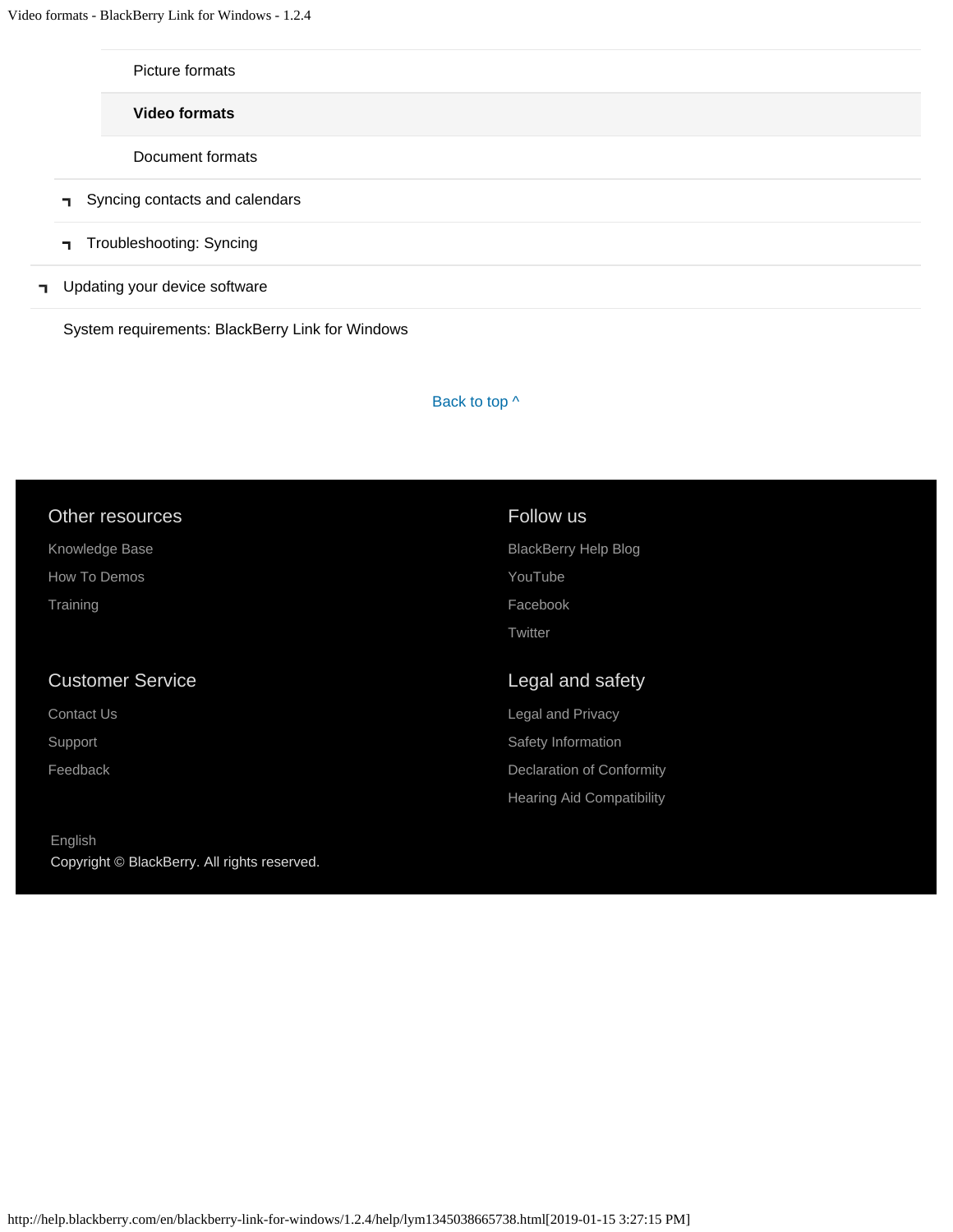<span id="page-113-0"></span>[Help and manuals](http://help.blackberry.com/en/) > [Apps](http://help.blackberry.com/en/category/apps/) > [BlackBerry Link for Windows](http://help.blackberry.com/en/blackberry-link-for-windows/1.2.4/)

## [BlackBerry Link for Windows](http://help.blackberry.com/en/blackberry-link-for-windows/1.2.4/)

Version: 1.2.4

## Document formats

BlackBerry Link supports documents with the following fle name extensions:

- .doc
- .dot
- .docx
- .dotx
- .docm
- .dotm
- .xls
- $\blacksquare$ .xlt
- .xlsx
- .xltx Ē.
- .xlsm
- .xltm n.
- .ppt  $\blacksquare$
- .pot
- .pps
- .pptx
- .potx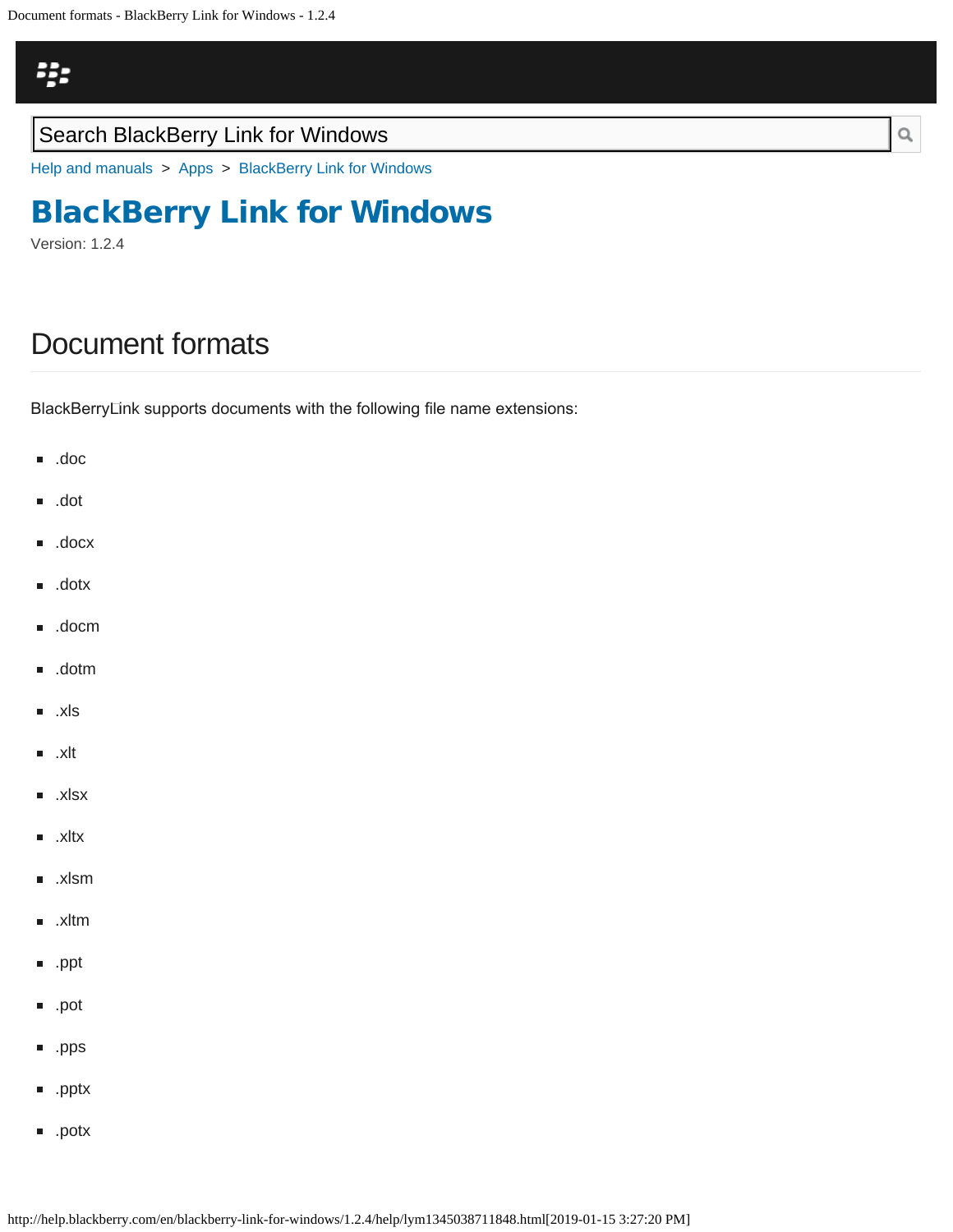Document formats - BlackBerry Link for Windows - 1.2.4

.ppsx

- .pptm
- .potm
- .ppsm
- .pdf
- .txt

Did this help you?  $Yes$  [No](#page-113-0)



|    |                                                            | <b>Related resources</b>                              |  |  |  |  |  |  |
|----|------------------------------------------------------------|-------------------------------------------------------|--|--|--|--|--|--|
| п. |                                                            | Getting started                                       |  |  |  |  |  |  |
| ٦  |                                                            | Switching to a new device                             |  |  |  |  |  |  |
| ٦  |                                                            | Backing up and restoring device data                  |  |  |  |  |  |  |
| ٦  |                                                            | Remote file access                                    |  |  |  |  |  |  |
| ٦  |                                                            | Syncing content between your device and your computer |  |  |  |  |  |  |
|    | п.                                                         | Syncing music, pictures, videos, and documents        |  |  |  |  |  |  |
|    |                                                            | About syncing music, pictures, videos, and documents  |  |  |  |  |  |  |
|    | Sync icons                                                 |                                                       |  |  |  |  |  |  |
|    | Manually sync or copy your music                           |                                                       |  |  |  |  |  |  |
|    | Manually sync or copy your pictures, videos, and documents |                                                       |  |  |  |  |  |  |
|    |                                                            | Turn off and turn on syncing for media and documents  |  |  |  |  |  |  |
|    |                                                            | Changing your libraries<br>٦                          |  |  |  |  |  |  |
|    |                                                            | Supported file formats<br>٦                           |  |  |  |  |  |  |
|    |                                                            | Music formats                                         |  |  |  |  |  |  |
|    |                                                            | Picture formats                                       |  |  |  |  |  |  |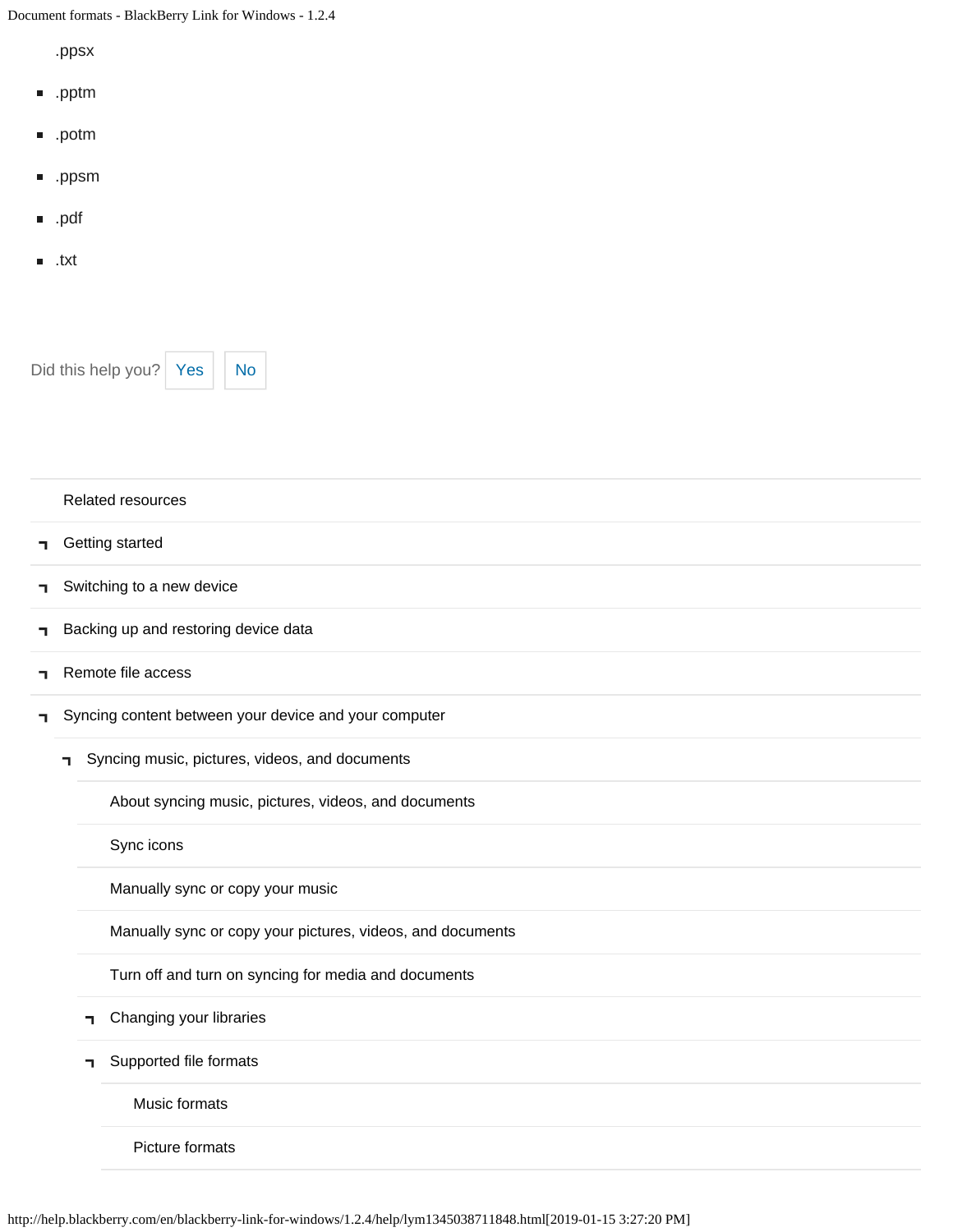Document formats - BlackBerry Link for Windows - 1.2.4

[Video formats](#page-110-0)

#### **[Document formats](#page-113-0)**

- **F** [Syncing contacts and calendars](#page-81-0)
- [Troubleshooting: Syncing](#page-83-0)
- **T** [Updating your device software](#page-14-0)

[System requirements: BlackBerry Link for Windows](#page-16-0)

### Back to top  $\wedge$

#### Other resources

| Knowledge Base |
|----------------|
| How To Demos   |

## Customer Service

[Contact Us](http://web.blackberry.com/customer-service/contact-us.html) [Support](http://web.blackberry.com/support.html)

**[Training](http://blackberry.com/training)** 

[Feedback](https://blackberry.icanmakeitbetter.com/?source=532c96c687167fb55f000067)

[English](http://help.blackberry.com/en/selectLang?prev=blackberry-link-for-windows/1.2.4/help/lym1345038711848.html) Copyright © BlackBerry. All rights reserved.

#### Follow us

[BlackBerry Help Blog](http://helpblog.blackberry.com/) [YouTube](https://www.youtube.com/user/blackberrysupport) [Facebook](https://facebook.com/BlackBerry) **[Twitter](https://twitter.com/blackberry)** 

### Legal and safety

[Legal and Privacy](http://blackberry.com/legal) [Safety Information](http://help.blackberry.com/en/content/sib/index.html) [Declaration of Conformity](http://help.blackberry.com/en/content/doc/index.html) [Hearing Aid Compatibility](http://help.blackberry.com/en/content/hac/index.html)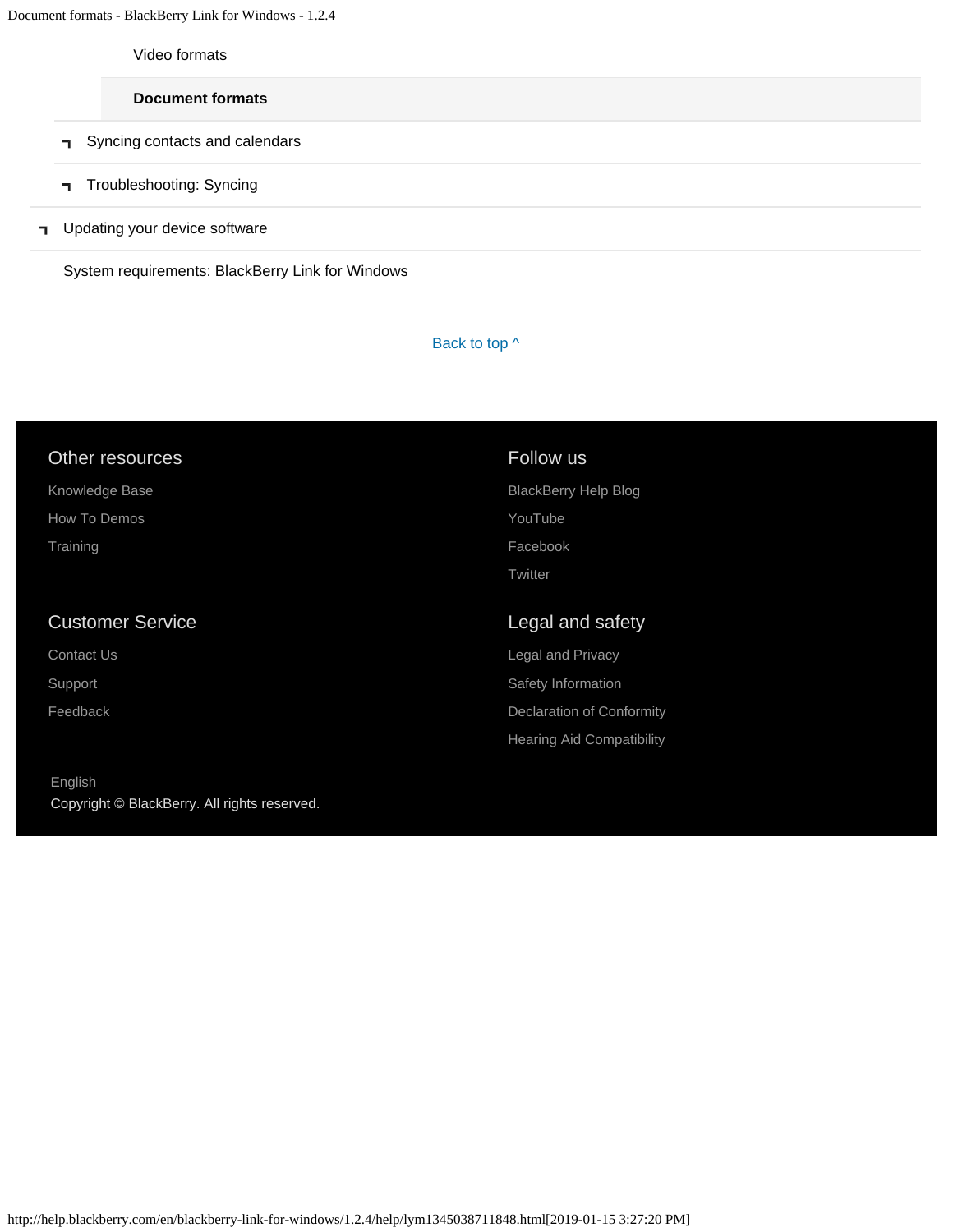## <span id="page-116-0"></span>Щ.

### Search BlackBerry Link for Windows

[Help and manuals](http://help.blackberry.com/en/) > [Apps](http://help.blackberry.com/en/category/apps/) > [BlackBerry Link for Windows](http://help.blackberry.com/en/blackberry-link-for-windows/1.2.4/)

# [BlackBerry Link for Windows](http://help.blackberry.com/en/blackberry-link-for-windows/1.2.4/)

Version: 1.2.4

## Manually sync your contacts

Depending on your service provider, this feature might not be available.

- 1. On your computer, open BlackBerry Link.
- 2. At the side of the BlackBerry Link window, click your device.
- 3. Click **Contacts/Calendar**.
- 4. If you are connecting your device to BlackBerry Link for the first time, click **Configure** to select the Microsoft Outlook account you want to sync with.
- 5. Select the **Contacts** checkbox.
- 6. Click **Configure** and select your sync preferences from the drop-down menus.
- 7. If you want to sync more folders, click
- 8. Click **OK**.
- 9. Click **Sync Contacts/Calendar**.

To see a summary of what was synced, at the bottom of the window, click **Show Recent Activity**.



#### [Related resources](#page-0-0)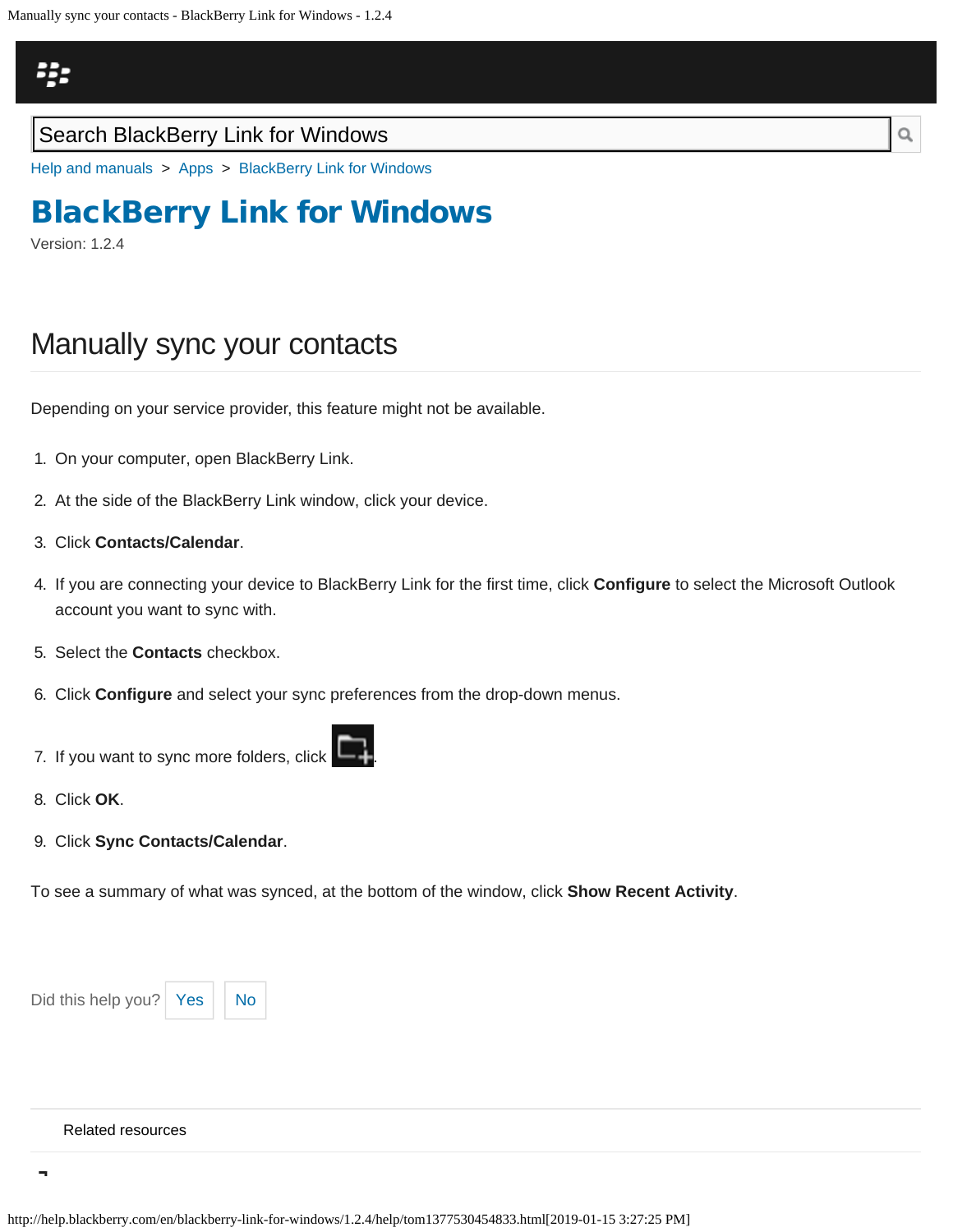Manually sync your contacts - BlackBerry Link for Windows - 1.2.4

|    |                           | Getting started                                       |  |  |  |  |  |
|----|---------------------------|-------------------------------------------------------|--|--|--|--|--|
| п. | Switching to a new device |                                                       |  |  |  |  |  |
| ┑  |                           | Backing up and restoring device data                  |  |  |  |  |  |
| 7. |                           | Remote file access                                    |  |  |  |  |  |
| п. |                           | Syncing content between your device and your computer |  |  |  |  |  |
|    | п.                        | Syncing music, pictures, videos, and documents        |  |  |  |  |  |
|    | п.                        | Syncing contacts and calendars                        |  |  |  |  |  |
|    |                           | About syncing contacts and calendar appointments      |  |  |  |  |  |
|    |                           | <b>Manually sync your contacts</b>                    |  |  |  |  |  |
|    |                           | Manually sync your calendar appointments              |  |  |  |  |  |
|    | п.                        | Troubleshooting: Syncing                              |  |  |  |  |  |
| п. |                           | Updating your device software                         |  |  |  |  |  |

[System requirements: BlackBerry Link for Windows](#page-16-0)

### Back to top  $\wedge$

| Other resources                              | Follow us                        |
|----------------------------------------------|----------------------------------|
| Knowledge Base                               | <b>BlackBerry Help Blog</b>      |
| How To Demos                                 | YouTube                          |
| Training                                     | Facebook                         |
|                                              | Twitter                          |
|                                              |                                  |
| <b>Customer Service</b>                      | Legal and safety                 |
| Contact Us                                   | Legal and Privacy                |
| Support                                      | Safety Information               |
| Feedback                                     | Declaration of Conformity        |
|                                              | <b>Hearing Aid Compatibility</b> |
| English                                      |                                  |
|                                              |                                  |
| Copyright © BlackBerry. All rights reserved. |                                  |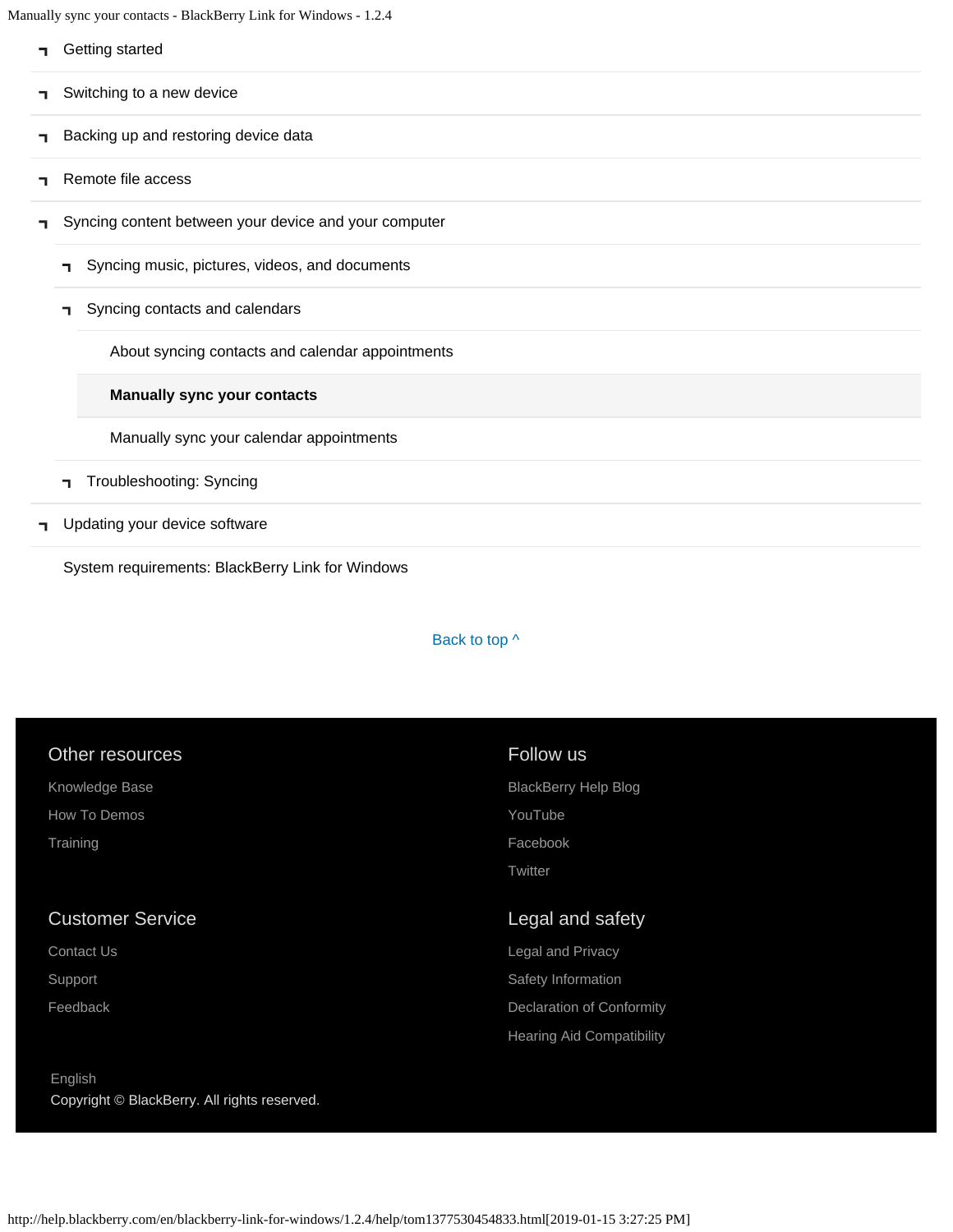## <span id="page-118-0"></span>Щ.

### Search BlackBerry Link for Windows

[Help and manuals](http://help.blackberry.com/en/) > [Apps](http://help.blackberry.com/en/category/apps/) > [BlackBerry Link for Windows](http://help.blackberry.com/en/blackberry-link-for-windows/1.2.4/)

## [BlackBerry Link for Windows](http://help.blackberry.com/en/blackberry-link-for-windows/1.2.4/)

Version: 1.2.4

## Manually sync your calendar appointments

Depending on your service provider, this feature might not be available.

- 1. On your computer, open BlackBerry Link.
- 2. At the side of the BlackBerry Link window, click your device.
- 3. Click **Contacts/Calendar**.
- 4. If you are connecting your device to BlackBerry Link for the first time, click **Configure** to select the Microsoft Outlook account you want to sync with.
- 5. Select the **Calendar** checkbox.
- 6. Click **Configure** and select your sync preferences from the drop-down menus.
- 7. If you want to sync additional calendars, click the
- 8. Click **OK**.
- 9. Click **Sync Contacts/Calendar**.

To see a summary of what was synced, at the bottom of the window, click **Show Recent Activity**.



#### [Related resources](#page-0-0)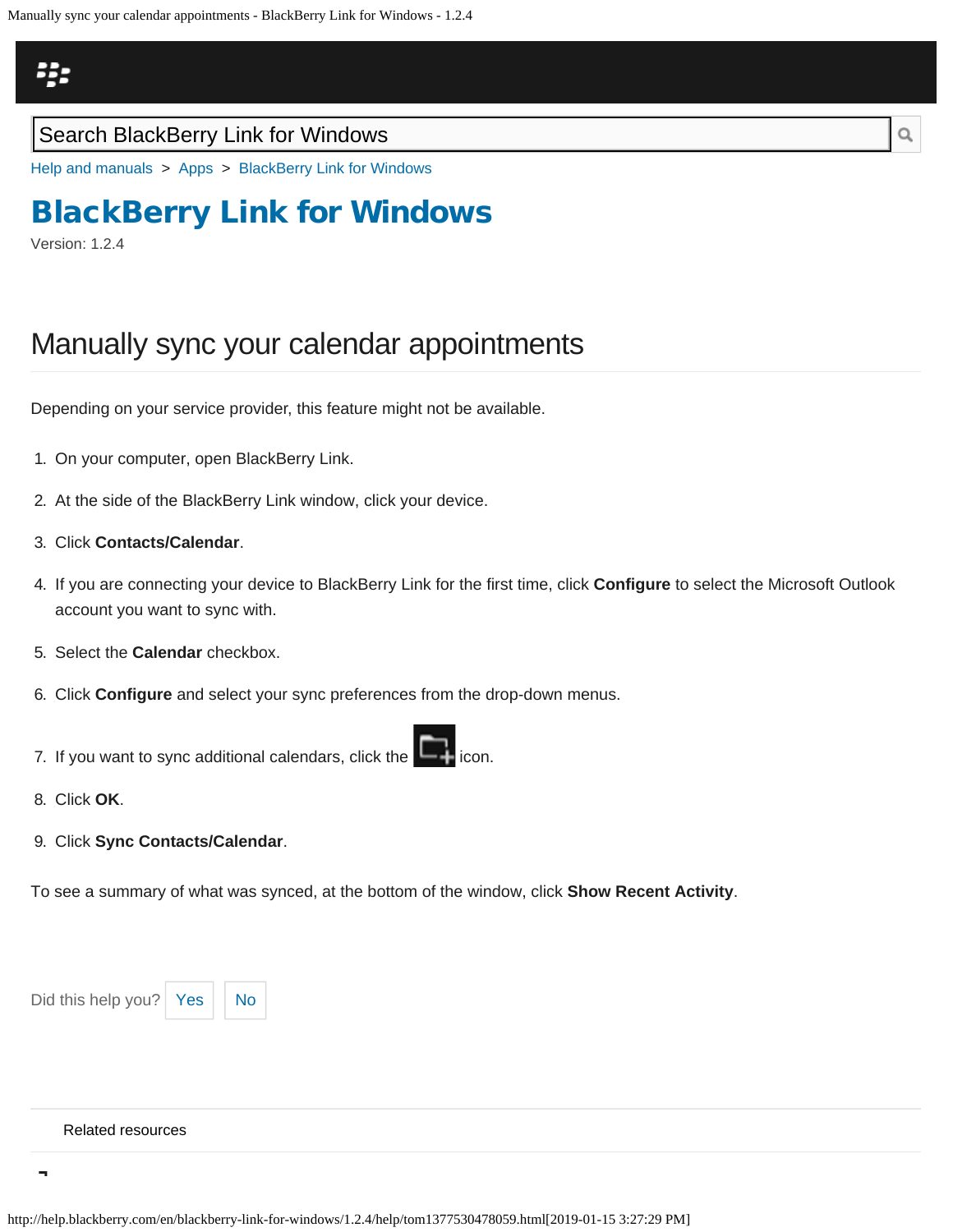Manually sync your calendar appointments - BlackBerry Link for Windows - 1.2.4

| ٦ | Getting started                                       |
|---|-------------------------------------------------------|
| ٦ | Switching to a new device                             |
| ٦ | Backing up and restoring device data                  |
| ٦ | Remote file access                                    |
| ٦ | Syncing content between your device and your computer |
|   | Syncing music, pictures, videos, and documents<br>п.  |
|   | Syncing contacts and calendars<br>٦                   |
|   | About syncing contacts and calendar appointments      |
|   | Manually sync your contacts                           |
|   | Manually sync your calendar appointments              |
|   | Troubleshooting: Syncing<br>٦                         |
| ٦ | Updating your device software                         |

[System requirements: BlackBerry Link for Windows](#page-16-0)

### Back to top  $\wedge$

| Other resources                                         | Follow us                        |
|---------------------------------------------------------|----------------------------------|
| Knowledge Base                                          | <b>BlackBerry Help Blog</b>      |
| How To Demos                                            | YouTube                          |
| Training                                                | Facebook                         |
|                                                         | Twitter                          |
| <b>Customer Service</b>                                 | Legal and safety                 |
| Contact Us                                              | <b>Legal and Privacy</b>         |
| Support                                                 | Safety Information               |
| Feedback                                                | Declaration of Conformity        |
|                                                         | <b>Hearing Aid Compatibility</b> |
| English<br>Copyright © BlackBerry. All rights reserved. |                                  |
|                                                         |                                  |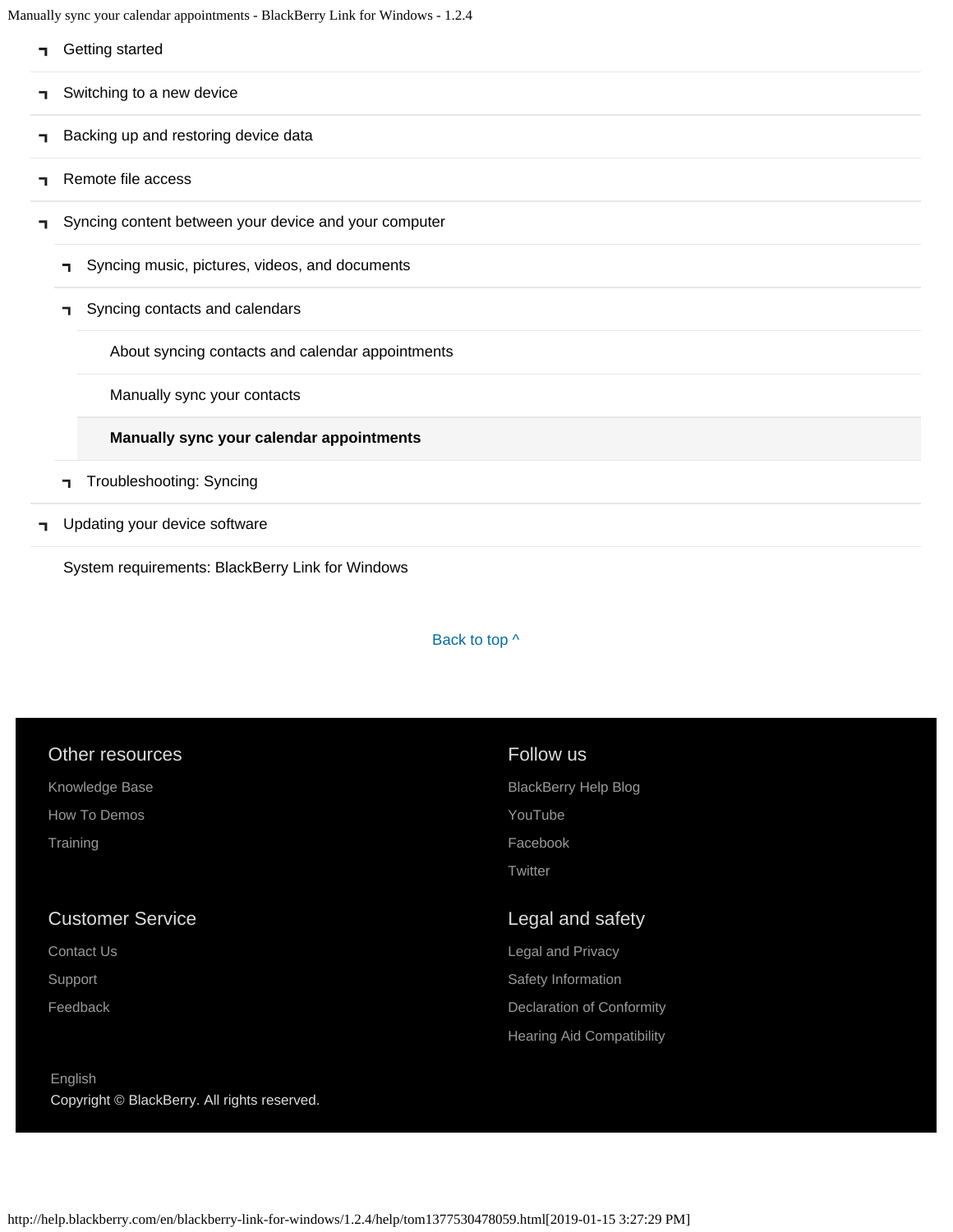<span id="page-120-0"></span>

[Help and manuals](http://help.blackberry.com/en/) > [Apps](http://help.blackberry.com/en/category/apps/) > [BlackBerry Link for Windows](http://help.blackberry.com/en/blackberry-link-for-windows/1.2.4/)

## [BlackBerry Link for Windows](http://help.blackberry.com/en/blackberry-link-for-windows/1.2.4/)

Version: 1.2.4

## Some files didn't sync

Try the following actions:

- Verify that the battery power level of your BlackBerry device is 20% or higher. If the battery level is lower than 20%, syncing doesn't begin.
- If you're trying to sync media or documents between your computer and your BlackBerry PlayBook tablet, verify that your tablet is connected to your computer with a USB cable.
- If you changed a file on both your device and your computer, the version of the file on your computer is the version that BlackBerry Link syncs. The version of the file on your device is overwritten by the version on your computer.
- If you use a media card in your device and USB mass storage mode is turned on, BlackBerry Link can't access the files on your device. For information about how to turn off USB mass storage mode, tap the **Help** app on your device.
- Verify that your device has enough available storage space for your media and documents. Consider using a higher capacity media card.
- Verify that your songs don't contain any digital rights management (DRM) technologies.
- **Verify that your files are in a supported format.**
- If your videos didn't sync and the video extension is supported, verify that your video or audio codecs are supported.
- If you are trying to sync your contacts or calendar appointments, verify that a file wasn't deleted. In BlackBerry Link, click your device. Click **Contacts/Calendar**. Select the **Notify me if syncing content will delete content from my device or computer** checkbox.
- If you're trying to sync your contacts or calendar appointments, verify that there wasn't a conflict. In BlackBerry Link, click your device. Click **Contacts/Calendar**. Click **Configure** to check your sync preferences and conflict resolution options. You can also click **Show Recent Activity**.
- Verify that your contacts and calendar sync preferences, including the option for automatic syncing, are set correctly.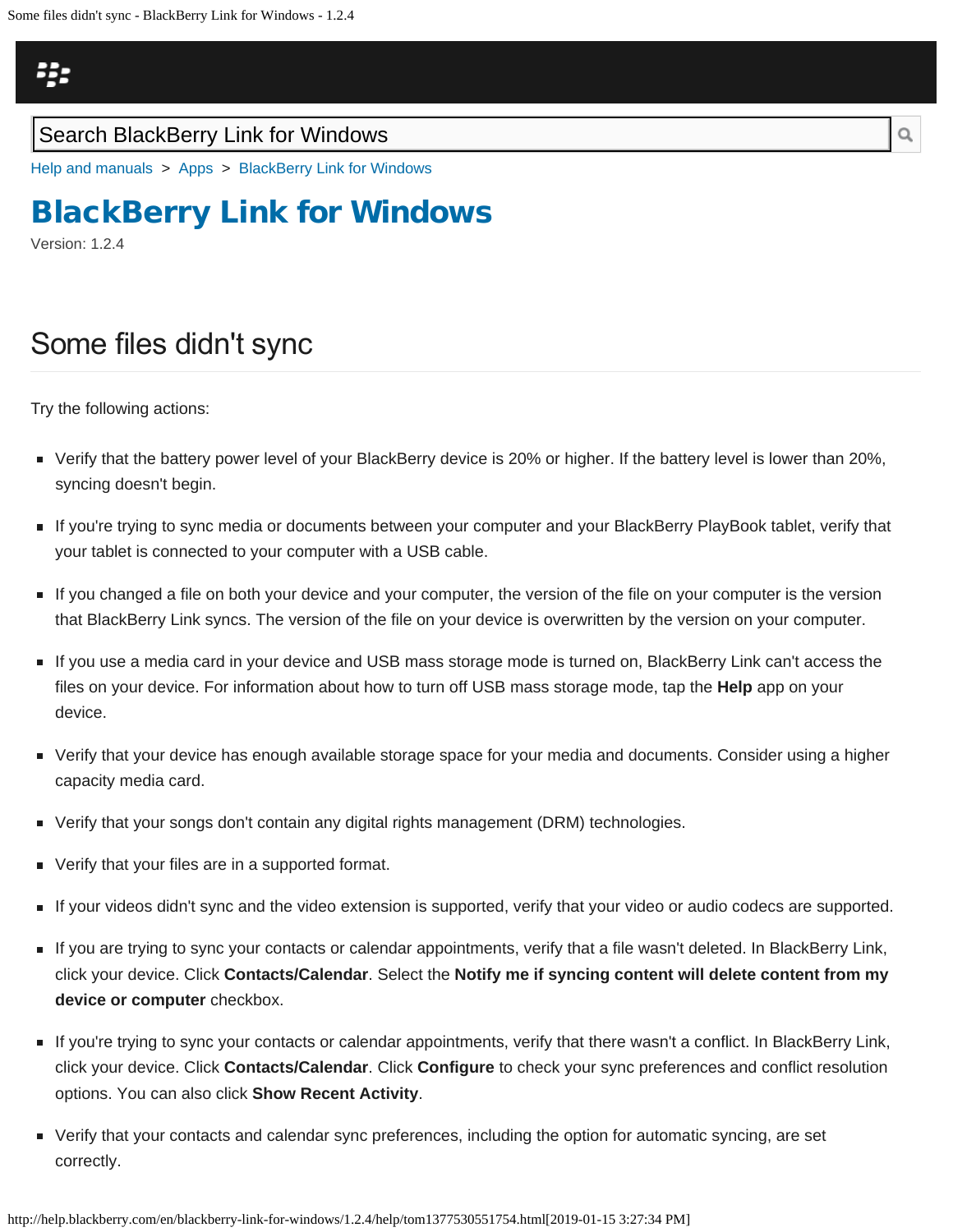Some files didn't sync - BlackBerry Link for Windows - 1.2.4

If your device is activated on BlackBerry Enterprise Service 10, verify with your administrator that BlackBerry Link can access the files on your device.

#### **Related links**

[Manually sync or copy your music](#page-69-0) [Manually sync or copy your pictures, videos, and documents](#page-72-0) [Music formats](#page-78-0)

Did this help you?  $Yes$  [No](#page-120-0)

| Related resources |  |
|-------------------|--|
|-------------------|--|

- [Getting started](#page-2-0) п.
- [Switching to a new device](#page-5-0) E.
- [Backing up and restoring device data](#page-8-0) E.
- [Remote file access](#page-10-0) ٦
- [Syncing content between your device and your computer](#page-12-0) ٦
	- [Syncing music, pictures, videos, and documents](#page-12-0)  $\mathbf{L}$
	- [Syncing contacts and calendars](#page-81-0) ٦.
	- [Troubleshooting: Syncing](#page-83-0) ٦

[I can't see the files in my libraries](#page-83-0)

#### **[Some files didn't sync](#page-120-0)**

[My device doesn't recognize my media card](#page-123-0)

[I can't see my album art](#page-125-0)

[A folder on my computer isn't recognized](#page-127-0)

[I have duplicate calendar and contact entries on my device](#page-129-0)

**T** [Updating your device software](#page-14-0)

[System requirements: BlackBerry Link for Windows](#page-16-0)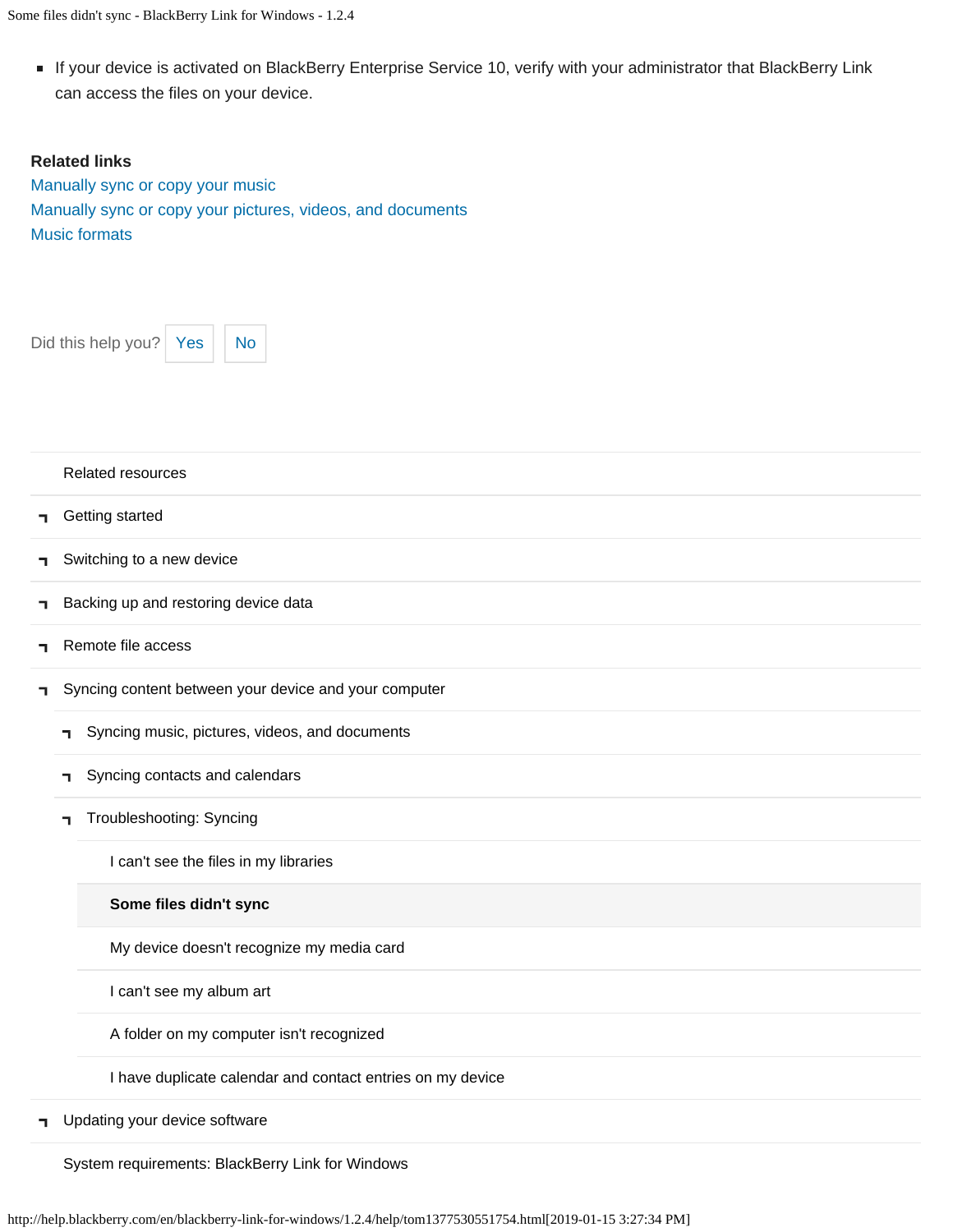### Back to top  $\wedge$

| Follow us                   |
|-----------------------------|
| <b>BlackBerry Help Blog</b> |
| YouTube                     |
| Facebook                    |
| Twitter                     |
|                             |
| Legal and safety            |
| Legal and Privacy           |
| Safety Information          |
| Declaration of Conformity   |
|                             |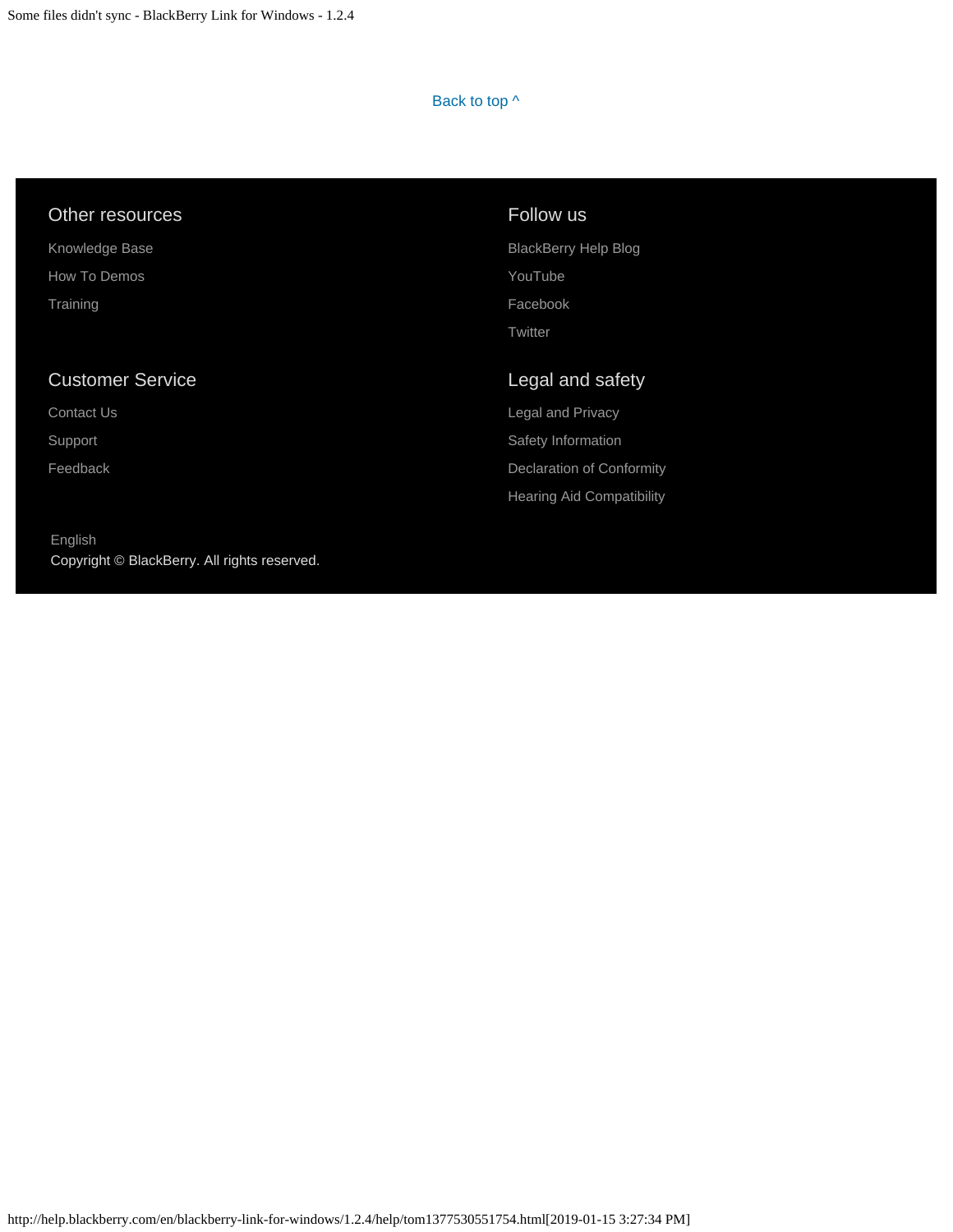<span id="page-123-0"></span>

[Help and manuals](http://help.blackberry.com/en/) > [Apps](http://help.blackberry.com/en/category/apps/) > [BlackBerry Link for Windows](http://help.blackberry.com/en/blackberry-link-for-windows/1.2.4/)

## [BlackBerry Link for Windows](http://help.blackberry.com/en/blackberry-link-for-windows/1.2.4/)

Version: 1.2.4

## My device doesn't recognize my media card

Try the following actions:

- Verify that your media card is inserted in your BlackBerry device correctly. For information about inserting a media card, see the printed documentation that came with your device or go to [help.blackberry.com](http://help.blackberry.com/) to view the user guide for your device.
- On your device, in your Storage options, if there is a message to format your media card, disconnect your device from your computer and format the media card.

**Note:** When you format your media card, all the files on the media card aredeleted.

| Did this help you? Yes                    | <b>No</b> |                                                       |  |  |  |
|-------------------------------------------|-----------|-------------------------------------------------------|--|--|--|
|                                           |           |                                                       |  |  |  |
|                                           |           |                                                       |  |  |  |
|                                           |           |                                                       |  |  |  |
| Related resources                         |           |                                                       |  |  |  |
| Getting started<br>٦                      |           |                                                       |  |  |  |
| Switching to a new device<br>п.           |           |                                                       |  |  |  |
| Backing up and restoring device data<br>٦ |           |                                                       |  |  |  |
| Remote file access<br>٦                   |           |                                                       |  |  |  |
| ٦.                                        |           | Syncing content between your device and your computer |  |  |  |
| п.                                        |           | Syncing music, pictures, videos, and documents        |  |  |  |
| 7                                         |           |                                                       |  |  |  |

http://help.blackberry.com/en/blackberry-link-for-windows/1.2.4/help/lym1345209444354.html[2019-01-15 3:27:38 PM]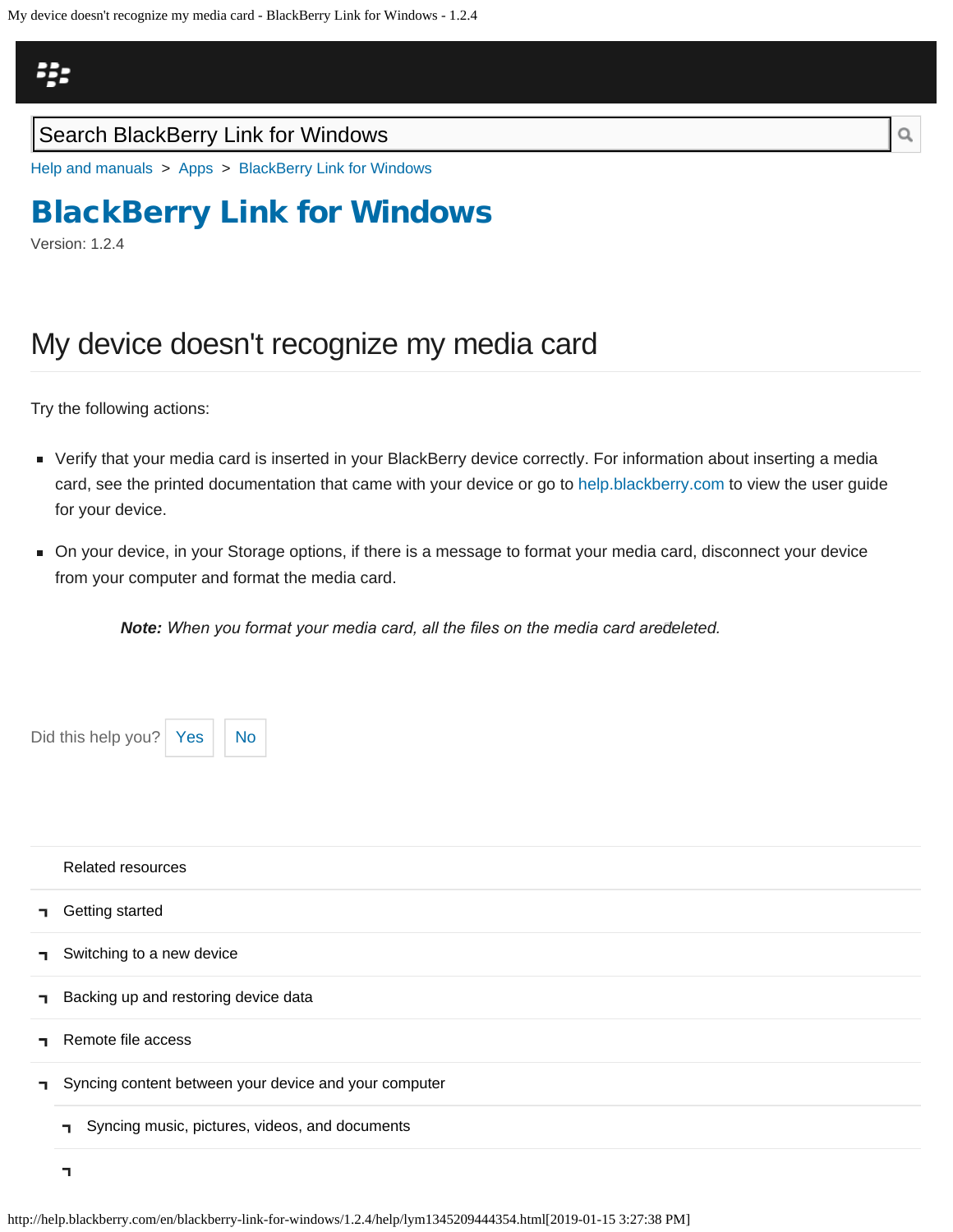My device doesn't recognize my media card - BlackBerry Link for Windows - 1.2.4

- [Syncing contacts and calendars](#page-81-0)  $\blacksquare$
- [Troubleshooting: Syncing](#page-83-0)

[I can't see the files in my libraries](#page-83-0)

[Some files didn't sync](#page-120-0)

#### **[My device doesn't recognize my media card](#page-123-0)**

[I can't see my album art](#page-125-0)

[A folder on my computer isn't recognized](#page-127-0)

[I have duplicate calendar and contact entries on my device](#page-129-0)

**T** [Updating your device software](#page-14-0)

[System requirements: BlackBerry Link for Windows](#page-16-0)

#### Back to top  $\wedge$

| Other resources         | Follow us                   |
|-------------------------|-----------------------------|
| Knowledge Base          | <b>BlackBerry Help Blog</b> |
| How To Demos            | YouTube                     |
| Training                | Facebook                    |
|                         | Twitter                     |
|                         |                             |
| <b>Customer Service</b> | Legal and safety            |
| <b>Contact Us</b>       | Legal and Privacy           |
| Support                 | Safety Information          |
| Feedback                | Declaration of Conformity   |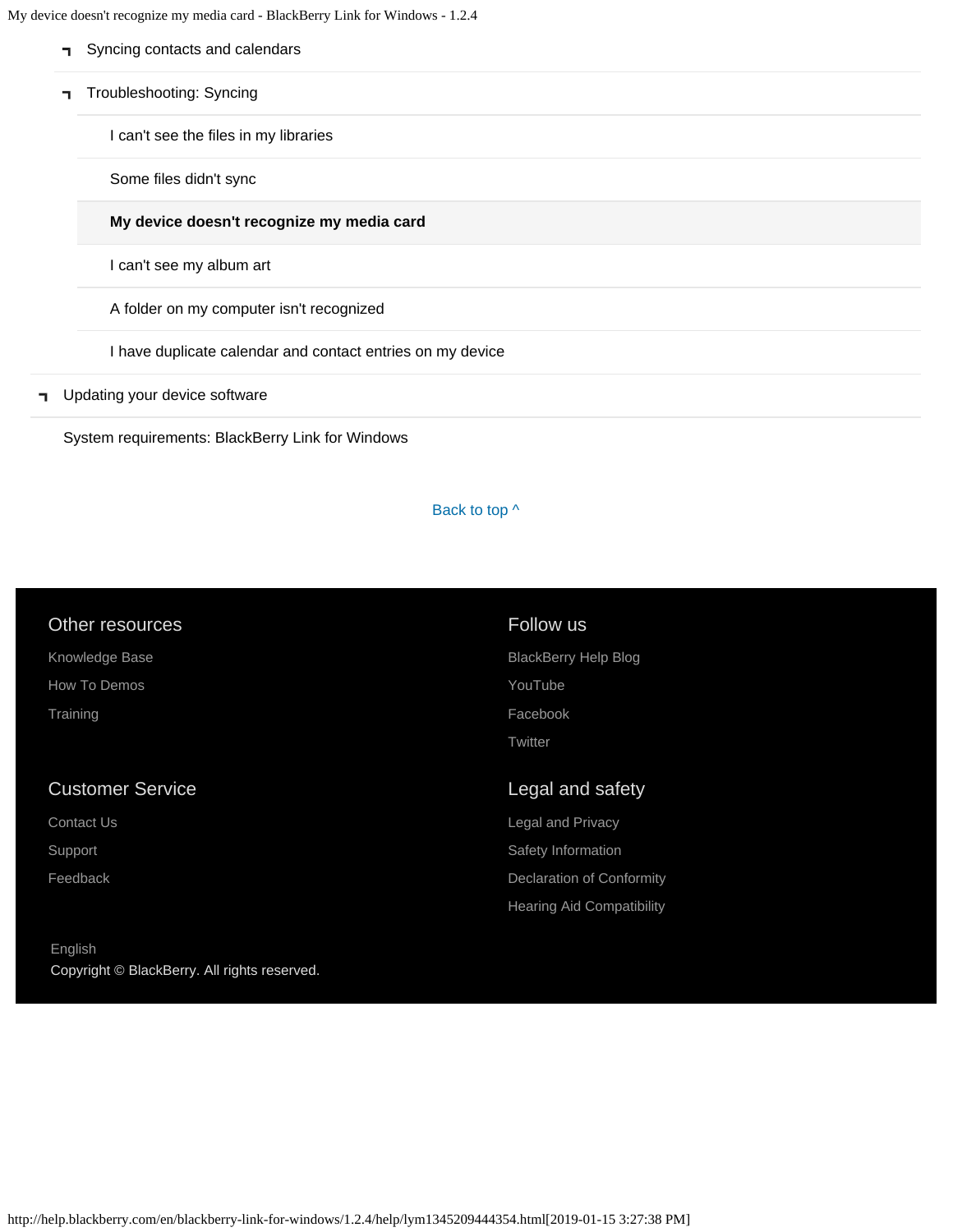<span id="page-125-0"></span>

[Help and manuals](http://help.blackberry.com/en/) > [Apps](http://help.blackberry.com/en/category/apps/) > [BlackBerry Link for Windows](http://help.blackberry.com/en/blackberry-link-for-windows/1.2.4/)

## [BlackBerry Link for Windows](http://help.blackberry.com/en/blackberry-link-for-windows/1.2.4/)

Version: 1.2.4

# I can't see my album art

BlackBerryLink doesn't import iTunes album art if you are creating playlists, updating podcasts, orāccessing the iTunesStore.

Try the following:

- **Close any open iTunes dialog boxes.**
- Finish any iTunes tasks.

Did this help you?  $\left| \right|$  [Yes](#page-125-0)  $\left| \right|$  [No](#page-125-0)



|    | Related resources                                     |
|----|-------------------------------------------------------|
| п. | Getting started                                       |
| п. | Switching to a new device                             |
| п. | Backing up and restoring device data                  |
| п. | Remote file access                                    |
| п. | Syncing content between your device and your computer |
|    | Syncing music, pictures, videos, and documents<br>п.  |
|    | Syncing contacts and calendars<br>п.                  |
|    | Troubleshooting: Syncing<br>п.                        |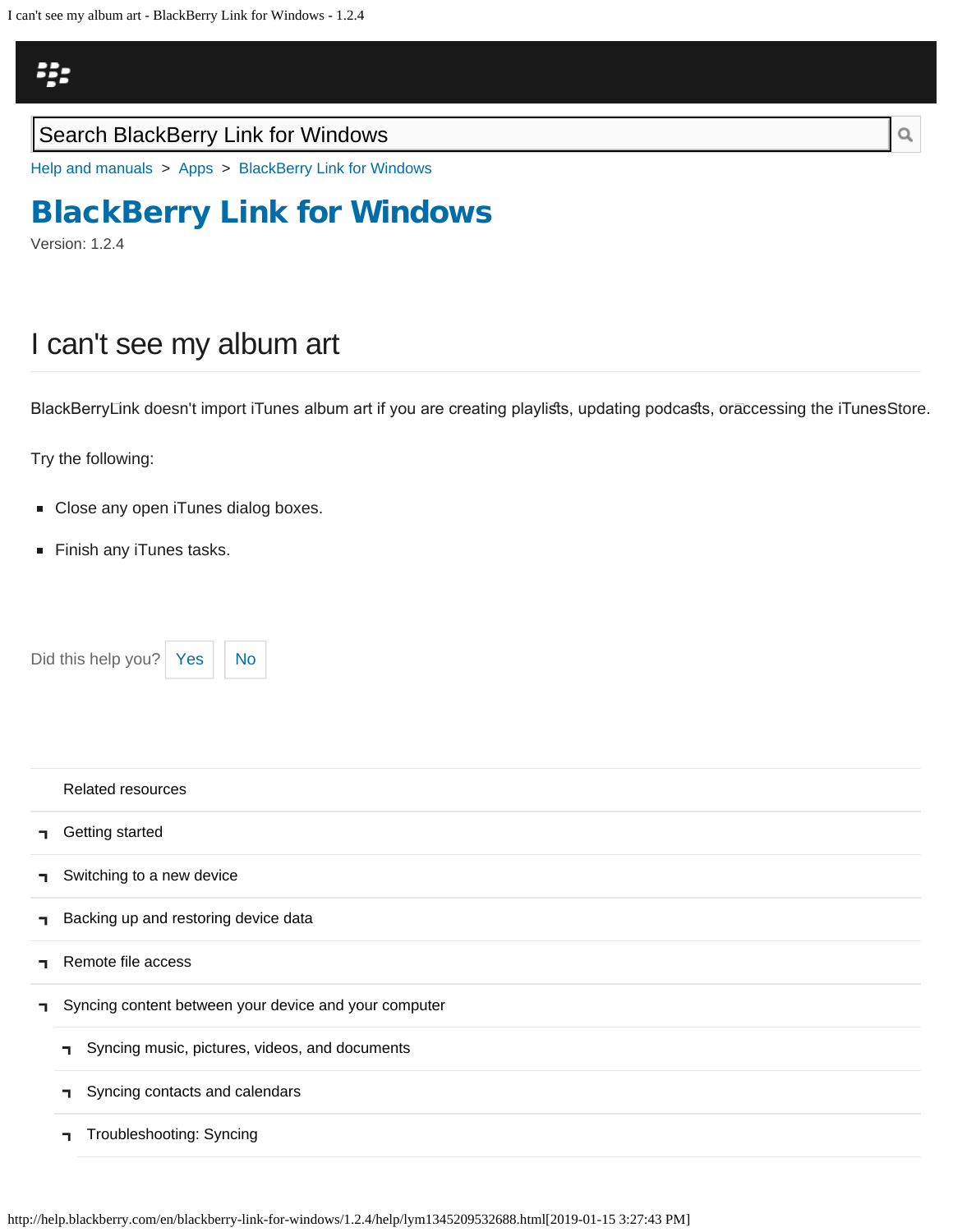I can't see my album art - BlackBerry Link for Windows - 1.2.4

[I can't see the files in my libraries](#page-83-0)

[Some files didn't sync](#page-120-0)

[My device doesn't recognize my media card](#page-123-0)

**[I can't see my album art](#page-125-0)**

[A folder on my computer isn't recognized](#page-127-0)

[I have duplicate calendar and contact entries on my device](#page-129-0)

#### [Updating your device software](#page-14-0)  $\mathbf{L}$

[System requirements: BlackBerry Link for Windows](#page-16-0)

#### Back to top  $\wedge$

| Other resources         | Follow us                   |  |  |
|-------------------------|-----------------------------|--|--|
| Knowledge Base          | <b>BlackBerry Help Blog</b> |  |  |
| How To Demos            | YouTube                     |  |  |
| Training                | Facebook                    |  |  |
|                         | Twitter                     |  |  |
|                         |                             |  |  |
| <b>Customer Service</b> | Legal and safety            |  |  |
| Contact Us              | Legal and Privacy           |  |  |
| Support                 | Safety Information          |  |  |
| Feedback                | Declaration of Conformity   |  |  |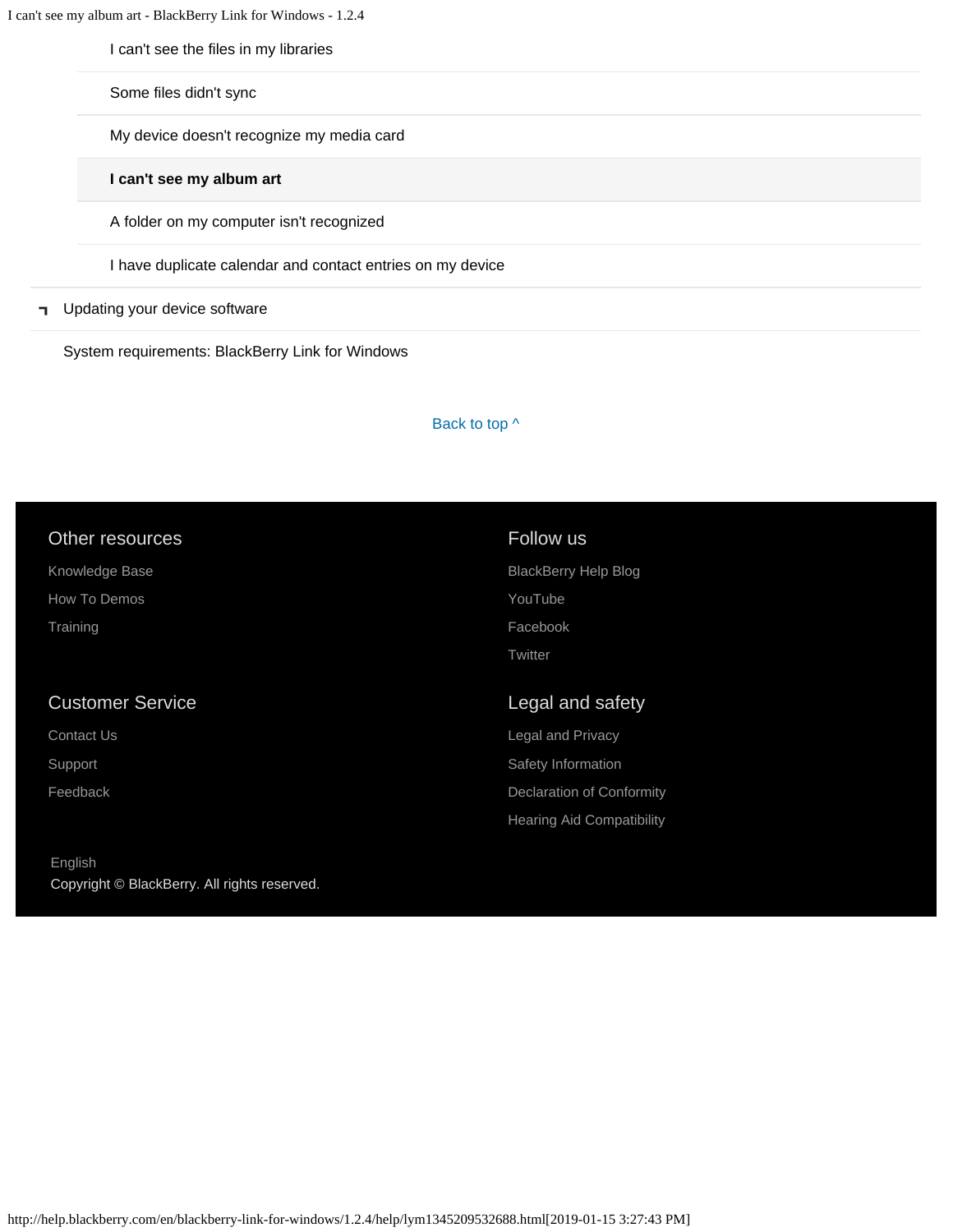<span id="page-127-0"></span>

[Help and manuals](http://help.blackberry.com/en/) > [Apps](http://help.blackberry.com/en/category/apps/) > [BlackBerry Link for Windows](http://help.blackberry.com/en/blackberry-link-for-windows/1.2.4/)

## [BlackBerry Link for Windows](http://help.blackberry.com/en/blackberry-link-for-windows/1.2.4/)

Version: 1.2.4

## A folder on my computer isn't recognized

If you're trying to sync picture,⊽ideo, or document files between a specific folder on your computer and your BlackBerry device, the folder might appear dimmed in BlackBerry Link in the following situations:

- The folder on your computer is deleted.
- The folder on your computer is renamed.
- The folder on your computer is on a network drive or USB drive that is disconnected.

Try to correct the situation and sync again, or select another folder.

Did this help you?  $Yes \mid No$  $Yes \mid No$  $Yes \mid No$ [Related resources](#page-0-0) [Getting started](#page-2-0) ┑ [Switching to a new device](#page-5-0) ٦ [Backing up and restoring device data](#page-8-0) ٦ [Remote file access](#page-10-0) Ŧ. [Syncing content between your device and your computer](#page-12-0) E. [Syncing music, pictures, videos, and documents](#page-12-0)  $\blacksquare$ 

[Syncing contacts and calendars](#page-81-0) п.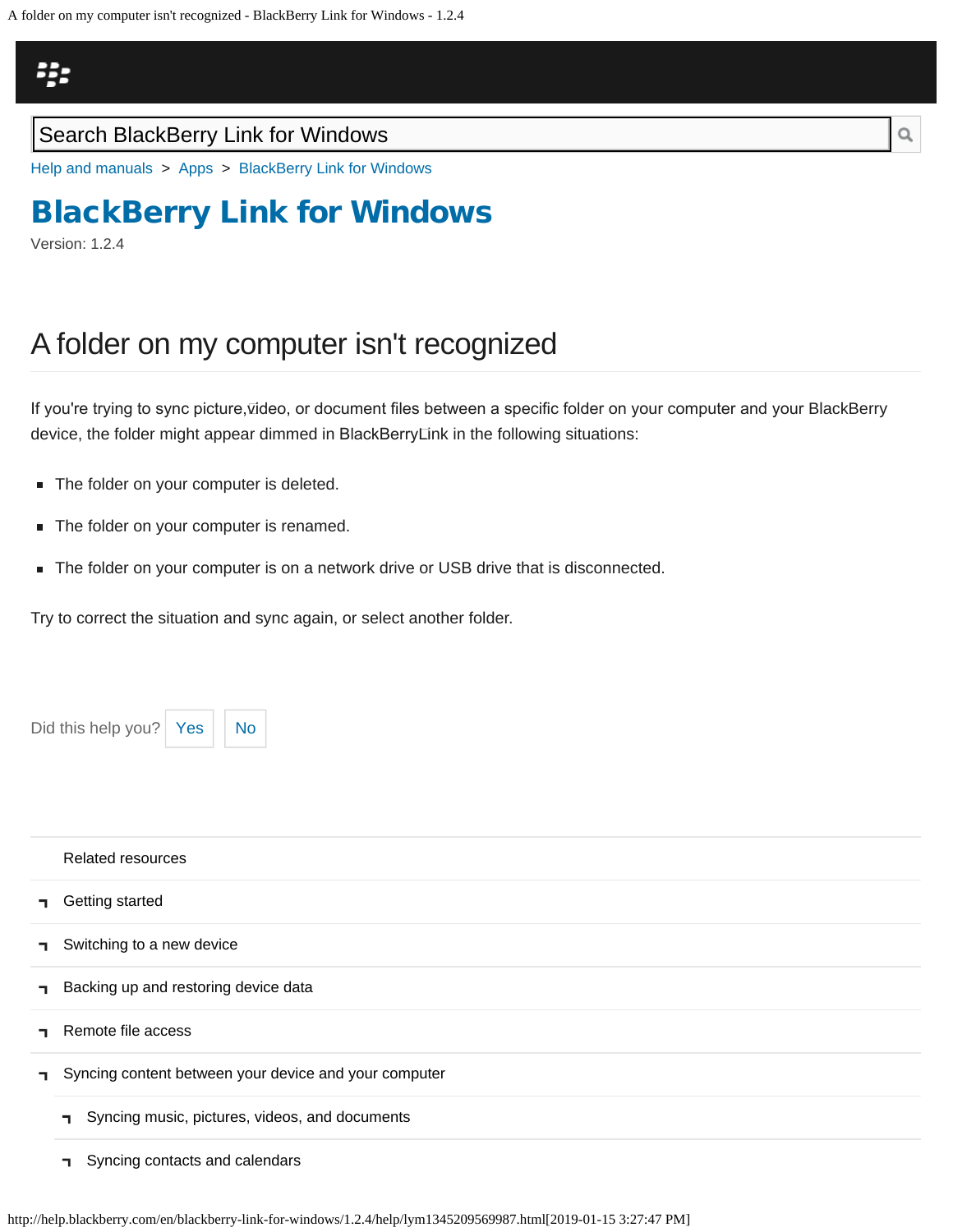| Troubleshooting: Syncing |  |  |
|--------------------------|--|--|
|                          |  |  |

[I can't see the files in my libraries](#page-83-0)

[Some files didn't sync](#page-120-0)

[My device doesn't recognize my media card](#page-123-0)

[I can't see my album art](#page-125-0)

#### **[A folder on my computer isn't recognized](#page-127-0)**

[I have duplicate calendar and contact entries on my device](#page-129-0)

#### **T** [Updating your device software](#page-14-0)

[System requirements: BlackBerry Link for Windows](#page-16-0)

#### Back to top  $\wedge$

|  | Other resources |  |
|--|-----------------|--|
|  |                 |  |

[Knowledge Base](http://support.blackberry.com/kb)

[How To Demos](http://web.blackberry.com/support/blackberry-101.html)

**[Training](http://blackberry.com/training)** 

### Customer Service

[Contact Us](http://web.blackberry.com/customer-service/contact-us.html)

[Support](http://web.blackberry.com/support.html)

[Feedback](https://blackberry.icanmakeitbetter.com/?source=532c96c687167fb55f000067)

### Follow us

[BlackBerry Help Blog](http://helpblog.blackberry.com/) [YouTube](https://www.youtube.com/user/blackberrysupport) [Facebook](https://facebook.com/BlackBerry) **[Twitter](https://twitter.com/blackberry)** 

### Legal and safety

[Legal and Privacy](http://blackberry.com/legal) [Safety Information](http://help.blackberry.com/en/content/sib/index.html) [Declaration of Conformity](http://help.blackberry.com/en/content/doc/index.html) [Hearing Aid Compatibility](http://help.blackberry.com/en/content/hac/index.html)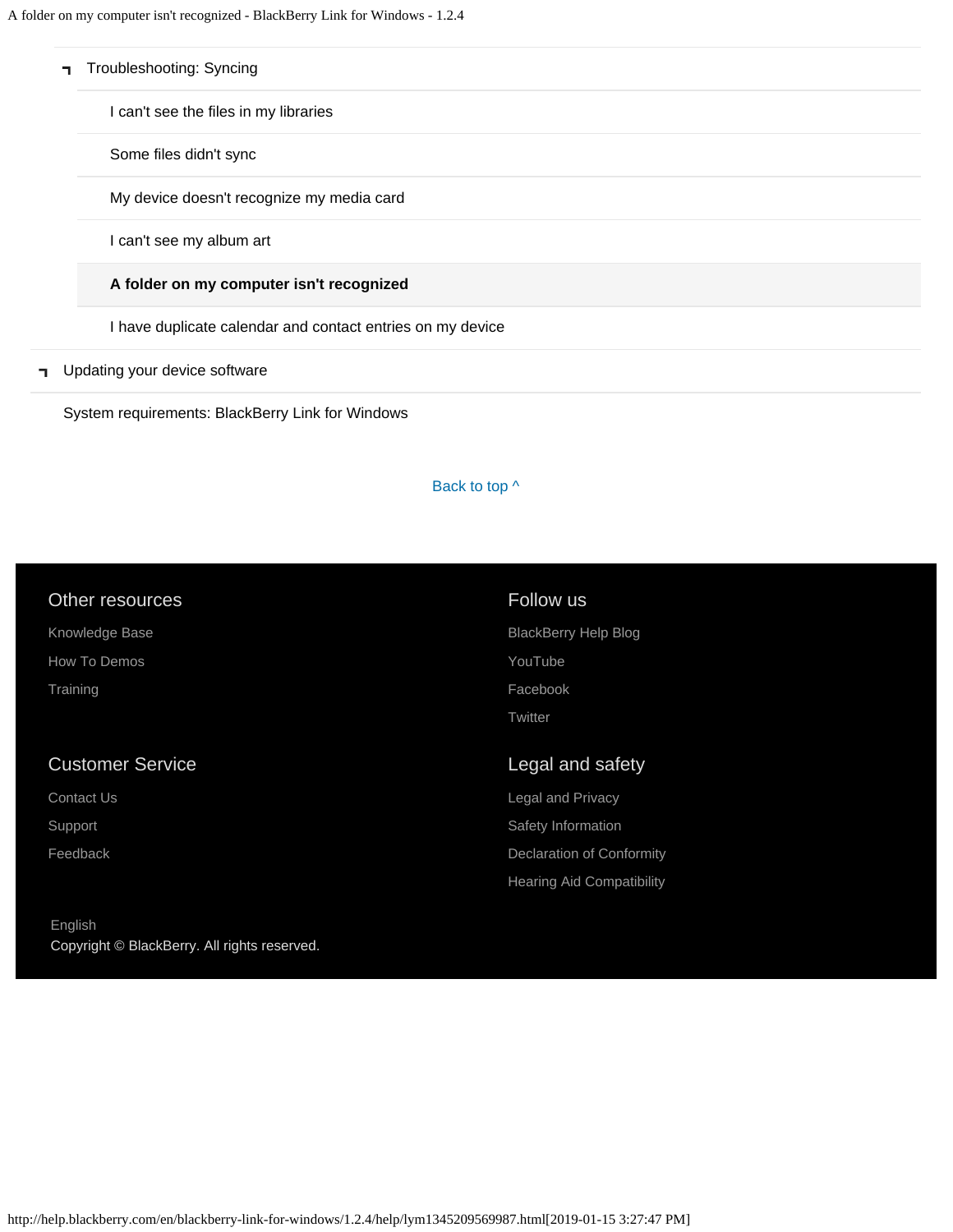<span id="page-129-0"></span>I have duplicate calendar and contact entries on my device - BlackBerry Link for Windows - 1.2.4

# Щ.

## Search BlackBerry Link for Windows

[Help and manuals](http://help.blackberry.com/en/) > [Apps](http://help.blackberry.com/en/category/apps/) > [BlackBerry Link for Windows](http://help.blackberry.com/en/blackberry-link-for-windows/1.2.4/)

# [BlackBerry Link for Windows](http://help.blackberry.com/en/blackberry-link-for-windows/1.2.4/)

Version: 1.2.4

# I have duplicate calendar andcontact entrieson my device

If you have previously completed a 1-way import of your contacts orcalendar, completing a 2-way sync might result in duplicate calendar entries andcontacts on your device.Toremoveđuplications,āfter you $\bar{\rm{s}}$ ync you can clear the local calendar and contacts databases on your device.

Do the following:

1. On your device home screen, swipe down from the top of the screen.





4. Tap **Clear Local Calendar** or **Clear Local Contacts**.

*CAUTION: The deleted entries will be permanently deleted and no further updates can be made to them.*



## [Related resources](#page-0-0) [Getting started](#page-2-0) п [Switching to a new device](#page-5-0) E.

5